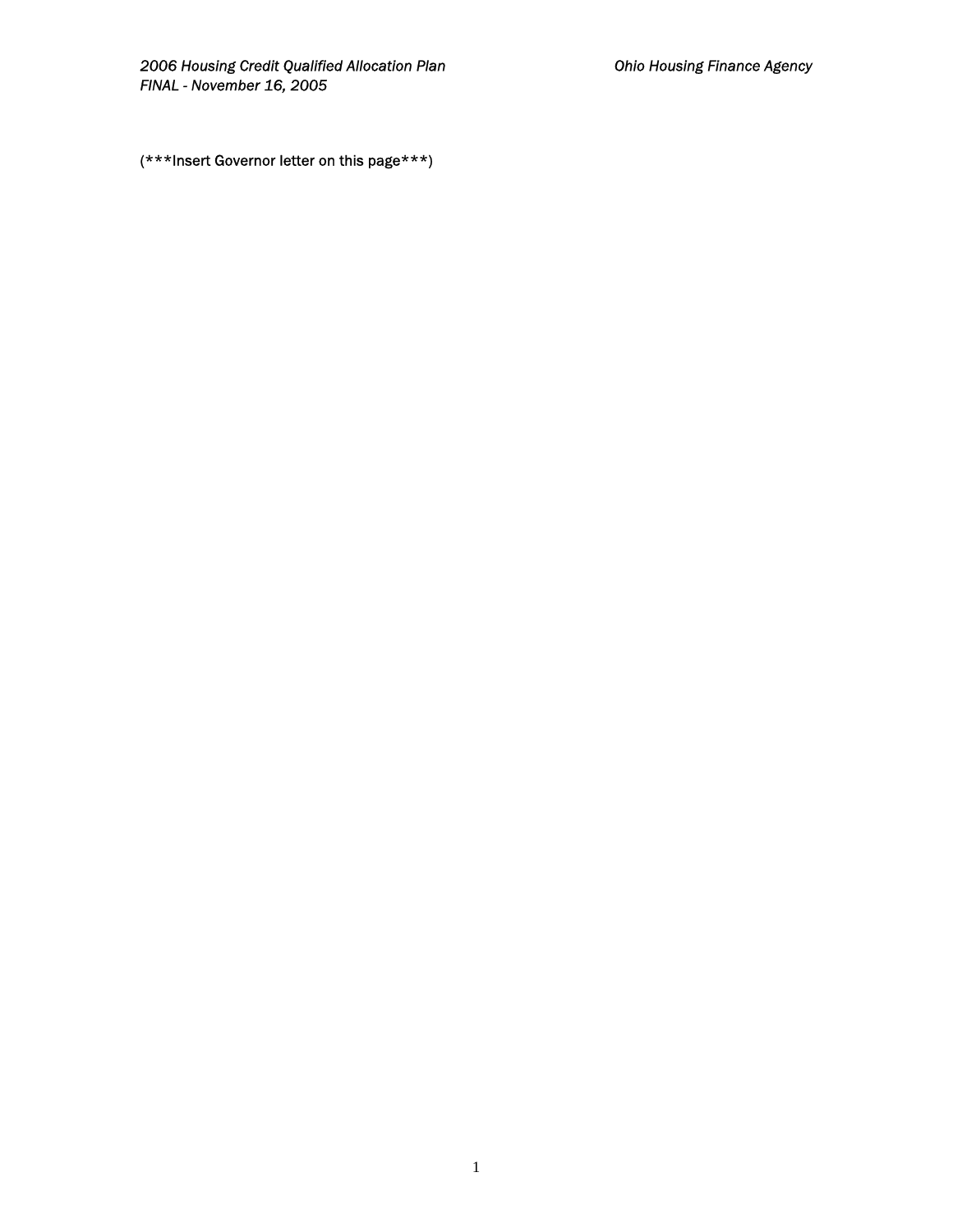# **TABLE OF CONTENTS**

| L.  |     |  |
|-----|-----|--|
| А.  |     |  |
| В.  |     |  |
| C.  |     |  |
| D.  |     |  |
| П.  |     |  |
| А.  |     |  |
| В.  |     |  |
| C.  |     |  |
| 1.  |     |  |
| 2.  |     |  |
| 3.  |     |  |
| 4.  |     |  |
| 5.  |     |  |
| 6.  |     |  |
| 7.  |     |  |
| 8.  |     |  |
| 9.  |     |  |
|     | 10. |  |
|     | 11. |  |
|     | 12. |  |
|     | 13. |  |
|     | 14. |  |
|     | 15. |  |
|     | 16. |  |
|     | 17. |  |
|     | 18. |  |
|     | 19. |  |
| D.  |     |  |
| Е.  |     |  |
| F.  |     |  |
| G.  |     |  |
| Η.  |     |  |
| I.  |     |  |
| J.  |     |  |
| Ш.  |     |  |
| IV. |     |  |
| V.  |     |  |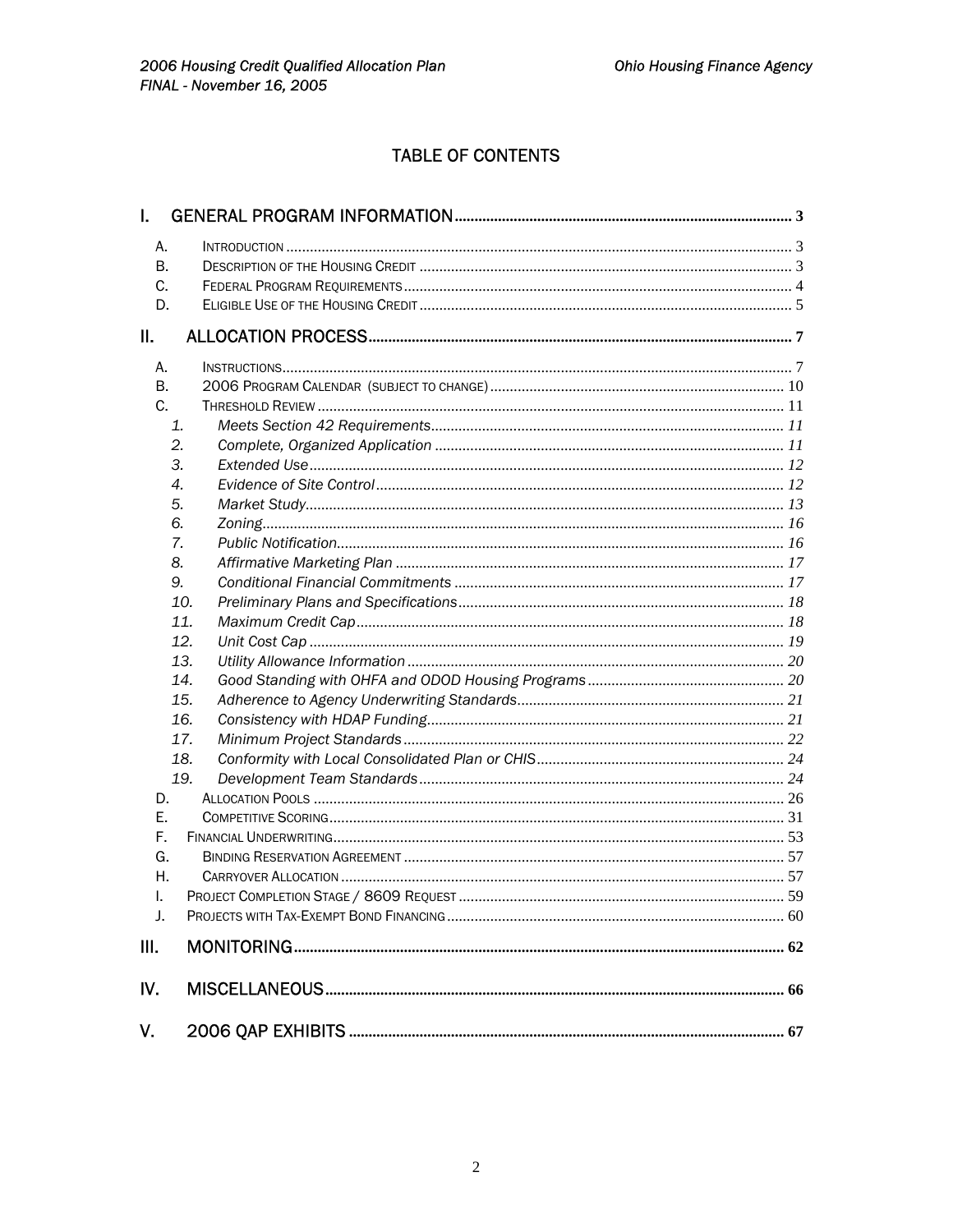# I. GENERAL PROGRAM INFORMATION

### <span id="page-3-0"></span>A. Introduction

The Housing Credit (also know as the Low-Income Housing Tax Credit) is a tax incentive program designed to increase the supply of quality affordable rental housing. These federal income tax credits offset the building acquisition, new construction, or substantial rehabilitation costs for rental housing developments. Since 1987, the Ohio Housing Finance Agency (OHFA) has used the Housing Credit Program to facilitate the development of over 65,000 affordable rental housing units in Ohio.

The Internal Revenue Service (IRS) regulations for the Housing Credit Program can be found under Section 42 of the Internal Revenue Code (IRC). It is the responsibility of the applicant to be knowledgeable of Section 42 of the IRC, regulations and administrative documents (rulings, notices, and procedures), and all relevant materials published by the IRS. The OHFA strongly encourages all applicants to seek experienced legal and accounting advice in order to comply with all program requirements.

The Qualified Allocation Plan (QAP), described under Section 42(m) of the IRC, contains the OHFA's procedures and policies for the distribution of the state's allocation of Housing Credits. The QAP may be subject to change, pending developments in federal and state legislative requirements and/or OHFA policy.

## B. Description of the Housing Credit

The Housing Credit was created by Congress in 1986, replacing earlier federal tax incentives for the development of affordable rental housing.

Housing Credits are used to offset an individual or corporation's federal income tax liability. The amount of Housing Credit received can be subtracted on a dollar-for-dollar basis from the federal income tax liability.

The Housing Credit is received each year for 10 years - the period the taxpayer claims the Housing Credit on his/her federal income tax return. The owner must maintain income and rent restrictions continuously for 15 years - this is the compliance period. Additionally, the owner must enter into an extended use period of an additional 15 years by filing a Restrictive Covenant on the project with the County Recorder.

The taxpayer may claim the Housing Credit beginning either with the taxable year in which the building is placed-in-service, or in the following year at the owner's election (or the OHFA's determination, if necessary). The allocated Housing Credit amount taken by the taxpayer is based on the portion of the building occupied by low-income residents at the end of the first year of the Housing Credit period.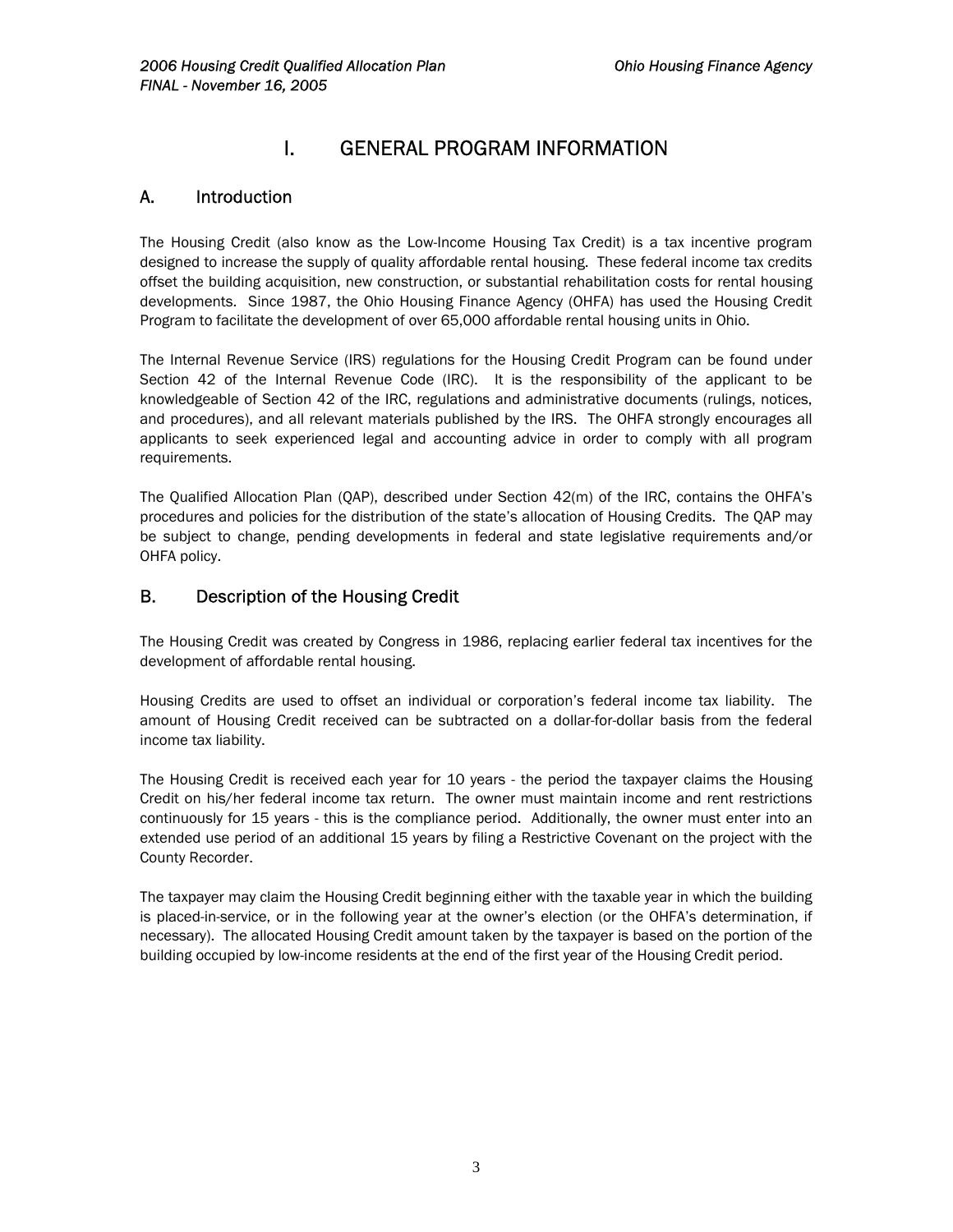### <span id="page-4-0"></span>C. Federal Program Requirements

The following are brief descriptions of the federally-mandated program requirements. The list does not include all rules and requirements. Applicants should refer to Section 42 of the IRC for more information.

Income Targeting. A project qualifies for the Housing Credit if at least 20% of the project is occupied by households with incomes at or below 50% (20/50 projects) of the Area Median Gross Income (AMGI) or at least 40% of the project is occupied by households with incomes at or below 60% (40/60 projects) of the AMGI. The AMGI limits are published annually by the U.S. Department of Housing and Urban Development (HUD) (see Exhibit A). Incomes are adjusted by household size. The OHFA has provided the income limits by county.

Rent Restriction on Units. The rent limits are based on the income limits and the number of bedrooms in a unit. Rent subsidies paid on behalf of the resident (such as Section 8 program payments) and overage defined by the USDA Rural Development (RD) 515 program are not included in gross rent calculations. Gross rent includes a utility allowance for the utilities paid by the resident.

In order to assure the units are rented at the specified level elected at application for competitive points, the OHFA requires owners to file a Restrictive Covenant in the County Recorder's office where the project is located. The Restrictive Covenant details the restrictions on rent, as well as the term of affordability. Furthermore, the Restrictive Covenant also includes restrictions on the income levels the project is targeting per the election the owner selects on the application.

Utility allowance information is obtained from HUD or the Public Housing Authority in the county where the project is located. Please refer to Treasury Regulation 1.42-10 for more information. For a USDA RD 515 project, the utility allowance can be obtained from the Rural Development office.

Extended Low-Income Use. Income and rent limitations must be maintained for a minimum period of 15 years and through the extended use period, which is an additional 15 years. Project owners must enter into an extended low-income use agreement with the OHFA.

A recent IRS Revenue Ruling (2004-82) indicates that residents of a project that received Housing Credits may not be evicted without good cause. The OHFA intends to enforce this restriction along with all other IRS compliance regulations. The definition of good cause may be found at 24 CFR § 247.3 of the Code of Federal Regulations.

Safe, Decent, & Sanitary Housing. All projects must meet applicable building codes promulgated by the Ohio Board of Building Standards and local governmental agencies.

"No More Credit Than Necessary". Section 42 of the IRC mandates that state housing finance agencies ensure the amount of Housing Credits awarded to a project is the minimum amount necessary for the project to be placed in service as affordable rental housing. The OHFA completes this designated task by underwriting every project receiving Housing Credits.

Civil Rights Compliance. It is the responsibility of the owner/developer/borrower and any of its employees, agents or sub-contractors in doing business with the OHFA to adhere to and comply with all Federal Civil Rights legislation, inclusive of the Fair Housing Laws, Section 504 of the Rehabilitation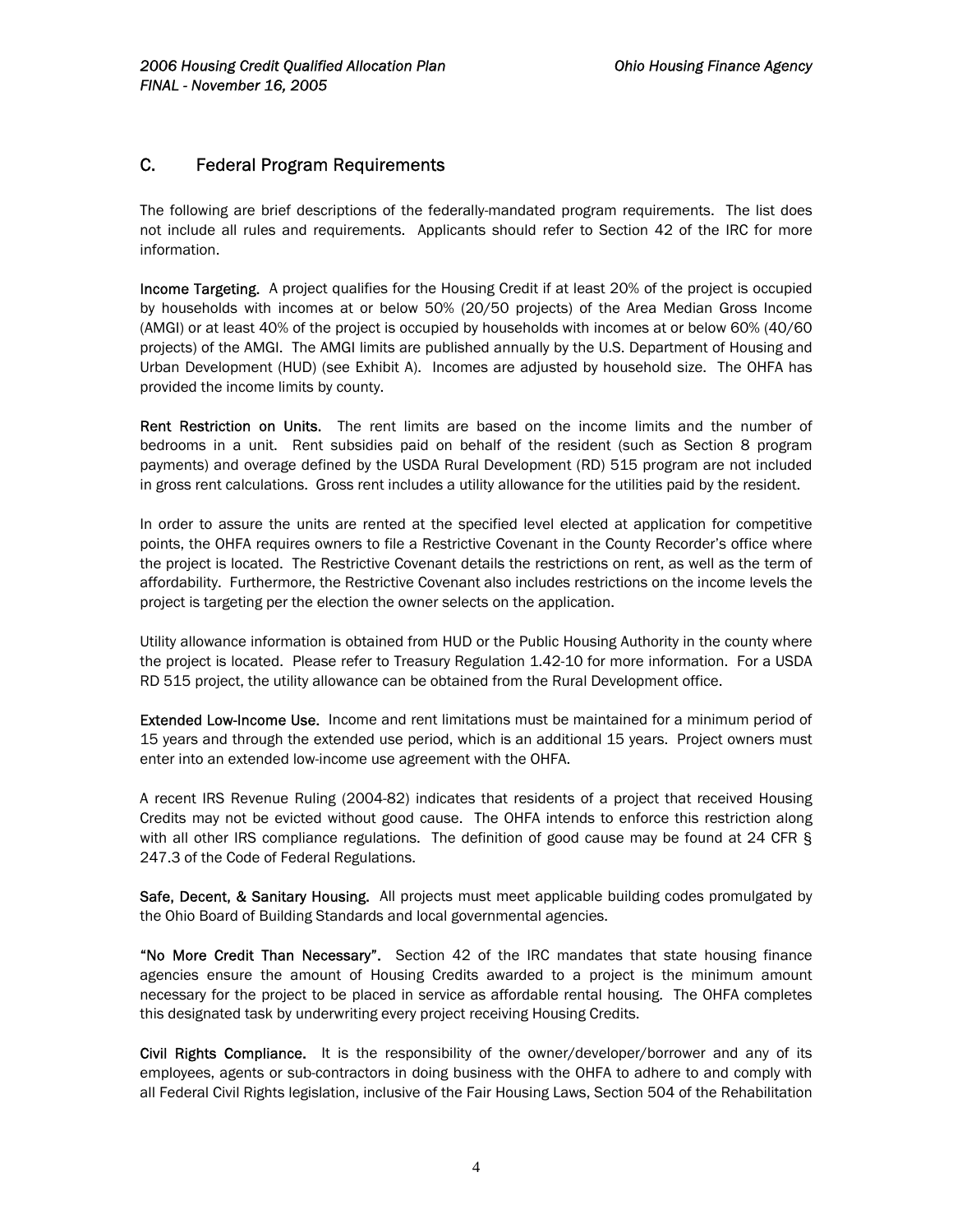<span id="page-5-0"></span>Act of 1973, and the Americans With Disabilities Act, as well as any state and local Civil Rights legislation along with any related codes and laws. Should the OHFA not specify any requirements, such as design, it is nonetheless the owners' responsibility to be aware of and comply with all nondiscrimination provisions relating to race, color, religion, sex, handicap, familial status and national origin. This includes design requirements for construction or rehabilitation, Equal Opportunity in regard to marketing and resident selection and reasonable accommodation and modification for those residents covered under the Laws. The OHFA has provided a brief guide to federal accessibility requirements (see Exhibit L).

## D. Eligible Use of the Housing Credit

The Housing Credit can be used to offset the cost of acquiring, substantially rehabilitating, and/or constructing residential rental housing to be occupied by low-income individuals and families. These units must be available to the general public and have initial leases of six months or longer.

Costs to develop the low-income units become the building's eligible basis. The Housing Credit can be allocated to common areas as long as these facilities are provided to all residents without additional fees or charges. It is important to note that units created solely for occupancy by the manager, maintenance personnel and/or security guard are considered common space.

The applicable fraction multiplied by the eligible basis becomes the project's qualified basis. The applicable fraction is defined as the lesser of (a) the number of low-income units divided by the total number of units (unit fraction) or (b) the amount of low-income unit square footage divided by the total amount of residential unit square footage (floor-space fraction). Low-income units are defined as units occupied by households with incomes at or below 50% or 60% of AMGI, depending on the minimum set-aside selected by the owner.

Qualified basis is the product of the eligible basis multiplied by the applicable fraction. The applicable Housing Credit percentage (commonly referred to as the 9% and 4% Housing Credit rate) is the percentage used to determine the annual Housing Credit amount by multiplying it by the total qualified basis. The Housing Credit rates fluctuate from month to month, and the IRS publishes the new rates monthly. A recipient of Housing Credits may "lock-in" the Housing Credit rates upon entering a Binding Reservation Agreement with the OHFA, or use the rates in effect at the date each building is placed into service.

The following types of projects are eligible for Housing Credits:

- Acquisition/Substantial Rehabilitation. Housing Credits are available for the acquisition and substantial rehabilitation of a building. The 4% Housing Credit rate is applied to the acquisition basis. Generally, the 9% (or 4% in certain circumstances) Housing Credit rate is applied to the substantial rehabilitation basis. The property cannot have been placed in service within 10 years prior to acquisition. In addition, capital improvements on the building are not eligible cost items if within the previous 10 years, major capital improvements have been made to the building. The new buyer or related entity cannot currently own the building; however, 10% of the ownership may remain unchanged.
- Substantial Rehabilitation only. The Housing Credit may be claimed on the basis of costs incurred for the substantial rehabilitation of a property without claiming credit on the acquisition basis of the project.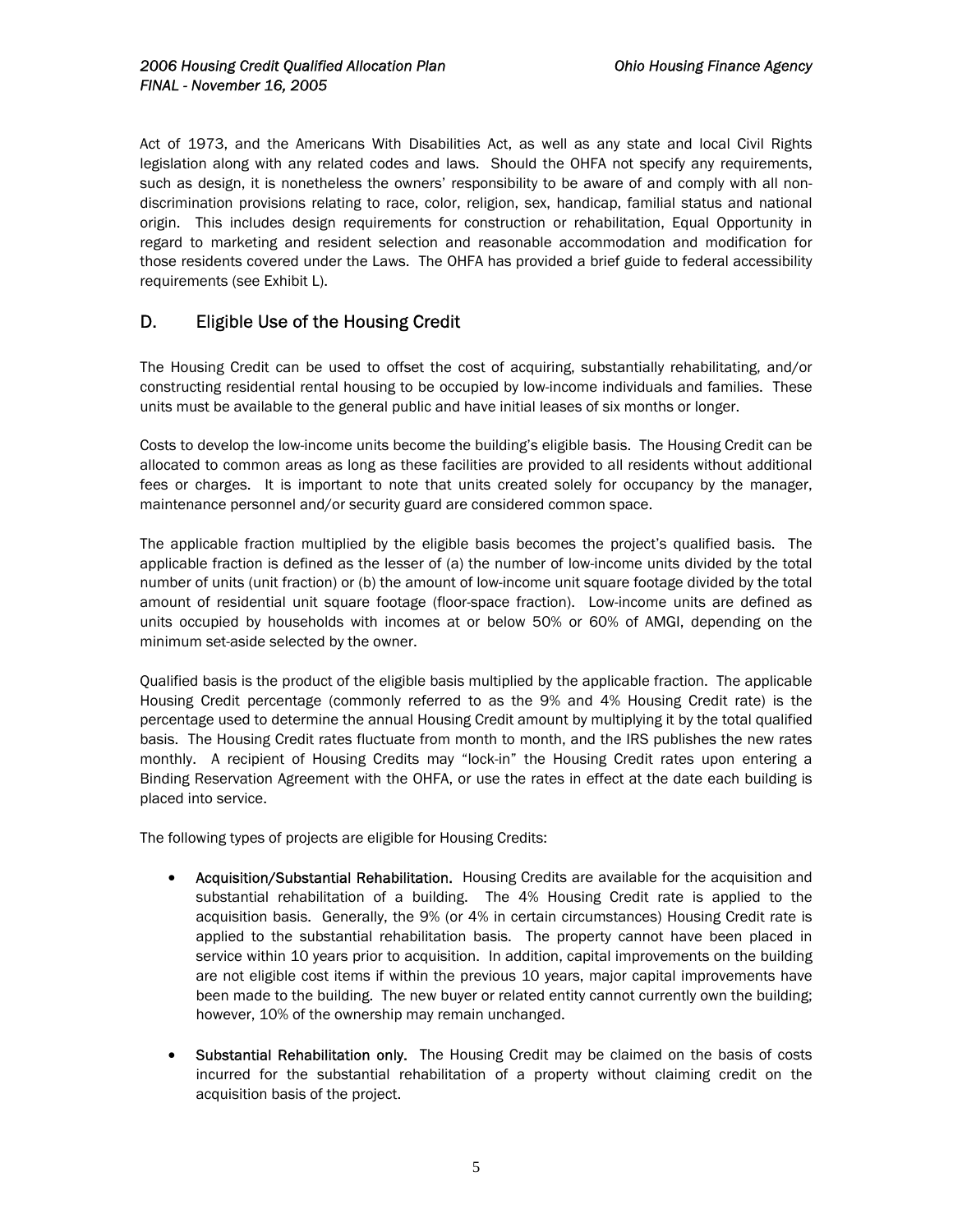• New Construction. Housing Credits at the 9% (or 4% in certain circumstances) Housing Credit rate are available for the eligible costs to construct a new building or buildings.

Ineligible Costs. Certain project costs are not subject to inclusion into eligible basis upon which the Housing Credits are derived. These include:

- 1. Commercial Building Costs.
- 2. Land.
- 3. Permanent Financing Fees.
- 4. Reserves.
- 5. Off-Site Improvements.
- 6. Syndication Expenses (including legal, accounting, and bridge loan interest).
- 7. Any expense that cannot be depreciated with the building.
- 8. OHFA Application, Reservation, & Compliance Fees.
- 9. In-kind contributions to a project.

This list is not inclusive of all costs that may be ineligible for Housing Credits. Please refer to Section 42 of the IRC for more information.

The Housing Credit is not available for any of the following facilities: hospitals, nursing homes, sanitariums, lifecare facilities, retirement homes (if providing significant services other than housing are mandatory for residents), employer housing, mobile homes and student housing. Factory-made housing that is permanently fixed to real property may qualify for the Housing Credit. Congregate care facilities may be eligible if the "additional supportive services" are provided to the resident as a voluntary option and the resident is not charged mandatory fees for those services. Please refer to Section 42 of the IRC for more information.

The costs of constructing or rehabilitating a community service facility (such as a daycare building) located in a qualified census tract may be included with the eligible basis of a Housing Credit project. These additional costs cannot exceed 10% of the eligible basis for the entire project. All community service facilities that are part of the same qualified project shall be treated as one facility. A community service facility must be designed to serve primarily individuals, not necessarily residents of the project, whose incomes are 60% or less of the AMGI. Please refer to IRS Revenue Ruling 2003-77 for more information.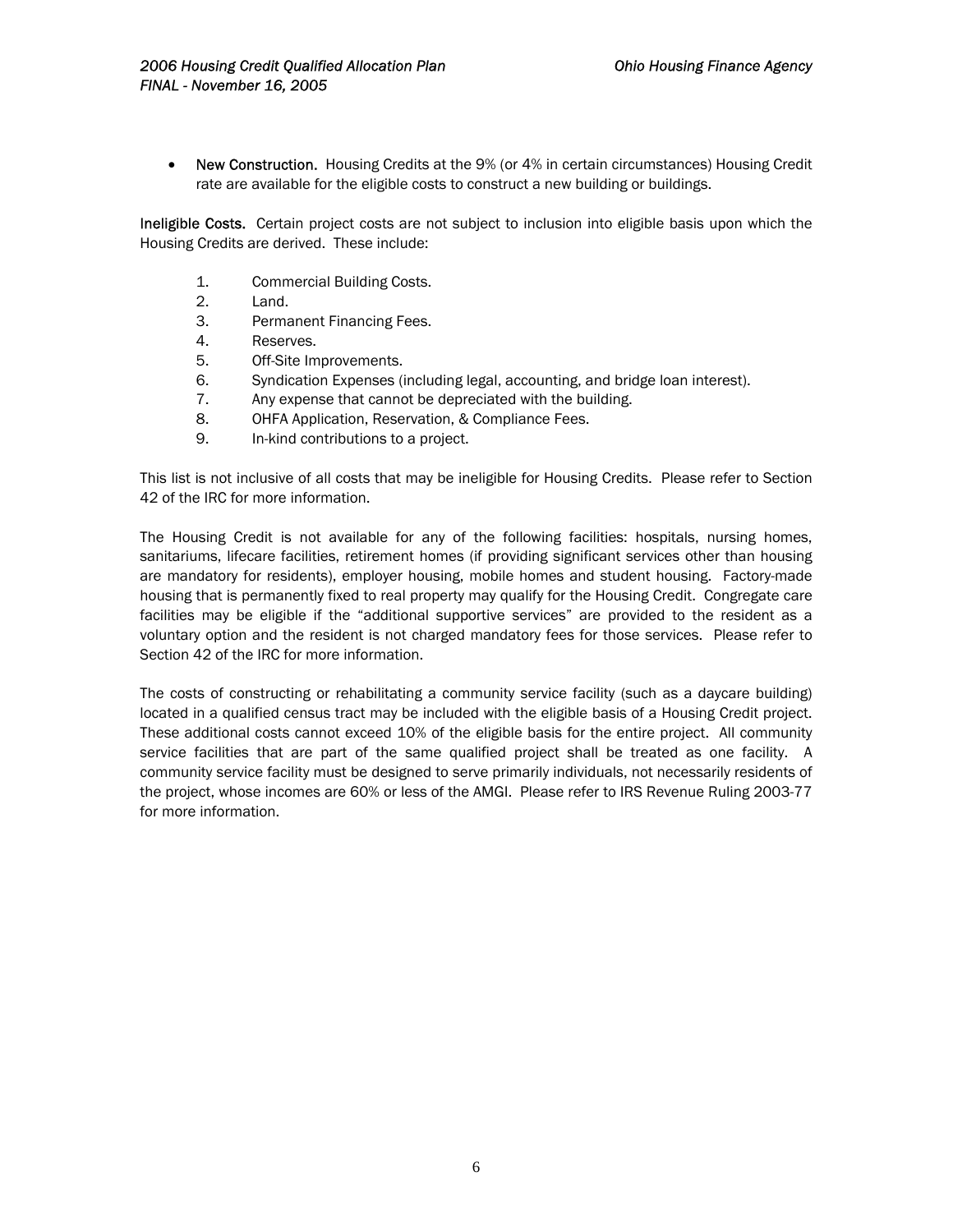# II. ALLOCATION PROCESS

### <span id="page-7-0"></span>A. Instructions

In order to apply for 2006 Housing Credits, submit an application to the **Office of Planning,** Preservation & Development; OHFA; 57 East Main Street, Columbus, Ohio 43215. Applications must be received no later than 5:00 p.m. by the date listed in the program calendar, unless the project is financed with tax-exempt bonds (see page 57). Applicants must use the 2006 Affordable Housing Funding Application (AHFA) available on the OHFA web site at www.ohiohome.org. The application submission must include an original signed hard copy of the application, all required attachments and an electronic copy of the AHFA on a computer disk.

The application review process will consist of three steps: threshold review, competitive review and financial underwriting. Threshold review is an evaluation of an applicant's ability to meet certain minimum requirements set forth in the QAP. Competitive review is the scoring of applications using criteria that reflect Congressional mandates and state housing policy as well as input from interested parties. These project scores serve as the basis of the OHFA's funding determination. The OHFA will allow applicants to remedy threshold and competitive deficiencies after the initial review. Finally, the OHFA will review the financial feasibility of the project and the amount of Housing Credit necessary for the development to proceed.

Special Allocation. A project that has returned a Housing Credit allocation from a previous year due to the inability to proceed resulting from local government action that has been determined through the judicial system to be inappropriate may seek an allocation of credit in the current year. In order to qualify to apply for this relief, the project must meet the following requirements:

- 1. The project must have received an allocation of competitive Housing Credits from the OHFA in a previous year.
- 2. The owner of the allocation must have returned the Housing Credits to the OHFA prior to the required placed-in-service date.
- 3. The underlying reason for the return of the credit allocation must relate to action or inaction of the local government approval process to allow for plan approval or building permit issuance.
- 4. The owner of the project must obtain either a final judicial determination that the local action or inaction is inappropriate or a settlement or consent of all parties to an appealable judicial action that no appeal will be taken from a judicial decree or that determines the local activity is inappropriate. As a result of this judicial decree or settlement, the owner of the project must demonstrate that the project can now proceed. OHFA legal counsel and/or the Ohio Attorney General's office will make the determination of these requirements.
- 5. The project will complete a current year application and request OHFA Board consideration to obtain a current year Housing Credit reservation.
- 6. OHFA staff will evaluate the project based on current year criteria, although waivers from current year requirements may be requested and considered. It is the OHFA's expectation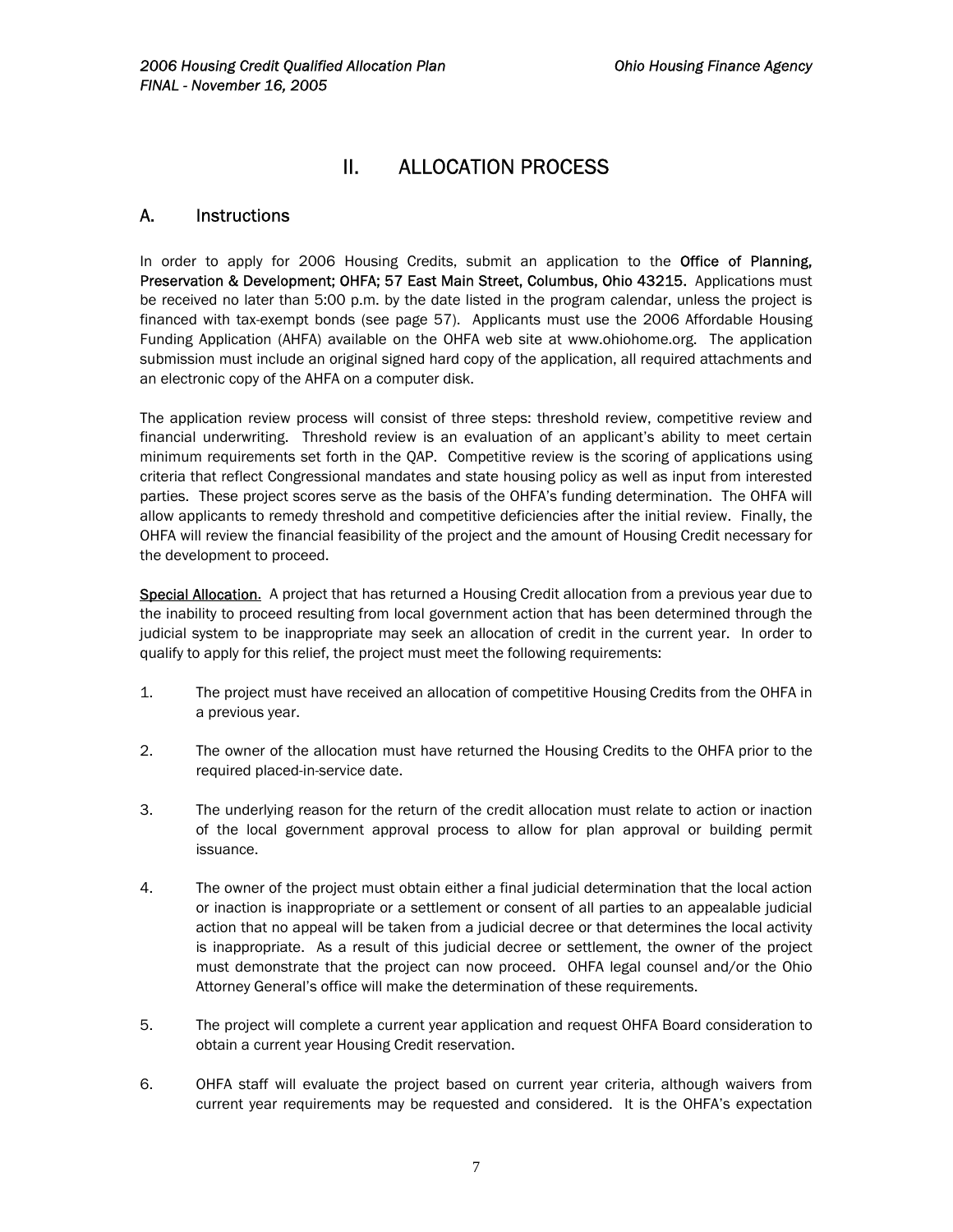that comparable competitive commitments will be made. It is expected that any monetary damages received which are related to the project, less direct costs of litigation apportioned between damages that are related and unrelated to the project, will be pledged to the project.

Qualifying requests will be summarized and presented to the OHFA Multifamily Committee and Board for consideration and approval. The OHFA has no affirmative obligation to grant approval to any project seeking relief.

Previous Allocation. Owners of projects that received a prior allocation of Housing Credits may apply for additional credit if necessary for the continued financial feasibility of the project. The ownership structure, development team members, rent elections, applicable fraction, developer's fee, special needs population served (if any), and physical structure of the project may not be changed unless approved in advance by the OHFA. All requests for changes must be received no later than 30 days prior to the 2006 application deadline.

Applications for additional credit must include documentation dated within one year prior to application for Housing Credits. Owners must meet all requirements contained in the 2006 QAP.

Owners of projects that received an allocation of Housing Credits in previous years and are placed-inservice may only apply for additional Housing Credits if 10% or more residential square footage, and/or 5% or more units have been added to the project. The OHFA may waive these requirements if an applicant can demonstrate that the project requires an extreme amount of repairs, is supported by the local government, and the local government and/or a federal agency is providing additional financial assistance. An extreme amount of repairs is defined as a situation in which the rehabilitation hard costs equal or exceed 50% of the total project cost. In addition, the OHFA reserves the right to place restrictions on new ownership or management, limit the developer's fee, and require a capital needs assessment with the application. Applicants must include a narrative with the application that outlines the need for the waiver. The OHFA has the sole discretion to approve such requests and will judge the requests on a case-by-case basis.

All placed-in-service Housing Credit projects (without tax-exempt bond financing) must apply during a standard application round and will be reviewed according to the current year's competitive criteria. In addition, projects that re-apply may be subject to additional underwriting requirements. Projects must provide the previous Housing Credit allocation amount, the previous project square footage, and previous number of units on the new application and in the project narrative. Placed-in-service Housing Credit projects are also subject to rules outlined in Section 42 of the IRC and Treasury Regulations.

**Duplicate Applications.** Applicants for housing credits must follow through with all representations made in their application. Each application must consist of a legitimate stand-alone development proposal. The OHFA does not consider projects that are artificially divided or duplicate projects on adjacent or nearby sites to be legitimate development proposals, because such applications may manipulate the competitive selection process and circumvent allocation priorities. Therefore, the OHFA will reserve the right to combine applications for projects located in close proximity and sharing similar attributes, such as project type, population served, construction style, and/or development team members.

The OHFA will assign combined applications a single project tracking number and a single random number to be used in the tie-breaking criteria. In addition, the developer will be required to demonstrate that the combined project will be financially feasible and is supported by the local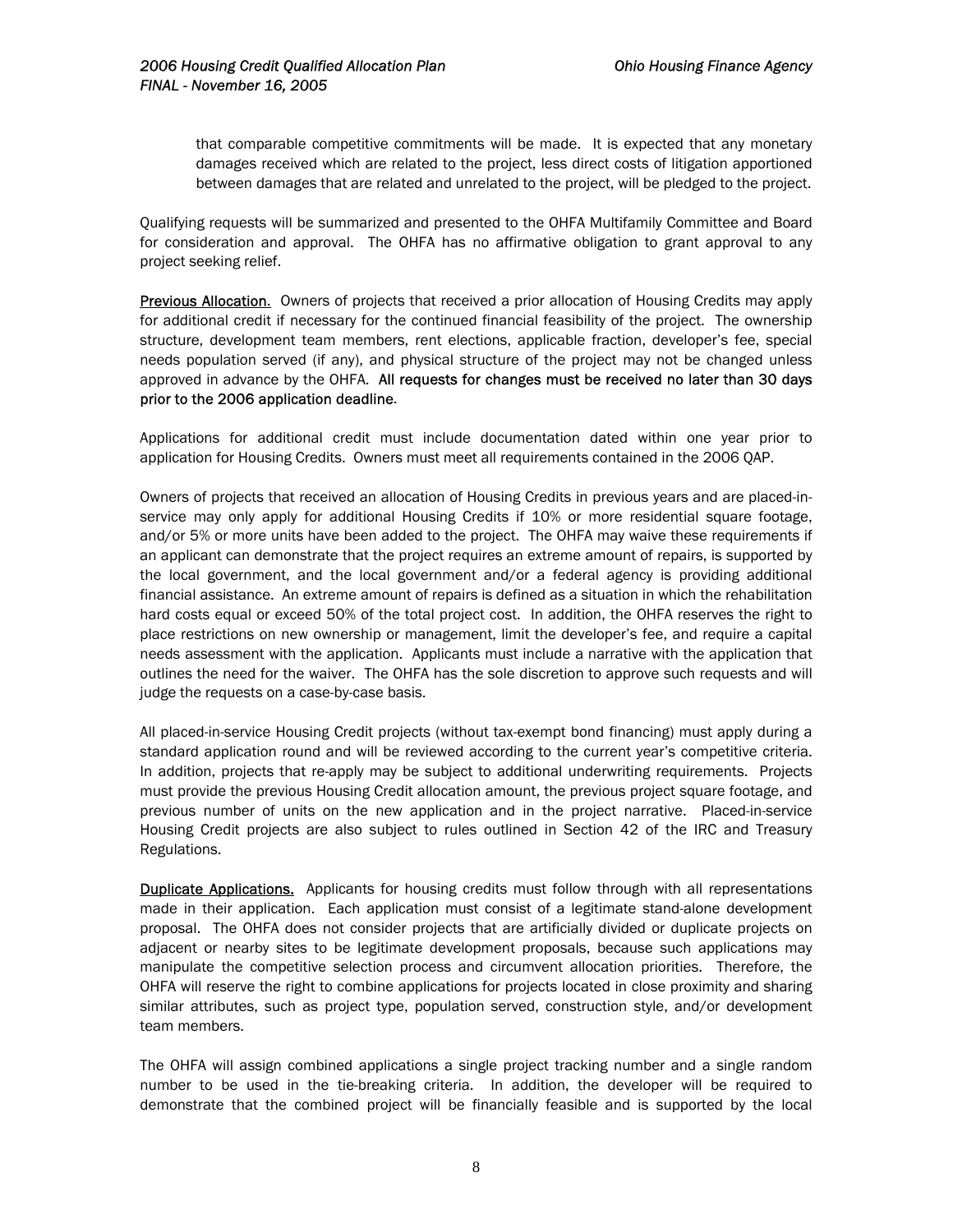community. The conclusions in the market study must be updated based on the total number of units, and items such as zoning documents, public notification letters and consolidated plan certification may also need to be updated. If the OHFA determines that it is appropriate to combine applications in this manner, then the applicant(s) must either submit the updated documents described above or elect to withdraw one or more of the duplicate applications. An election to withdraw an application must be in writing and signed by all parties who signed the original application.

In addition to combining applications, the OHFA will prohibit applications that receive a reservation of housing credits from later adding land or sites from other projects that were proposed in 2006, did not receive a reservation of credits and were located in the same county or, for the eight largest counties, the same submarket. The OHFA will also permit a parcel of land or an existing building to be included in only one application during a funding round.

Identification of Costs. The hard construction cost line items in the proforma section of the application must only include costs for those items that are depreciable with the building. All soft cost items that are usual and customary for the construction or rehabilitation of a Housing Credit property, including professional fees and project reserves, must be included and properly identified as soft cost items. All costs relating to building acquisition must be accounted for in an appropriate manner.

The OHFA reserves the right to review the proforma of any applicant and request a breakdown of the hard construction cost line items, which must be consistent with the scope of work for the project. An applicant with a fixed price contract in which all construction costs are designated as hard costs must estimate soft cost allocations from that contract and include those estimates as soft costs in the application. The initial breakdown between hard construction costs and soft costs may not vary beyond a reasonable amount from the actual costs indicated in the final cost certification.

Interpretation of Policies. The OAP is intended to provide sufficient information to prospective Housing Credit applicants. However, due to the complexity of the program and the housing development process in general, not every potential circumstance is covered in the QAP. The OHFA will interpret the rules and policies contained in the QAP upon review of an application for Housing Credits. Applicants must seek guidance from the OHFA regarding any situation not explicitly addressed in the QAP prior to submitting their application. If an applicant fails to request such guidance, the OHFA will consider this failure to disclose information in its decision making process.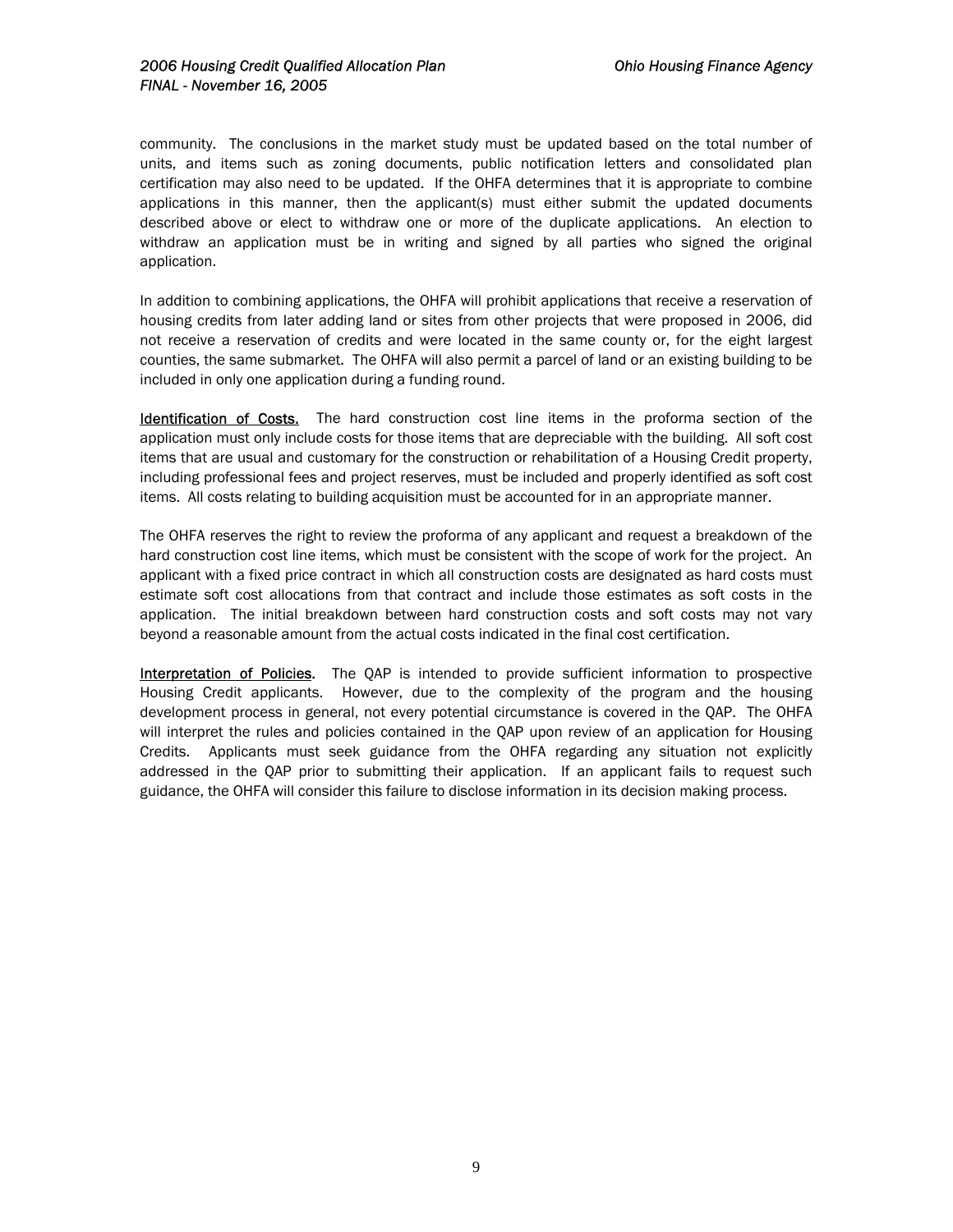<span id="page-10-0"></span>

| В.             | 2006 Program Calendar                                                           | (subject to change) |                                                 |  |  |
|----------------|---------------------------------------------------------------------------------|---------------------|-------------------------------------------------|--|--|
| <b>January</b> |                                                                                 |                     |                                                 |  |  |
| 6              | 2006 AHFA Ready for Distribution                                                | <b>August</b><br>3  |                                                 |  |  |
| 17             | 2006 Program Training                                                           |                     | Next Steps Meeting for Successful<br>Applicants |  |  |
| 19             | 2006 Program Training                                                           | October             |                                                 |  |  |
| <b>March</b>   |                                                                                 | 26                  | <b>Carryover Submission Deadline</b>            |  |  |
| 16             | <b>Application Deadline</b>                                                     | <b>November</b>     |                                                 |  |  |
| <u>April</u>   |                                                                                 | 16                  | Carryover Extension Deadline                    |  |  |
| 20             | Notification of Threshold Deficiencies                                          |                     | <b>December</b>                                 |  |  |
| 27             | Deadline<br>for<br>Applicant Response<br><b>Threshold Corrections</b>           | 15                  | Allocation<br>Carryover<br>Agreements<br>Issued |  |  |
| <b>June</b>    |                                                                                 | 29                  | <b>Carryover Allocation Agreements Due</b>      |  |  |
| 8              | Notification of Preliminary Competitive<br>Scores                               |                     |                                                 |  |  |
| 15             | Response<br>Deadline<br>Applicant<br>for<br>Appeals and Competitive Corrections |                     |                                                 |  |  |
| <b>July</b>    |                                                                                 |                     |                                                 |  |  |
|                |                                                                                 |                     |                                                 |  |  |

31 Reservation Agreements Due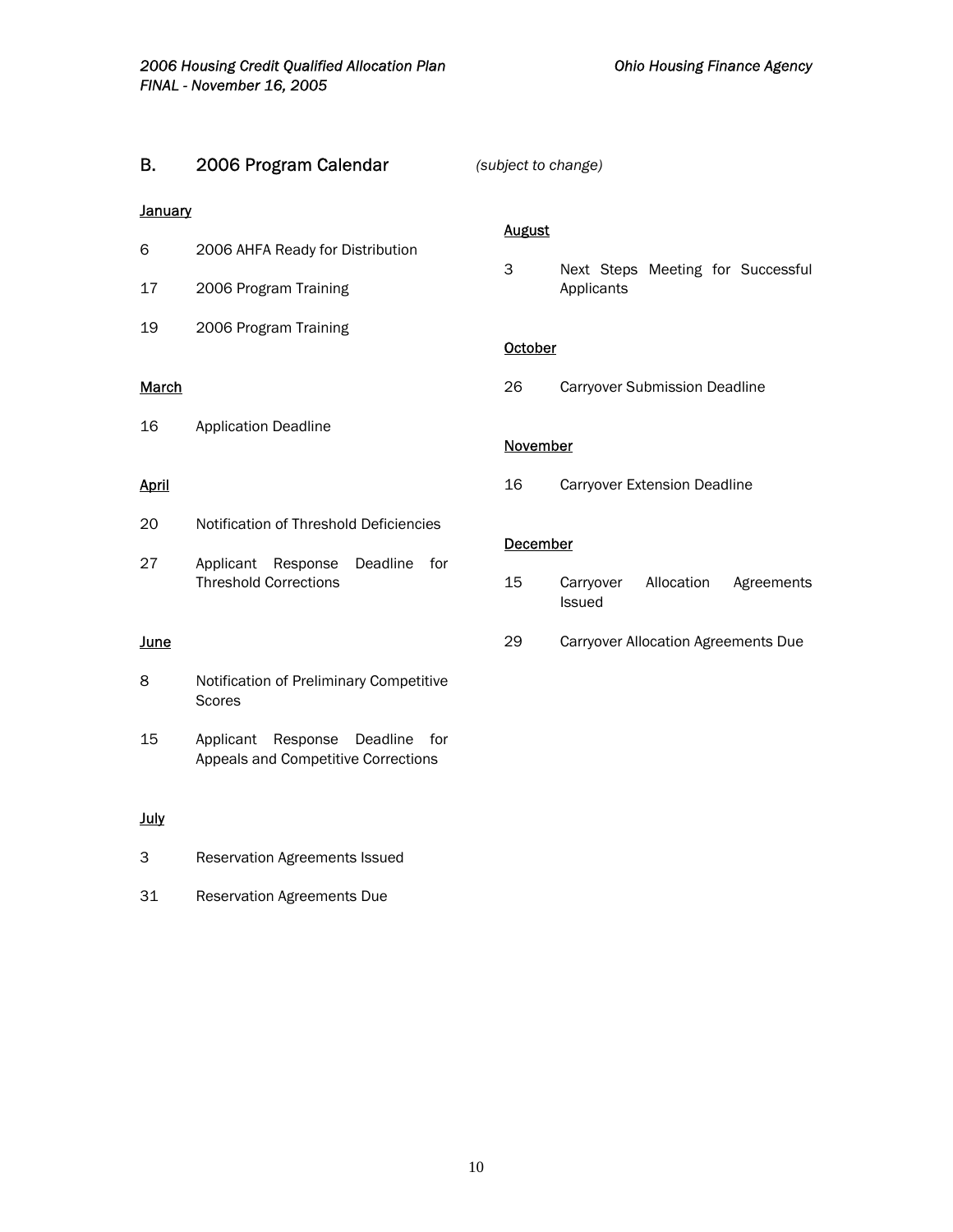### <span id="page-11-0"></span>C. Threshold Review

Threshold review is a basic review of the application to determine if it is complete; all necessary forms, supporting evidence, and fees are included; and the project meets minimum program requirements. The OHFA has established the following threshold criteria that must be met in order to qualify for the competitive review stage. Unless noted otherwise, projects with tax-exempt bond financing must also meet all threshold requirements to receive Housing Credits.

The OHFA will complete threshold reviews of applications and offer the applicants the opportunity to correct deficiencies in their applications. Please refer to the calendar on the preceding page for timelines for deficiency corrections.

The criteria are as follows:

#### 1. Meets Section 42 Requirements

The project must meet all the requirements set forth in Section 42 of the Internal Revenue Code (IRC) of 1986, as amended, and all relevant U.S. Department of the Treasury regulations, notices, and rulings.

#### 2. Complete, Organized Application

Applications must be submitted in a three-ring binder, utilizing the index provided with the application and an index tab for each numbered or lettered section. Applications must be complete and consistent with all supporting documentation. An original signature of a representative of each general partner/managing member is required in the program certification section of the application. Any applications that are incomplete, inconsistent, and/or illegible will be rejected. An electronic copy of the AHFA must be submitted on a computer disk or the application will be rejected.

#### a. Application Fee

The appropriate processing fee must accompany each application. If a check is returned for insufficient funds, the application will be immediately rejected. The amount of the application fee is \$1,000 for all Housing Credit applicants.

Projects with threshold deficiencies will be charged a resubmission fee. The resubmission fee will equal \$50 per corrected threshold review criterion up to a maximum of \$500. This fee will apply to all applicants, including tax-exempt bond projects seeking an award of Housing Credits. Any items that will not be supplied with the initial application for a tax-exempt bond project must be agreed upon in advance in order to avoid the resubmission fee. If a resubmission fee check is returned for insufficient funds, the application will be rejected.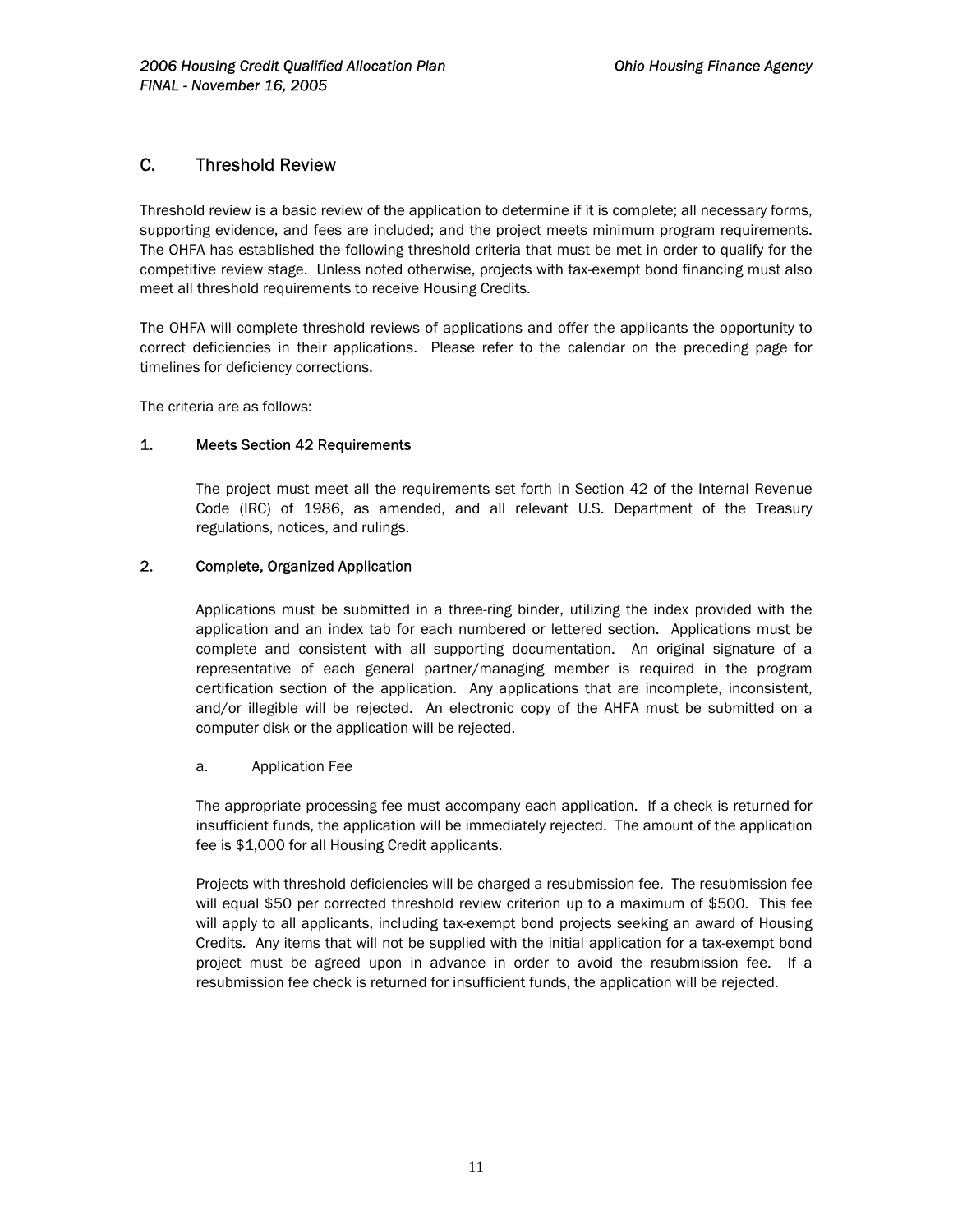#### <span id="page-12-0"></span>3. Extended Use

All projects must commit to an extended use term of a minimum of 30 years of affordability. Projects with tax-exempt bond financing must commit to an extended use term of the greater of 30 years or the outstanding term of the bonds. If an allocation of Housing Credits is received, the owner must file a Restrictive Covenant (provided by the OHFA) to waive the right to petition the OHFA to terminate the extended use term as described in Section 42 of the IRC.

#### 4. Evidence of Site Control

The applicant must submit copies of the executed and recorded deed(s) of the current owner if the property is owned by a general partner or limited partner in the project.

If the current owner is not a general partner or limited partner in the project, then one of the following must be submitted to properly evidence site control:

- a. Executed purchase option with date certain performance;
- b. Executed purchase contract;
- c. Executed land contract;
- d. Executed long-term (35 or more years) lease agreement with an executed and recorded memorandum of lease; or
- e. Executed option to enter a long-term lease agreement.

If parcels will be purchased from a City land bank, then a copy of the final City Council Resolution approving the transfer of all applicable lots may be submitted with the deeds of the current owner as evidence of site control.

Each of the site options or contracts may not expire until at least 120 days following submission of the application. The OHFA reserves the right to waive this requirement for projects with tax-exempt bond financing.

The items listed above are the minimum required to meet threshold requirements. The OHFA reserves the right to require, as needed, additional documentation that evidences proper site control.

There are two exceptions to the site control requirements listed above:

a. A scattered-site project is required to have at least 35% of the sites under control at the time of application. A project qualifies as scattered-site if there are 10 or more sites AND no more than 50% of the sites are contiguous. Contiguous sites are defined as two or more sites that share common boundaries, and cannot be separated by vacant or developed land, roadways, railroad tracks, rivers, creeks, etc. A site is defined as a parcel with an assigned permanent parcel number as it exists at application. Scattered-site projects that contain a mix of rehabilitated and newly constructed units must have at least 35% of the sites for each construction type under control at application. The OHFA reserves the right to reduce basis at Carryover if the site control percentage at application is not maintained at Carryover.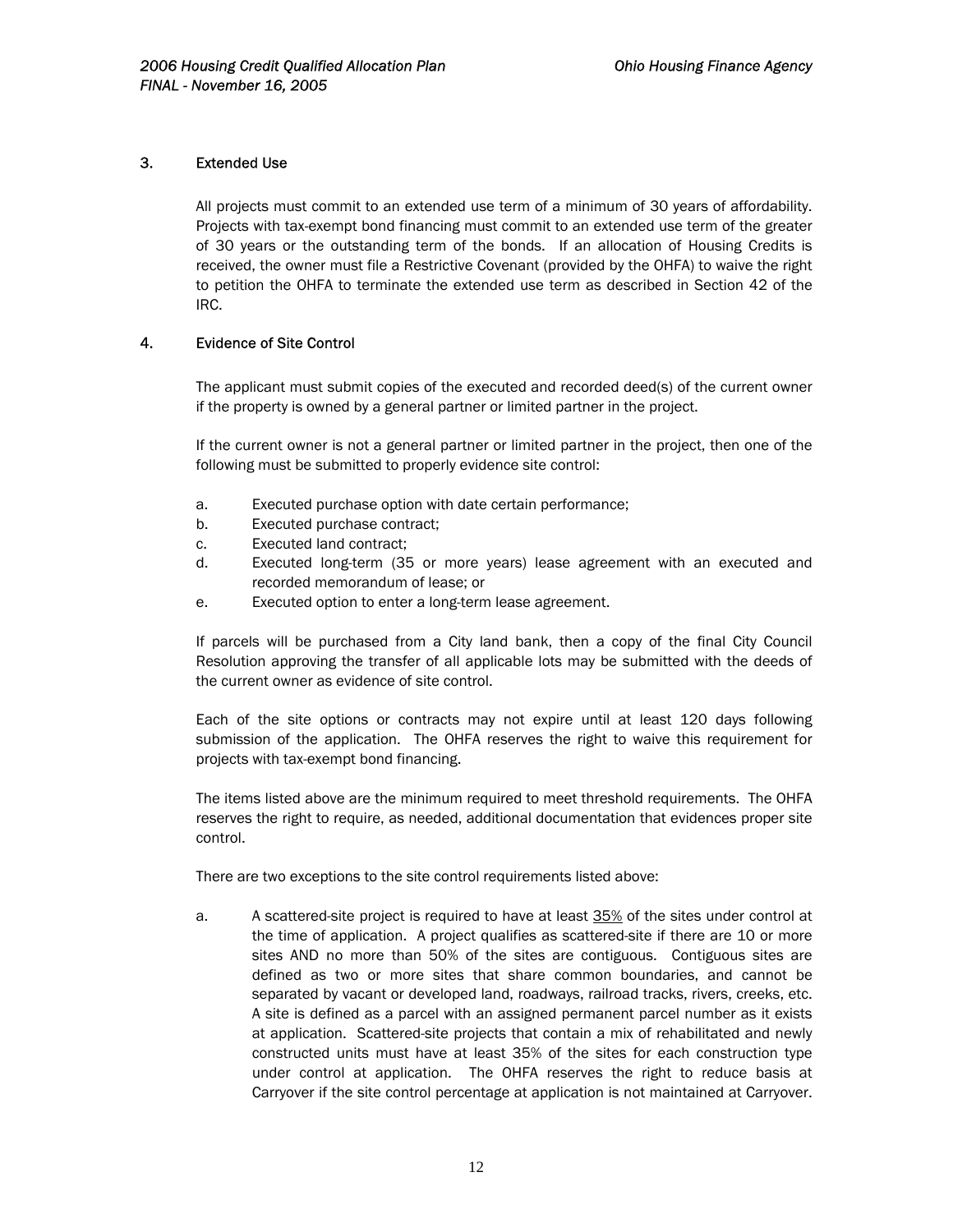In addition, scattered-site projects may submit verification from a title company in lieu of copies of the deed of the current owner unless the applicant is the owner.

<span id="page-13-0"></span>b. For single-site properties that are currently in default to a mortgage held by a federal agency, the documentation of site control may be held in abeyance until Carryover. In lieu of site control documentation, the project sponsor must produce a deed of the current owner, a letter from the federal agency indicating that the first mortgage which it holds is currently in default, that the federal agency is willing to proceed with a foreclosure action if the project is otherwise eligible for a tax credit reservation, and that foreclosure will be completed and title transferred to the project sponsor prior to the Carryover deadline for the project.

#### 5. Market Study

A market study conducted by an OHFA-approved market study professional must be submitted with the application. A list of OHFA-approved professionals is available on the OHFA web site. In order to placed on this list market analysts must follow the application requirements that are also available on the web site. All information submitted in the market study will be compared with the OHFA Statewide Rental Housing Analysis. Any items that vary from the analysis may be challenged. Any market study professional submitting inaccurate information may be removed from the list of OHFA-approved market study providers. The market study professional must organize the study using the index found in Exhibit H and complete the market study checklist (OHFA Form 002).

A market study must include all of the following:

- a. Executive summary in bullet format that briefly reviews all of the market study requirements and indicates any recommendations or suggested modifications to the proposed project.
- b. Concise conclusion by the author that indicates a market exists for the proposed project. The conclusion must include the estimated stable year vacancy rate and the estimated time needed to fully lease-up the proposed project. If the estimated stable year vacancy rate exceeds 7% and/or the estimated lease-up time exceeds one year, provide a detailed explanation.
- c. Description of the proposed project including all of the following: the site and adjacent parcels; visibility and accessibility of the site; project design (walk-up, elevators, etc.); number of units; number of bedrooms (efficiency, SRO, 1, 2, 3, etc.) and baths; unit and project amenities; proposed rents and utility allowances; and population served. This information must be consistent with the AHFA. Include color photographs of the project site(s) and surrounding areas. For a scattered-site project, color photographs of at least four (4) sites or at least 10% of the total number of sites in the project must be included (whichever number is greater). The photographs submitted should reflect the various streets or neighborhoods in which the project sites are located. The author must review the site and floor plans and indicate whether the plans are appropriate or need certain modifications.
- d. Description and map of the Primary Market Area (PMA) for the proposed project, including the methodology used to determine the boundaries. Provide a detailed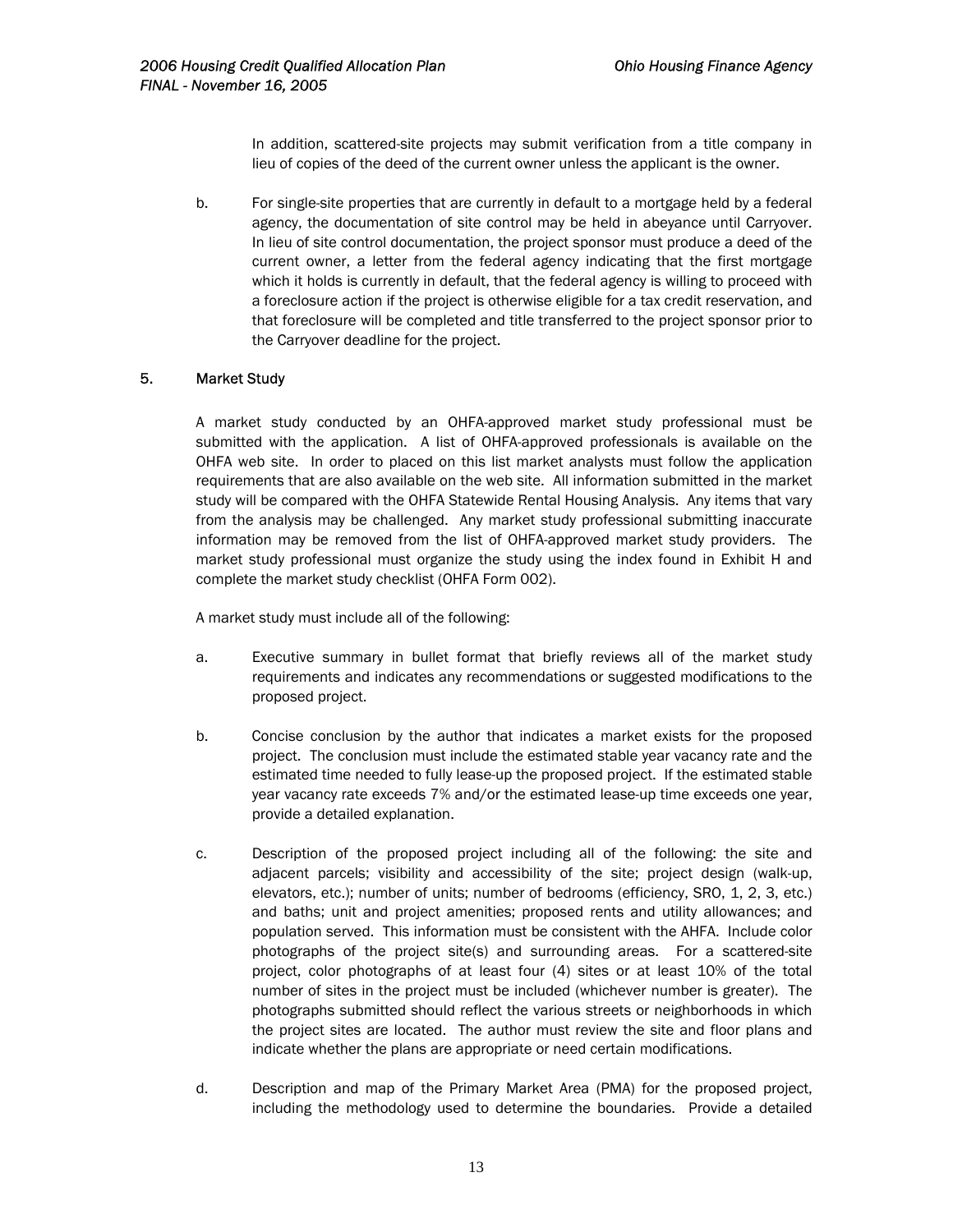explanation if the PMA includes any areas outside of a five-mile radius from the proposed project. Include a discussion of the health of the overall rental housing market in the PMA.

- e. Comparison of the rents of the proposed project to the market rents for comparable units in the PMA. Include the methodology for the calculation of the market rents.
- f. Description of the number of income-eligible renter households in the PMA. An income-eligible household is defined as spending up to 35% of income on rent for families or up to 40% of income on rent for seniors. Indicate the percentage of these households that are required to fully lease-up the project ("capture rate"). If this percentage exceeds 10%, provide a detailed explanation for the higher rate.
- g. Description and evaluation of the public services (including transportation, police, fire department, and schools), infrastructure (including roads and traffic), community services (including shopping, recreation, medical services, and services for special needs if applicable), and employers in the PMA. List the approximate distances to all the services. Include a map that clearly identifies the location of the project and all public services and community services.
- h. If the project will be serving a special needs population, identification of the number of special needs households residing in the PMA. Indicate the percentage of these households that are required to meet the project's special needs set-aside. Special needs populations are permanent supportive housing for the homeless, senior housing, housing for persons with a developmental disability, and housing for persons with severe and persistent mental illness. Information regarding the number of special needs households may be obtained from the local Continuum of Care study, local CHIS or Consolidated Plan, local Mental Health or MR/DD Board, homeless shelters, or other community social services agencies. Please document the source of your information.
- i. Description of the federally subsidized developments and Housing Credit projects (both operating and not yet placed-in-service) located in the PMA. Housing Credit projects not yet placed in service must be included in the analysis. Provide the current vacancy rate for each project and include the person(s) contacted for each competing project and the method of contact. Compare the rents, amenities, unit sizes, bedroom sizes, and populations served of the competing projects to the proposed project. The following information must also be included: name, location, population served, type of design, age and condition, number of units by bedroom type, rent levels, number of bedrooms and baths for each unit type, size in square footage of units, type of utilities and whether paid by tenant or owner, unit and site amenities. Comparisons to the subject rents should be based on comparable amenities, utilities, location, parking, and any rental concessions. Identify specific reasons why comparables are faring poorly in the market (if applicable). Projects that receive a reservation may be required to amend their market study to incorporate those other projects receiving an allocation in the same round and are located in the same primary market area. A listing of Housing Credit projects in service and in development is located on the OHFA web site. Calculate the ratio of subsidized and Housing Credit units to income eligible renter households.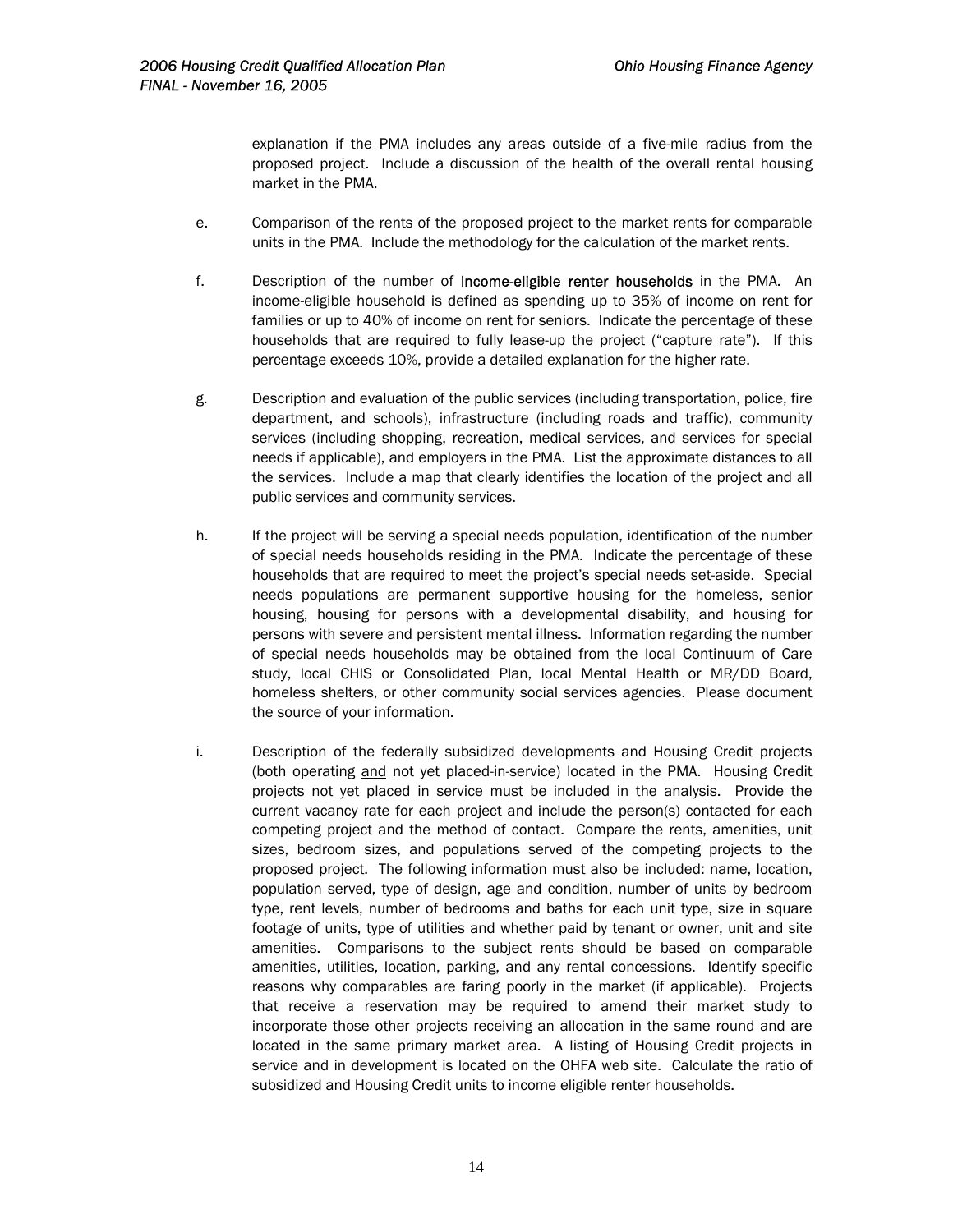- j. Estimate of the vacancy rates of the Housing Credit projects (only those currently operating) located in the PMA during the first stabilized year of the proposed project. If the estimated vacancy rate exceeds 10% for any Housing Credit project, provide a detailed explanation for the higher rates.
- k. Description of comparable market rate developments located in the PMA. Provide the current vacancy rate for each project and include the person(s) contacted for each competing project and the method of contact. Compare the rents, amenities, unit sizes, bedroom sizes, and populations served of the competing projects to the proposed project. The following information must also be included: name, location, population served, type of design, age and condition, number of units by bedroom type, rent levels, number of bedrooms and baths for each unit type, size in square footage of units, type of utilities and whether paid by tenant or owner, unit and site amenities. Comparisons to the subject rents should be based on comparable amenities, utilities, location, parking, and any rental concessions.
- l. Evaluation of any concerns or issues raised by the most local Public Housing Authority (PHA). The applicant or market study author must send a letter via certified mail to the local PHA. The letter must contain a brief description of the project and target population, instructions for the PHA to forward all comments to the market study author, and a statement that all comments must be submitted within 30 days from receipt of the letter. If the PHA does not respond to the letter or comments are submitted after the 30-day comment period, the market study author does not need to analyze the PHA's issues or concerns. Include in the market study a copy of the letter, certified mail receipt, and a copy of any letters from the PHA.
- m. An executed original OHFA Form 003 Market Study Certification. The market analyst shall have no financial interest in the proposed project. Financial interest is deemed to be any remuneration other than the fee for preparing the market study. Furthermore, the fee assessed for the study shall not be contingent upon the proposed project being approved by the OHFA.
- n. A list of all data sources used in the study.

The study must have been completed or updated by the author within one year prior to the application deadline for Housing Credits.

The characteristics listed above are the minimum required to meet OHFA threshold requirements. The OHFA reserves the right to independently determine if a market exists for the proposed project and to require additional information and/or another market study. The OHFA may also contact the market analyst during the review process if any required information cannot be found in the study.

Watch Areas. The OHFA will classify certain areas of the state as "watch areas." The area determinations will be based on penetration rates, vacancy rates, and other housing and demographic statistics included in the OHFA Statewide Rental Housing Analysis. A market study for a proposed project with any units located in a watch area must reasonably demonstrate that the project will be successful and will not negatively impact existing decent, safe and sanitary affordable housing in the area. Factors to consider include, but are not limited to, submarket definition, construction type, population served, special needs housing,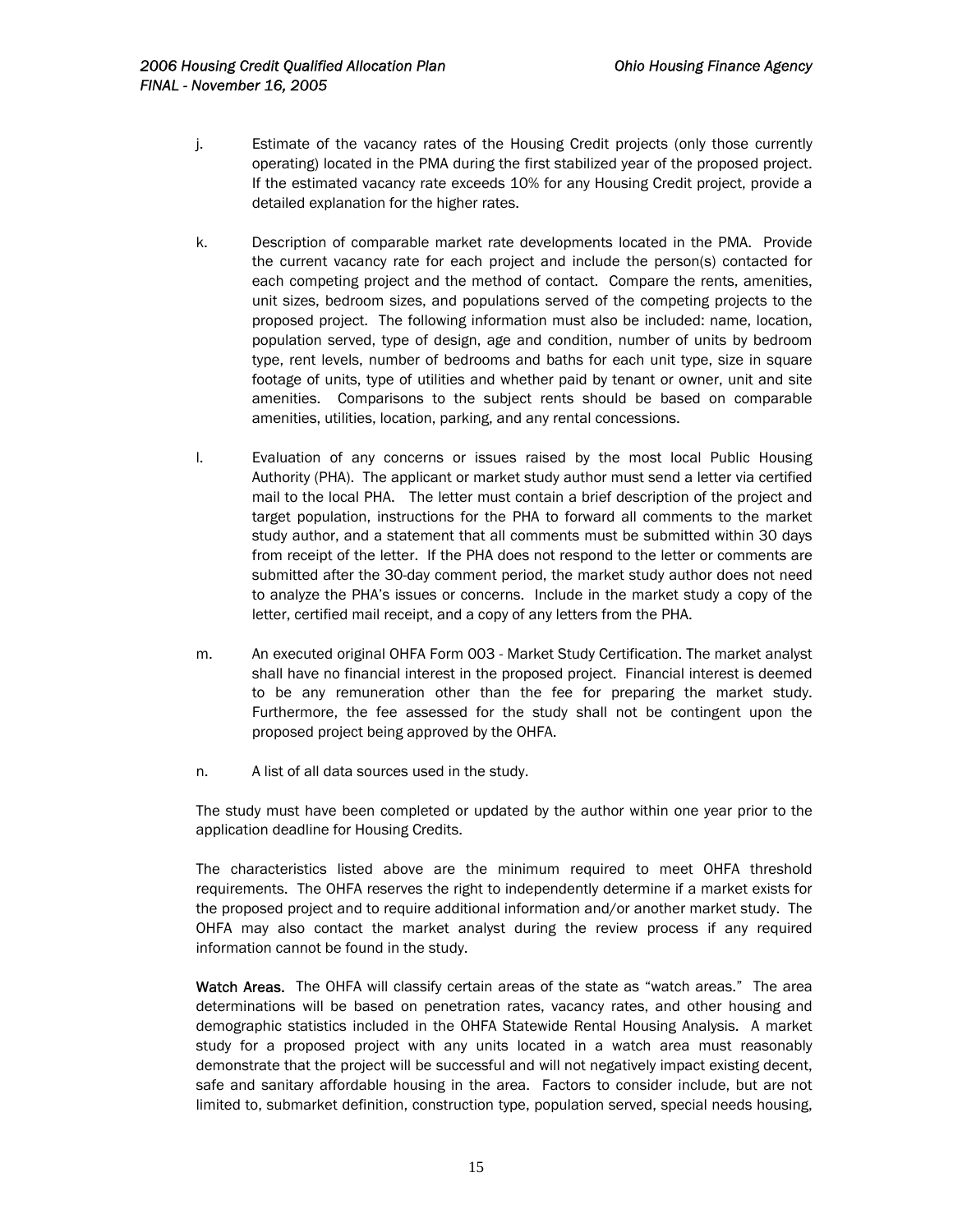<span id="page-16-0"></span>condition and age of existing housing stock, and OHFA methodology for the classification of watch areas. An internal market committee will review the market studies for projects located in watch areas, and the committee has the authority to reject an application. Applicants may appeal the decision of this committee within one week of notification of the decision. Appeals will be presented to the Multifamily Committee of the OHFA Board at their meeting in May, 2006. The Multifamily Committee will review the staff recommendation and applicant arguments and then make a final decision as to whether the application meets the threshold standard.

The OHFA reserves the right to classify additional watch areas based on recommendations from OHFA-approved market study professionals and the observations and opinions of OHFA staff. The OHFA will also review the number of new affordable housing units financed with Housing Credits and under construction in or near the PMA, and reserves the right to reject an application that proposes to add more units to the supply of affordable housing in the area.

#### 6. Zoning

The applicant must demonstrate that the zoning for each site on which the project will be located allows for the use(s) proposed by the applicant. Thus, at a minimum, the zoning designation for each site must allow residential use. Applicants must submit a letter from the local jurisdiction to confirm the zoning that must include the following:

- a. The actual zoning designation and a description of this designation;
- b. Density and/or lot coverage requirements (if any);
- c. If a conditionally permitted use, an explanation of the conditions to be met for the project to be considered a permitted use; and
- d. A description of any overlay or planned development district regulations that would further condition the development of the project.

For jurisdictions with no zoning regulations in effect, a letter from the jurisdiction so stating is required.

#### 7. Public Notification

The applicant must notify, in writing, certain officials from:

- a. The political jurisdictions in which the project will be located; and
- b. Any political jurisdiction whose boundaries are located within one-half mile of the project's location.

The applicant must use the letter template provided in Exhibit F of the QAP.The notification must state the applicant's intent to develop a project using OHFA funding. The notification must be in writing and sent via certified mail, return receipt requested. Submit a copy of the stamped post office receipt (return receipt not required) for certified mail and copies of notification letters with your application. The letter must include the following information about the proposed project:

- a. The address of each site in the project;
- b. The maximum number of proposed units;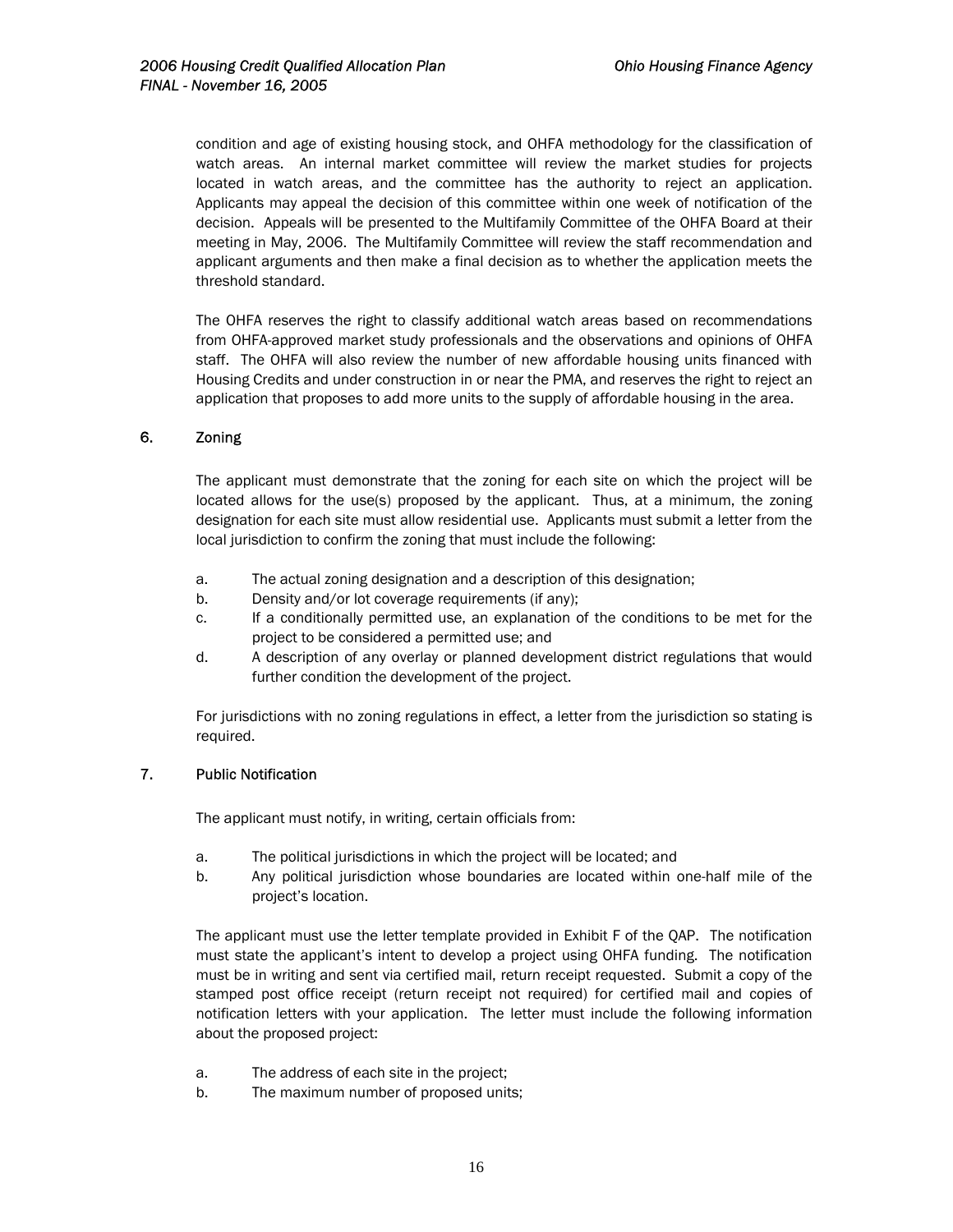- <span id="page-17-0"></span>c. The nature of the project (i.e. new construction or rehabilitation);
- d. All OHFA programs utilized in the project;
- e. A statement regarding the recipient's right to submit comments;
- f. The address of the OHFA and to whom comments should be sent; and
- g. The recipient's rights and procedures to express disapproval or objection.

The officials to be notified include:

- a. The chief executive officer and the clerk of the legislative body for any city or village (i.e. mayor and clerk of council);
- b. The clerk of the board of trustees for any township;
- c. The clerk of the board of commissioners for any county;
- d. State Representative(s);
- e. State Senator(s); and
- f. Governor's Regional Economic Development Representative (Exhibit J).

Scattered-site projects must complete the public notification process for sites under control at application and then again for remaining sites prior to the Carryover deadline. The notification must be evidenced at Carryover.

#### 8. Affirmative Marketing Plan

The applicant must complete an Affirmative Fair Housing Marketing Plan (Form AFHM-98). All items on the form must be completed correctly including all attachments. The applicant must include on the form a description of the outreach, marketing, and advertising methods used in order to affirmatively market the project. The form and instructions are located on the OHFA web site.

#### 9. Conditional Financial Commitments

All non-OHFA construction and permanent financing, grants, and equity sources shall be conditionally committed at the time of application. An executed conditional commitment letter from each source must be included with the application. A conditional financing commitment must contain, at a minimum, (a) the amount of financing; (b) the interest rate of the loan; (c) the term of the loan; (d) the amortization period or other repayment terms for the loan; and (e) the contact person's name and telephone number. A letter or explanation for all sources must be submitted.

Those applicants seeking funding from a local government, Federal Home Loan Bank, or other public or quasi-public funding source that does not issue a funding decision prior to the Housing Credit application deadline must substitute a letter of application or letter of intent from the funding source. The letter of application or intent must be signed by the funding source and shall include the name of the project, the number of units, the amount of funding sought, the terms and rates for the funding sought, the anticipated date of funding decision, and a statement that the project is, or will be, considered for funding.

A conditional equity commitment must contain, at a minimum, (a) the amount of Housing Credit equity (net and gross); (b) the pay-in schedule for the equity; (c) the cents per Housing Credit dollar factor used; and (d) the amount of historic equity (if any). The conditional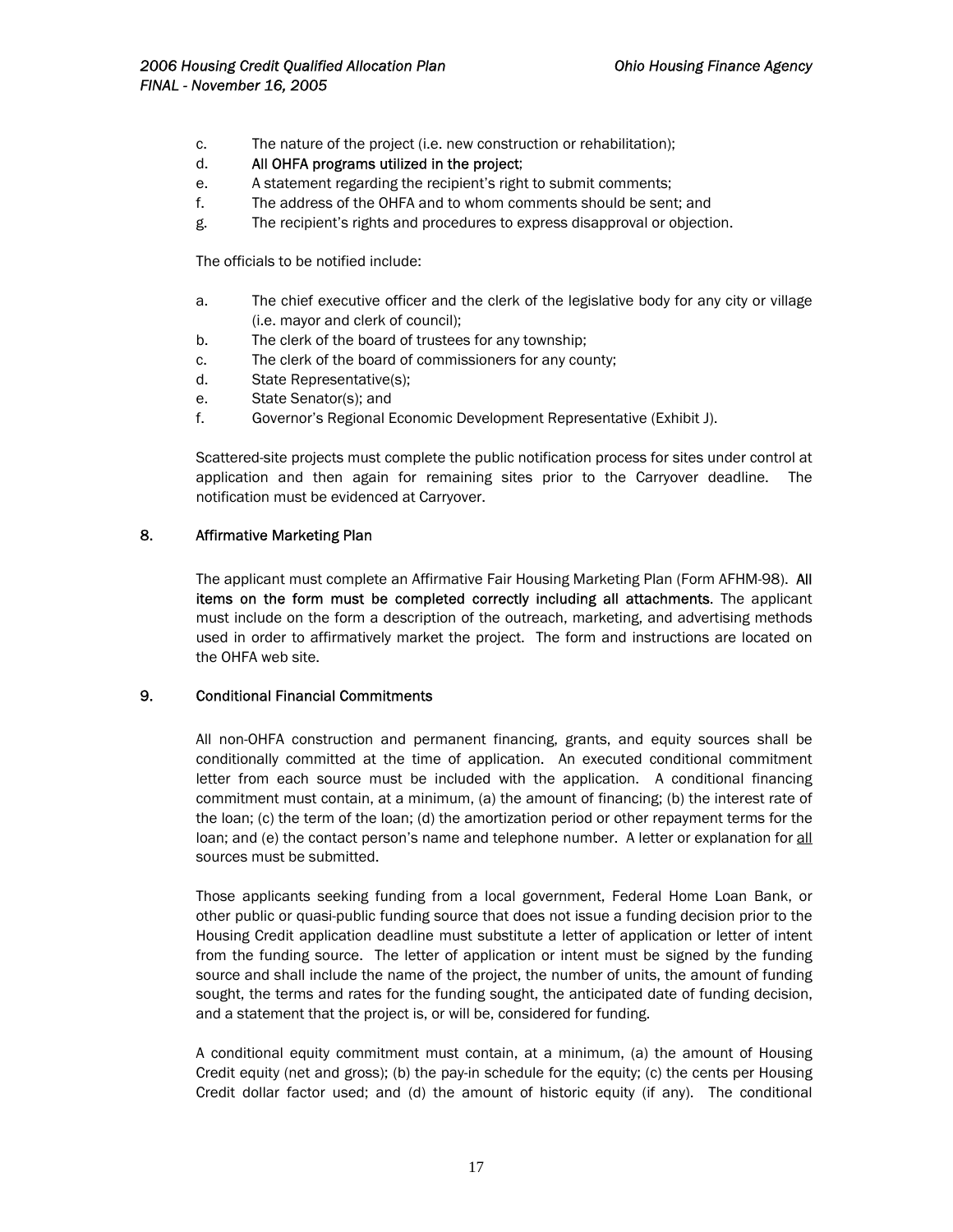<span id="page-18-0"></span>commitment letters must be consistent with the information provided on the Housing Credit application and must be signed and dated no more than six months prior to the application deadline.

The OHFA reserves the right to verify any financial commitment(s) and to require a legal opinion indicating whether the project's sources should or should not affect the project's eligible basis and/or Housing Credit percentage.

Projects participating in the HUD portfolio re-engineering program (Mark-to-Market) must provide a copy of the most recent underwriting model, if available, or other acceptable evidence to substantiate the anticipated amount of any HUD second mortgage.

Applicants who have been denied other OHFA financing for their project may be required to submit conditional financial commitments that will replace funding sought from the OHFA. Failure to provide these conditional commitments may result in rejection of the application or revocation of the project's Housing Credit reservation.

#### 10. Preliminary Plans and Specifications

The applicant must submit preliminary plans and specifications that provide a description of the proposed development. All projects must submit the following:

- a. Typical unit plan(s) including the square footage of each unit;
- b. Building elevation (photographs are acceptable for rehabilitation projects);
- c. Site plan (scattered-site projects exempted);
- d. Detailed scope of work (rehabilitation projects only); and
- e. Completed OHFA Form 001 Contractor/Architect Certification.

Architectural plans must be on paper no larger than 11 inches by 17 inches and must fit completely into the application binder. The OHFA reserves the right to reject any unit plans that are not drawn accurately and to scale.

#### 11. Maximum Credit Cap

The following caps will be in place for the 2006 Housing Credits:

a. All users are restricted to \$1,500,000 in annual Housing Credits.

"Users" to which the credit cap applies are actual general partners, and parent organizations of general partner entities or affiliates of the general partner or managing members of entities to which Housing Credits have been awarded. "Affiliate" is any entity that directly or indirectly controls another entity or has a Controlling Interest in the entity. "Controlling Interest" is defined as the possession, directly or indirectly, of the power to direct or cause the direction of the management and policies of an entity, whether through the means of ownership, position, contract, or otherwise. In addition, "controlling" means the possession, directly or indirectly, of the power to direct or cause the direction of the management and policies of an entity, whether through the means of ownership, position, contract, or otherwise.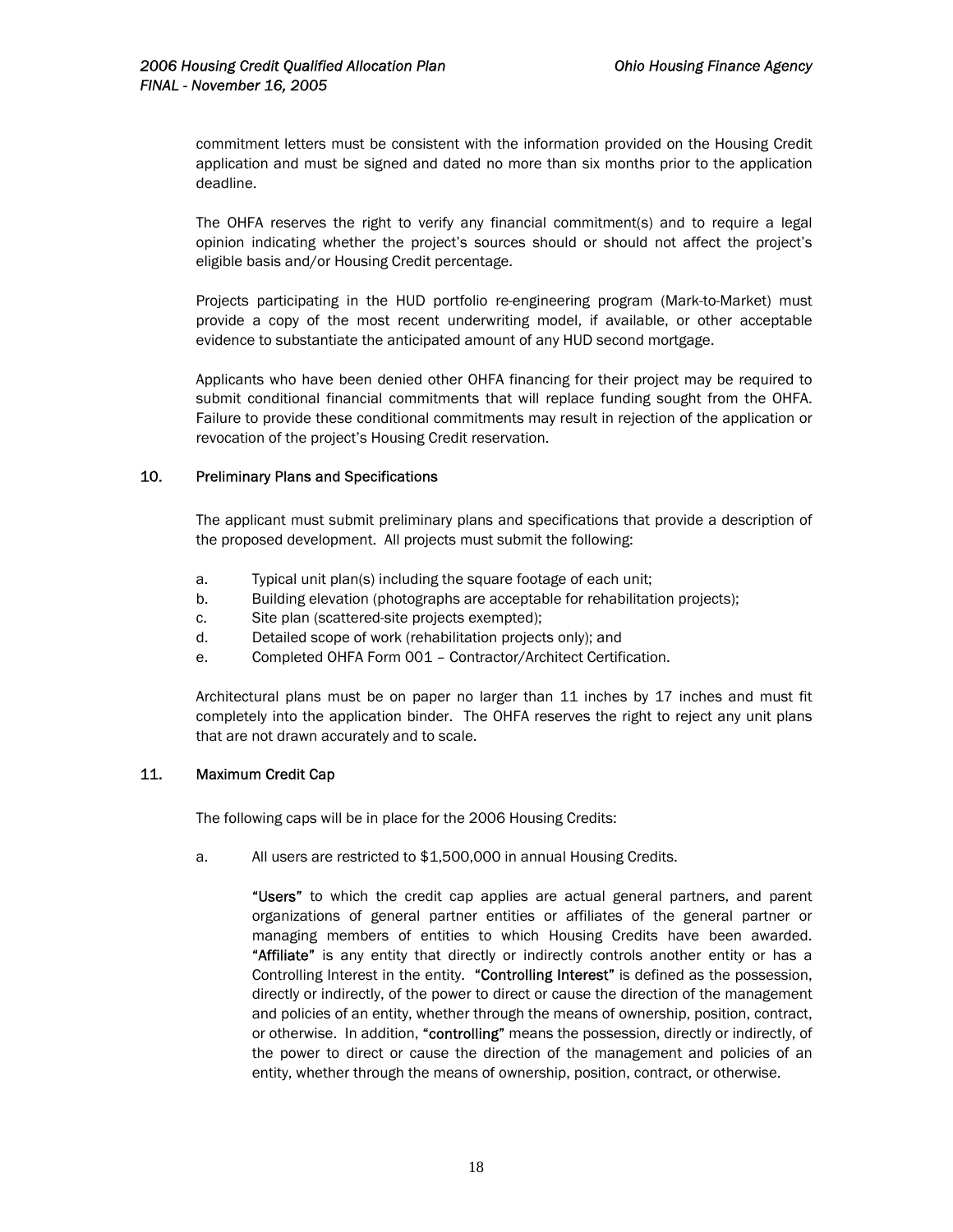<span id="page-19-0"></span>b. Organizations acting as users, developers, and/or general contractors are limited to \$3,500,000 in annual Housing Credits.

An "organization" to which this cap applies is defined as the actual entity indicated in the AHFA, and any parent organization or affiliate of such entity (see the preceding paragraph for definitions of affiliate and other applicable terms). This restriction includes any applications in which such organization is indicated as a general partner or as a consultant. If a developer or general contractor enters any additional projects after reservation agreements are issued, these will count against their cap for the following year. Full disclosure of identity of interest between all development team members must be included in the application. At the time of reservation and allocation, each general partner, developer and general contractor must execute a certification that their participation in Housing Credit projects is limited to the maximum credit cap amounts. If an entity does not fully disclose all participation, then such entity and all affiliated organizations will be banned from participating in the Housing Credit program for one year from the date of discovery by the OHFA.

- c. A project may receive no more than \$1,000,000 in annual Housing Credits.
- d. Organizations acting as users and/or developers are limited to a maximum of 75% of the Housing Credits assigned to each Allocation Pool. However, the first project awarded to an organization in any pool may exceed this amount. This criterion will not apply to the General Pool.

The OHFA reserves the right to determine to which entities the maximum credit cap may apply. Any such determinations shall apply only to the applications received in 2006 and shall not be bound or limited by any determinations made by the OHFA for any previous year. The OHFA reserves the right to combine the credit amounts for projects located in close proximity to each other and sharing similar attributes. The annual credit amount for each project will be applied to each general partner, developer, or general contractor, regardless of ownership interest; thus, a 51% general partner will have the entire project credit amount applied toward its cap, rather than 51% of the credit amount. However, if a general partner's development experience is not used for the project's competitive score (i.e. competitive criterion number 16), then the annual credit amount will not be applied to that entity's user cap. The applicant must indicate in the AHFA if a general partner's development experience is not to be used in the calculation of the score.

#### 12. Unit Cost Cap

The total development cost (total project cost minus cost of land, commercial hard construction, bridge loan interest, operating reserves, OHFA compliance monitoring fee and replacement reserves) per unit must not exceed the 2006 HUD 221 (d)(3) mortgage limits by bedroom size (see Exhibit B).

Projects receiving historic rehabilitation tax credits will be allowed to deduct the residential portion of the historic tax credit from the project cost to allow for stricter rehabilitation standards. The OHFA may, on a case-by-case basis, allow a project receiving historic rehabilitation tax credits or participating in the HUD portfolio re-engineering program to exceed the unit cost cap. A request to waive this requirement must be submitted with the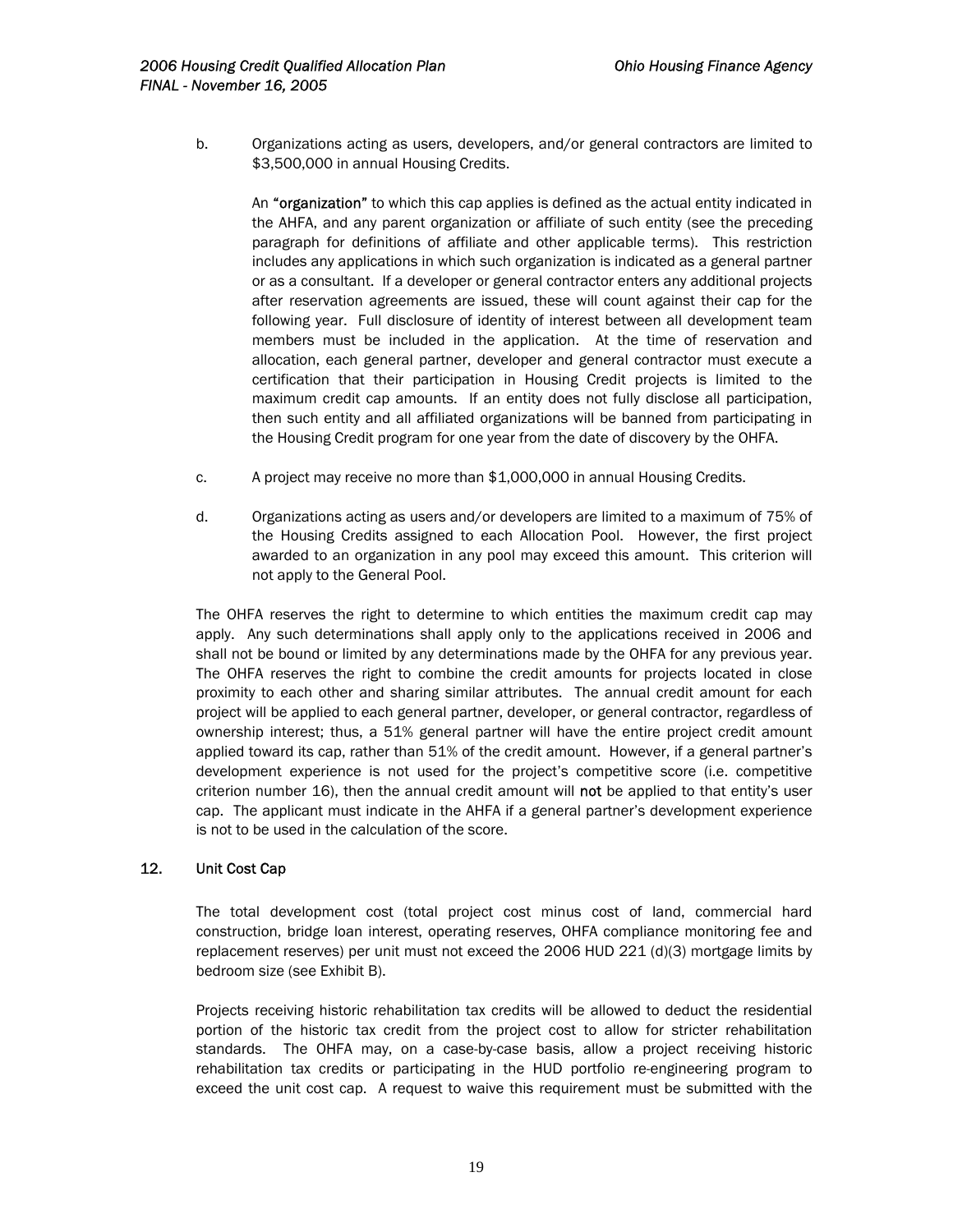<span id="page-20-0"></span>application. However, total adjusted eligible basis (before qualified census tract adjustment) will be limited to the HUD 221(d)(3) mortgage limits in any case.

#### 13. Utility Allowance Information

Utility allowance information must be submitted that is consistent with Section 42 of the IRC and IRS Regulation 1.42-10.

#### 14. Good Standing with OHFA and ODOD Housing Programs

Program participants will be considered to be not in good standing when one of the following apply to a project in which the entity or individual is involved in an executive capacity (i.e. anything other than as a passive investor or general contractor):

- 1. Outstanding uncorrected IRS Form 8823.
- 2. Default on any OHFA loan.
- 3. Failure to submit an annual owner certification or report.
- 4. Before the issuance of IRS Form 8609, the project has non-compliance issues that would be reported to the IRS if Form 8609 had been issued.
- 5. Failure to request Form 8609 in a timely manner.
- 6. Failure to abide by the regulations of the Housing Development Assistance Program (HDAP).
- 7. Violating the terms of a HDAP funding agreement.
- 8. Failure to pay applicable program fees.
- 9. Failure to maintain good standing with an Ohio Department of Development program.
- 10. Deviating from an approved project plan without OHFA approval.
- 11. Providing false, misleading, or incomplete information on an application or other document required by the OHFA.
- 12. Failure to respond in a reasonable period to requests for information or documentation.
- 13. Changing a management company or other approved project participant without OHFA approval.
- 14. The internal OHFA Good Standing Committee determines that a responsible party should be considered to be not in good standing. Such a determination by the Good Standing Committee will be based upon a recommendation by staff. Staff will base such recommendation on a pattern of mismanagement or non-compliance as evidenced by monitoring reviews or other information available to the OHFA. Determinations made by the Good Standing Committee may be directly appealed to the OHFA Multifamily Committee as described below.

A designation of not in good standing will result in the entity or individual so designated being unable to participate in any OHFA programs until the violations resulting in such designation are resolved. Parties deemed to be not in good standing under any of the above items may, upon submission of additional information, request that the Good Standing Committee remove such designation. In the event the Good Standing Committee denies a request, the applicant may appeal to the Multifamily Committee of the OHFA Board. Designations of not in good standing resulting from Item 16 above, may be appealed directly to the Multifamily Committee. The decision of the Multifamily Committee is final.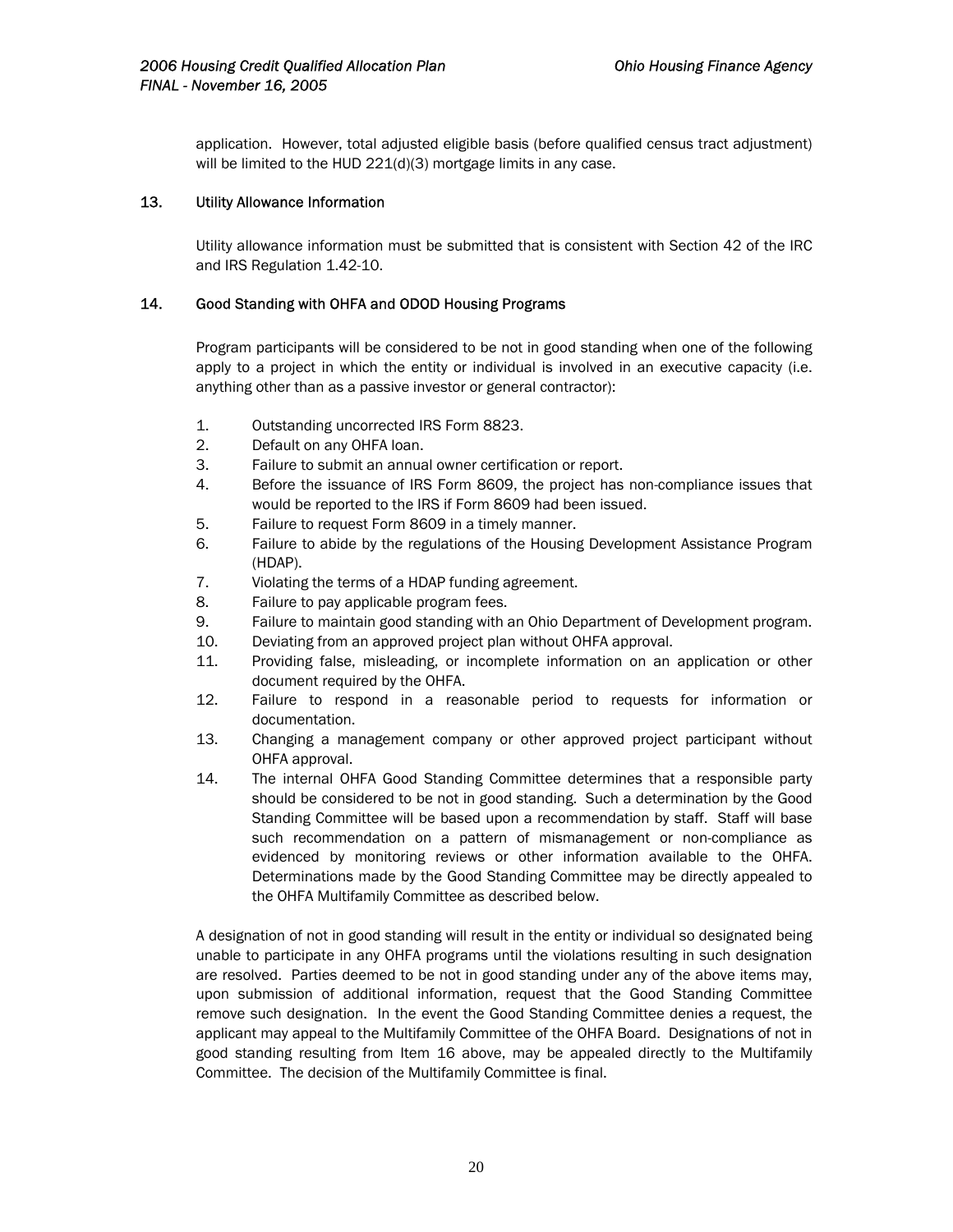<span id="page-21-0"></span>Projects may request that the OHFA waive violations of the good standing policy as described in Items 1-15 above. Examples of circumstances where a waiver may be issued include when a management company or owner "inherits" uncorrected Forms 8823, or in the event of a casualty loss.

#### 15. Adherence to Agency Underwriting Standards

Projects must meet certain underwriting standards to pass the threshold review. In addition, the OHFA may require a legal opinion stating that any government sources utilized by the project will or will not affect the eligible basis and/or credit rate as a condition of the Housing Credit reservation. The OHFA reserves the right to combine the costs for projects located in close proximity to each other and sharing similar attributes. The OHFA will use the combined costs to evaluate the fee percentages for the projects. The project must comply with the following underwriting standards:

- a. Developer fees & overhead and any consultant fees may not exceed the sum of:
	- i. 15% of total rehabilitation and new construction eligible basis, and
	- ii. 5% of total acquisition eligible basis; however, a fee up to 10% of total acquisition eligible basis will be permitted for projects that require the approval of HUD for the transfer of the property.
- b. Contractor's profit, overhead, and general requirements may not exceed 14% of total rehabilitation and new construction eligible basis.
- c. Total soft costs may not exceed 35% of total eligible basis. Total soft costs is the sum of general requirements, contractor overhead, contractor profit, architectural fees, survey costs, engineering fees, permanent loan fees, cost of tax-exempt bond issuance, taxes, appraisal, market study, environmental report, rent-up/marketing costs, title & recording fees, non-syndication legal fees, accounting fees, developer fees & overhead, consultant fees, organizational fees, and syndication expenses.
- d. The total permanent financing sources must equal the total project costs at the time of application. After the initial OHFA underwrite, any financial shortfalls cannot exceed 10% of total project costs.

#### 16*.* Consistency with HDAP Funding

Projects seeking funding through the Housing Development Assistance Program (HDAP) must initially meet the following requirements:

- a. A minimum of 40% of the units must be occupied by and affordable to households at or below 50% of AMGI for projects located in a Participating Jurisdiction (PJ). The HDAP/HOME-assisted units cannot exceed the HUD Low- and High-HOME rent for the county where the project will be located. If the project is located in a nonparticipating jurisdiction, a minimum of 35% of the units must be occupied by and affordable to households at or below 50% of AMGI, with rents for the HDAP/HOMEassisted units at the HUD Low- and High-HOME rent.
- b. Completion of the appropriate section of the AHFA.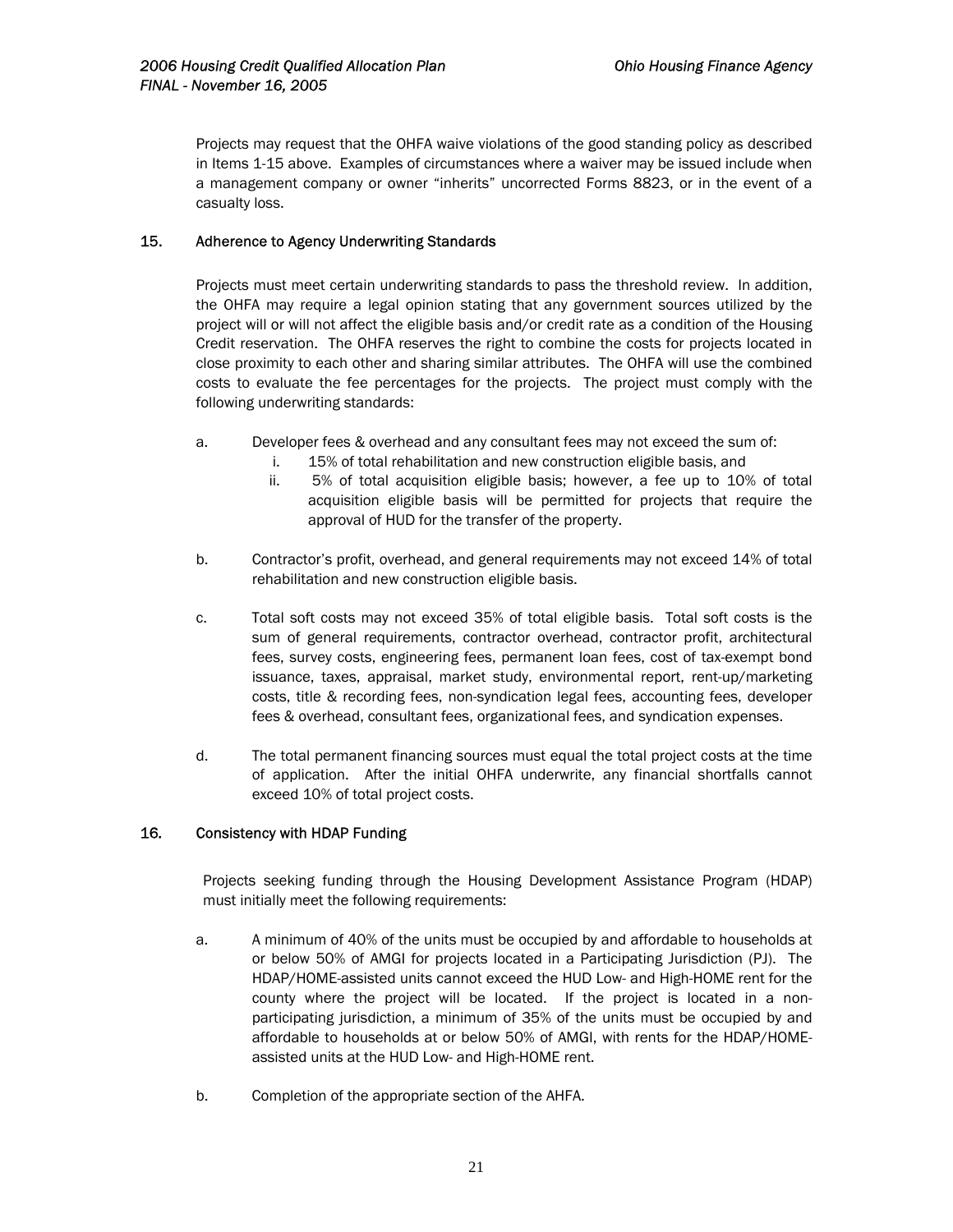- <span id="page-22-0"></span>c. The applicant must comply with all requirements of the 2006 HDAP Guidelines.
- d. A project that receives HOME funds must comply with all HOME program rules, including environmental review and the requirement that residents may not be evicted other than for good cause.

#### 17. Minimum Project Standards

- a. In addition to meeting all new construction and rehabilitation standards required by Section 42 and local and state building codes, each unit must provide a refrigerator and stove in good working order. The OHFA may permit an exception to this requirement on a case-by-case basis.
- b. Each bedroom in new construction or adaptive reuse units must be at least seven feet in each direction, at least 100 square feet total, and contain a closet in addition to the minimum square footage. Existing housing units are exempt from this criterion.
- c. The minimum hard construction costs for rehabilitation must be equal to or greater than \$10,000 per unit or 40% of the total project costs (minus the cost of land and any soft subordinate debt restructured by HUD under the Mark-to-Market program), whichever is greater. Applicable hard construction costs include residential hard construction costs, on-site improvements, construction contingency, furnishings and appliances. An exception to this requirement are projects with tax-exempt bond financing, in which the minimum hard construction cost for rehabilitation projects must be equal to or greater than \$6,000 per unit.
- d. A minimum of twelve (12) universal design features must be incorporated into the project. Specific features are required depending on the construction type and population served. See OHFA Form 001 for details.
- e. A single-site multifamily project must provide a parking lot with concrete curbs and at least one parking space for each unit in the project. Exceptions to this requirement may be permitted on a case-by-case basis for projects located in dense urban areas, or for projects serving the elderly or permanent supportive housing populations.
- f. All units must be provided with energy efficient central air conditioning systems. Exceptions to this requirement may be permitted for preservation pool eligible projects that, due to design issues, can only provide window units or other cooling systems for each room.
- g. Three-bedroom units must contain at least one and a half bathrooms and units with four or more bedrooms must contain at least two full bathrooms. Exceptions to this requirement may be permitted for existing housing projects that, due to design issues, cannot provide the required number of bathrooms without incurring excessive costs.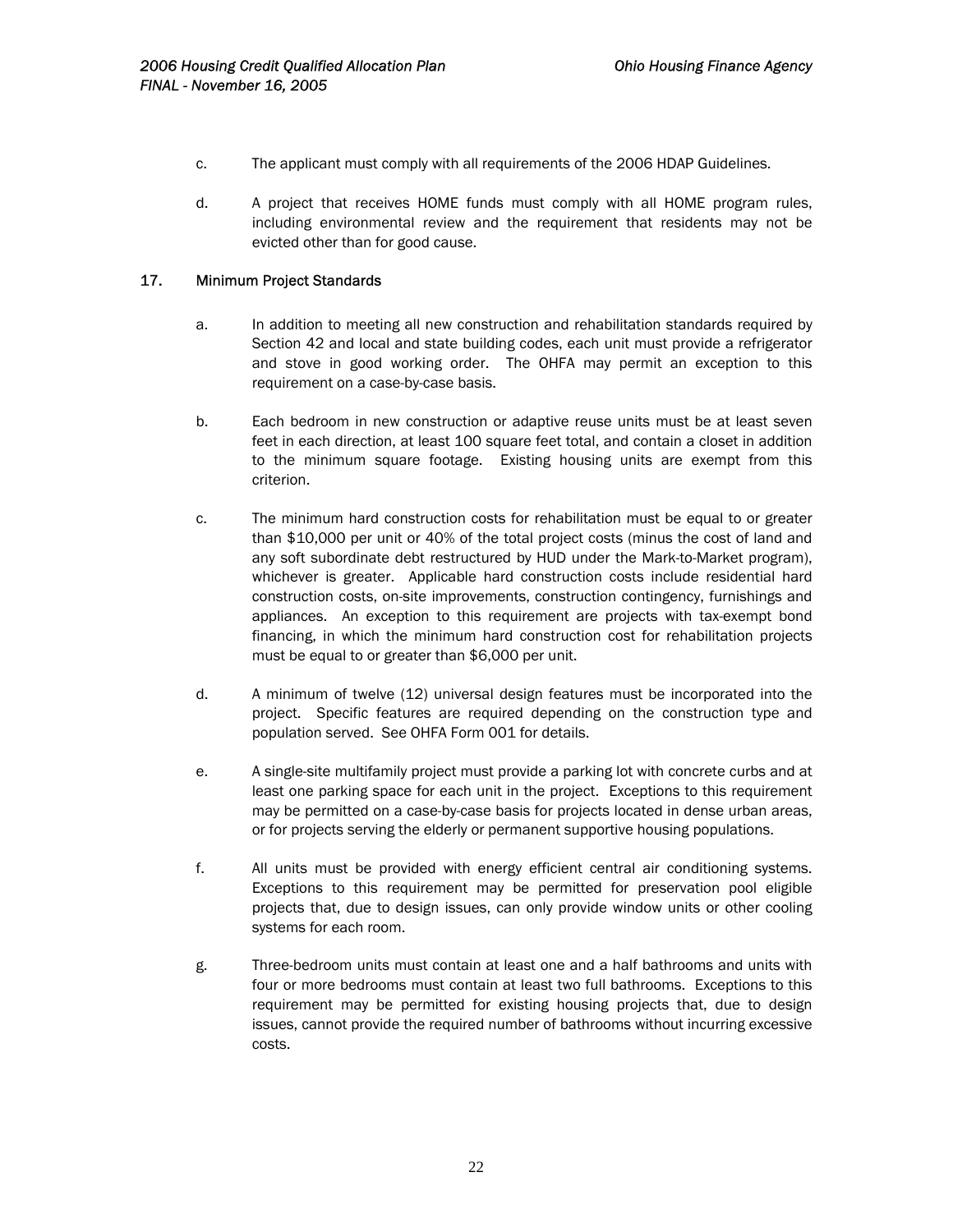- h. Except for single-family homes and scattered-site developments, the owner must provide full-time (at least 20 hours per week) on-site management staff based on the following scale:
	- Up to  $75$  units = at least one full-time staff;
	- 76 to 150 units = at least two full-time staff;
	- Over 150 units = at least three full-time staff.

The OHFA may permit an exception to this requirement on a case-by-case basis.

- i. The owner must provide reasonable security features, such as security staff, cameras, alarm systems, secure common hallways, block watch plans, etc. for all residents. The applicant must describe such features in a narrative that cannot exceed one page in length.
- j. Minimum unit size (residential living space) for new construction and adaptive reuse projects are as follows:
	- SRO Units: Exceed 250 S.F.
	- Efficiency Units: Exceed 450 S.F.
	- 1-Bedroom Units: Exceed 650 S.F.
	- 2-Bedroom Units: Exceed 850 S.F.
	- 3-Bedroom Units: Exceed 1000 S.F.
	- 4-Bedroom Units: Exceed 1150 S.F.
- k. Single-family homes must:
	- Contain three or more bedrooms;
	- Provide a two-car garage, or provide a one-car garage and a full basement;
	- Include washer/dryer hook-ups.

A full basement must contain at least 200 square feet with ceilings at least seven feet high and may not be used as bedrooms. A one-car garage may also be permitted for the rehabilitation of homes in urban areas, existing lots less than 50 feet wide or if an existing one-car garage is on the property.

All requests for exceptions to items a., e., f., g., h., and k. above must be submitted to the OHFA no later than one month prior to the application deadline. In addition, the OHFA may waive any of the minimum project standards for rehabilitation projects with tax-exempt bond financing if the applicant can reasonably demonstrate that the standards are not appropriate or cost effective. The OHFA will evaluate each project on a case-by-case basis and staff decisions will be final. OHFA Form 001 must be submitted to certify all structural requirements previously listed.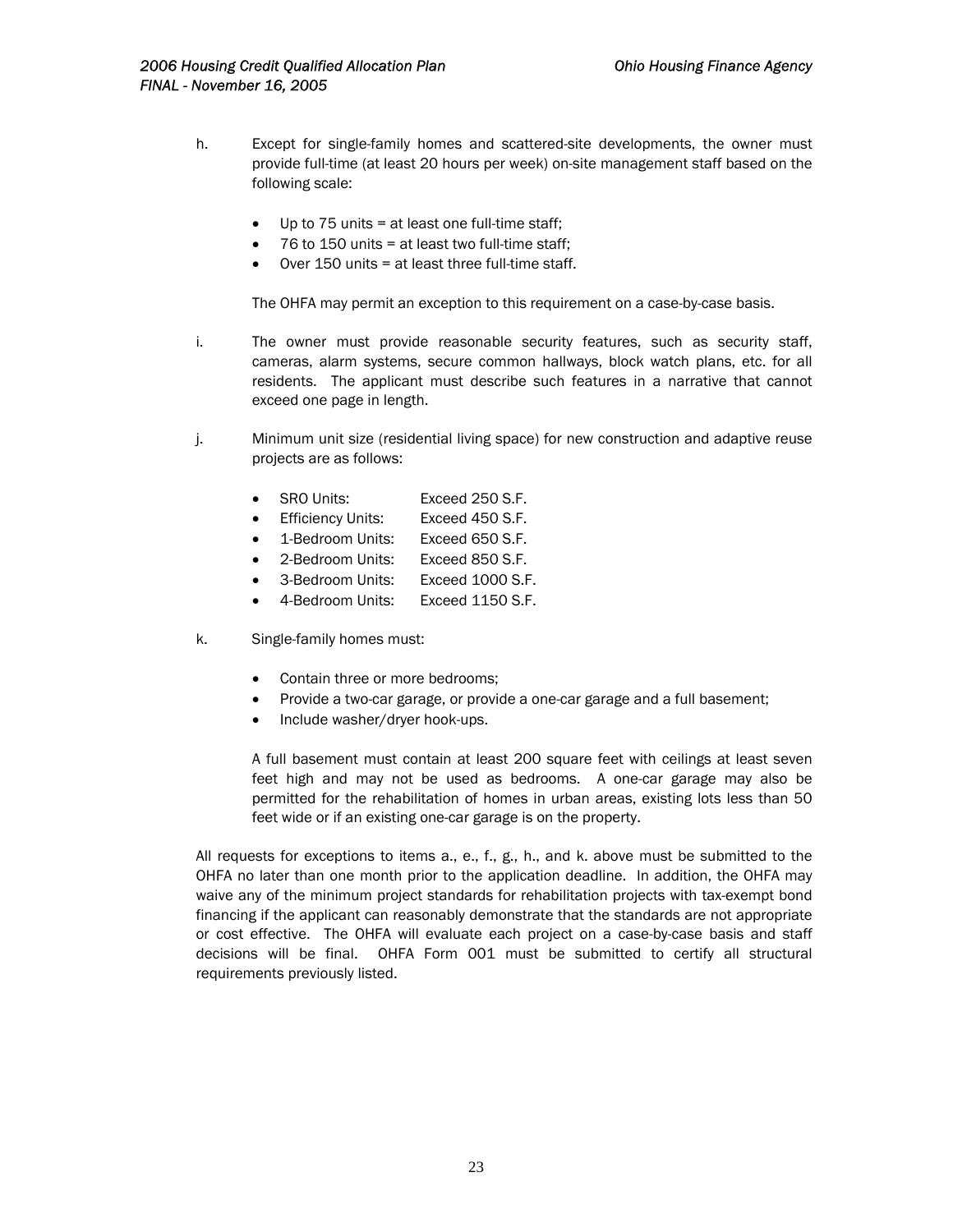#### <span id="page-24-0"></span>18*.* Conformity with Local Consolidated Plan or CHIS

Applicants must evidence that their project meets community housing needs through the local Consolidated Plan or Comprehensive Housing Improvement Strategy (CHIS). Applicants will be required to secure approval from the local agency that administers the Consolidated Plan or CHIS. It is the responsibility of the applicant to determine which plan applies. Please see Exhibits D and E for a listing of cities and counties with a Consolidated Plan or CHIS. If no local Consolidated Plan or CHIS exists in the community in which the project is located, the project must conform to the state Consolidated Plan. A completed OHFA Form 004 signed by the appropriate official from the city, county, or state must be included with the application.

#### 19*.* Development Team Standards

- a. Management Company. The proposed management company must meet the following standards:
	- i. The company must currently be a member of at least one of the following organizations or associations:
		- National Assisted Housing Management Association (NAHMA)
		- Midwest Assisted Housing Management Association (MAHMA)
		- National Leased Housing Association (NLHA)
		- Council for Affordable Rural Housing (CARH)
		- Council for Rural Housing and Development of Ohio (CRHDO)
		- American Association for Homes and Services for the Aging (AAHSA)
		- Association for Ohio Philanthropic Homes and Housing for the Aging (AOPHA)
		- A special needs association with a focus on housing management training for that special needs population
		- American Association of Service Coordinators
		- National Apartment Association
		- Institute Of Real Estate Management (IREM)
		- Building Owners and Managers Association (BOMA)
		- National Association of Housing and Redevelopment Officials (NAHRO)
	- ii. A representative of the management company has earned one of the following certifications: Housing Credit Certified Professional (HCCP) sponsored by the National Association of Home Builders; Specialist in Housing Credit Management (SHCM) sponsored by NAHMA; or equivalent certification from a nationally recognized consultant or association, including but not limited to Affiliated Compliance & Consulting, Quadel Consulting, Salter Ltd., or Spectrum Seminars.
	- iii. The company must have managed at least five housing credit and/or federally subsidized developments (at least 10 units each) for at least one year each or have managed two housing credit projects (at least 10 units each) for at least three years each. All projects currently managed by the proposed company must not have any uncured Forms 8823. Exceptions may be granted on a case-by-case basis for 8823 events that are not the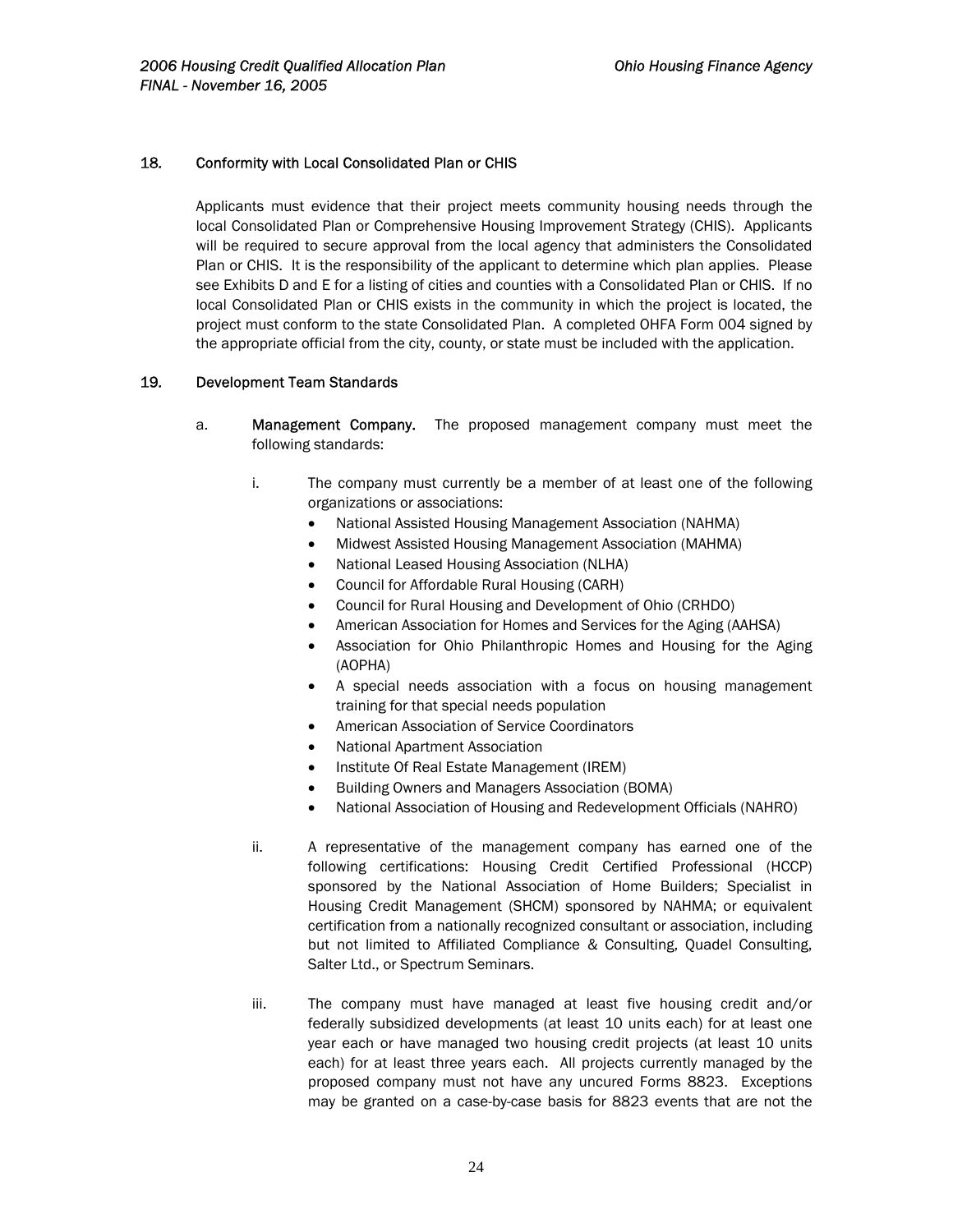fault of the management company, such as a casualty loss, or if a management company inherits non-compliance issues from the prior manager. Also, exceptions to the experience requirement will be made for new companies that meet requirements i. and ii. above and whose principals can demonstrate previous management experience with no record of uncorrected noncompliance.

b. Verification of Capacity. The OHFA reserves the right to request additional information from the managing owners or general partners regarding their development capacity and ability to perform the roles and duties indicated in the application. If the managing owner or general partner in question cannot reasonably demonstrate that they can succeed, then the OHFA may reject the application. Applicants will have the opportunity to appeal staff's decision to the Multifamily Committee of the OHFA Board.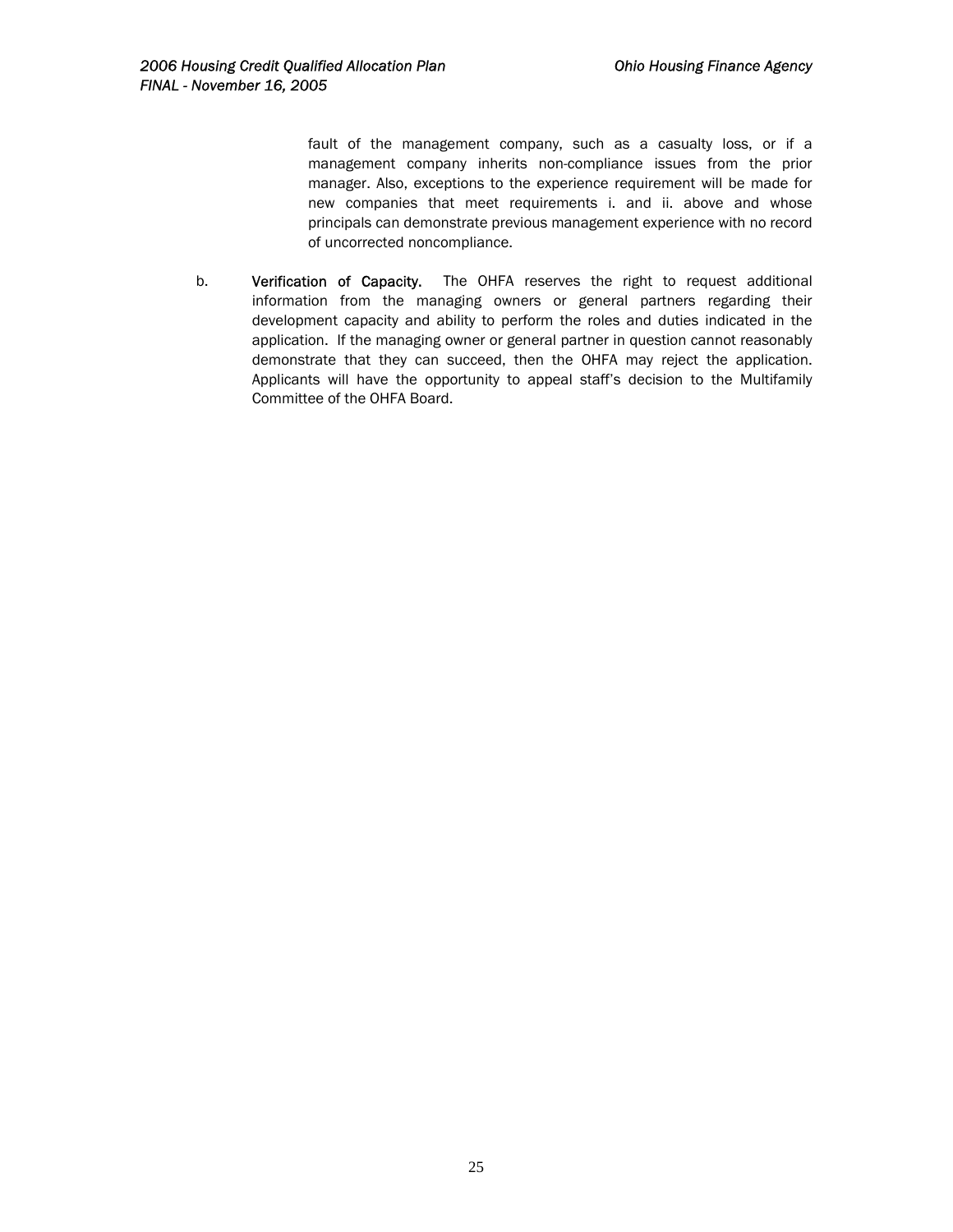## <span id="page-26-0"></span>D. Allocation Pools

The OHFA has divided the state's annual per capita credit allocation into seven target and geographic pools. Unless otherwise noted, applicants may compete in only one of the pools. Projects will be assigned to target pools if they meet the qualifications for the target pools – applicants will not have a choice. Unsuccessful applicants in the target and geographic pools will compete in the general pool. Applications are ranked based on objective scoring criteria.

Pools will be allocated in the order presented below. The OHFA will enforce all requirements of the Maximum Credit Cap criterion as credits are reserved in each pool. The pool definitions and amount of the state's annual credit allocation designated to each pool are as follows:

#### Target Pools (approximately \$9,500,000 of the annual credit allocation)

Unless otherwise noted, all projects must receive a score of 90 or higher in order to receive a reservation in the target pools. If a project scores below 90, it may only compete in the General Pool.

#### 1. Rural Development Funding (approximately \$2,000,000)

- a. Includes new construction projects with a Section 515 loan, and new construction or rehabilitation projects with a Section 538 loan guarantee with interest subsidy.
- b. All buildings must be financed with a Section 515 loan or Section 538 loan guarantee. Evidence that the financing has been or will be obtained must be submitted with the application.
- c. The amount of a Section 538 loan guarantee must be equal to at least 10% of total project costs. The applicant must submit correspondence from RD that verifies the eligibility of their project for the upcoming loan guarantee program. A complete application for the guarantee must then be submitted to the appropriate RD office by September 1, 2006 or the credit reservation may be recaptured. The RD office will determine the completeness of such application.

Projects that receive a Section 538 Loan Guarantee are ineligible for points in the lease-purchase category (competitive criterion 8.). Applicants who receive an RD Section 538 Loan Guarantee for a lease-purchase development must submit by the Carryover deadline a legal opinion indicating that the units may be sold to residents after the 15-year compliance period.

d. If a project qualifies for the Preservation Pool it is ineligible for the Rural Development Pool.

#### 2. Permanent Supportive Housing (PSH) for the Homeless (approximately \$1,000,000)

a. Projects are designed for persons/households that are homeless (primary residence is a publicly or privately operated shelter designed to provide temporary living accommodations, or a public or private place not designed for, or ordinarily used as, a regular sleeping accommodation for human beings) and have one or more of the following characteristics: physical, mental or developmental disabilities; alcohol and/or substance abuse problems; HIV/AIDS and related diseases; chronically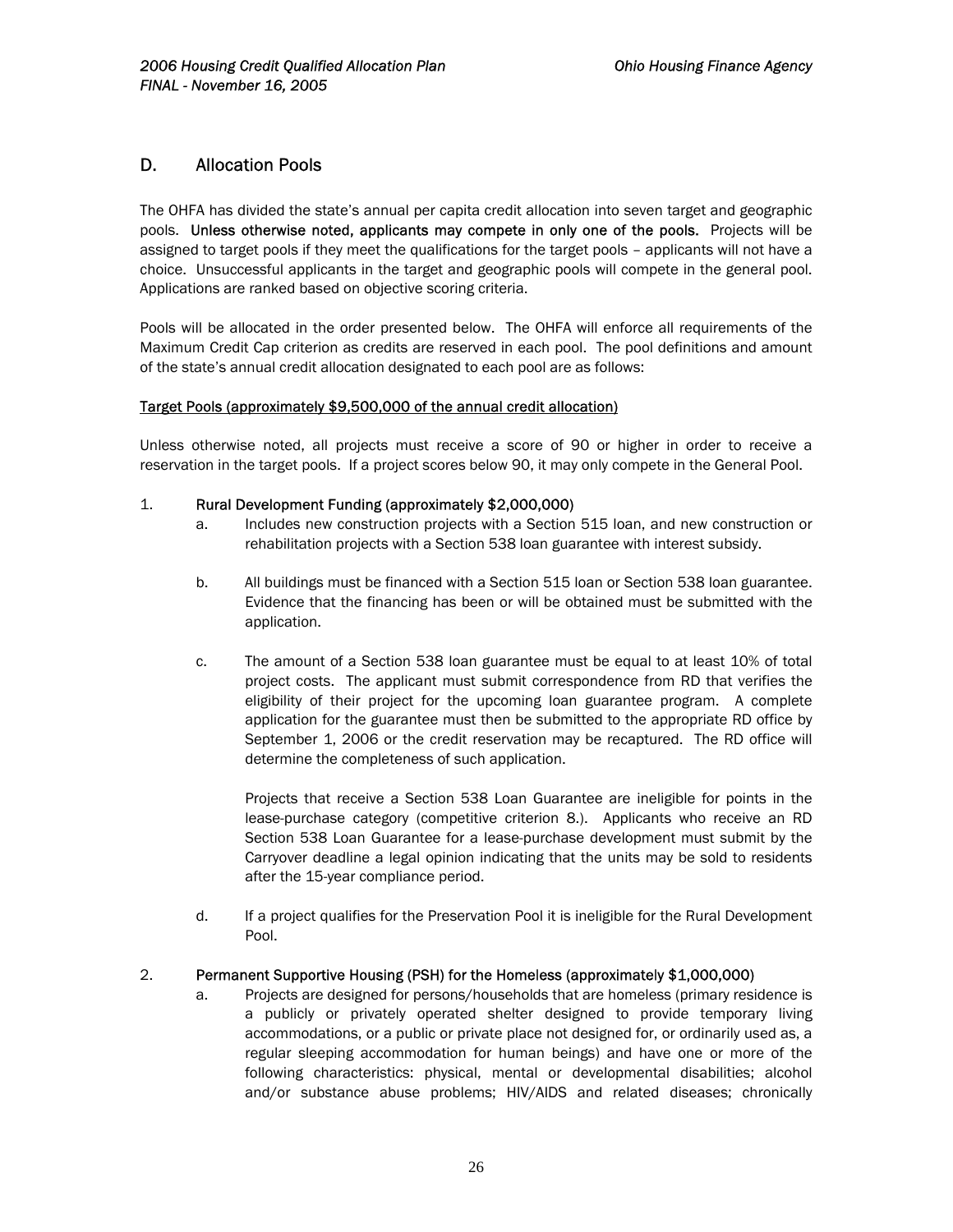unemployed (the project owner must provide appropriate employment services); or other persons/households that qualify under the HUD Shelter Plus Care Program.

- b. At least 50% of the units within the housing development must be reserved for occupancy by the targeted population.
- c. A comprehensive service plan that is satisfactory to the OHFA and meets all the requirements listed in Exhibit I must be submitted with the application that identifies (i) the services to be provided; (ii) the anticipated sources of funding for such services; (iii) the physical space that will be used to provide such services; and (iv) the applicant or the contracted (or equivalent relationship) supportive services provider and their experience in providing services to the targeted population.
- d. The applicant must provide a commitment for rental subsidy for at least 50% of the units. The subsidy must be specifically committed to the project. Sources may include project-based vouchers or other assistance from the local PHA, McKinney-Vento Homelessness grant, or other federal, state or local government source. The organization providing the subsidy must continue to hold the project in good standing while their funding is in place.
- e. The applicant must evidence support from the local government jurisdiction (city, village or township) in which the project is located.
- f. The project will not be considered for single-family lease purchase and senior housing points.
- g. Eligible projects must be located in a Geographic Pool A city or in a county with a Geographic Pool A city.
- h. PSH projects that also qualify for the Preservation Pool must compete in the PSH Pool.
- i. Competitive criteria numbers 17. CHDO, 18. HC Vacancy Rate, 19. Market Vacancy Rate, 20. Penetration Rate, 21. Growth Rate, 22. Special Market Condition, and 23. Nominal Market Impact will not be used in the scoring of projects in the PSH Pool only. In addition applicants may only score up to 5 points in competitive criterion 16., Housing Experience. Therefore, the maximum score for a PSH project is 89. All projects in the PSH Pool must receive a score of 80 or higher in order to receive a reservation in the PSH Pool. If a project scores below 80, it may only compete in the General Pool.
- j. General partners must be non-profit organizations with experience in developing, owning, or managing supportive housing for the homeless or special needs individuals/families.

#### 3. Public Housing Authority Funding (approximately \$1,500,000)

a. Eligible funding sources are: HOPE VI, Replacement Housing Factor (RHF) Funds, or loan from the local Public Housing Authority (PHA) that is secured by the assets and/or capital funds of said PHA.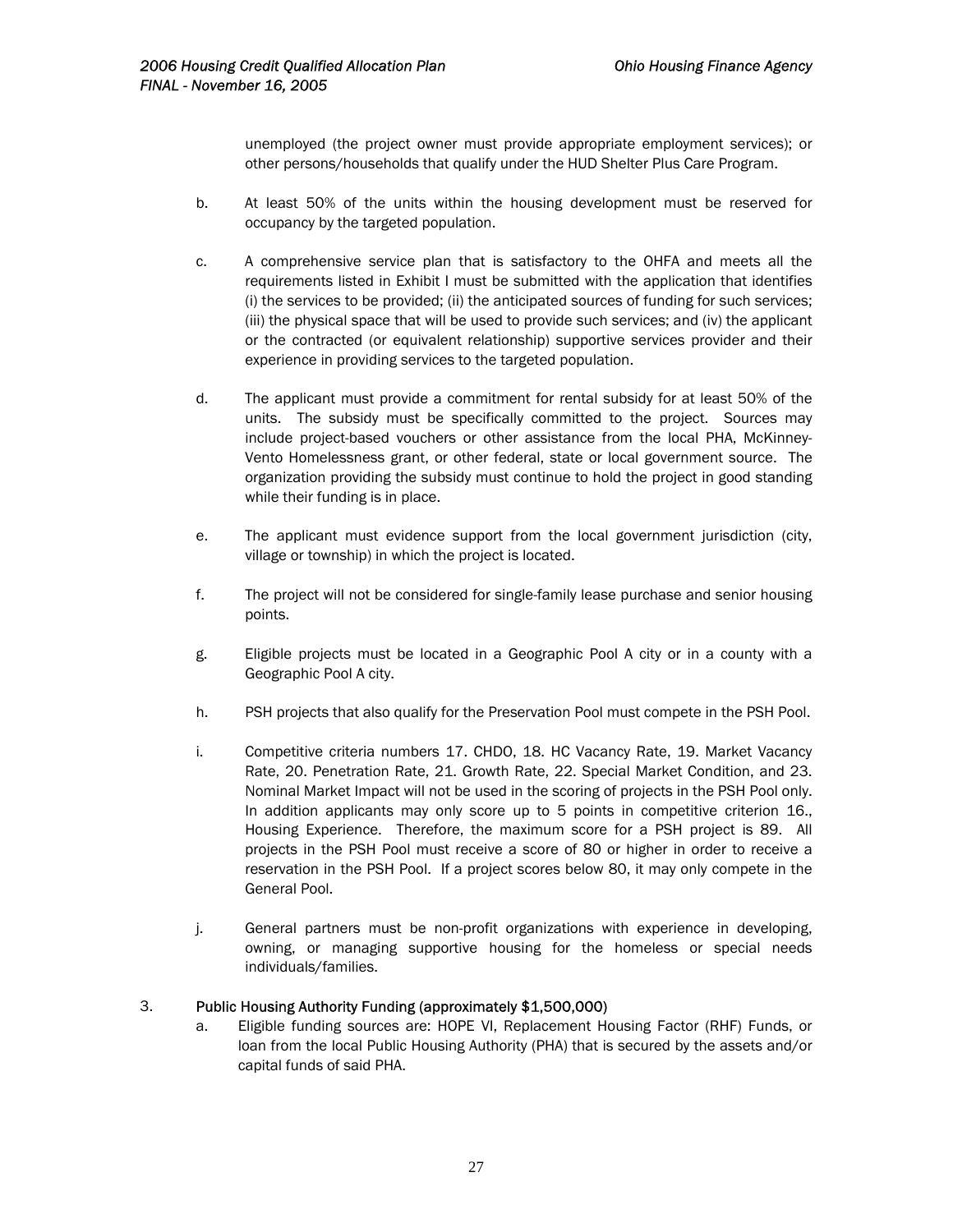- b. The amount of funding used as permanent financing must be equal to at least 20% of the total costs of the project.
- c. For HOPE VI or RHF funding, applicants must submit the "Confirmation of Funding Approval" from HUD or equivalent documentation to evidence the funding award.
- d. The project must set aside a minimum of 20% of the units in the project for Public Housing residents.
- e. PHA funded projects that also qualify for the Preservation Pool must compete in the PHA Funding Pool.
- f. Projects funded in the PHA Funding Pool will be limited to a total of \$600,000 in annual Housing Credits.
- g. Competitive Criterion number 15., Ohio-Based Development Team, will not be used in the scoring of projects in the PHA Funding Pool only. Therefore, the maximum score for a PHA project is 95. All projects in the PHA Funding Pool must receive a score of 85 or higher in order to receive a reservation in the PHA Funding Pool. If a project scores below 85, it may only compete in the General Pool.

#### 4. Preservation (approximately \$5,000,000)

Includes the following projects:

a. Projects receiving project-based rental subsidy through a Section 8 Housing Assistance Payment Program (HAP) contract that is due to expire on or before December 31, 2007. The contract must be in effect at the time of application. Documentation from HUD or the applicable Contract Administrator that evidences the assistance and length of the contract must be submitted with the application.

A new owner must accept the project-based rental subsidy if it is offered by HUD. If a compelling reason exists for the new owner not to accept the subsidy, the applicant must submit a narrative that explains this decision and include letters supporting this decision from the resident council (if one exists), local government official(s), and a local or statewide low-income housing advocacy group that receives OTAG funding from HUD.

- b. Troubled projects that have received assistance through the USDA Rural Development (RD) office. Applicants must provide a letter from the RD office that details the current situation for the project, explains the need for housing credits, and approves of the current or proposed owner(s) and management company.
- c. Projects participating in the HUD Portfolio Reengineering Program. Applicants must provide a letter of eligibility from HUD and be assigned to a Participating Administrative Entity (PAE). Projects that have closed their financing under this program since March 1, 2001 are also eligible for the pool.
- d. HUD Section 202 or 811 projects placed-in-service prior to 1979.
- e. Existing HUD Section 236 projects. The Interest Reduction Payment (IRP) must be decoupled from the Section 236 agreement if housing credits are awarded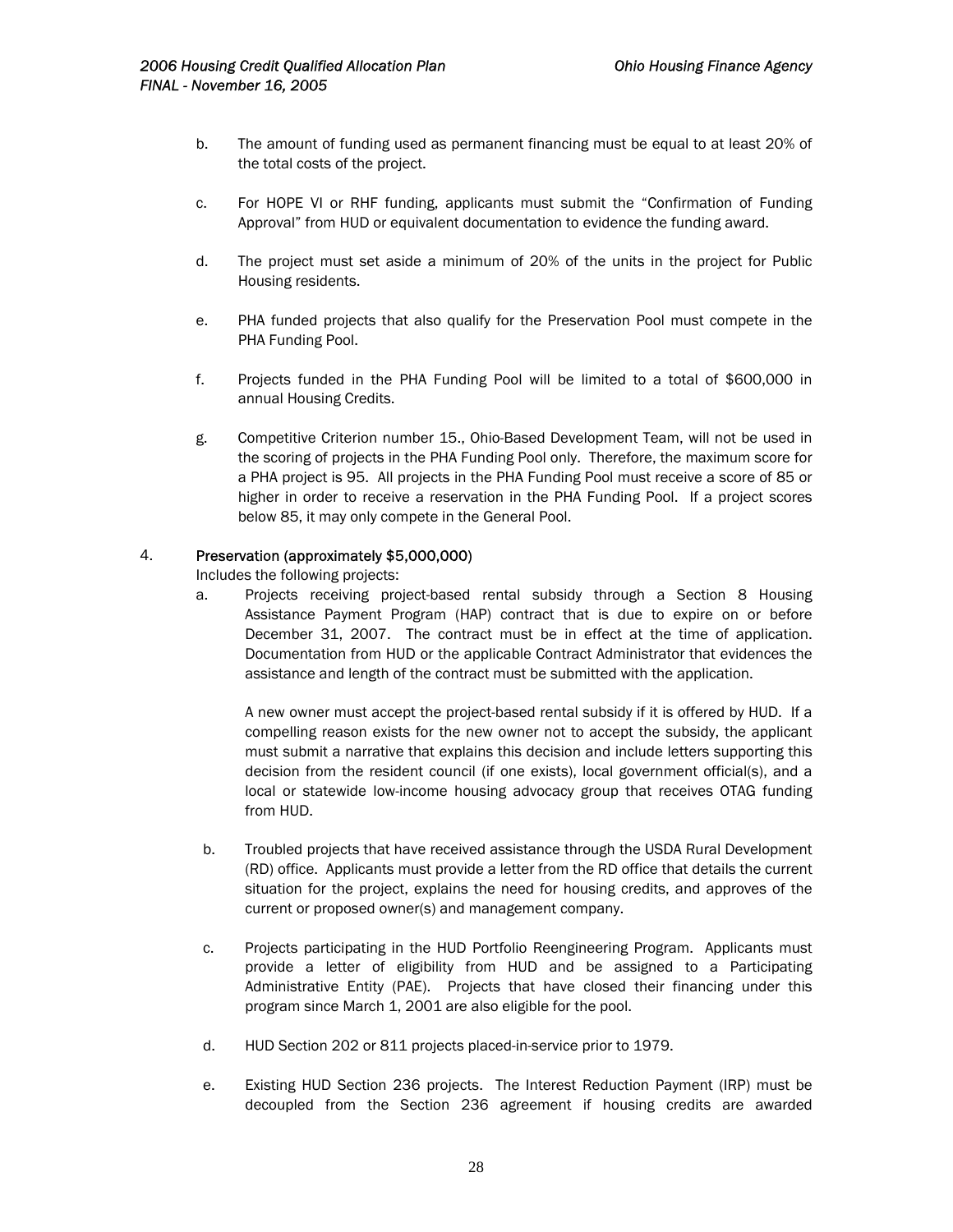(exceptions may be permitted on a case-by-case basis). The affordability requirements indicated in the Section 236 agreement must also be maintained for the property.

f. Projects that received a previous allocation of Housing Credits between 1987 and 1994 and were later completed and placed in service.

All of the units in a project must be located in buildings meeting the definition of preservation. Additional community rooms and common space may be added to the project. Projects competing in the preservation pool must submit a capital needs assessment with their application that meets the standards outlined in Exhibit K. The OHFA will use this assessment to determine whether the costs indicated in the application are appropriate considering the rehabilitation needs of the project. The market study may be submitted after the OHFA issues Housing Credit reservations if the applicant demonstrates sustained occupancy of at least 90% at the property.

Preservation projects with HUD assistance must submit a copy of the most recent REAC score for the property. If this score is less than 60, then the existing general partners and management company may not participate on the development team for the project, unless such entities demonstrate that they are in good standing with HUD and that their continuing participation will result in improvement of the condition of the property. Applicants must submit evidence of these items no later than one month prior to the application deadline. OHFA staff will review these materials and present their determination to the Multifamily Committee of the OHFA Board.

The preservation pool will be divided into two pools based on the geographic pool definitions. Four million dollars (\$4,000,000) of the state's annual per capita credit allocation will be designated to preservation projects, meeting one of the definitions above, located in Geo Pools A or B. One million dollars (\$1,000,000) of the state's annual per capita credit allocation will be designated to preservation projects, meeting one of the definitions above, located in Geo Pool C.

Competitive criteria numbers 18. HC Vacancy Rate, 19. Market Vacancy Rate, 20. Penetration Rate, 21. Growth Rate, 22. Special Market Condition, and 23. Nominal Market Impact will not be used in the scoring of projects in the Preservation Pool only. Therefore, the maximum score for a Preservation project is 94. All projects in the Preservation Pool must receive a score of 85 or higher in order to receive a reservation in the Preservation Pool. If a project scores below 85, it may only compete in the General Pool.

#### Geographic Pools (approximately \$9,000,000 of the annual credit allocation)

All buildings in a project must be located in one pool area. Projects located in multiple pools will not be permitted. For a definition of the pools refer to Exhibit G.

- 5. Geo Pool C (rural): approximately \$2,500,000.
- 6. Geo Pool B (suburban / mid-sized counties): approximately \$2,500,000.
- 7. Geo Pool A (urban): approximately \$4,000,000 (see 2007 Reservations below).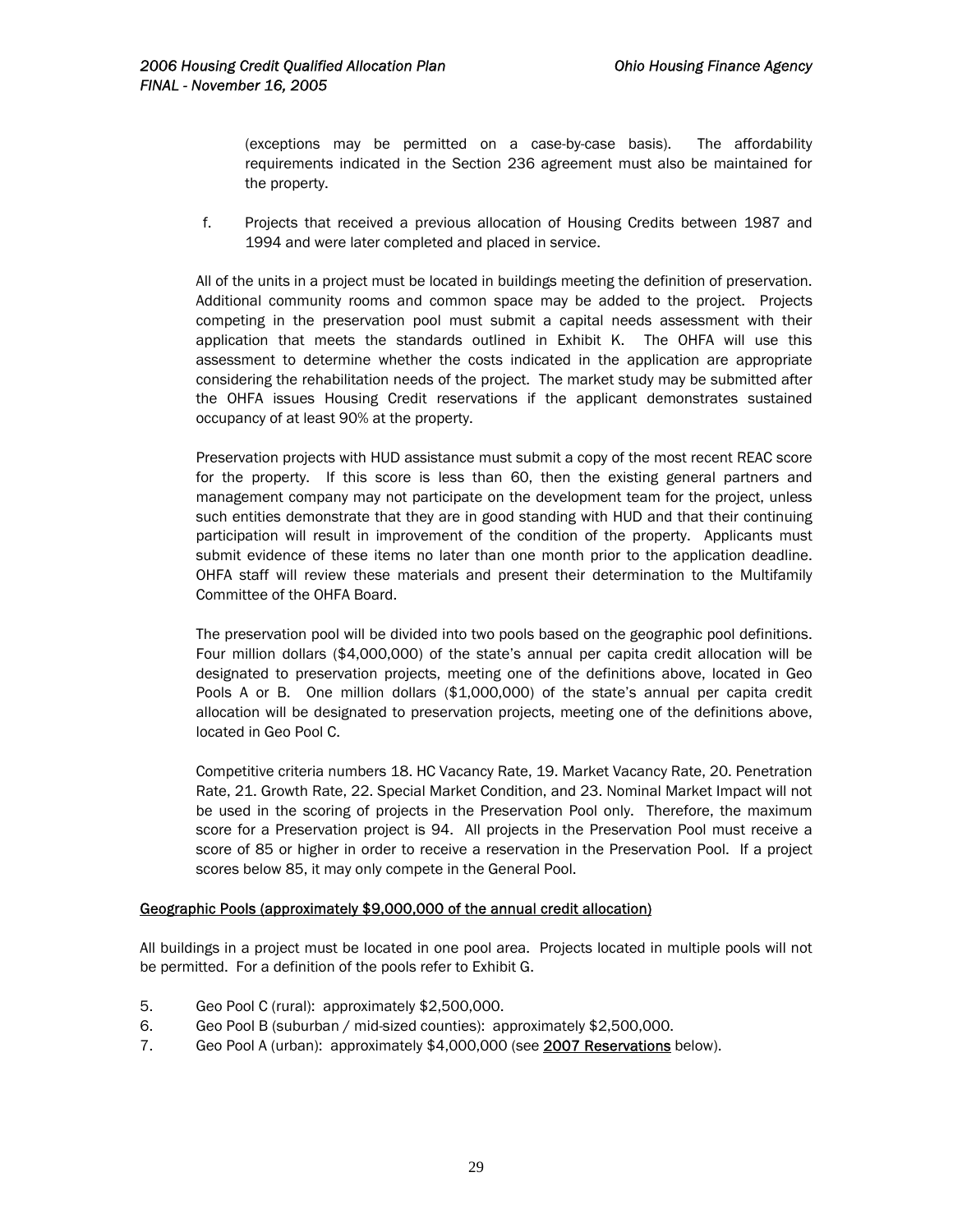#### General Pool (remaining annual credit allocation)

The remaining portion of the state's annual credit allocation will be placed in the general pool. Any returned credits from a previous year, credits received from the national credit pool, or unused credits from the target or geographic pools will also be placed in the general pool. Projects that do not receive a reservation of credits in one of the target or geographic pools will compete in this pool. The general pool credits will first be used to fully fund the last project reserved in each of the target and geographic pools. Any remaining credits will be distributed to the projects that qualify for the general pool. Awards will be based on the competitive score.

#### 2007 Reservations

If the amount of credits assigned to the general pool is exhausted by fully funding the last project reserved in each of the target and geographic pools, credit assigned to Geographic Pool A will be used to fund the last project reserved in the remaining pools. The OHFA will then commit up to \$1.5 million in 2007 Housing Credits to fund Geographic Pool A up to the designated \$4 million allocation amount. The OHFA also reserves the right to allocate 2007 Housing Credits to applicants in other pools who request them in order to reduce the number of projects in Geographic Pool A that will receive 2007 Housing Credits.

Waiting List: Projects that do not receive a reservation will be given the opportunity to be placed on a waiting list for Housing Credits that are returned later in the year.

At the conclusion of the round, a waiting list will be created for the target, geographic and general pools. Projects will be ranked by their scores in each pool. If a project returns Housing Credits that were reserved during 2006 AND the total amount awarded (less the returned credits) falls below the minimum amount of credits set aside for that particular pool, then the highest scoring project from that pool will receive an offer for a reservation of credits. If credits reserved in the 2006 general pool or in any other pool from any other year are returned, the highest scoring project from the general pool waiting list will receive an offer of credits. Please note that if a project returns credits that were awarded during 2006, then any HDAP or HDLP awarded must also be returned. Projects that receive credits from the waiting lists may then be considered for HDAP or HDLP funding, although that funding cannot be assured.

The OHFA will contact representatives of the waiting list projects when Housing Credits become available. The OHFA will set a deadline for the applicant to respond to any offer.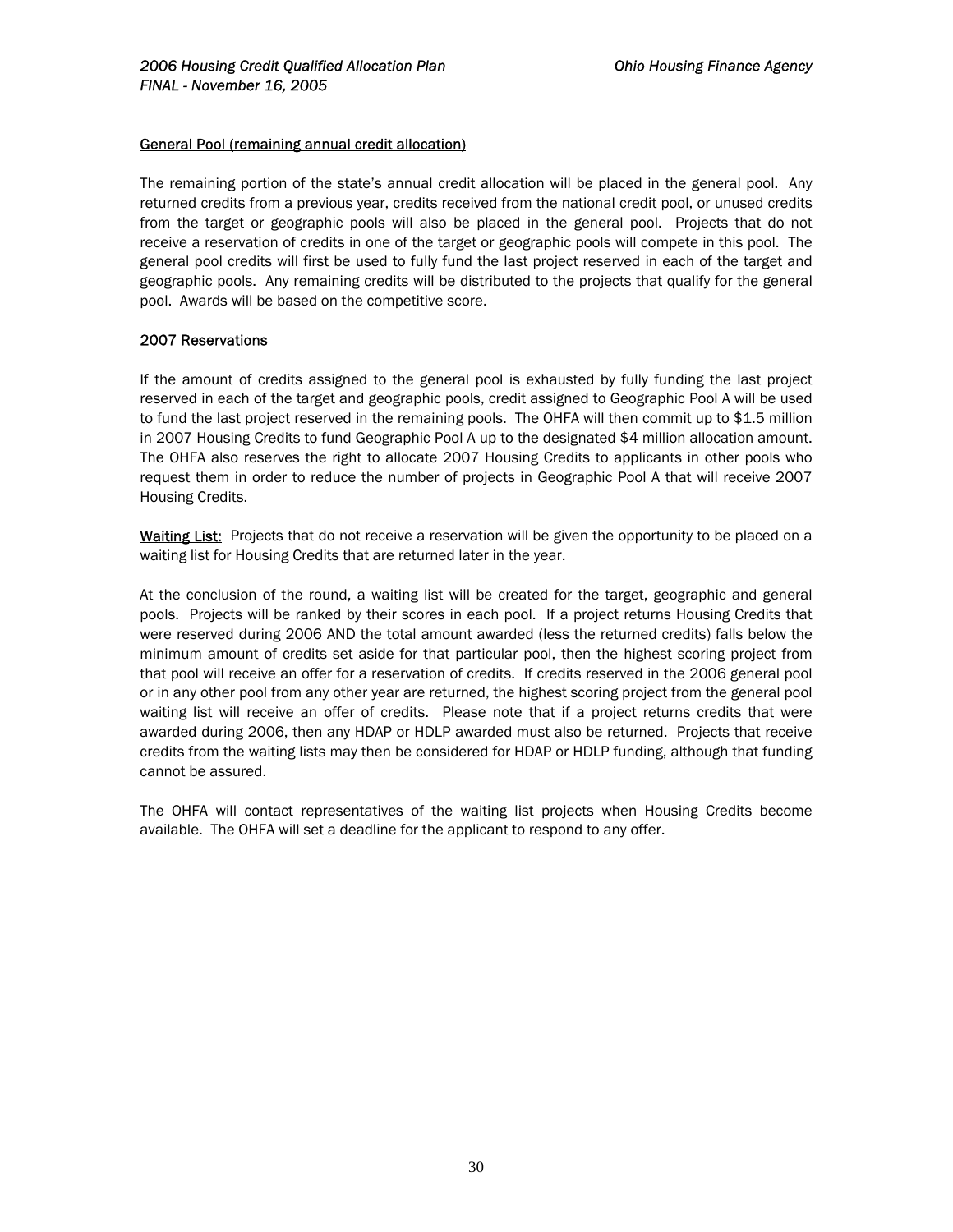## <span id="page-31-0"></span>E. Competitive Scoring

Projects will be judged using competitive system divided into three parts – I., II., and III. Unless stated otherwise in the definition of the total score for each pool, a project may receive up to 75 points out of 84 available in Part I; 15 points out of 18 available in Part II; and 10 points out of 13 available in Part III. The scores in all parts are then added together to determine the total project score. The applicant must submit proper evidence of each item elected and will be held to all commitments if their application receives an award of housing credits.

#### **Part I Criteria**

#### 1. Additional Rent Restrictions – 25 points

Applicants who select one of the following elections, will receive 25 points:

- a. 60% of the units affordable to households with incomes at or below 50% AMGI (projects located in Geo Pool A or B); or
- b. 40% of the units affordable to households with incomes at or below 50% AMGI (projects located Geo Pool C, except for counties listed below); or
- c. 30% of the units affordable to households with incomes at or below 50% AMGI (projects located Belmont, Lawrence, or Washington).

#### 2. Local Government Support – 15 points

Applicants may receive points for only *ONE* of the following:

a. Fifteen (15) points will be given to applicants who have obtained a resolution of support from the local government in which the project is located. For incorporated jurisdictions, the resolution must come from the council. For unincorporated jurisdictions, the resolution must come from the township trustees. A copy of the official resolution adopted at a public meeting must be included with the application. If the local government withdraws its support for good cause (as determined by the OHFA) during the 45-day public notification response period, the project will lose local government support points.

> Or Fifteen (15)points will be given to applicants who provide a letter of support signed by the President of the city council for incorporated areas, or by a majority of the township trustees for unincorporated areas. The letter must state that a majority of the council members or trustees have voted in support of the proposed project during a public meeting and that the city council or township trustees do not and are not required by Charter, law or otherwise, as a regular business practice, to issue or pass formal resolutions. The letter must provide the location of the project with reasonable specificity and state specific support for the project. The letter of support must be on official letterhead or indicate in the letter that letterhead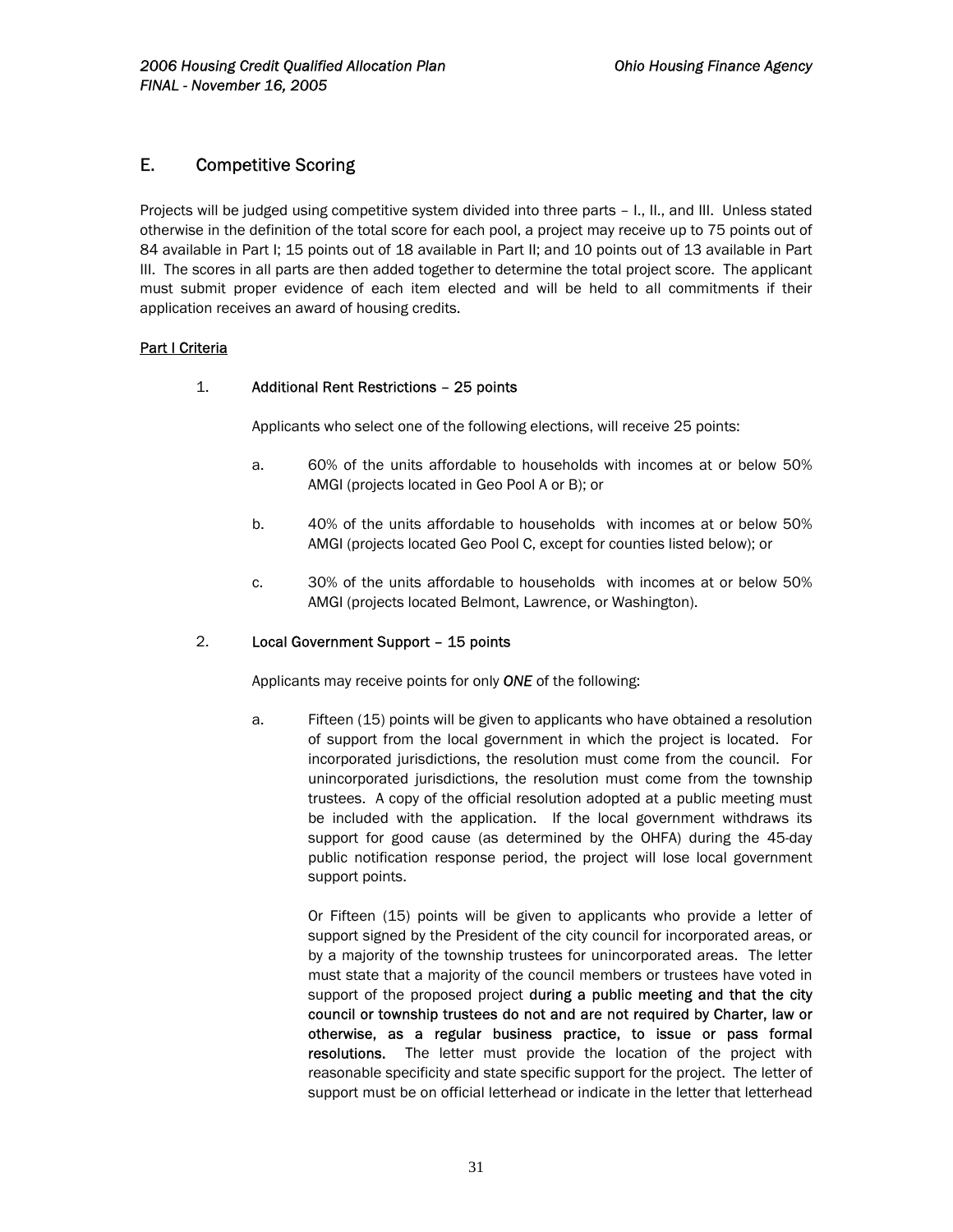is not available. The signature(s) must be notarized. If the local government withdraws its support for good cause (as determined by the OHFA) during the 45-day public notification response period, the project will lose local government support points.

- b. Ten (10) points will be given to applicants who provide a letter of support signed by the President of the city council for incorporated areas, or by a majority of the township trustees for unincorporated areas. The letter must state that a majority of the council members or trustees have voted in support of the proposed project during a public meeting; however that no written resolution was adopted, even though it is the regular business practice, or is otherwise required by Charter or law, to do so. The letter must provide the location of the project with reasonable specificity and state specific support for the project. The letter of support must be on official letterhead or indicate in the letter that letterhead is not available. The signature(s) must be notarized. If the local government withdraws its support for good cause (as determined by the OHFA) during the 45-day public notification response period, the project will lose local government support points.
- c. Five (5) points will be given to applicants who have obtained local government support for the proposed project through an affirmative letter by the highest-elected official of the most local jurisdiction in which the project is located. For incorporated jurisdictions, the letter must come from the mayor. For unincorporated jurisdictions, the president of the board of township trustees must sign the letter. The letter must provide the location of the project with reasonable specificity and state specific support for the project. The letter of support must be on official letterhead or indicate in the letter that letterhead is not available. The signature(s) of the local official(s) must be notarized. If the local government official withdraws its support for good cause (as determined by the OHFA) during the 45-day public notification response period, the project will lose local government support points.

All resolutions and letters described above must indicate the number of units in the project, including a breakdown between affordable and market rate units, and specifically mention any special needs populations to be served or indicate that the project is not targeted for a special needs population. Special needs populations are permanent supportive housing for the homeless, senior housing, housing for persons with a developmental disability, and housing for persons with severe and persistent mental illness. The resolutions and letters must be signed and dated on or before the application deadline and no earlier than September 2005.

Housing credit applications for a project that will have units in more than one local government jurisdiction must provide resolutions or letters of support from all jurisdictions in which there are project units. Points for local government support letters will not be pro-rated. If different types of support are received for a single project, the lowest point value will be awarded.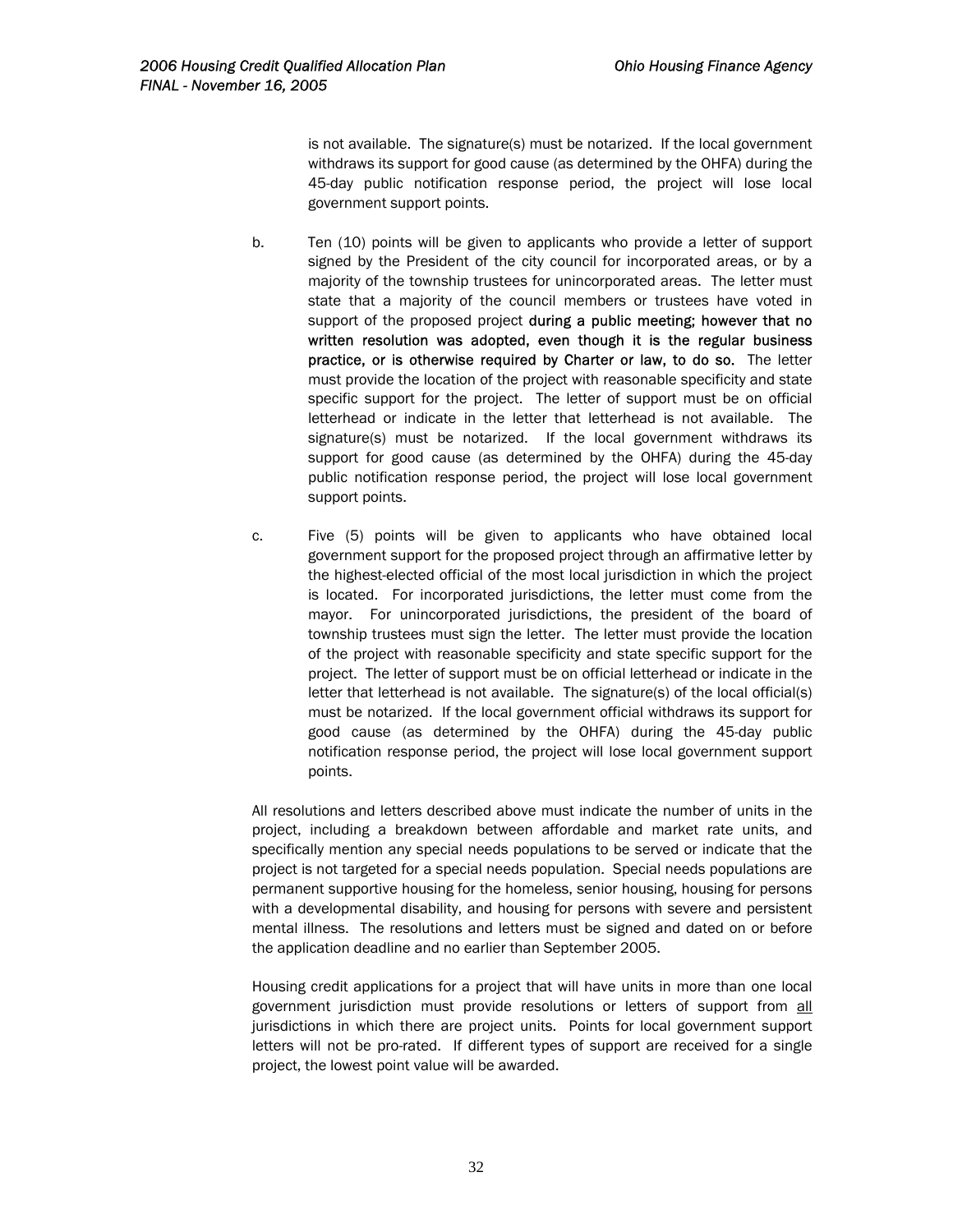#### 3. Other Local Support – 12 points

Preference will be given to applicants who have obtained the support of other local officials, or locally-based groups or agencies that represent or serve the jurisdiction in which the project will be located. Four (4) points will be awarded, total not to exceed 12 points, for an affirmative signed letter of support from each of the following entities:

- a. Mayor if letter was not used for Item 2c. above;
- b. State Representative;
- c. State Senator;
- d. A local social services agency that provides services or service referrals to the project's target population (unless it is the applicant or is related to the applicant) - only one agency will be considered;
- e. County Commissioner (one or more);
- f. U.S. Congressional Representative; or
- g. Neighborhood Association (unless it is the applicant) only one organization will be considered. A neighborhood association is a voluntary organization of residents who work together to improve and maintain the quality of life in their neighborhood. An association can form out of concern over a particular issue or as a means of enhancing the "sense of community" in their neighborhood. The association must have been formed in 2004 or earlier. The features of a Neighborhood Association include: membership open to all residents in the neighborhood with participation optional; boundaries established by the association (usually 40 - 400 households); dues paid by residents on a voluntary basis; no legal authority to enact or enforce maintenance or design requirements beyond those established by City ordinances; and, to ensure a visibly democratic process, the organization must have established formal or informal by-laws that provide for at least one general membership meeting per year and require an annual election of officers. The organization's existence shall be evidenced by incorporation within Ohio or authorization to do business in Ohio and can verified by the office of the Ohio Secretary of State.

For projects with buildings in multiple jurisdictions/service areas, the letters must be from the jurisdictions/service areas in which the majority of the buildings will be located (e.g., a project will be located in three different state representative districts and therefore, the OHFA will only award four points for a letter from the state representative of the jurisdiction in which the majority of buildings will be located). Letters must be specific to the project, contain a specific affirmative statement of support, and contain information (address, number of units, etc.) consistent with information in the application. If an elected official withdraws their support for good cause (as determined by the OHFA) during the 45-day public notification response period, the project will lose points for that particular official. The letters must be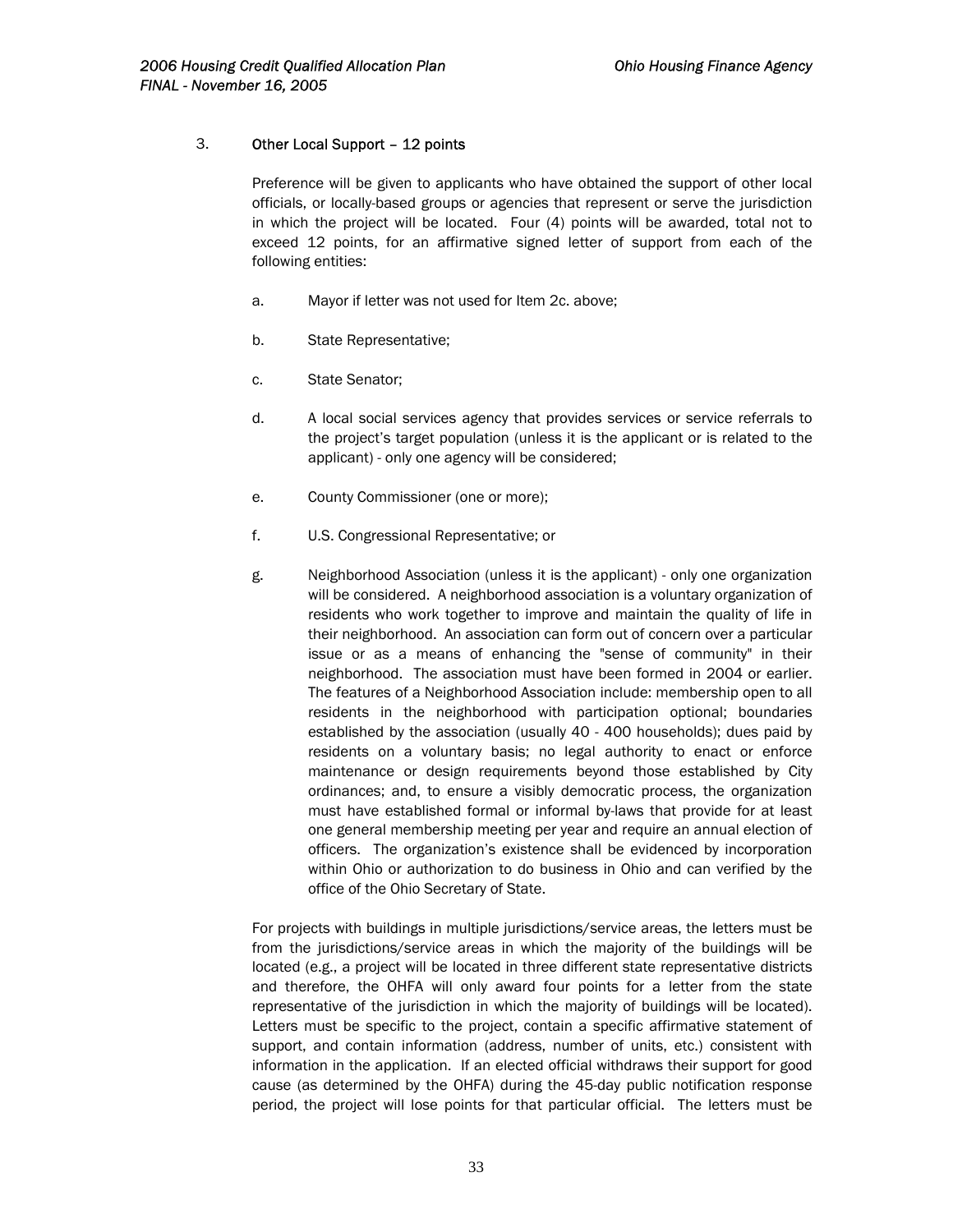signed and dated on or before the application deadline, but no earlier than September 2005.

#### 4. Senior Housing – 5 points

Experienced service coordinators, evidence of service coordinator salary or an in-kind service agreement, additional market study requirements and supportive service plans containing specified services (see Exhibit I) are required for all special needs populations. With regard to the supportive service plans, applicants will be permitted to provide minimal updates to their plans during the Competitive Cure period. However, in order to receive the points, a reasonable quality plan must be included with the original application by the submission deadline.

Additional requirements are as follows:

- a. 100% of the units must set aside for households containing at least one person who is age 55 years or older;
- b. all buildings must contain only one story unless an elevator is provided;
- c. units may contain no more than two bedrooms;
- d. all units and buildings must contain at least 20 universal design features as described on OHFA Form 001, in addition to installation of grab bar blocking in the bathrooms (in the shower and around the toilet area);
- e. the project must contain common space equal to the lesser of 5% of the total residential square footage for the entire project or 20 square feet per number of units in the entire project;
- f. the project must set-aside at least \$100 per unit annually for service coordination, evidenced as an operating expense in the AHFA; and
- g. an application cannot receive points for Single-family Lease Purchase or MR/DD or SMI Unit Set Aside.

#### 5. Additional Income Targeting – 5 points

Applicants who select one of the following elections will receive five points:

- a. 5% of the units occupied and affordable to households with incomes at or below 35% AMGI (projects located in non-Participating Jurisdictions); or
- b. 10% of the units occupied and affordable to households with incomes at or below 35% AMGI (projects located in Participating Jurisdictions).

These units may be included as part of the rent restricted units as restricted in competitive criterion 1, Additional Rent Restrictions.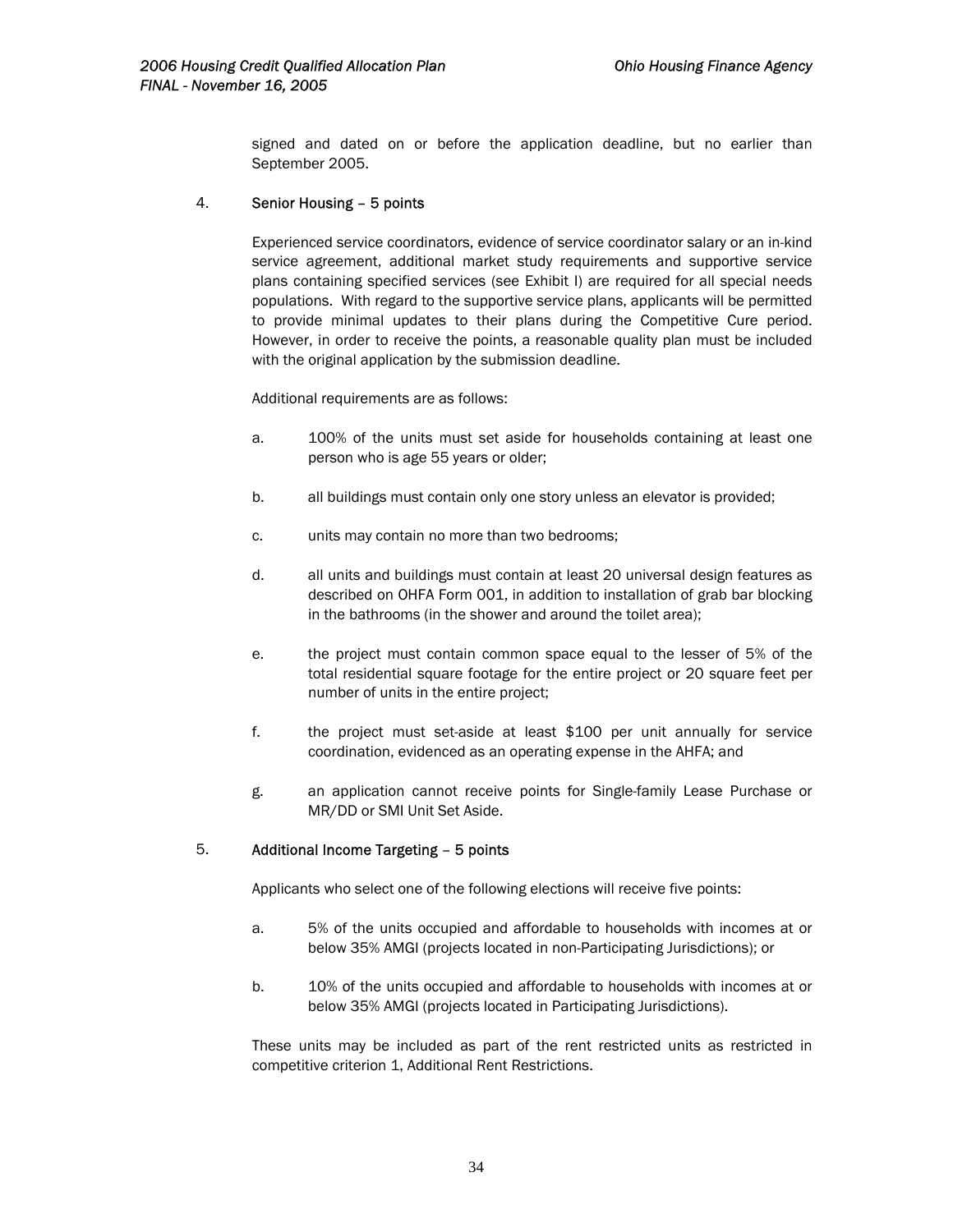#### 6. Additional Universal Design Features – 5 points

Projects, including all units and buildings, that incorporate at least 20 universal design features into the project will receive five points. OHFA Form 001 must be completed to certify this item.

#### 7. Local Owner /Managing Member /General Partner – 4 points

If one of the general partner entities is a local organization, defined as having a central office located in the same county in which the project will be developed, the project will receive four points. The central office must be the entity's main/corporate headquarters and must have been located in the project county for a minimum of one year prior to application.

An entity that serves multiple counties may also qualify for these points if the central office is not located in the project county. The proposed project must qualify for inclusion only in Geographic Pools B or C and must be located in a county that is directly adjacent to the county where the central office is located.

The following entities will also be considered to be local organizations if the project is located in their particular service area as defined in the organization's bylaws:

- An Area Agency on Aging or Community Action Agency located in Ohio.
- Other organizations created under the auspices or direction of an Area Agency on Aging or Community Action Agency as referenced above.

Points will be based on the local entity's percent of ownership of the general partnership or managing member. Points will be awarded as follows:

- 0% to 24% ownership  $= 0$  points;
- 25% to 50% ownership  $= 2$  points; or
- $51\%$  ownership = 4 points

#### 8. Single-Family Lease Purchase – 5 points

Preference will be given to projects that offer homeownership opportunities to qualified residents after the initial 15-year compliance period. Applicants must have a viable homeownership strategy for residents who inhabit the units during the compliance period. The strategy must incorporate an exit strategy, homeownership counseling, and a minimum amount of funds set-aside by the owner to assist the resident in the purchase. Applicants will be permitted to provide minimal updates to their lease purchase strategies during the Competitive Cure period. However, in order to receive the lease purchase points, a reasonable quality strategy must be included with the original application by the submission deadline.

Scattered-site projects will be evaluated based on sites under control at application. The percentage of lease purchase units at application must be maintained at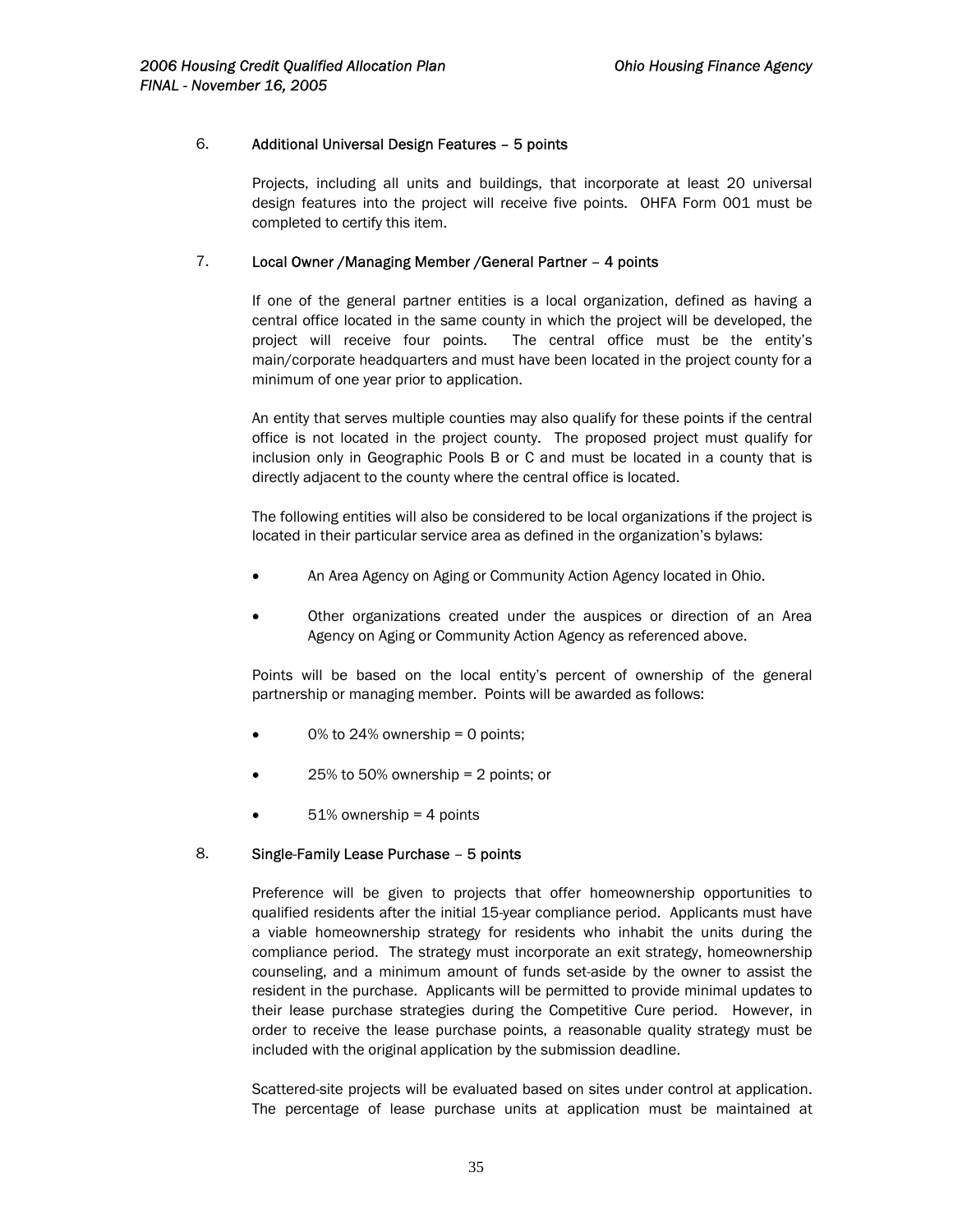Carryover and 8609. All sites must be owned (long-term leases are unacceptable) and properly sub-divided by the Carryover submission deadline. If the owner is unable to subdivide parcels before the Carryover deadline, then the OHFA will add a condition to the Carryover Allocation Agreement that will require that the site(s) be subdivided and new updated legal descriptions be submitted to the OHFA prior to the request for the 8609 Forms. As with site control requirements, projects may be required to reduce overall sites subsequent to application to maintain consistency with their initial lease purchase commitment.

The only types of units eligible for these points are single-family detached structures. The detached structures in new construction projects must be at least four feet apart and neither joined nor touching in any manner.

Applications that receive points in this category cannot also receive points for Historic and/or Senior Housing.

## 9. Family Supportive Services – 5 points

Five (5) points will be awarded to projects that provide the following services: providing referrals to local jobs programs; counseling residents as to available educational and training programs that can secure one's place in the workforce or enhance the likelihood of advancement; credit counseling and consultation; and referrals to day care, after school, and health care / wellness programs. The building design may be multi-family or single-family. Applicants will be required to submit a supportive service plan containing specific services and demonstrating linkages with local services agencies as outlined in Exhibit I.

Grandparent Housing: Five (5) points will be awarded to family projects that opt to target a minimum of 10% of the units to grandparents with legal custody of their grandchildren. The applicant must submit, no later than 30 days prior to the application submission deadline, a supportive service plan detailing appropriate services that will be provided to this population. The family supportive services outlined above must be provided to other families residing in the project.

The maximum score in this category is five points. These points will be mutually exclusive with the following point criteria: Senior Housing, MR/DD or SMI Unit Set-Aside and Single-family Lease Purchase.

#### 10. Historic Buildings – 2 points

Two (2) points will be given to projects that evidence use of historic rehabilitation tax credits. Projects are eligible to receive points if the building(s) is/are individually listed in the National Register of Historic Places. Applicants must include documentation indicating that the project is indeed individually listed in the National Register of Historic Places. If the building(s) is/are not individually listed in the National Register, then the project applicant must have submitted a Part 1 application ("Evaluation of Significance") and received a recommendation for approval by the Ohio Historic Preservation Office. Applicants must submit their complete Part 1 application to the Ohio Historic Preservation Office no later than 30 days prior to the round application submission deadline. At least 75% of the total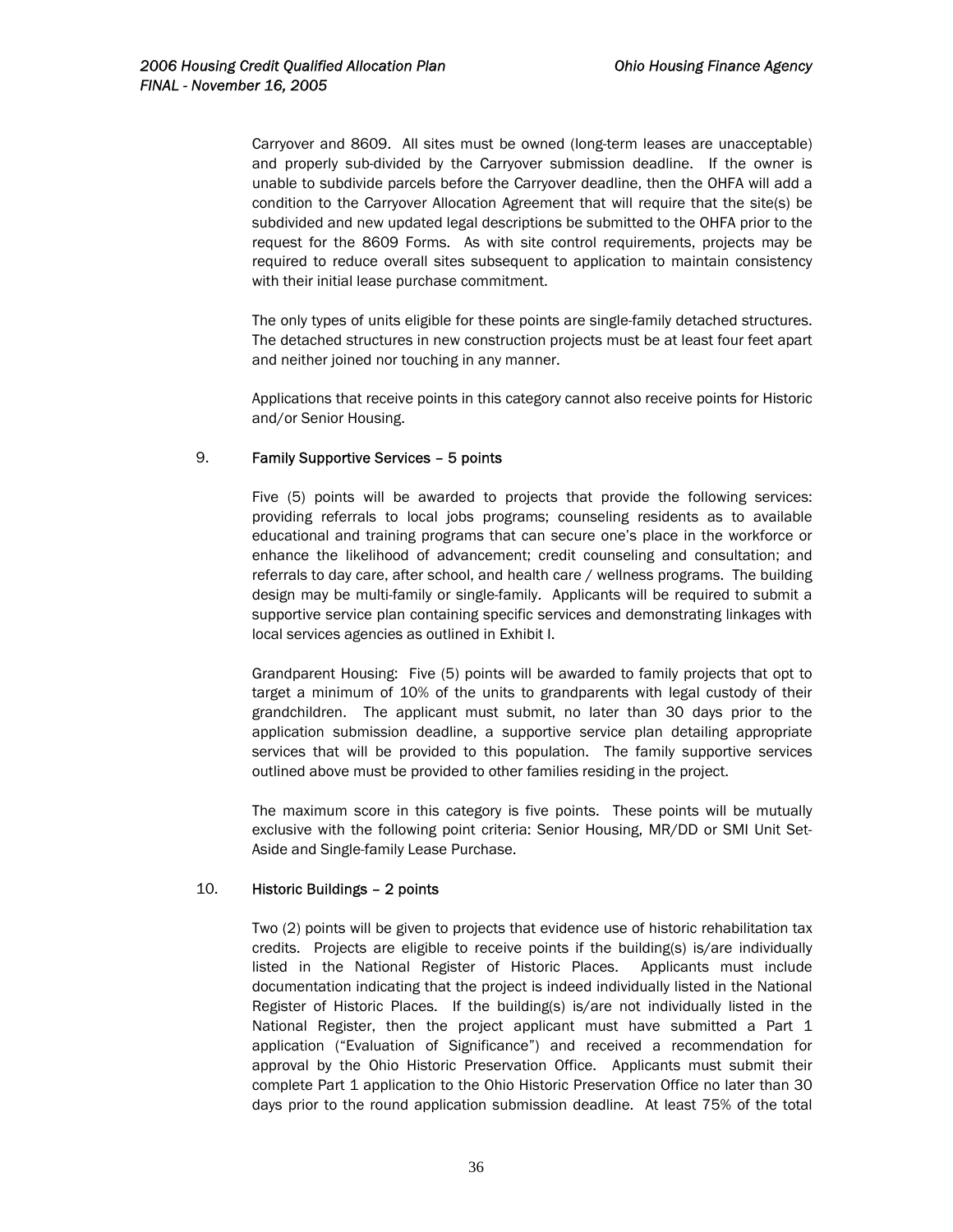units must be located in eligible historic buildings in order for a project to receive points in this category. Points will be prorated based on the percentage of total units located in eligible historic buildings. In addition, to be eligible for these points, one of the project's General Partners or the Contractor must provide evidence of having successfully completed and placed-in-service at least one other historic project by including with the housing credit application a certificate of occupancy or 8609 Form(s).

## 11. Accessible Units – 4 points

Projects that include units that meet the federal section 504 (Section 504 of the Rehabilitation Act of 1973 as amended) accessibility standards will receive four points. At least 10% of the total units in the project must be designed for persons with mobility disabilities as defined in the Section 504 regulations. Applicants must complete the relevant section of OHFA Form 001.

## 12. MR / DD or SMI Unit Set-Aside – 5 points

Five (5) points will be given to projects that agree to serve persons with a developmental disability or persons with severe and persistent mental illness. Experienced service coordinators, evidence of service coordinator salary or an in-kind service agreement, additional market study requirements (see Page 13) and supportive service plans containing specified services (see Exhibit I) are required for all special needs populations. With regards to the supportive service plans, applicants will be permitted to provide minimal updates to their plans during the Competitive Cure period. However, in order to receive the points, a reasonable quality plan must be included with the original application by the submission deadline. An application that receives points in this category cannot also receive points for Senior Housing.

Additional requirements are as follows:

- a. Persons with a developmental disability (MR /DD)
	- 20% maximum unit set-aside and exact percentage must be established in collaboration with the local MR/DD agency (owners must initially offer 20% of the units to be set-aside). The MR/DD agency must specify reasons for a lower set-aside in writing. The final set-aside must be equal to or greater than 5% of the total units.
- b. Persons with severe and persistent mental illness (SMI)
	- 20% maximum unit set-aside and exact percentage must be established in collaboration with the local ADAMHS or Mental Health Board (owners must initially offer 20% of the units to be set-aside). The local board must specify reasons for a lower set-aside in writing. The final set-aside must be equal to or greater than 5% of the total units.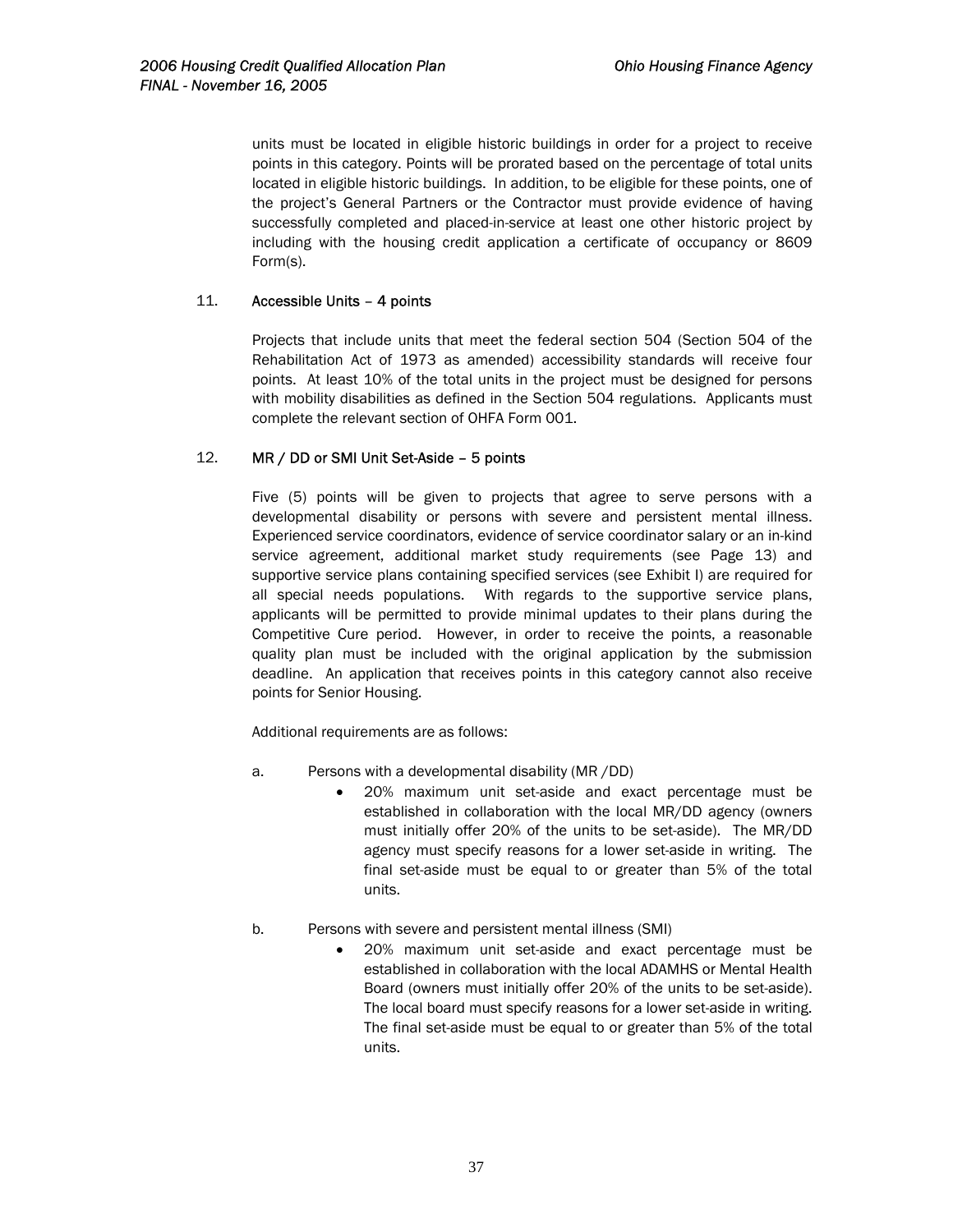## 13. Energy Efficient Design – 4 points

Projects, including all residential buildings, that are energy efficient and meet the rating standards as listed on OHFA Form 001 will receive four points. Please note that there are different standards for newly constructed and existing buildings.

## 14. Located in a QCT and Contributes to a Local Revitalization Plan – 3 points

Projects located in a 2006 Qualified Census Tract or Difficult Development Area (refer to Exhibit C for a list of QCT) and contribute to a local revitalization plan, which is separate and distinct from a local Con Plan or CHIS, will receive three points. The revitalization plan must currently be in effect; must have been approved by a local governmental or quasi-governmental jurisdiction, such as a county, township, municipal government, or neighborhood commission; and must demonstrate that other significant economic development initiatives or infrastructure improvements are planned for the area. Applicants must include a copy of the plan and a letter from the plan approval entity stating that the proposed project is consistent with the plan. For projects with units in multiple census tracts, points will be prorated based on the percentage of total units located in each qualified census tract, and the total will be rounded to the nearest whole number.

## 15. Green Communities – 5 points

Five (5) points will be awarded to projects that meet all requirements and guidelines of the Green Communities Initiative developed by the Enterprise Foundation. The application must include evidence that the Enterprise designation has been received.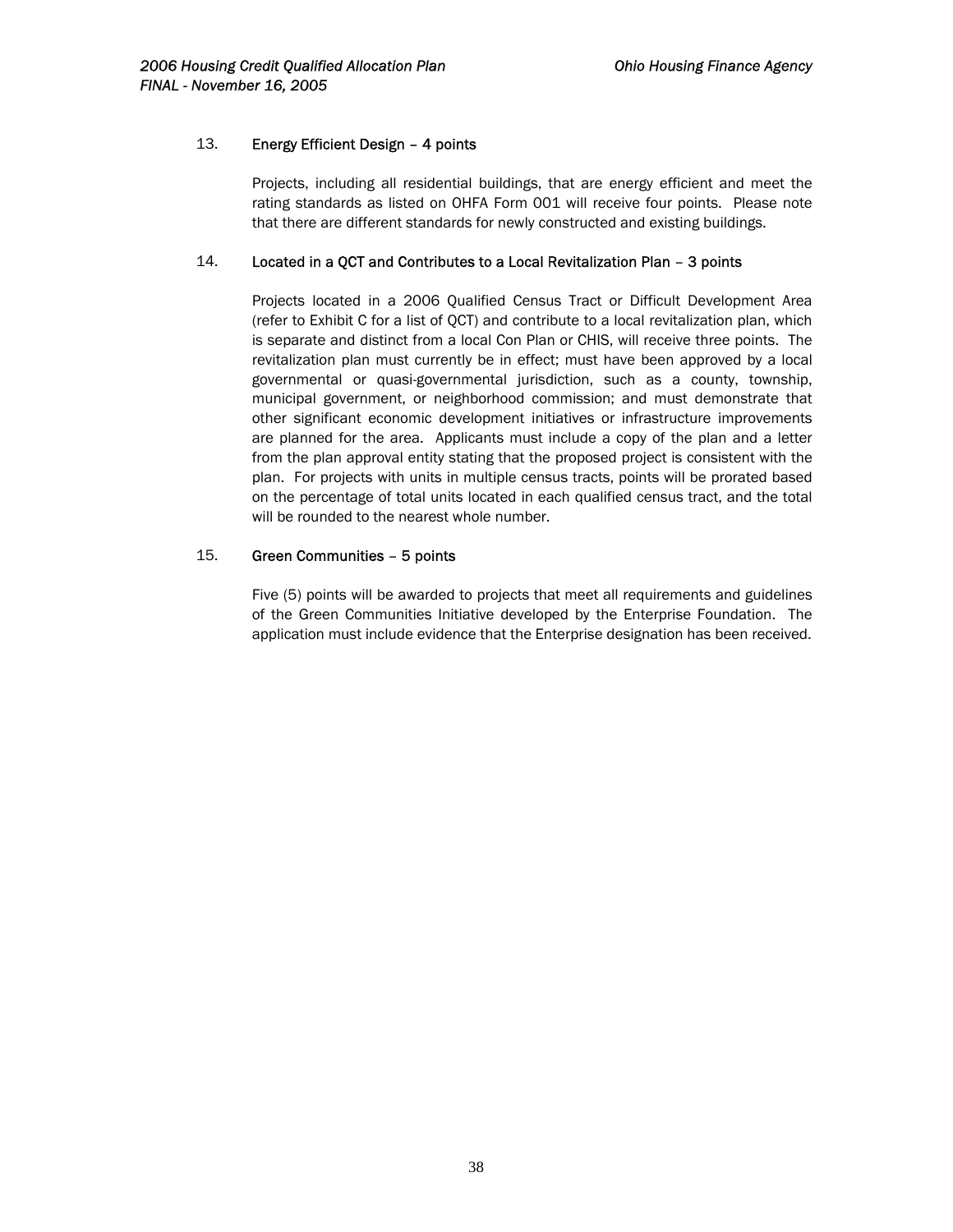#### **Part II Criteria**

#### 16. Ohio-Based Development Team – 5 points

Projects with an Ohio-based development team will receive five points. An application with an Ohio-based development team is one in which the general partners/managing members (other than the investor member) and developers have their principal offices located in Ohio. The applicant must submit a narrative certifying to the OHFA that all applicable entities have had their principal offices located in Ohio since December 31, 2001, all principal owners of each of the entities have filed Ohio income tax returns since 2001, and are currently located in Ohio. A non-profit organization may submit a copy of their articles or by-laws in lieu of certification regarding income tax returns. A newly formed organization with principal offices in Ohio may also qualify as Ohio-based if the owners of the entity can certify to the OHFA that each of the owners have filed Ohio income tax returns since 2001.

#### 17. Owner /Managing Member /General Partner Housing Experience – 10 points

The OHFA will evaluate the previous housing development and ownership experience in the United States of each general partner entity controlling at least 49% of the general partner interest of the proposed project. Each general partner entity must agree to maintain their ownership interest throughout the construction phase and 15-year compliance period for the project. Points will be awarded for affordable rental housing projects (or homeownership projects for HDAP and CHIP only) financed with public or semi-private funds. A project must consist of at least five units and be subject to rent (except homeownership projects) and income restrictions as defined in federal, state, or local regulations; program guidelines; or land use agreements.

The experience of each general partner entity will be combined in order to determine the score for the proposed project. Projects used for experience points will not be counted more than once in an application. The general partner entity must have owned at least 25% of the general partner interest of the previous projects when they were placed-in-service and must have been a material participant in the development of the projects. The maximum score for this category is 10 points, except for the PSH Pool, for which the maximum score is 5 points. Points will be awarded as follows (except for the PSH Pool - see Section c. below):

a. One point for each Housing Tax Credit project awarded after 1989 and placed in service with 8609 Forms at the time of application (or for Ohio projects, a complete request for 8609 Forms has been submitted at least one month prior to the application deadline). In order to evidence out-ofstate Housing Tax Credit experience, applicants must submit a copy of an 8609 Form signed by the allocating agency for one building (not every building) in each project.

In order to receive the maximum score the general partner entity or entities must receive points for at least five Housing Tax Credit projects that received an allocation of Housing Tax Credits after 1994. Except for the PHA Pool, at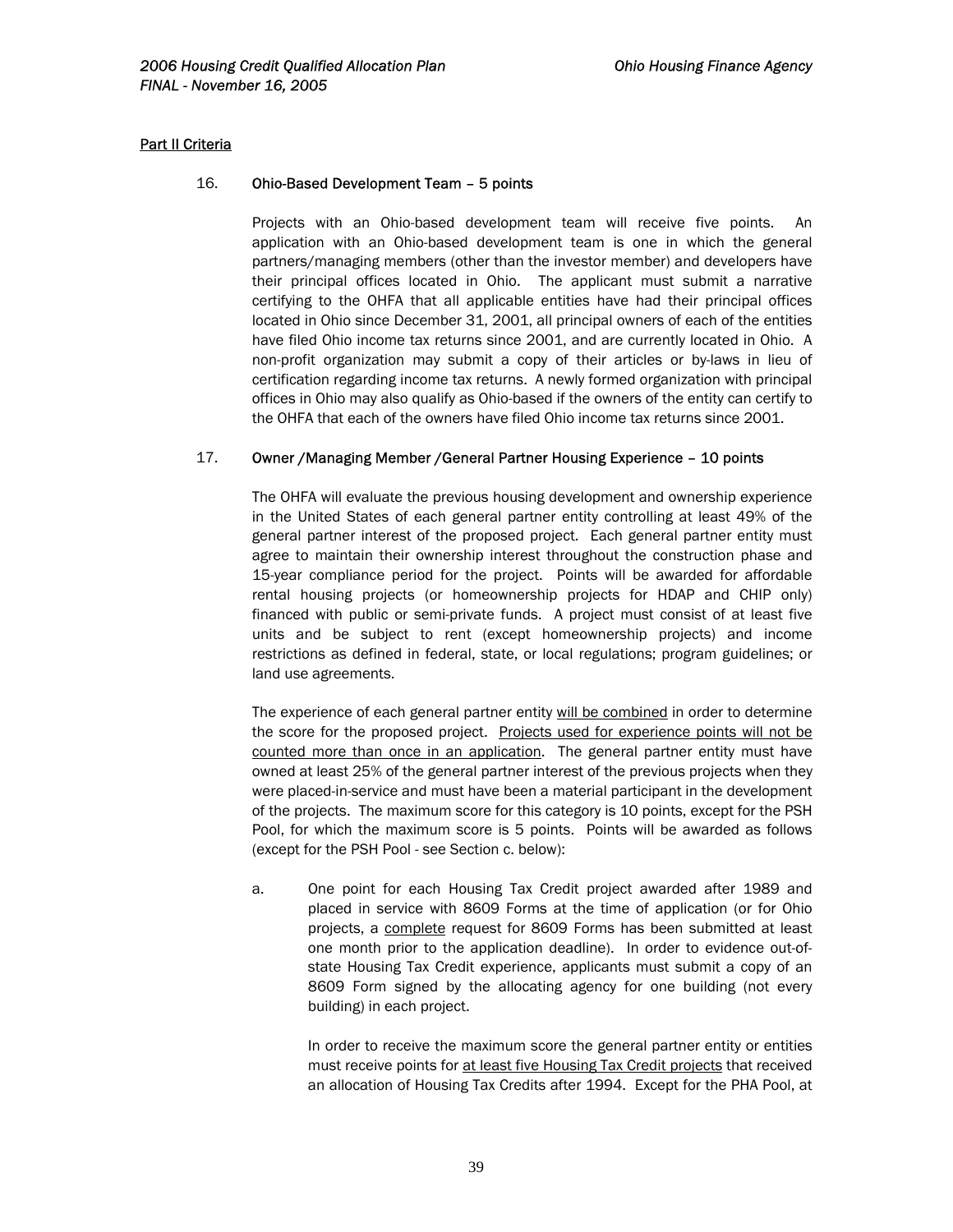least three of projects must be located in Ohio and received Housing Tax Credits from the OHFA.

- b. One point for each affordable housing project developed with public funds, including:
	- Housing Development Assistance Program (HDAP);
	- HOME (state or local allocation);
	- Community Housing Improvement Program (CHIP) (weatherization projects are not included);
	- Ohio Housing Trust Fund;
	- HUD programs (Project-based Section 8, McKinney-Vento, Section 236, Section 202, Section 811);
	- Rural Development programs (Section 515, Section 538);
	- Public Housing;
	- Public Housing Authority financing (i.e. capital funds or related funds); or
	- Private Activity or 501(c)(3) bonds.

For each project identified that has not received funding from the OHFA, the applicant must provide a signed letter from the funding provider stating that the general partner entity was part of the ownership of the project when it was placed-in-service, was a material participant in the development of the project, and no significant compliance or heath or safety issues exist with the project. The OHFA reserves the right to exclude projects that cannot be reasonably classified as affordable housing.

c. For the PSH Pool, five points will be awarded if the general partner has developed at least one other Permanent Supportive Housing project in Ohio with a Housing Credit allocation. The project must be placed in service with 8609 Forms or a complete 8609 request submitted to the OHFA (as described in Section a. above).

> Five points may also be awarded if the general partner has other experience developing affordable, supportive, service-enriched housing projects targeted to homeless or special needs individuals/families using public funds, including, but not limited to:

- HUD McKinney-Vento;
- Ohio Department of Mental Health Capital Funds; or
- HUD SRO Moderate Rehab.

Applicants must submit a narrative and evidence of their experience no later than two months prior to the application deadline. OHFA staff will review these materials and present their determination to the Multifamily Committee of the OHFA Board at their scheduled March meeting.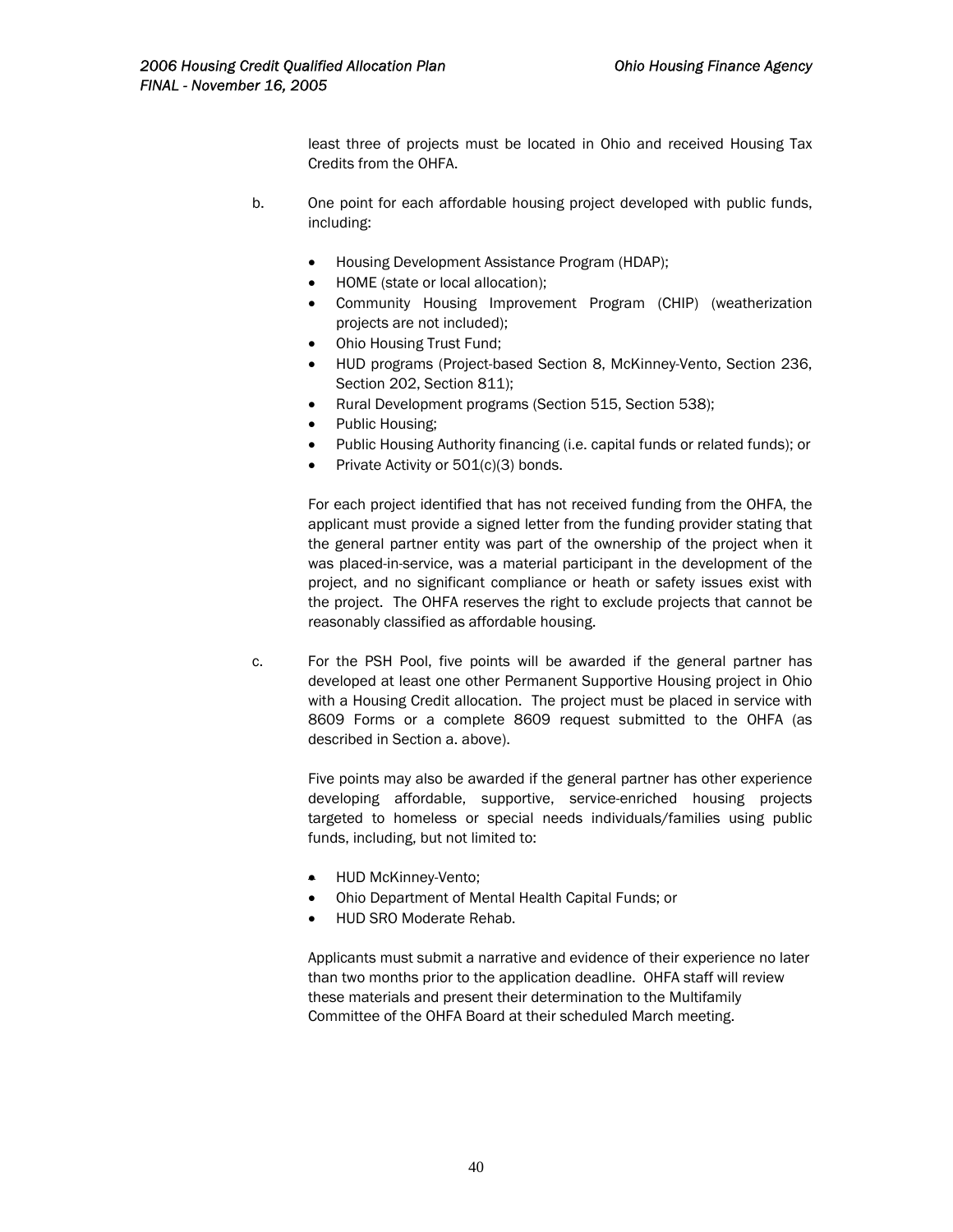## 18. CHDO Owner – 3 points

If the majority owner/managing member of the project is a state-certified Community Housing Development Organization (CHDO) at the time of application and meets all of the following criteria, then the project will receive three points:

- a. the CHDO, or it's wholly owned for-profit or non-profit subsidiary, must be the majority owner/ managing member with decision-making authority (must have effective project control);
- b. the CHDO must agree to participate in and be eligible for the Section 42 non-profit set-aside;
- c. the proposed project must be located in the CHDO's established service area, as stated in the organization's articles or by-laws; and
- d. the CHDO must be willing to receive an award of HOME funds if applying for gap financing through the Housing Development Assistance Program.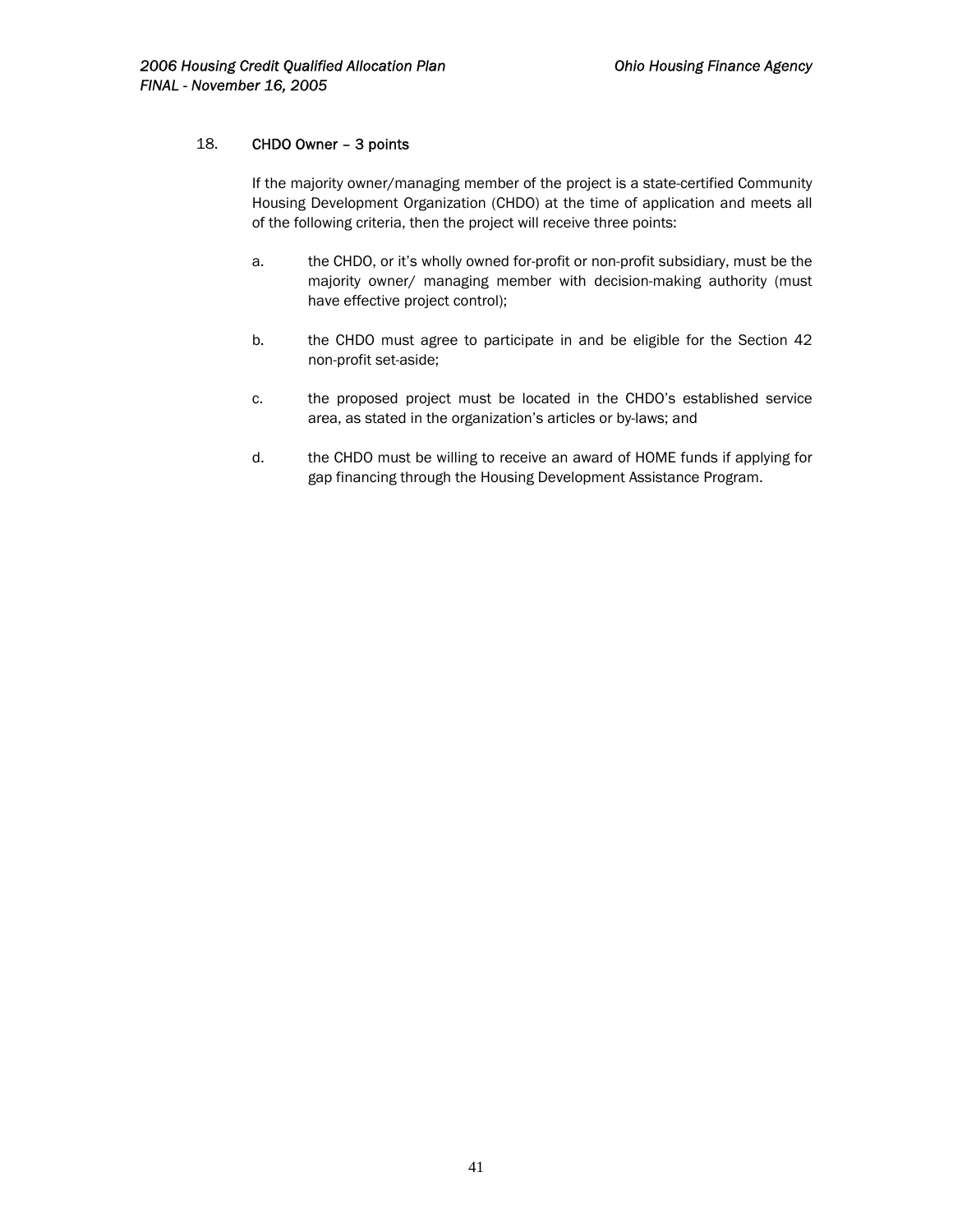#### **Part III Criteria**

#### 19. Low Housing Credit Vacancy Rate – 2 points

Projects located in counties or submarkets that have an average vacancy rate for housing credit projects equal to or less than the statewide average will receive two points. The OHFA will use vacancy data from the 2004 Statewide Rental Housing Analysis (SRHA) and annual operating surveys to determine the counties or submarkets eligible for points. Projects will be evaluated and grouped based on project type. The three project types that will be considered are single-family, multifamily, and senior (age 55 or older). All units in a project must be located in the eligible county or submarket in order to receive the points. For projects with units in multiple counties or submarkets, points will be prorated based on the percentage of total units located in each county or submarket, and the total will be rounded to the nearest whole number. Points will be awarded for the proposed renovation of an existing, affordable (at or below 60% of AMGI) multifamily housing project in any case provided the applicant demonstrates sustained occupancy of at least 95% since the beginning of 2005. Refer to Exhibit O for more information.

#### 20. Low Market Vacancy Rate – 1 point

Projects located in counties or submarkets that have an average vacancy rate for market rate projects equal to or less than the statewide average will receive one point. The OHFA will use vacancy data from the 2004 SRHA to determine the counties or submarkets eligible for points. All units in a project must be located in the eligible county or submarket in order to receive the points. For projects with units in multiple counties or submarkets, points will be prorated based on the percentage of total units located in each county or submarket, and the total will be rounded to the nearest whole number. Points will be awarded for the proposed renovation of an existing, affordable (at or below 60% of AMGI) multifamily housing project in any case provided the applicant demonstrates sustained occupancy of at least 95% since the beginning of 2005. Refer to Exhibit P for more information.

#### 21. Low Penetration Rate – 2 points

Projects located in counties or submarkets that have an average penetration rate (for households with incomes between 40% and 60% AMGI) equal to or less than the statewide average will receive two points. The OHFA will use data from the 2004 SRHA and annual operating surveys to determine the counties or submarkets eligible for points. Projects will be evaluated and grouped based on target population. The target populations that will be considered are family/individuals and senior (age 55 or older). All units in a project must be located in the eligible county or submarket in order to receive the points. For projects with units in multiple counties or submarkets, points will be prorated based on the percentage of total units located in each county or submarket, and the total will be rounded to the nearest whole number. Points will be awarded for the proposed renovation of an existing, affordable (at or below 60% of AMGI) multifamily housing project in any case provided the applicant demonstrates sustained occupancy of at least 95% since the beginning of 2005. Refer to Exhibit Q for more information.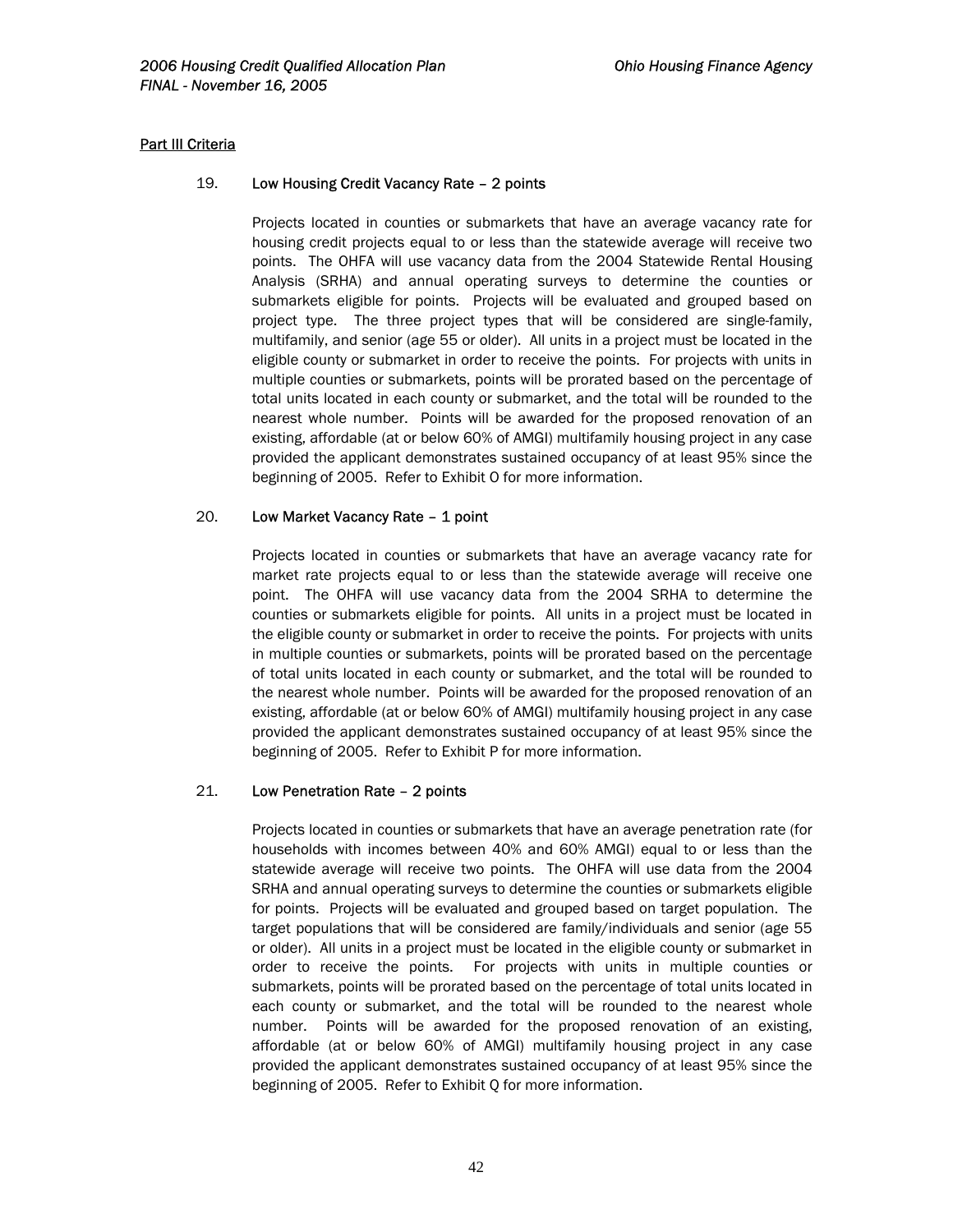#### 22. Increase in Income-Qualified Households – 1 point

Projects located in counties or submarkets that have a positive (increase of more than 25 households) growth rate of households with incomes between 0% and 60% AMGI between 2005 and 2010 will receive one point. The OHFA will use 2005 HISTA data created by Ribbon Demographics to determine the counties or submarkets eligible for the points. Projects will be evaluated and grouped based on target population. The target populations that will be considered are family/individuals and senior (age 55 or older). All units in a project must be located in the eligible county or submarket in order to receive the points. For projects with units in multiple counties or submarkets, points will be prorated based on the percentage of total units located in each county or submarket, and the total will be rounded to the nearest whole number. Points will be awarded for the proposed renovation of an existing, affordable (at or below 60% of AMGI) multifamily housing project in any case provided the applicant demonstrates sustained occupancy of at least 95% since the beginning of 2005. Refer to Exhibit R for more information.

## 23. Special Market Condition – 2 points

An applicant's market analyst may challenge the score for the project in the following competitive criteria: 19. HC Vacancy Rate; 20. Market Vacancy Rate; 21. Penetration Rate; and 22. Growth Rate. The analyst must provide a reasonable argument in the market study for the project that explains why the project will be successful even after reviewing data provided in the 2004 SRHA and by the OHFA. The argument must use specific statistics to illustrate vacancy, penetration or growth rates for the primary market area that conflict with SRHA or OHFA data. The analyst may challenge the score for an application that qualifies for points in the Single-Family Lease Purchase category by demonstrating sustained occupancy of at least 95% for other housing credit lease-purchase developments in the county or submarket since the beginning of 2005.

If the OHFA accepts the argument, then up to two additional points may be awarded to the project as long as the total score for competitive criteria numbers 19. through 23. does not exceed six points. For projects with units in multiple counties or submarkets, points will be prorated based on the percentage of total units located in each county or submarket, and the total will be rounded to the nearest whole number. The OHFA reserves the right to override the analyst's recommendation.

#### 24. Nominal Market Impact – 1 point

An applicant will receive one point if the number of units proposed is equal to or less than 2% of the 2005 40% to 60% AMGI income qualified households in the county or submarket by project type as determined by the OHFA. All units in a project must be located in the eligible county or submarket in order to receive the point. For projects with units in multiple counties or submarkets, the point will be prorated based on the percentage of total units located in each county or submarket, and the total will be rounded to the nearest whole number. Refer to Exhibit S for a listing of maximum units by project type – family or senior (age 55 or older).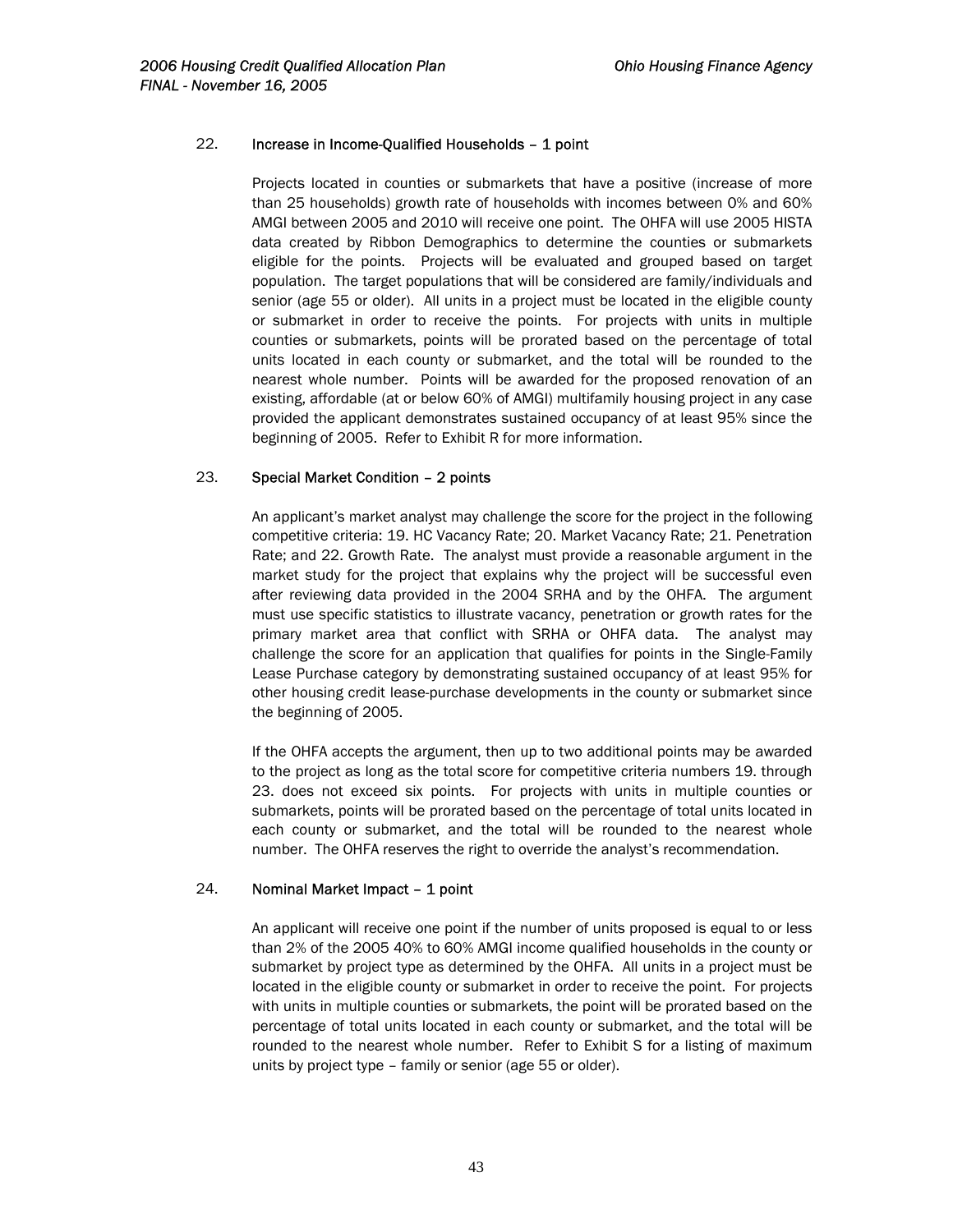## 25. Market Study Criteria – 4 points

The OHFA will award four points to a project if the market analyst reasonably demonstrates that the proposed project meets the following criteria:

- a. The capture rate of income-qualified renter households in the market area for the project is less than 7%. For senior properties, the analyst may also include income-qualified owner households if they can provide a reasonable argument to do so in the particular market area. A minimum of 10% of the units (5% for projects in a non-participating jurisdiction) must be set-aside at the lowest income band in the rental structure to be considered in the capture rate calculation.
- b. Estimated occupancy rate for the project after the first year of lease-up is 95%.
- c. The amenities offered and design of the building(s) and units are above average in comparison to all existing comparable affordable rental housing units in the area.

The OHFA reserves the right to challenge the opinion of the market analyst on a caseby-case basis. Please refer to the market study standards for more information.

Tie-Breaking Procedures: In case of a tie score in any of the pools, the OHFA will rank the projects in order by the following criteria, by pool:

#### 1. Rural Development Pool

- a. New construction projects receiving a new Rural Development Section 515 loan will receive preference. Such projects may not include any other RD financing or any other first mortgage financing.
- b. Projects with a general partnership / managing member owned by a single for-profit company or individual will receive preference until at least one forprofit project receives a reservation of credits in the pool. The for-profit entity must not have had any affiliation with a non-profit entity at any time in order to qualify for this criterion.

Then the preference changes to projects with a general partner entity that owns at least 49% of the general partnership / managing member and is a non-profit organization. Requirements for a non-profit organization in reference to this tie-breaker are as follows:

i. The non-profit must be a state-certified community housing development organization (CHDO), community action agency (CAC), area agency on aging (AAA), public housing authority (PHA), other organization created under the auspices or direction of a AAA, CAC, or PHA, or a large housing non-profit (NP).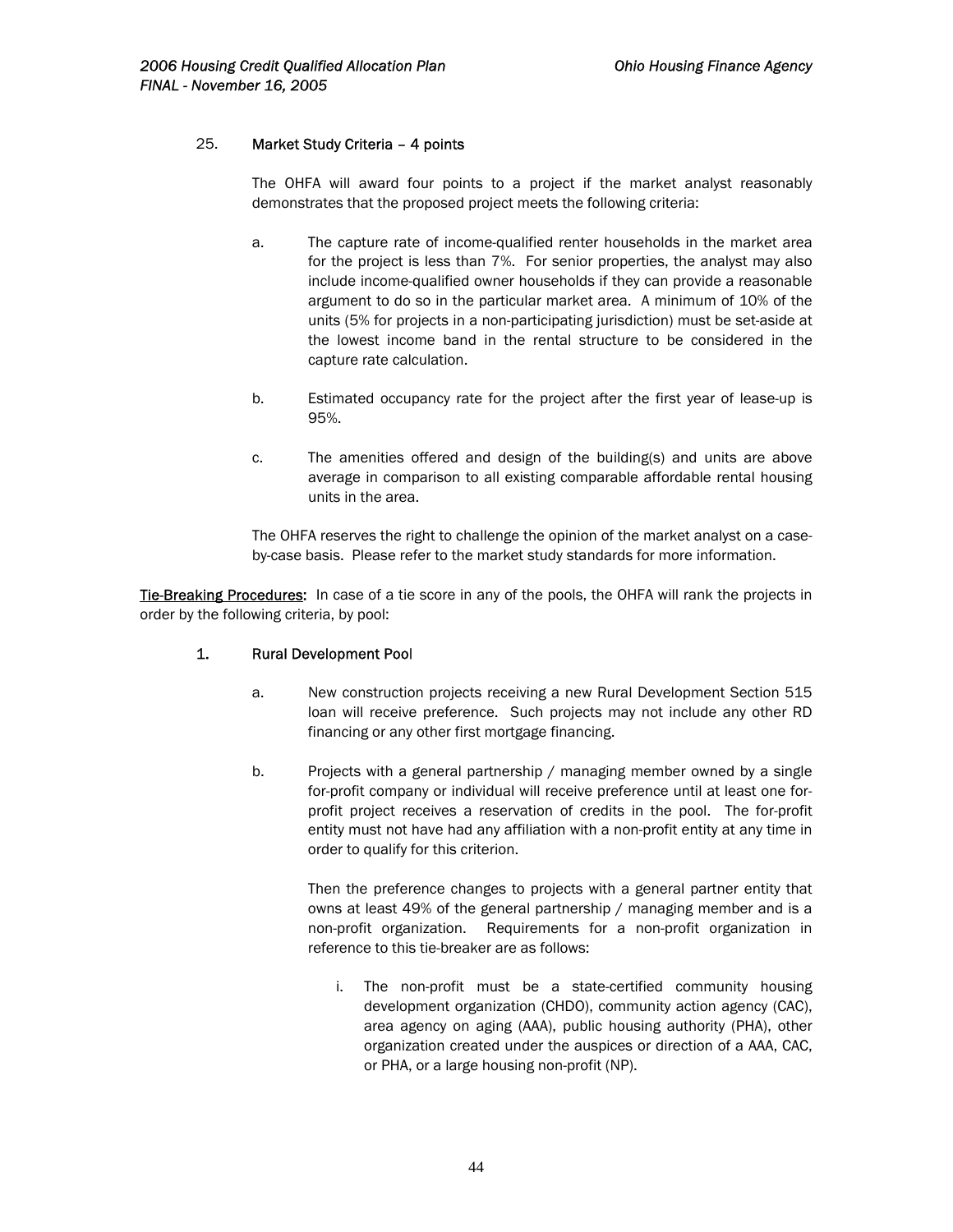- ii. Except for PHA's, non-profits that own 51% or more of the general partnership must agree to participate in and be eligible for the Section 42 non-profit set-aside. The OHFA reserves the right to limit the number of allocations designated as non-profit set-aside allocations on a case-by-case basis.
- iii. A large housing non-profit is defined as an organization that has at least five years of housing experience, has at least five full-time (or equivalent) staff devoted to housing development or management, has one of its primary purposes (as described in by-laws) to develop affordable rental housing, and has developed either alone or in a joint venture at least three Housing Credit projects.
- iv. For CHDO, CAC, AAA, and PHA, the proposed project must be located in the entity's service area, as stated in the organization's by-laws.
- c. Projects located in counties that contain the fewest amount of projects awarded credits in 2006 from this pool will receive preference.
- d. Preference is given to projects with a general partner or developer only the experience of one entity will be considered – that has developed and owns or owned at least 20 projects allocated Housing Credits after 1992 in any state. Each project must consist of at least five units and must be placed in service with 8609 Forms (or for Ohio projects, a complete request for 8609 Forms has been submitted at least one month prior to the application deadline). Projects financed with tax-exempt bonds will not be counted in the calculation of experience for this criterion. In order to evidence out-ofstate Housing Credit experience, applicants must submit a copy of an 8609 Form signed by the allocating agency for one building (not every building) in each project.

The general partner or developer must actively participate in the development of the proposed project, and must submit a certification, signed by the developer, construction lender and equity provider, agreeing to guaranty construction completion and the payment of any operating deficits until the project achieves break-even operations. This certification must also indicate that the guaranty obligations are not indemnified by any other entity or person. False certifications will result in indefinite suspension from all multifamily housing programs administered by the OHFA. This tiebreaker will no longer be used after no more than 60% of the credits have been awarded in the pool. For each project identified, the entity must have been part of the ownership of the project when it was placed-in-service, was a material participant in the development of the project, and no significant compliance or heath or safety issues exist with the project.

e. Projects with the lowest OHFA tie-breaking number. Numbers will be randomly assigned to applications shortly after they are submitted. The OHFA will assign the numbers during a public meeting and meeting information will be posted on the OHFA web site.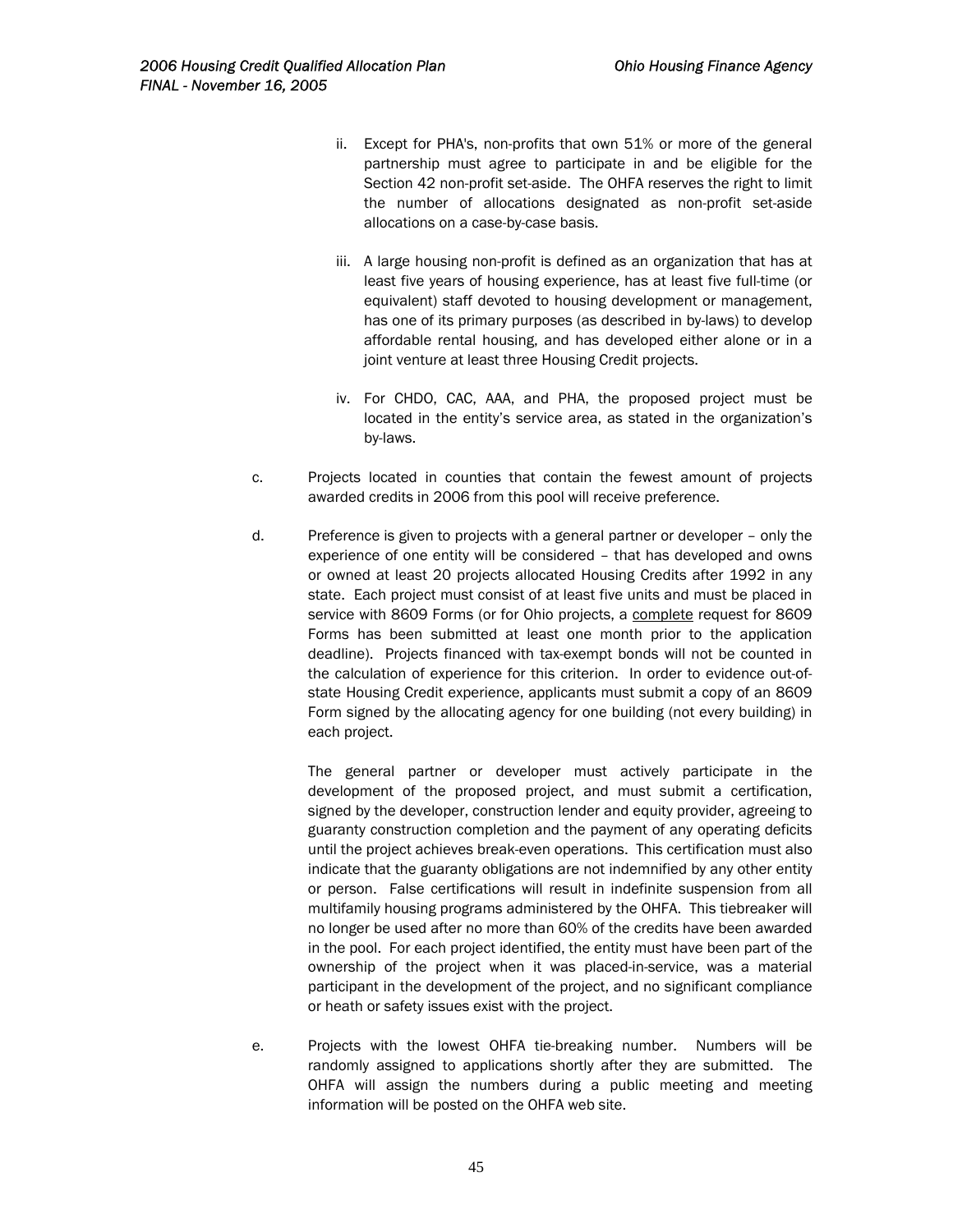## 2. Permanent Supportive Housing Pool

- a. The project is the top-ranked project by the applicable Continuum of Care. If there is more than one top-ranked project in a local jurisdiction, then the OHFA must receive, prior to June 1, 2006, a letter from the local Continuum of Care Coordinator designating the project the local community prioritizes for tax credit financing.
- b. Projects located in counties that contain the fewest amount of projects awarded credits in 2006 from this pool will receive preference.
- c. Projects with the lowest OHFA tie-breaking number. Numbers will be randomly assigned to applications shortly after they are submitted. The OHFA will assign the numbers during a public meeting and meeting information will be posted on the OHFA web site.

## 3. Public Housing Authority Pool

- a. New projects financed through the HOPE VI program will receive preference.
- b. Projects located in counties that contain the fewest amount of projects awarded credits in 2006 from this pool will receive preference.
- c. Projects with the lowest OHFA tie-breaking number. Numbers will be randomly assigned to applications shortly after they are submitted. The OHFA will assign the numbers during a public meeting and meeting information will be posted on the OHFA web site.

## 4. Preservation Pool (A/B and C)

a. Projects with a general partnership / managing member owned by a single for-profit company or individual will receive preference until at least one forprofit project receives a reservation of credits in the pool. The for-profit entity must not have had any affiliation with a non-profit entity at any time in order to qualify for this criterion.

> Then the preference changes to projects with a general partner entity that owns at least 49% of the general partnership / managing member and is a non-profit organization. Requirements for a non-profit organization in reference to this tie-breaker are as follows:

- i. The non-profit must be a state-certified community housing development organization (CHDO), community action agency (CAC), area agency on aging (AAA), public housing authority (PHA), other organization created under the auspices or direction of a AAA, CAC, or PHA, or a large housing non-profit (NP).
- ii. Except for PHA's, non-profits that own 51% or more of the general partnership must agree to participate in and be eligible for the Section 42 non-profit set-aside. The OHFA reserves the right to limit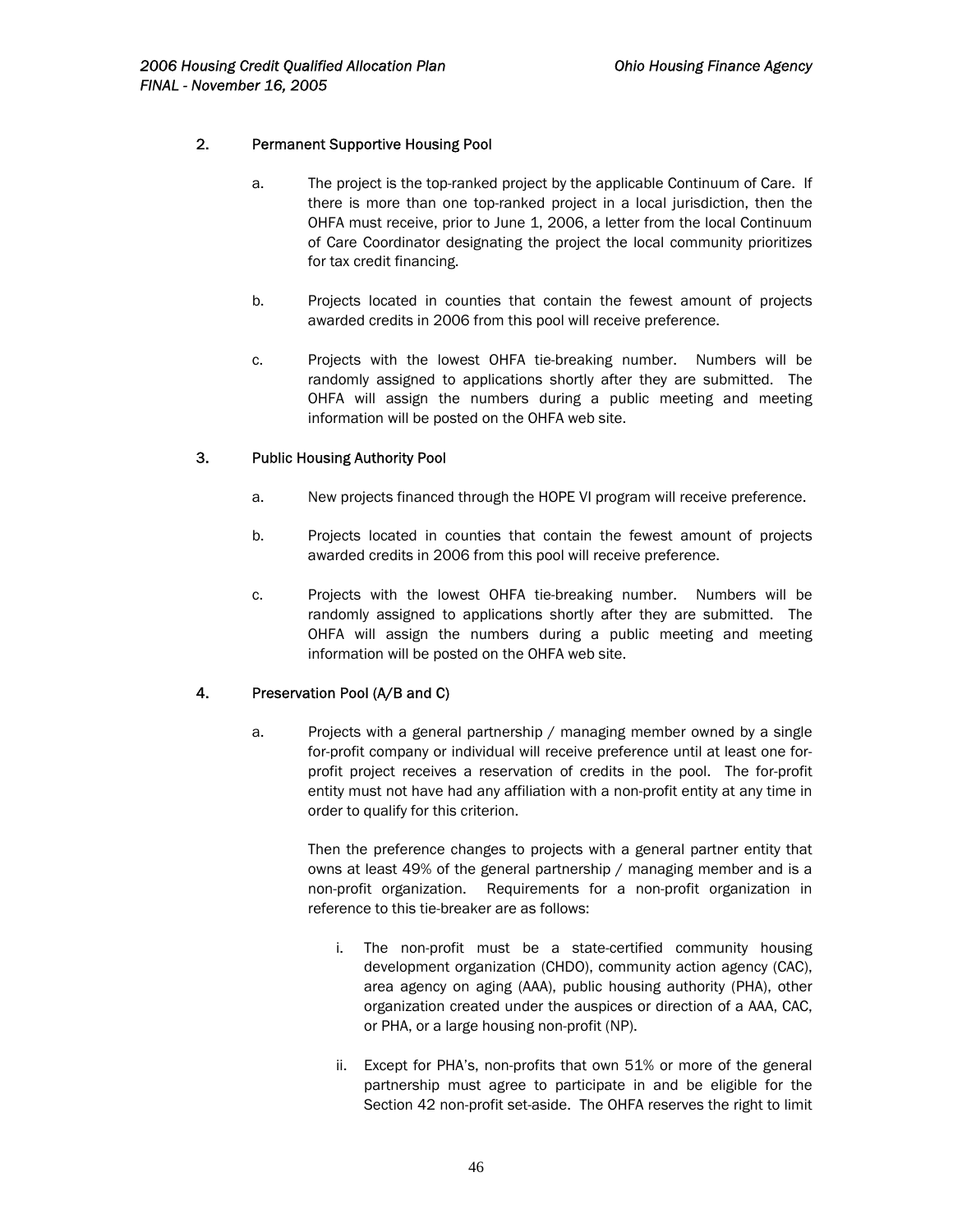the number of allocations designated as non-profit set-aside allocations on a case-by-case basis.

- iii. A large housing non-profit is defined as an organization that has at least five years of housing experience, has at least five full-time (or equivalent) staff devoted to housing development or management, has one of its primary purposes (as described in by-laws) to develop affordable rental housing, and has developed either alone or in a joint venture at least three Housing Credit projects.
- iv. For CHDO, CAC, AAA, and PHA, the proposed project must be located in the entity's service area, as stated in the organization's by-laws.
- b. Projects utilizing the Fannie Mae /Freddie Mac /Section 538 debt program under the USDA Rural Development Preservation Initiative will receive preference until one such project receives a reservation of credits in the pool. This tie-breaker will apply to Preservation Pool C only.
- c. Projects located in counties (Pool C or B) or submarkets (Pool B or A) that contain the fewest amount of projects awarded credits in 2006 in this pool will receive preference. The first project awarded credits designated to the Cleveland East submarket will not be counted for the purpose of this tiebreaker in Preservation Pool A/B only. For projects with units in multiple submarkets, the project and credits will be designated to the submarket with the highest percentage of units in the project. The number of 2006 projects in each county or submarket will restart at zero before the OHFA allocates credits in each pool.
- d. Preference is given to projects with the highest percentage (rounded to the nearest hundredth of a percent) of total project costs (less cost of land, and: any soft subordinate debt restructured by HUD under the Mark-to-Market program; existing debt under the HUD Section 202 program; or, in Preservation Pool C only, existing debt under the RD Section 515 program) spent on rehabilitation (hard construction costs). Applicable hard construction costs include residential hard construction costs, on-site improvements, construction contingency, furnishings and appliances.
- e. Preference is given to projects with a general partner or developer only the experience of one entity will be considered – that has developed and owns or owned at least 800 affordable housing rental units allocated Housing Credits after 1992 in any state for Pool A/B projects, or at least 20 affordable housing projects allocated housing credits after 1992 in any state for Pool C projects. Each project must consist of at least five units, and all projects and units must be placed in service with 8609 Forms (or for Ohio projects, a complete request for 8609 Forms has been submitted at least one month prior to the application deadline). Projects financed with taxexempt bonds will not be counted in the calculation of experience for this tie-breaker.In order to evidence out-of-state Housing Credit experience,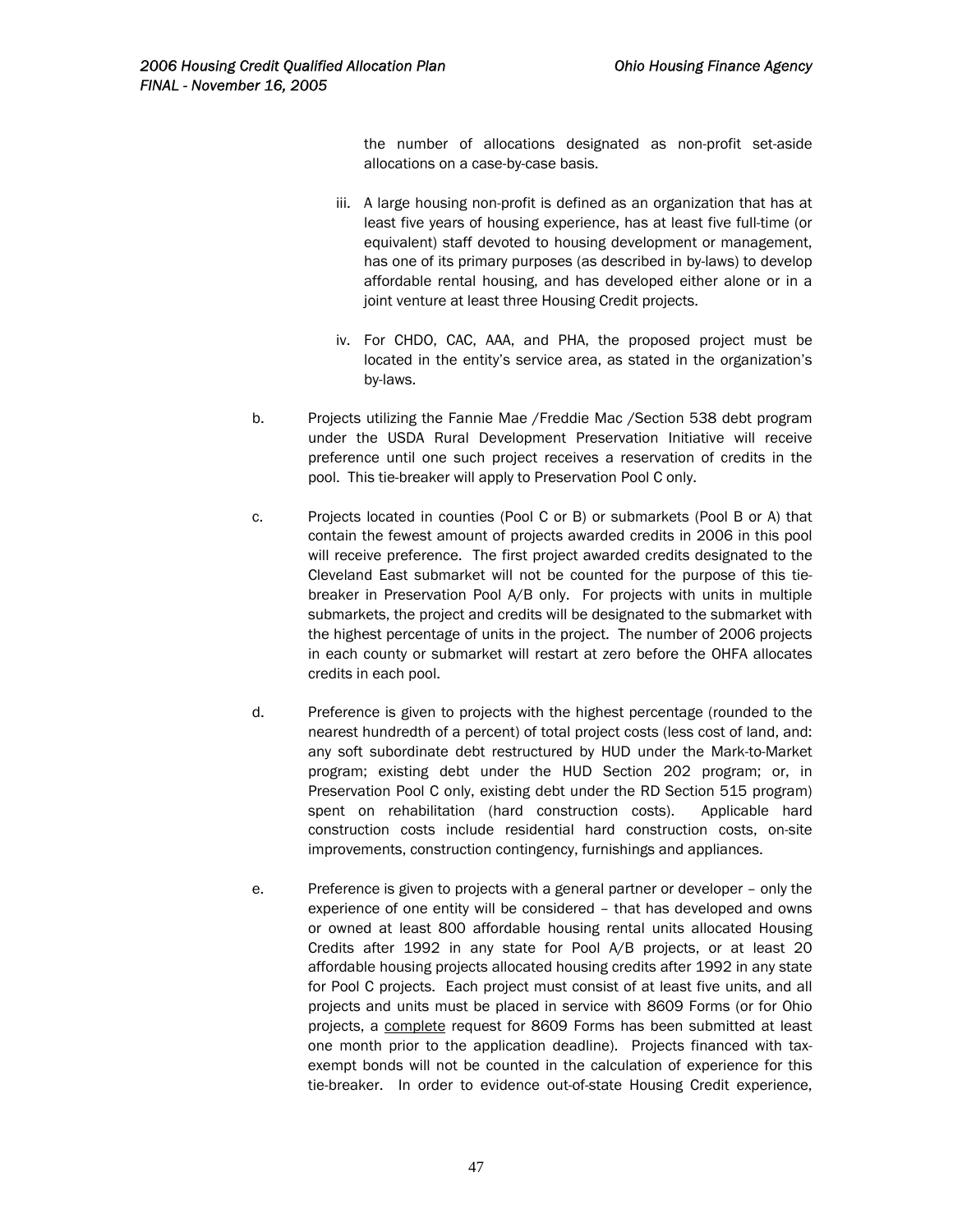applicants must submit a copy of an 8609 Form signed by the allocating agency for one (not every building) building in each project.

The general partner or developer must actively participate in the development of the proposed project, and must submit a certification that guarantees will be provided as described in Section 1d. above. This tiebreaker will no longer be used after no more than 60% of the credits have been awarded in the pool. For each project identified, the entity must have been part of the ownership of the project when it was placed-in-service, was a material participant in the development of the project, and no significant compliance or heath or safety issues exist with the project.

f. Projects with the lowest OHFA tie-breaking number. Numbers will be randomly assigned to applications shortly after they are submitted. The OHFA will assign the numbers during a public meeting and meeting information will be posted on the OHFA web site.

## 5. Geographic Pool A

a. Projects with a general partnership / managing member owned by a single for-profit company or individual will receive preference until at least one forprofit project receives a reservation of credits in the pool. The for-profit entity must not have had any affiliation with a non-profit entity at any time in order to qualify for this criterion.

Then the preference changes to projects with a general partner entity that is a state-certified CHDO until at least one CHDO project receives a reservation of credits in the pool. Additional requirements for the CHDO preference are:

- i. The preference is limited to CHDO's that have developed and/or own nine or fewer housing credit projects in Ohio. The OHFA will consider all projects placed-in-service on or before December 31, 2005 to determine whether a CHDO has developed and/or owned nine or fewer projects.
- ii. The total amount of credits awarded to the project may not exceed \$500,000 in annual credits.
- iii. The application meets all requirements of the CHDO Owner category (competitive criterion # 17).

Then finally the preference changes to projects with a general partner entity that owns at least 49% of the general partnership / managing member and is a non-profit organization. Requirements for a non-profit organization in reference to this tie-breaker are as follows:

i. The non-profit must be a state-certified community housing development organization (CHDO), community action agency (CAC), area agency on aging (AAA), public housing authority (PHA), other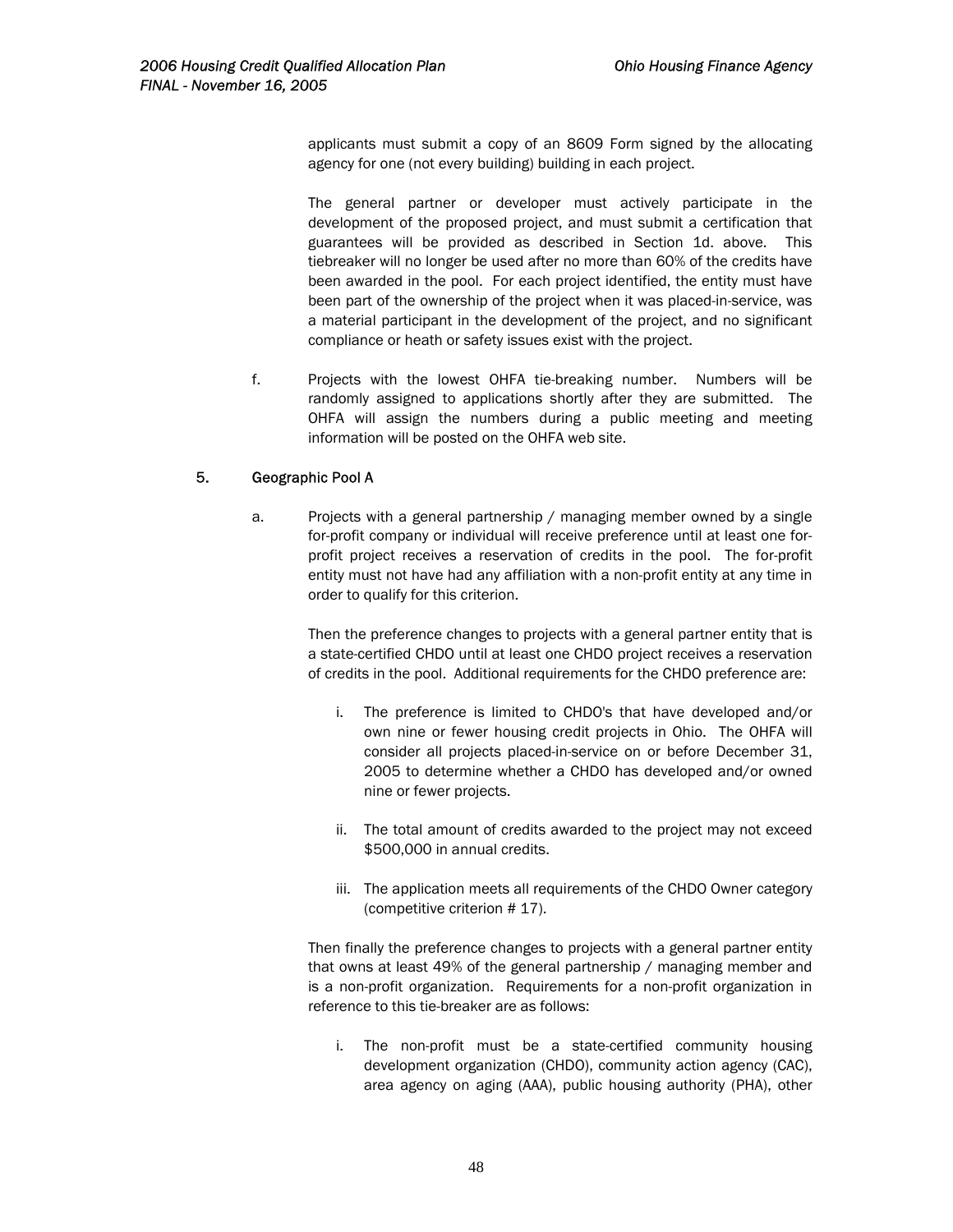organization created under the auspices or direction of a AAA, CAC, or PHA, or a large housing non-profit (NP).

- ii. Except for PHA's, non-profits that own 51% or more of the general partnership must agree to participate in and be eligible for the Section 42, non-profit set-aside. The OHFA reserves the right to limit the number of allocations designated as non-profit set-aside allocations on a case-by-case basis.
- iii. A large housing non-profit is defined as an organization that has at least five years of housing experience, has at least five full-time (or equivalent) staff devoted to housing development or management, has one of its primary purposes (as described in by-laws) to develop affordable rental housing, and has developed either alone or in a joint venture at least three Housing Credit projects.
- iv. For CHDO, CAC, AAA, and PHA, the proposed project must be located in the entity's service area, as stated in the organization's by-laws.
- b. Projects located in submarkets that contain the fewest amount of projects awarded credits in 2006 from this pool will receive preference. The first project awarded credits designated to the Cleveland East submarket will not be counted for the purpose of this tie-breaker. For projects with units in multiple submarkets, the project and credits will be designated to the submarket with the highest percentage of units in the project.
- c. Projects consisting entirely of single-family detached homes or rowhouses will receive preference until 70% of the credits designated to the pool have been reserved. A rowhouse is defined as one of a series of single unit dwellings, located in an urban setting, similar or identical in design, situated side-by-side, joined by at least one, but no more than two common walls, and has a separate front and back entrance.
- d. Preference is given to projects with a general partner entity that owns at least 25% of the general partner interest and is a local organization, defined as having a central office located in the same county in which the project will be developed. The central office must be the entity's main/corporate headquarters and must have been located in the project county for a minimum of one year prior to application.
- e. Preference is given to projects with a general partner or developer only the experience of one entity will be considered – that has developed and owns or owned at least 800 affordable housing rental units allocated Housing Credits after 1992 in any state. All units must be placed in service with 8609 Forms (or for Ohio projects, a complete request for 8609 Forms has been submitted at least one month prior to the application deadline). Projects financed with tax-exempt bonds will not be counted in the calculation of experience for this tie-breaker. In order to evidence out-ofstate Housing Credit experience, applicants must submit a copy of an 8609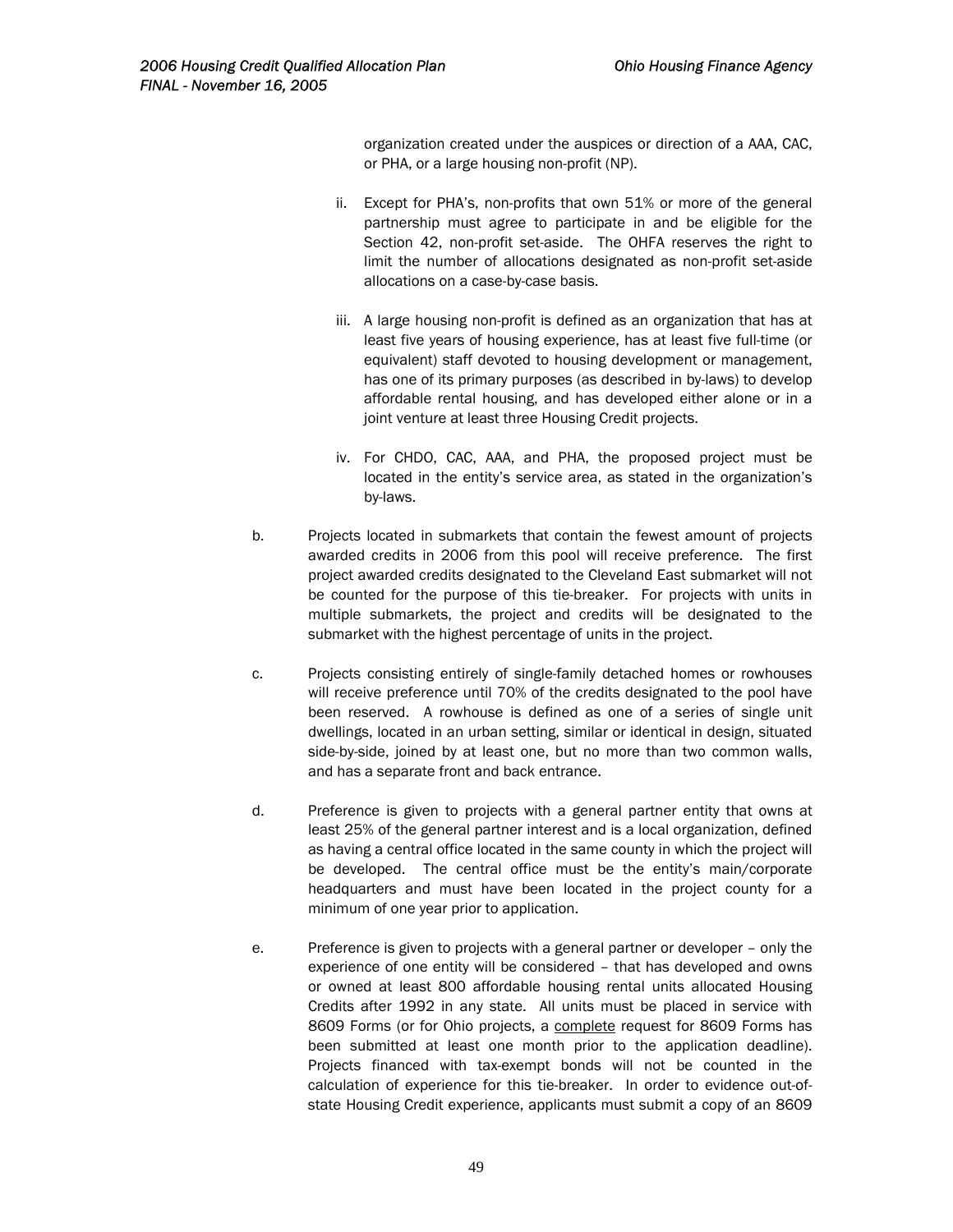Form signed by the allocating agency for one (not every building) building in each project.

The general partner or developer must actively participate in the development of the proposed project, and must submit a certification that guarantees will be provided as described in Section 1d. above. This tiebreaker will no longer be used after no more than 60% of the credits have been awarded in the pool. For each project identified, the entity must have been part of the ownership of the project when it was placed-in-service, was a material participant in the development of the project, and no significant compliance or heath or safety issues exist with the project.

f. Projects with the lowest OHFA tie-breaking number. Numbers will be randomly assigned to applications shortly after they are submitted. The OHFA will assign the numbers during a public meeting and meeting information will be posted on the OHFA web site.

## 6. – 8. Geo Pools B, C, and General

a. Projects with a general partnership / managing member owned by a single for-profit company or individual will receive preference until at least one forprofit project receives a reservation of credits in the pool. The for-profit entity must not have had any affiliation with a non-profit entity at any time in order to qualify for this criterion.

Then the preference changes to projects with a general partner entity that is a state-certified CHDO until at least one CHDO project receives a reservation of credits in the pool. Additional requirements for the CHDO preference are:

- i. The preference is limited to CHDO's that have developed and/or own nine or less housing credit projects in Ohio. The OHFA will consider all projects placed-in-service on or before December 31, 2005 to determine whether a CHDO has developed and/or owned nine or fewer projects.
- ii. The total amount of credits awarded to the project may not exceed \$500,000 in annual credits.
- iii. The application meets all requirements of the CHDO Owner category (competitive criterion # 17).

Then finally the preference changes to projects with a general partner entity that owns at least 49% of the general partnership / managing member and is a non-profit organization. Requirements for a non-profit organization in reference to this tie-breaker are as follows:

i. The non-profit must be a state-certified community housing development organization (CHDO), community action agency (CAC), area agency on aging (AAA), public housing authority (PHA), other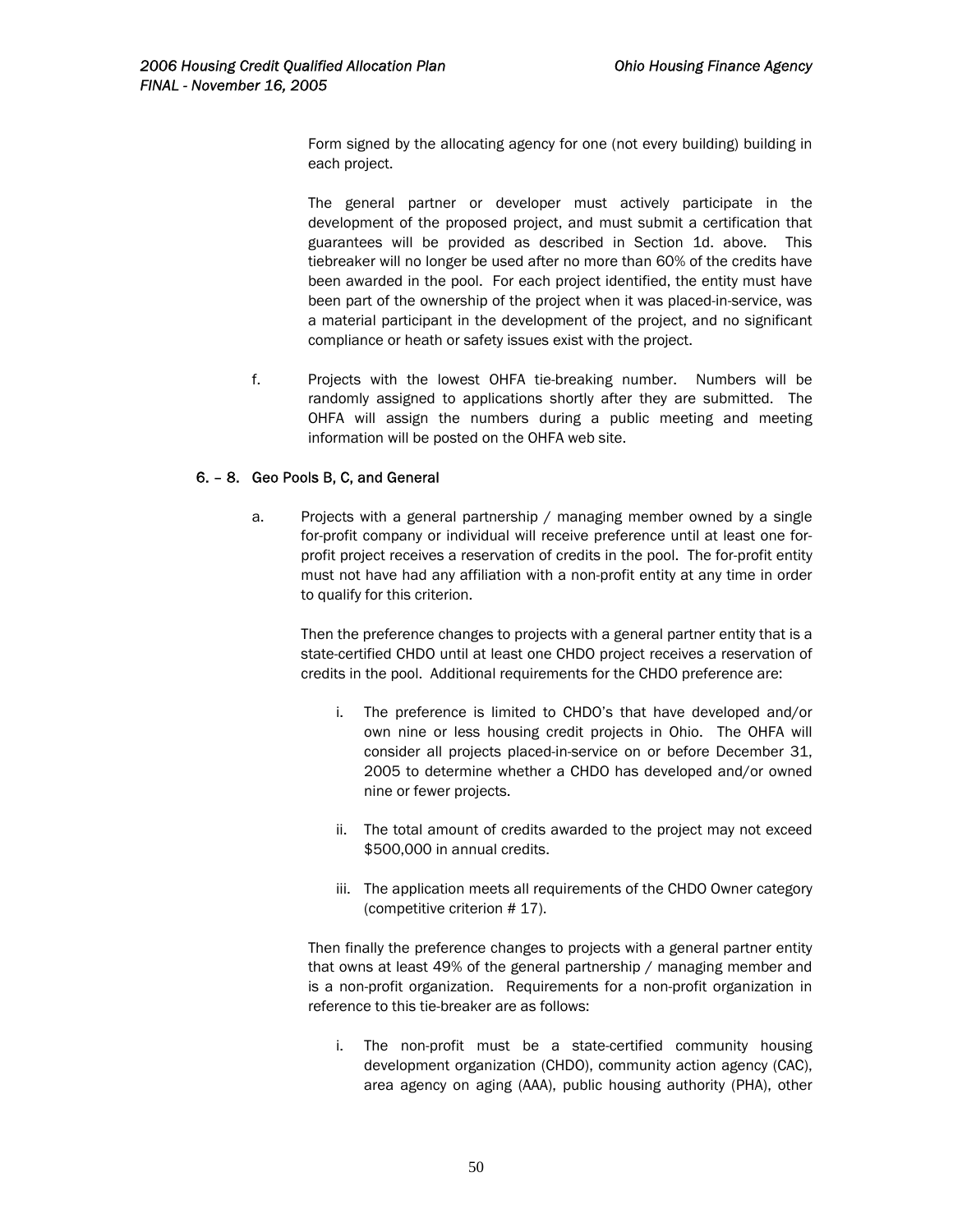organization created under the auspices or direction of a AAA, CAC, or PHA, or a large housing non-profit (NP).

- ii. Except for PHA's, non-profits that own 51% or more of the general partnership must agree to participate in and be eligible for the Section 42, non-profit set-aside. The OHFA reserves the right to limit the number of allocations designated as non-profit set-aside allocations on a case-by-case basis.
- iii. A large housing non-profit is defined as an organization that has at least five years of housing experience, has at least five full-time (or equivalent) staff devoted to housing development or management, has one of its primary purposes (as described in by-laws) to develop affordable rental housing, and has developed either alone or in a joint venture at least three Housing Credit projects.
- iv. For CHDO, CAC, AAA, and PHA, the proposed project must be located in the entity's service area, as stated in the organization's by-laws.
- b. Projects located in counties that contain the fewest amount of projects awarded credits in 2006 from this pool will receive preference.
- c. Preference is given to projects with a general partner or developer only the experience of one entity will be considered – that has developed and owns or owned at least 20 projects allocated Housing Credits after 1992 in any state. Each project must consist of at least five units and must be placed in service with 8609 Forms (or for Ohio projects, a complete request for 8609 Forms has been submitted at least one month prior to the application deadline). Projects financed with tax-exempt bonds will not be counted in the calculation of experience for this tie-breaker. In order to evidence out-of-state Housing Credit experience, applicants must submit a copy of an 8609 Form signed by the allocating agency for one building (not every building) in each project.

The general partner or developer must actively participate in the development of the proposed project, and must submit a certification that guarantees will be provided as described in Section 1d. above. This tiebreaker will no longer be used after no more than 60% of the credits have been awarded in the pool. For each project identified, the entity must have been part of the ownership of the project when it was placed-in-service, was a material participant in the development of the project, and no significant compliance or heath or safety issues exist with the project.

d. Projects with the lowest OHFA tie-breaking number. Numbers will be randomly assigned to applications shortly after they are submitted. The OHFA will assign the numbers during a public meeting and meeting information will be posted on the OHFA web site.

The OHFA will enforce the User and Organization caps as projects are awarded Housing Credits during the tie-breaking process.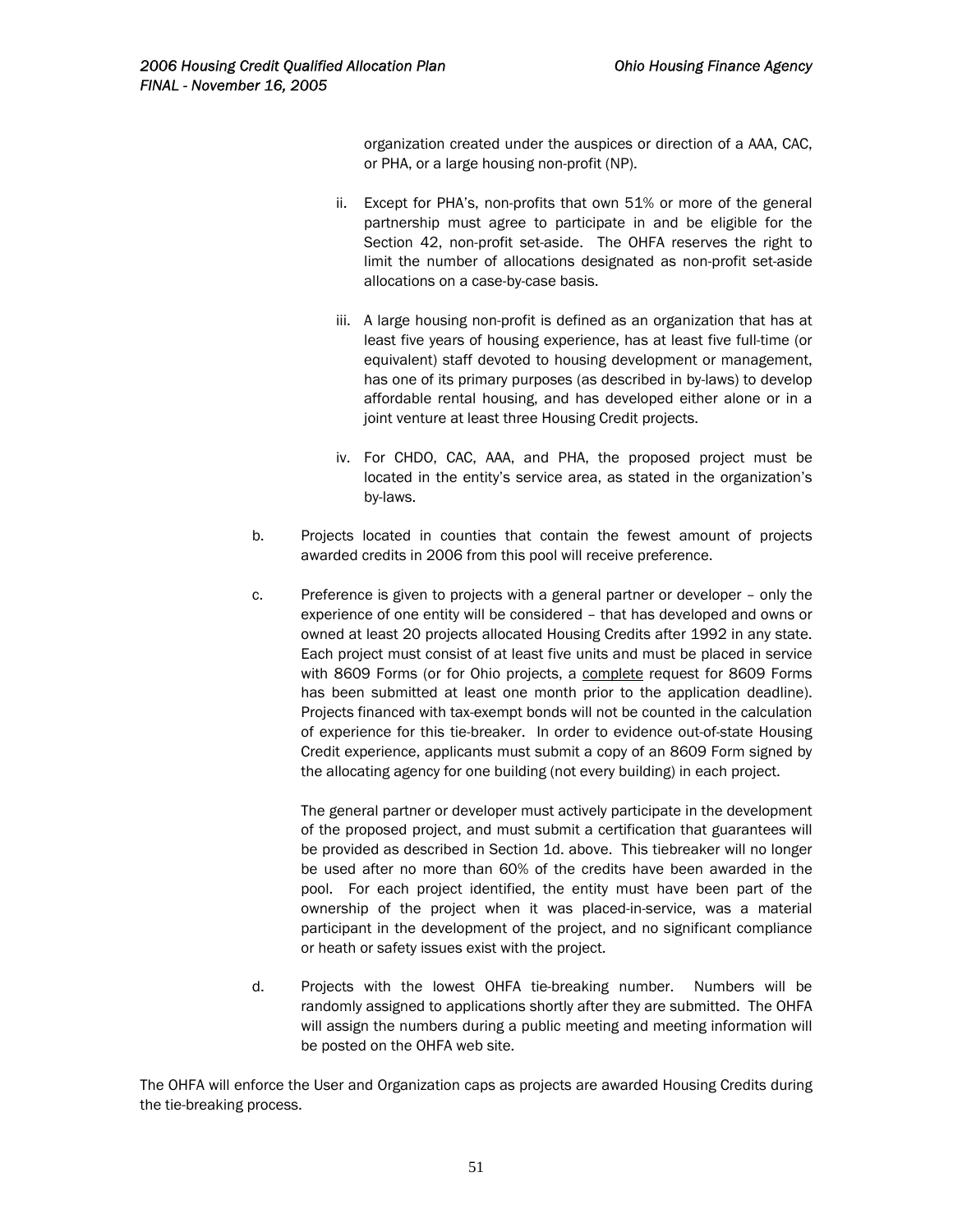Competitive Correction Period: Applicants will have a one-time opportunity to correct up to two administrative errors or omissions regarding any competitive criteria or target pool documentation.

During the round, the OHFA will notify all applicants of their preliminary project scores, and then applicants will have one week to submit additional information. Based on the original application and any additional documents, the OHFA will issue revised scores for the projects. The OHFA will not accept any additional information after the one-week cure period. All changes including but not limited to changes in ownership, development team, project physical structure, project costs, project financing, site(s), special needs population, value-added items and project location will not be permitted. Please be advised that certain items are date-sensitive and must have been completed on or before the application deadline to be eligible for points. Please review the descriptions of the Competitive Criteria for more information.

Appeals: Applicants may appeal their preliminary project score, Housing Credit amount (at Binding Reservation, Carryover and 8609), or Threshold rejection if the applicant believes the OHFA has erred in its determination. The applicant must submit the appeal in writing to the Director of the Office of Planning, Preservation & Development. The appeal must be sent to the OHFA within one week of notification of results.

In the appeal, the applicant must state the objections to the OHFA's determinations and give specific reasons why the OHFA's decision should be overturned. Any documentation to support the appeal may be provided, but will not override the documentation or materials that were included in the original application or provided during the threshold or competitive correction period.

An appeals committee comprised of OHFA personnel, excluding Housing Credit staff, will review any appeal of a preliminary project score. This committee may review the project in its entirety. The appeal will be granted only if the applicant can document that the OHFA has erred in its review of the project application or in determining the credit amount.

AN APPEAL IS JUDGED SOLELY UPON THE MATERIALS THAT WERE PROPERLY AND TIMELY SUBMITTED WITH THE ORIGINAL APPLICATION OR DURING THE THRESHOLD AND COMPETITIVEREVIEW DEFICIENCY CORRECTION PERIODS.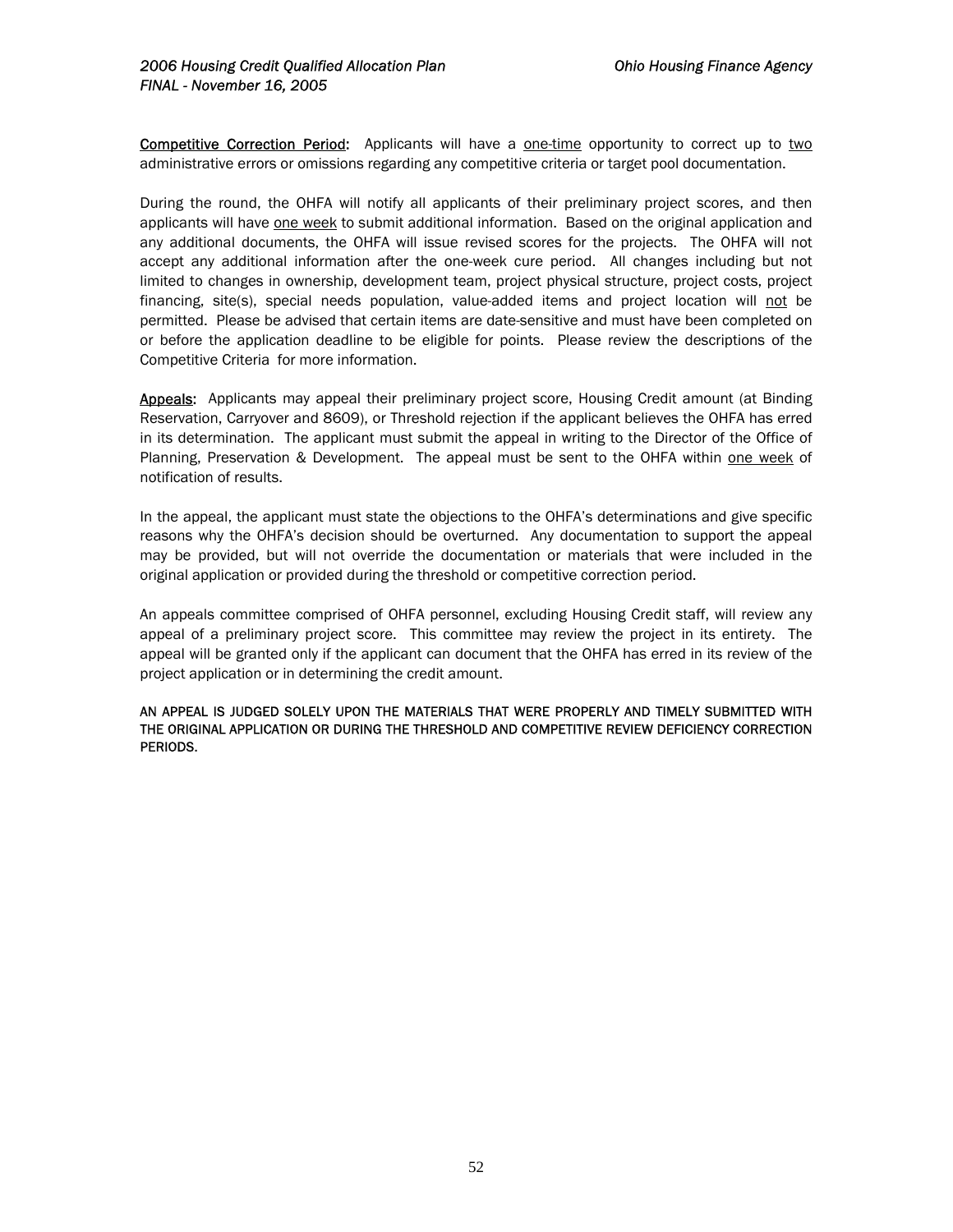# F. Financial Underwriting

If a project is selected to receive a reservation or allocation of Housing Credits, the OHFA will underwrite said project to ensure that it receives the minimum amount of Housing Credits necessary to assure project feasibility and viability throughout the Housing Credit period. This includes taxexempt bond financed projects that are excluded from the state's Housing Credit allocation ceiling. The OHFA is required to perform the Housing Credit evaluation three times:

- 1) prior to issuing a Binding Reservation Agreement or Letter of Eligibility;
- 2) prior to issuing a Carryover Allocation Agreement (does not apply to tax-exempt bond projects); and,
- 3) at the time the project is placed-in-service and requests IRS Form(s) 8609.

After the first underwriting analysis, the OHFA will issue a Binding Reservation Agreement. The reservation amount will not necessarily equal the amount of Housing Credits requested in the application. In addition, the Housing Credit amount may be reduced at any underwriting stage.

If the credit percentage has not been elected, then the OHFA will use the current month's applicable Housing Credit Percentage at Binding Reservation and/or Carryover to calculate the value of the Housing Credit. The owner may elect to lock in the current month's applicable Housing Credit Percentage at reservation or at placed-in-service. HOWEVER, THE RESERVATION HOUSING CREDIT AMOUNT IS THE MAXIMUM AMOUNT THAT THE PROJECT CAN RECEIVE NO MATTER WHAT THE HOUSING CREDIT RATE MAY BE IN THE FUTURE.

An owner may appeal a reduction of credits resulting from a violation of any of the OHFA's underwriting standards. The OHFA will only consider an appeal if the owner can demonstrate that the reason(s) the project cannot meet OHFA underwriting standards is outside the control of the owner and could not be reasonably anticipated before the initial application date. The OHFA will review each appeal independently and will have discretion in its decisions. In order to appeal, the owner must submit a complete appeal in writing along with an appeal processing fee of \$250. These appeal requirements are retroactive to projects funded in prior years.

OHFA staff will review all projects receiving a Binding Reservation Agreement, Carryover Allocation Agreement, 8609 Forms, or Letter of Eligibility using the following procedures:

1. The applicant's determination of adjusted qualified basis will be reviewed. All non-eligible costs will be deducted from the basis.

- a. The OHFA will verify the applicable fraction for each project. The applicable fraction is defined as the lesser of (a) the number of low-income units divided by the total number of units or (b) the residential low-income unit square footage divided by the total residential square footage.
- b. Owners of projects with market rate units must demonstrate in the application that all amenities (i.e. garages, community buildings, parking spaces, etc.) are available to ALL units. If certain amenities are only available to the market rate units, the costs for these amenities must be deducted from the eligible basis. Also, if the market rate units are larger and of higher quality than the low-income units, the basis for the market rate units will be reduced to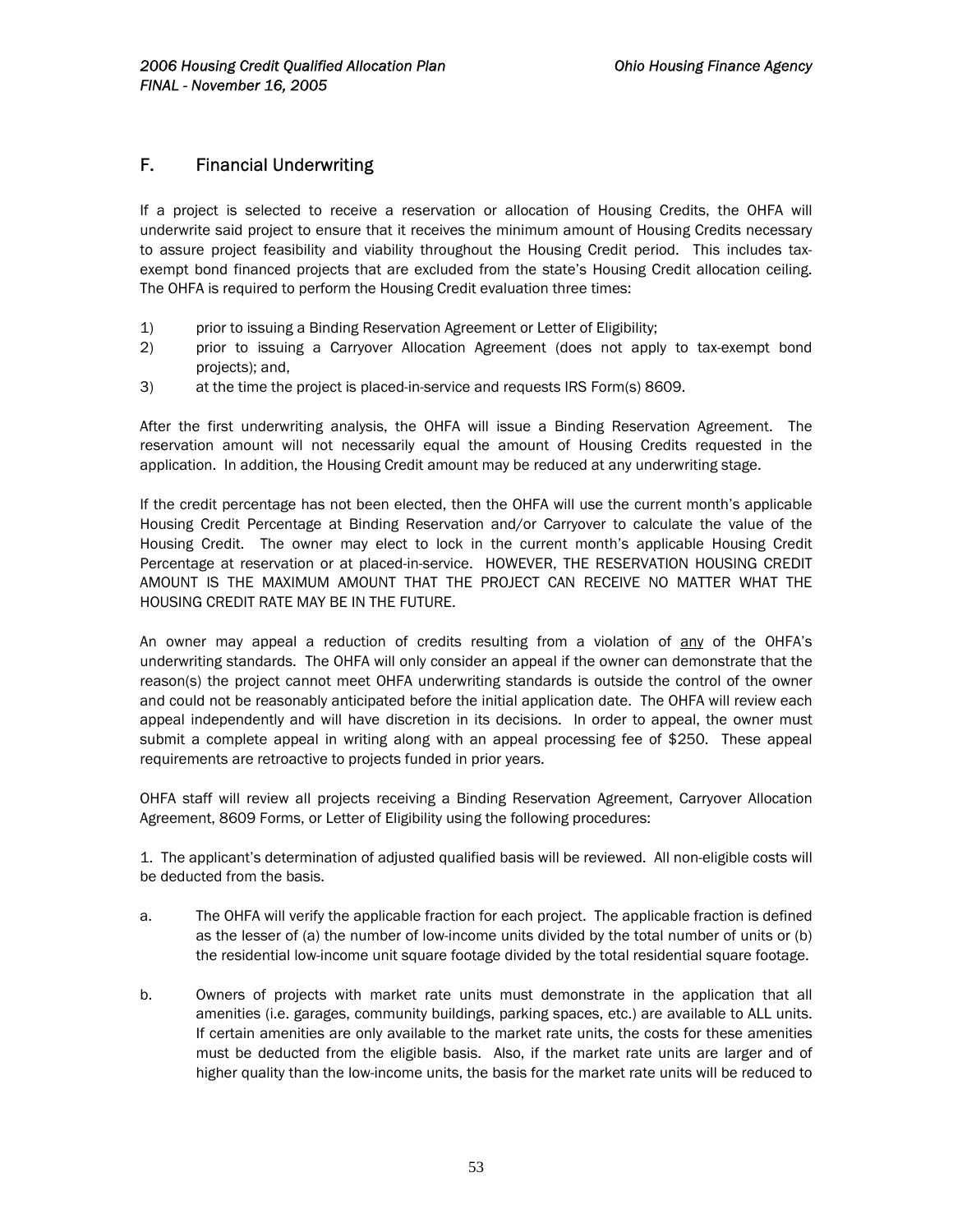match the basis for the low-income units. The OHFA reserves the right to request additional information to clarify any issues regarding the market rate units.

- c. The acquisition eligible basis cannot exceed the value of the property at or before the date of acquisition (the date of acquisition equals the date the deed or lease is recorded) as determined by the appraisal of the property (see G. Carryover Allocation). The estimated value cannot include the value of the Housing Credits.
- d. For projects receiving "soft" loans (e.g. HOME, deferred fees, AHP, etc.), owners must adequately explain in their application and cost certification form the repayment schedule of these loans. Projects with deferred interest and principal exceeding the total project cost at the end of the 15th year must submit a legal opinion upon issuance of a reservation. The legal opinion must state whether the "soft" loans should be considered grants and be deducted from eligible basis.
- e. Applicants must include an operating reserve as part of the total project cost. The operating reserve must equal at least four months of operating expenses and hard debt payments. The maximum operating reserve allowable must be equal to or less than twelve months of operating expenses and hard debt payments. This reserve is not included as part of the project's eligible basis. Applicants who believe a reserve is unnecessary for their project may, upon clear demonstration to the OHFA, request a waiver. The request and reasons for the waiver must be in writing and must accompany the application. The OHFA reserves the right to approve or disapprove requests and to exclude reserves from its unit cost analysis on a case-by-case basis. For projects financed with tax-exempt bonds with credit enhancement, the minimum operating standard is reduced from four to two months of operating expenses (does not include replacement reserves) and hard debt payments.
- f. Projects may receive an allocation of credit based upon 130% of the qualified basis for new construction or substantial rehabilitation if the project is located in designated high cost areas of the state. High cost areas are defined as qualified census tracts and difficult development areas. The U.S. Department of HUD publishes a list of qualified areas for 130% basis (refer to Exhibit C for a list of QCT).
- g. The evaluation of each type of basis is separately determined. Losses in one type of basis (e.g., acquisition) cannot be offset by increases in another type of basis (e.g., rehabilitation).
- 2. All fees, costs, and assumptions will be checked to determine if they meet Agency standards.
- a. The OHFA will assume that all projects will receive no less than \$.70 per dollar of Housing Credit for equity. Applicants for projects located in a qualified census tract that have difficulty achieving the \$.70 per dollar of Housing Credit may, upon clear demonstration to the OHFA, request a waiver. The request and reasons for the waiver must be in writing and must accompany the application. The OHFA reserves the right to approve or disapprove requests on a case-by-case basis. The equity per dollar of tax credit will be evaluated based on the percentage of the limited partner ownership of the project. The OHFA reserves the right to modify the equity standards at any time based on extreme fluctuations in the equity market. Updated equity standards will be published on the OHFA web site.
- b. The number of units and square footage in the project must remain constant from date of application to the placed-in-service date. If the number of units or square footage decreases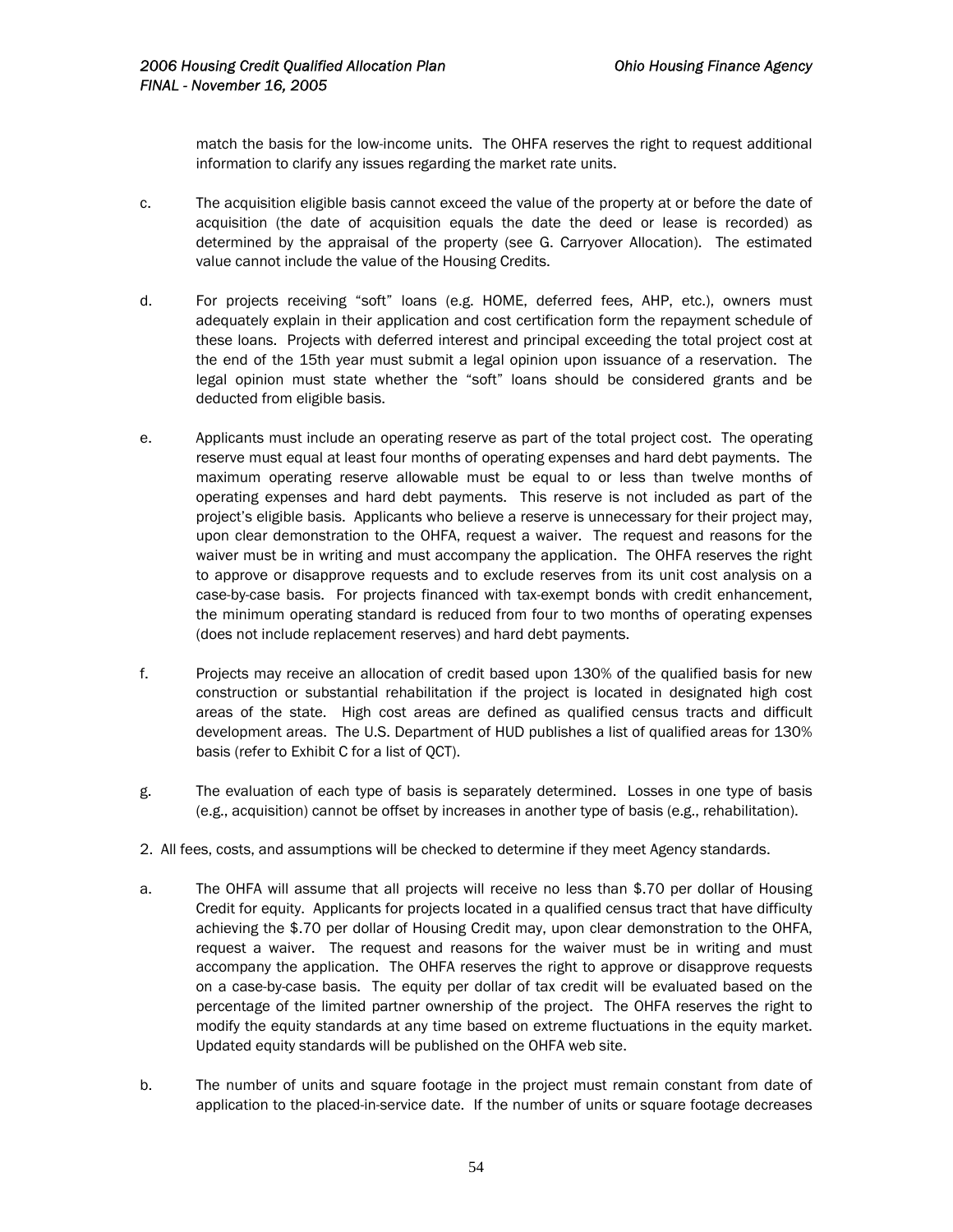at any time, the project's eligible basis may be proportionally reduced by the decrease in units or square footage, potentially reducing the Housing Credit amount.

c. Applicants must show that the deferred developer's fee (principal and interest, if any) can be paid in full from annual income within the first 12 years. Any unpaid or deferred balance after Year 12 will be deducted from the housing credit eligible basis.

3. The project's total sources must always equal the total project cost. If the sources exceed the costs, the OHFA will reduce the Housing Credit equity by reducing the annual Housing Credit allocation or reduce the amounts of other OHFA resources, such as HDAP or Housing Development Loans.

4. The Net Operating Income (NOI) is calculated according to OHFA standards, and is then compared to the annual debt service payments to make sure there is positive and adequate debt service coverage.

- a. The hard debt coverage ratio (DCR) must be above 1.15. Owners of projects with a hard debt coverage ratio lower than 1.15 must provide a written explanation from their lender(s) describing the reasons for their willingness to accept a low DCR. The OHFA has discretion to waive this requirement based on documentation provided by the owner.
- b. Project must be able to obtain a Hard DCR of 1.15 and fully fund replacement reserves for each year during the 15-year compliance period. For projects with no hard debt, annual income must equal 125% of operating expenses and reserves for each year during the 15 year compliance period.
- c. Only rental income will be used in the cash flow analysis. Income from commercial space, fees, and other income will not be considered. Exceptions may be granted for special situations – i.e., existing commercial, long-term lease, documented prior income, etc.
- d. For market rate units, the OHFA will assume the lower of the proposed rents or the maximum Housing Credit program rents (60% of AMGI) in it's analysis.
- e. The DCR for all debt sources may be no higher than 1.30. If the DCR is too high, the following will happen:

The OHFA will first reduce the amounts of other OHFA resources, such as HDAP or Housing Development Loans. If further reductions are necessary, a new loan amount will be calculated to reflect a lower DCR. The characteristics of the new loan will be: rate = prime  $+3$ (published in the Wall Street Journal) and term/amortization period = 25 years. The new loan will be added to the project's permanent sources. The new loan amount is an artificial gap created by the OHFA. If the gap exceeds 10% of total project costs, the OHFA will require that the owner obtain additional financing to cover the gap before issuing a reservation/allocation.

- e. For owners who are not syndicating the Housing Credits, the OHFA will include the annual Housing Credit amount as part of the total cash flow in order to determine the DCR.
- f. The project's annual operating expenses per unit must fall within 10% of the average costs, based on region and project type (see Exhibit M). Exceptions may be made for projects with special circumstances. Owners must provide persuasive evidence in order to secure a waiver of these standards.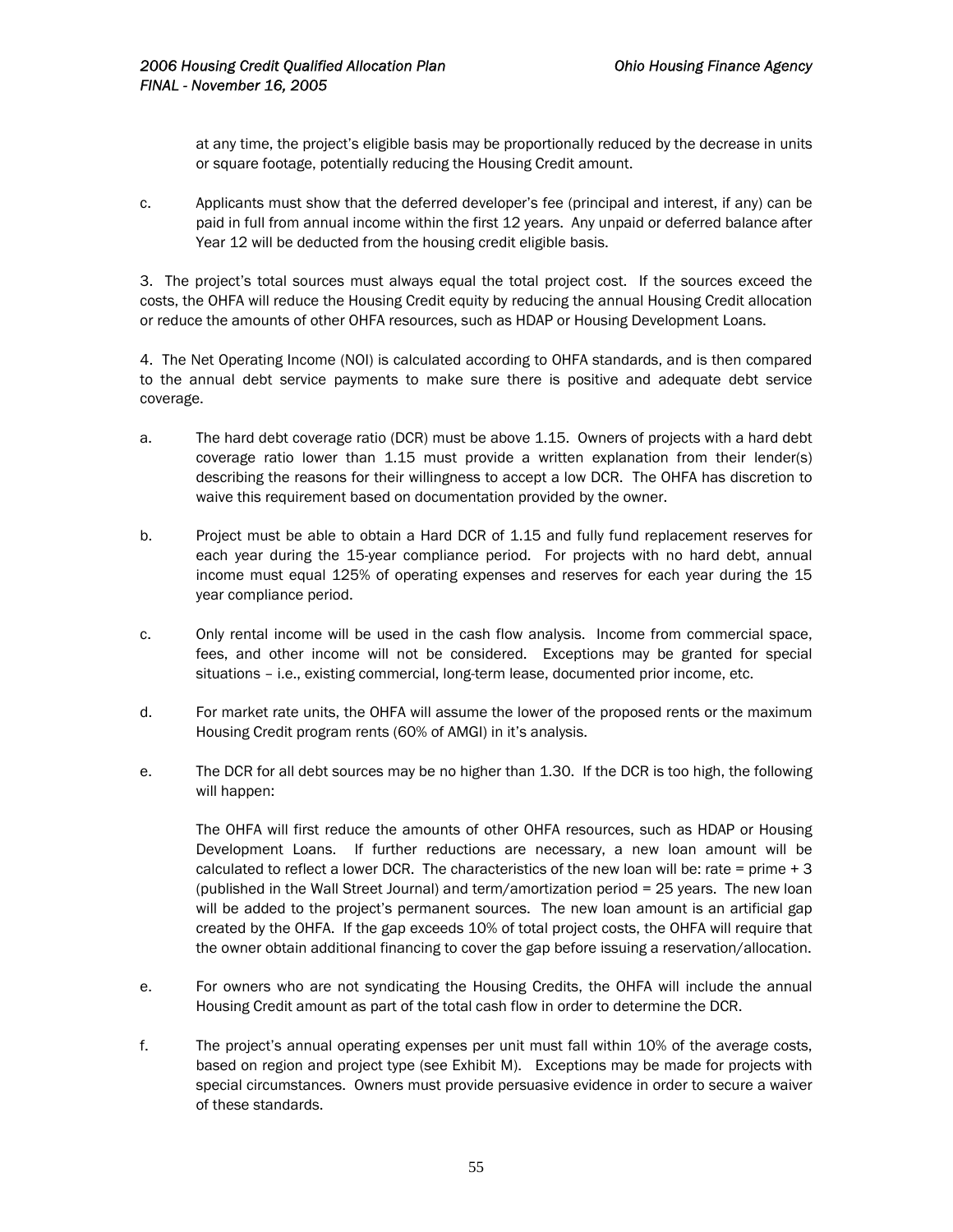g. The OHFA has adopted maximum and minimum annual replacement reserve standards.

| Project Type: | New Construction -<br>Senior Housing | Acquisition/Rehabilitation or<br>New Construction -<br>non-senior |
|---------------|--------------------------------------|-------------------------------------------------------------------|
| Maximum:      | \$350 per unit                       | \$400 per unit                                                    |
| Minimum:      | \$250 per unit                       | \$300 per unit                                                    |

For Rural Development and FHA-financed projects, the OHFA will use the reserve limits prescribed by those agencies. Exceptions may be made for projects with special circumstances. Owners must provide persuasive evidence in order to secure a waiver of these standards.

- h. The OHFA will assume an annual income increase of 2% and an annual expense increase of 3%.
- i. The OHFA will run two cash flow scenarios using two different annual physical vacancy rate assumptions: 7% and 10%. The project must meet the Hard DCR requirements, described in 4a. above, under the 7% vacancy scenario. For the 10% vacancy scenario, the Hard DCR standard is reduced to 1.10 (or for projects with no hard debt, annual income must equal 115% of operating expenses and reserves). The operating reserve may cover any shortfalls indicated in the 10% vacancy rate scenario.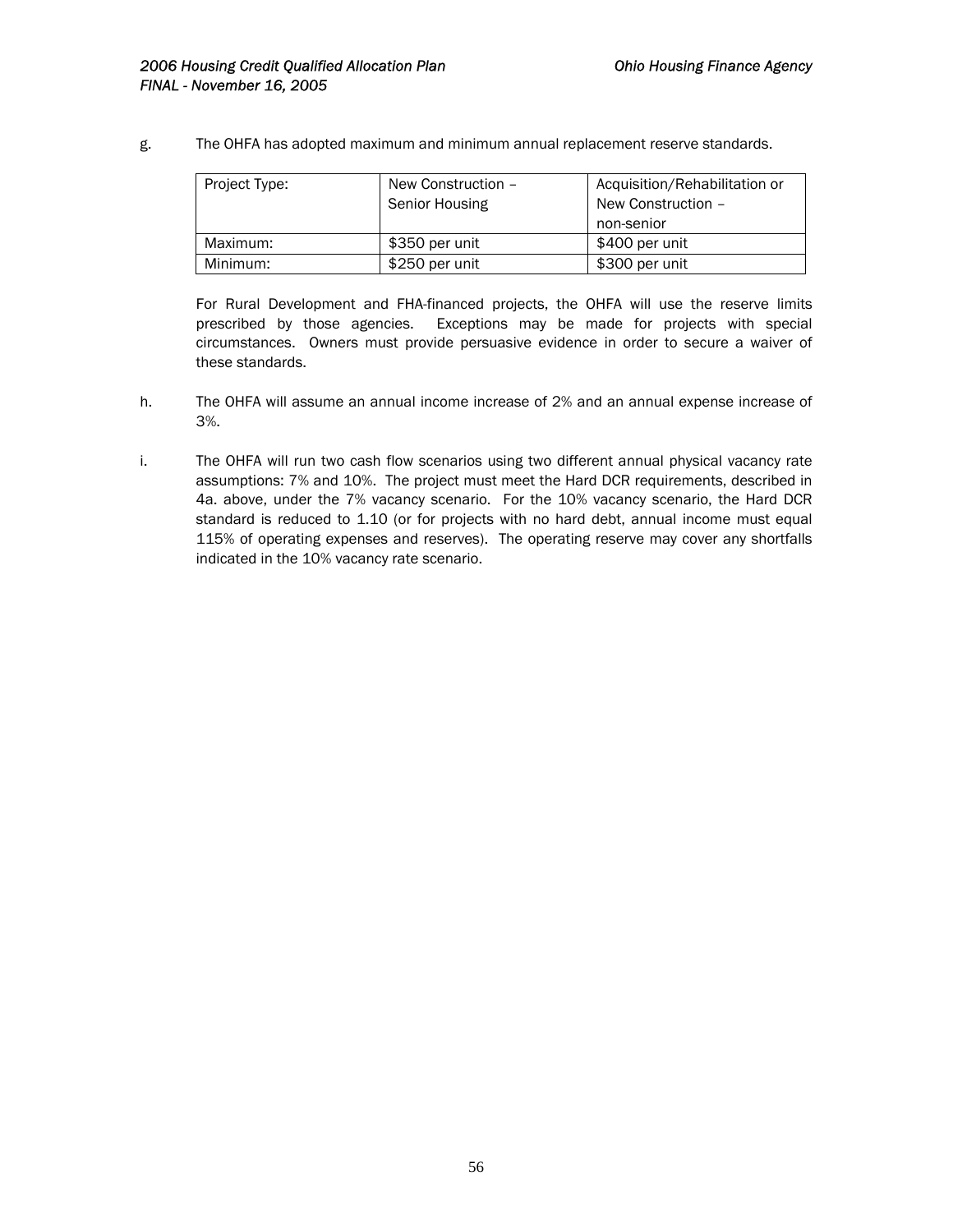# G. Binding Reservation Agreement

After the OHFA has determined to which projects will receive Housing Credits, the Binding Reservation Agreement will be mailed to the primary project contact. The original Binding Reservation Agreement and Credit Rate Election form must be signed and notarized by the owner/general partner during the month the agreement was issued. The Binding Reservation Agreement, Credit Rate Election form and reservation fee (equal to 5% of the reservation amount), and any additional documentation listed in the Agreement, must be sent to the OHFA by the fifth day of the following month in which the agreement was issued, or the reservation of Housing Credits will be invalid.

# H. Carryover Allocation

All projects must meet all Carryover Allocation requirements as described in Section 42 of the Internal Revenue Code and in Treasury Regulation 1.42-6.

The following items must be submitted for all projects that received a reservation of Housing Credits by the Carryover submission deadline:

- 1. Completed OHFA Cost Certification forms (*the most current version*) signed by the owner and by the accountant or attorney. The forms and instructions are available on the OHFA web site or by contacting the Office of Planning, Preservation & Development at (614) 466-0400 or (888) 362- 6432.
- 2. Federal Tax ID number for the owner.
- 3. The project owner must, at a minimum, acquire all property or have entered into a long-term leasehold agreement. Acquisition must be evidenced by a copy of a recorded deed or recorded long-term lease for each site. Owners must also provide legible legal descriptions and permanent parcel numbers for each site. These items will be used to facilitate the production of the project's Restrictive Covenant. If the owner is unable to subdivide parcels before the Carryover deadline, then the OHFA will add a condition to the Carryover Allocation Agreement that will require that the site(s) be subdivided and new updated legal descriptions be submitted to the OHFA prior to the request for the 8609 Forms.
- 4. Conditional commitment letters, including equity commitments, from non-OHFA lenders must be updated from those submitted with the application. This requirement may be waived for projects that receive a binding reservation agreement in the second funding round.
- 5. An appraisal meeting OHFA requirements if the project is seeking acquisition credit. Those requirements include:
	- a. Preparation by a third-party appraiser licensed in the State of Ohio. Name, address, and license number must be included.
	- b. A statement of the estimated value of the property at or before the date of acquisition (the date of acquisition equals the date the deed or lease is recorded). The estimated value cannot include the value of the Housing Credit.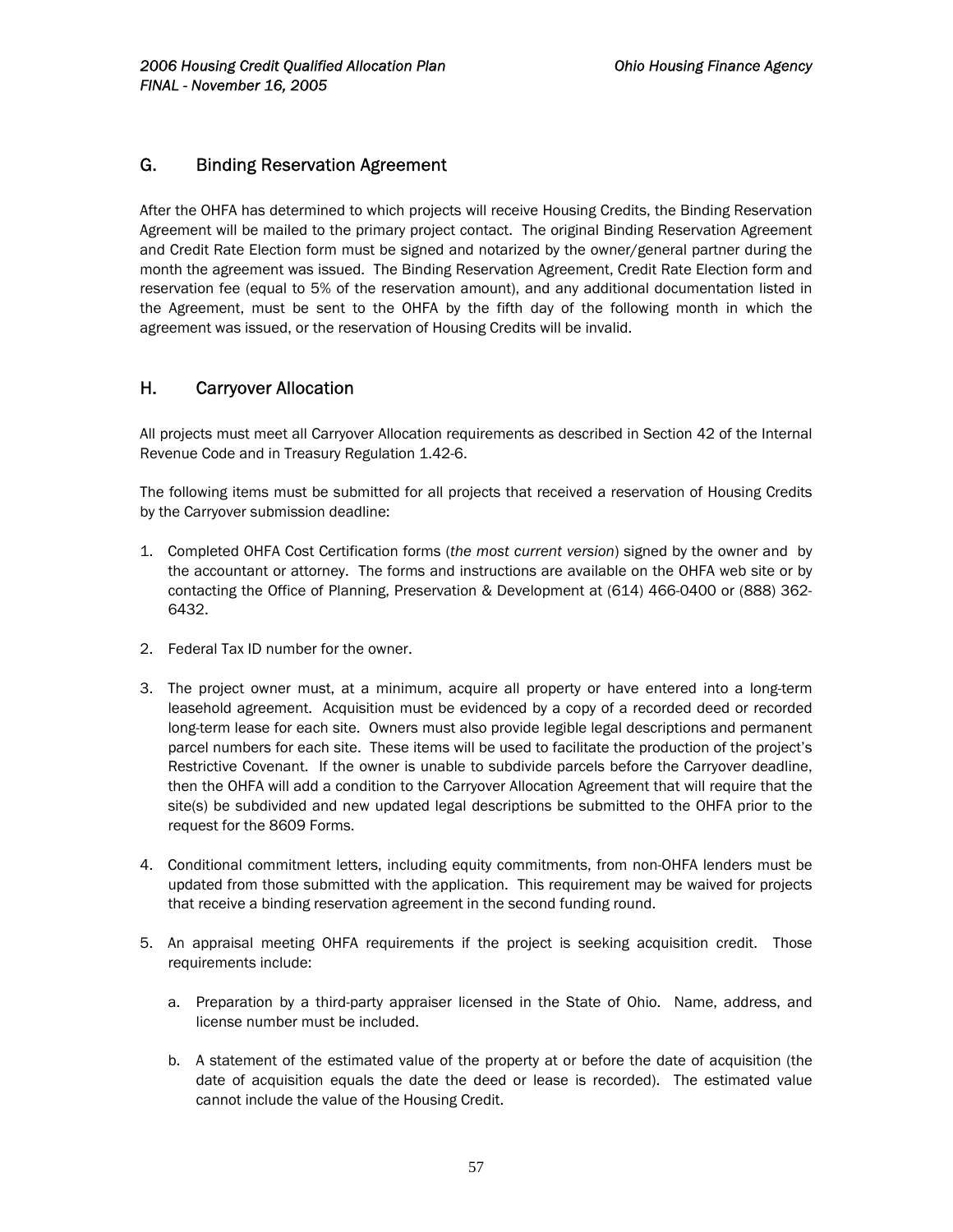- c. Adherence to the Uniform Standards of Appraisal Practice. A statement to this effect must be included in the report.
- d. Conducted during 2006, although the OHFA will consider earlier reports on a case-by-case basis. An appraisal submitted with the original application that meets all other requirements will be accepted.
- 6. All rehabilitation projects must submit a capital needs assessment performed by a third party professional. The assessment must meet the standards outlined in Exhibit K. For scattered-site rehabilitation projects, a capital needs assessment must be performed for only 50% of the buildings. Based on the assessment, the OHFA reserves the right to adjust the project's total project costs and eligible basis, which may affect the OHFA's financial analysis of the project.
- 7. Unless already submitted as required by HDAP, a copy of the Phase I Environmental Review (ER) for all the sites.
	- The ER(s) must specify compliance with ASTM standard E 1527-00 (or current standard).
	- The owner must submit a narrative that addresses any issues raised in the ER(s).
- 8. Any additional conditions that appeared on the reservation with a performance date by Carryover submission.

Projects that meet all requirements will be given a Carryover Allocation Agreement and a Building Identification Number (BIN) for each building in the project. Those buildings receiving credits for both acquisition and rehabilitation will receive one BIN for both Housing Credit types.

A Carryover Allocation Agreement is considered to be binding and will give the applicant 24 months from the end of the allocation year to complete the project and place the units in service. The OHFA reserves the right to add conditions or require follow-up items in the Carryover Agreement that must be met before the OHFA will issue 8609 Forms to the owner.

A request to extend the Carryover submission deadline must be submitted in writing with an extension fee in the amount of 5% of the Binding Reservation fee. Extensions will not be granted to applicants proposing scattered-site projects. The OHFA will not approve any extensions beyond November 16, 2006 unless the owner is unable to acquire the property until a later date and arrangements are made with the OHFA in advance.

Projects that will be completed and placed-in-service in the same year in which they received a reservation should request 8609 form(s) and not a Carryover Allocation Agreement. The owner of the project must submit all appropriate request documentation by the Carryover submission deadline for that year.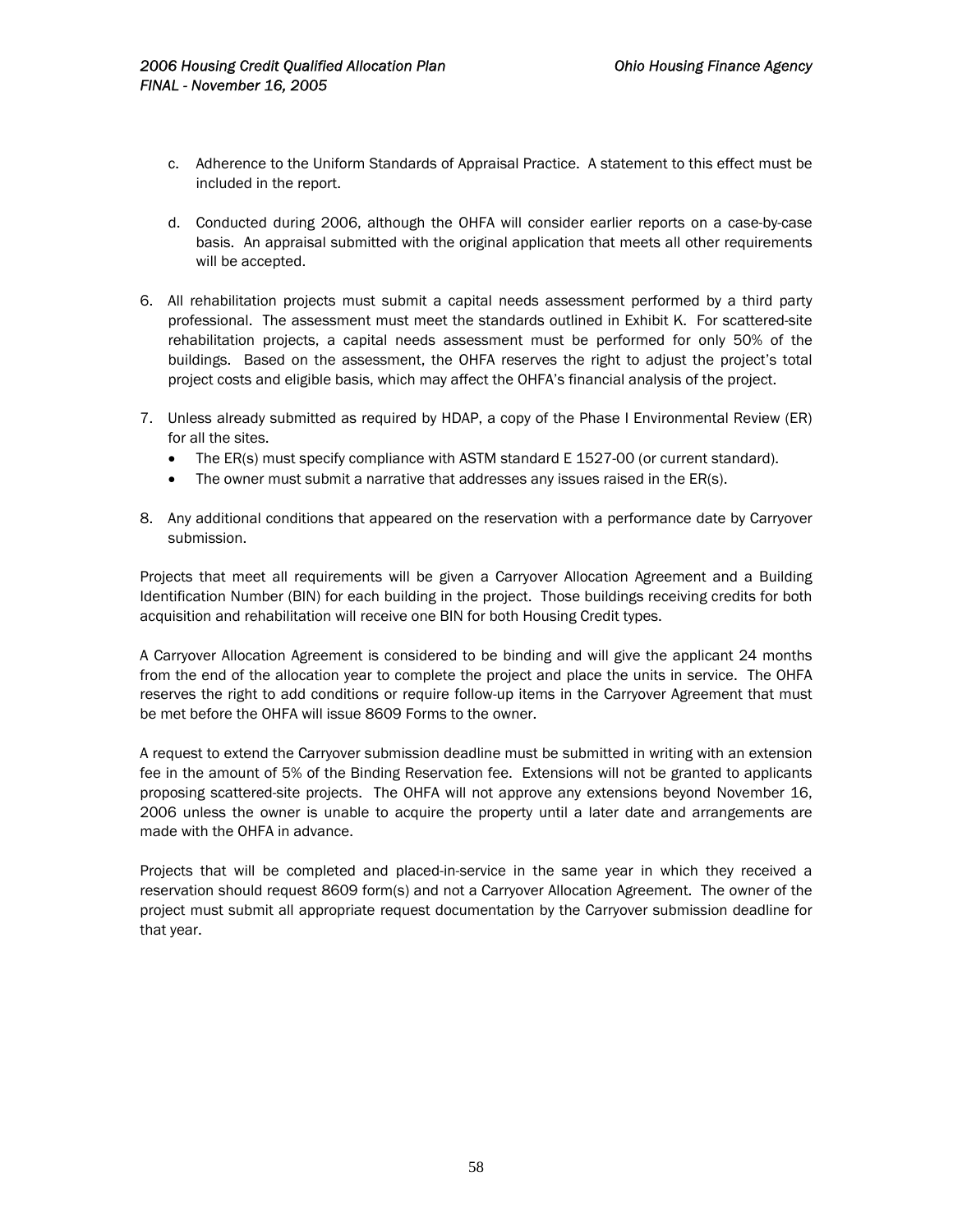# I. Project Completion Stage / 8609 Request

Upon project completion, the owner must notify the OHFA of the placed-in-service date of each building and submit the following items to request 8609 Forms:

- 1. Complete OHFA Cost Certification forms (the most current version) signed by the owner and by an independent accountant. The accountant will be required to conduct a complete audit of the project costs. The required audit language is included on the forms. The forms and instructions are available on the OHFA web site. An electronic copy of the forms must also be submitted on a computer disk.
- 2. Final Certificates of Occupancy from the issuer of the building permits. Certificates of completion or similar information from the owner will be accepted for rehabilitation projects if certificates of occupancy are not issued. Temporary certificates of occupancy are required if the dates on such certificates will be used as the placed-in-service dates for the buildings. The OHFA reserves the right to conduct a site visit of a property to verify completion before issuing 8609 Forms to the owner.
- 3. All permanent financing sources (except for the first or primary mortgage) must be closed before the 8609 Forms are issued. An executed promissory note that includes the amount, interest rate, term, and amortization or repayment terms of the loan must be submitted for each source. In lieu of a note for the first or primary mortgage, a firm financing commitment signed by the lender and owner within 30 days of the request for the 8609 Forms may be submitted. This requirement is retroactive to projects that have not yet received 8609 Forms.
- 4. Final limited partnership agreement executed by the limited and general partners. The agreement must include all equity amounts and the pay-in schedule for the equity.
- 5. A copy of the executed and recorded OHFA Restrictive Covenant, and a consent of recorded lienholder form from each non-OHFA lending source.
- 6. Payment of the appropriate compliance monitoring fee and multiple building project fee.
- 7. Evidence that a representative of the project has attended the OHFA Basic Tax Credit Compliance Training within six (6) months prior to the placed-in-service date for the first building completed.
- 8. Completion of the final Energy Efficiency Certification form for the year of allocation (if applicable).
- 9. Narrative describing any material changes to the project since time of application.

The request for 8609 Forms must be submitted by the date listed in the Carryover Allocation Agreement. An extension of this deadline may be granted by the OHFA upon request. However, any extension will not apply to payment of the compliance monitoring and multiple building project fees.

Requests for 8609 Forms and corrections or clarifications to previous submissions are reviewed in the order submitted. The OHFA will issue 8609 Form(s) up to 90 days after a **complete** request has been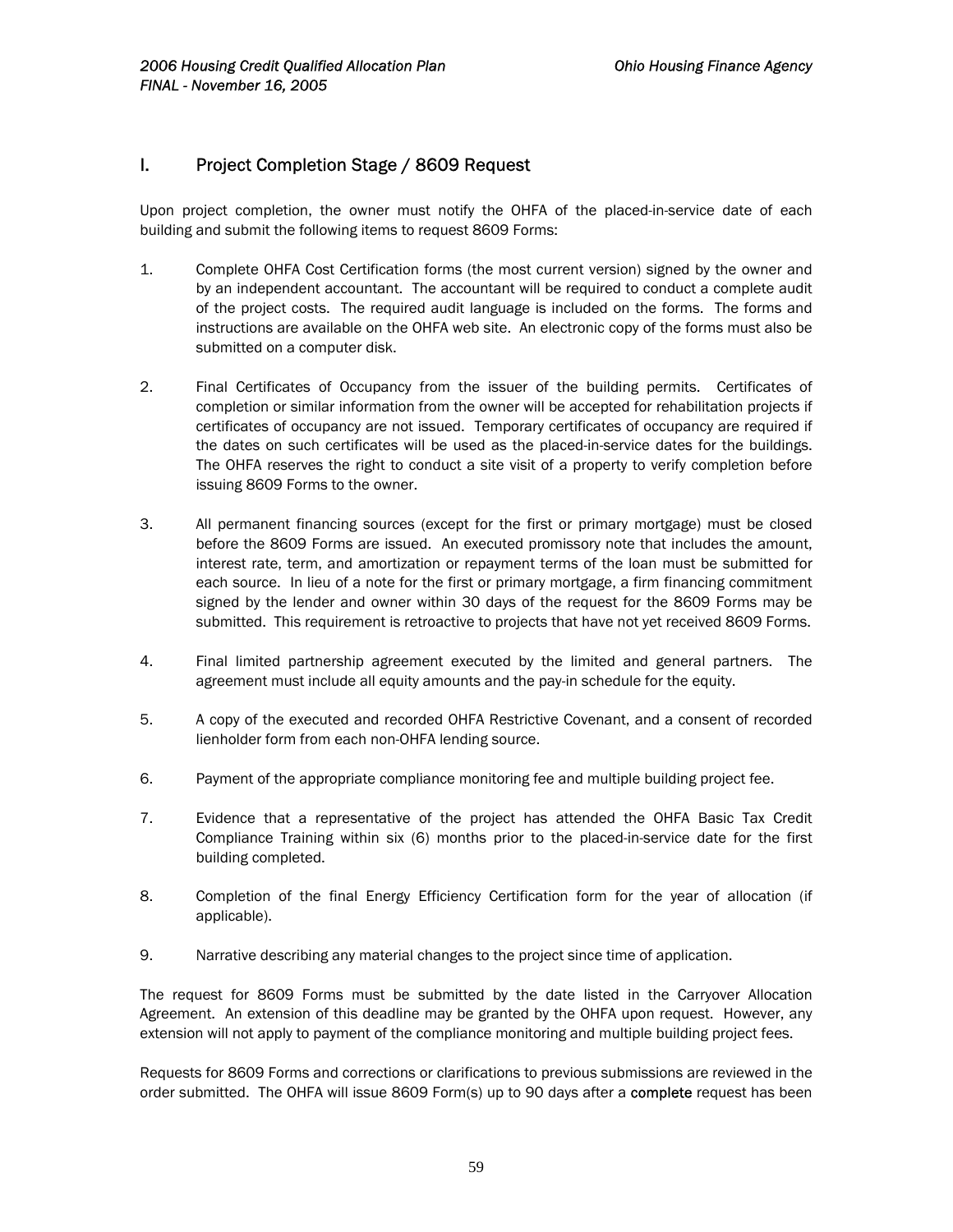submitted. An incomplete or insufficient request will not be processed until all items are submitted, which may result in a delay of the 8609 Form issuance. Any corrections or clarifications requested by the OHFA must be submitted within six (6) months or a resubmission fee of \$250 will be charged. The OHFA reserves the right to defer processing 8609 Form requests that are received during a future competitive funding round.

When a project financed with tax-exempt bonds is eligible for a higher amount of credit, the owner must inform the OHFA of the benefit of the additional housing credits and advise if any documentation must be updated due to the increase.

# J. Projects with Tax-Exempt Bond Financing

Projects receiving tax-exempt bonds that finance over 50% of the project's total aggregate basis may apply for an award of Housing Credits. These applicants must meet all threshold review requirements and OHFA underwriting standards in order to receive a letter of eligibility for Housing Credits. These projects do not have to compete for Housing Credits and will not receive a competitive score. The OHFA is the final judge of eligibility for the amount of Housing Credits awarded to all tax-exempt bond financed projects. Project-specific conditions will be listed in the eligibility letter. The Maximum Credit Cap criterion does not apply to these projects. In addition, the OHFA may also waive the Unit Cost Cap criterion for tax-exempt bond financed projects. Applicants must include a narrative with the application that describes the need for the waiver. The OHFA has the sole discretion to approve such requests and will judge each request on a case-by-case basis.

In addition to the threshold and underwriting requirements listed in the QAP, the applicant must also meet the following requirements:

- 1. For non-OHFA-issued bonds, the inducement resolution or final approval resolution of the issuer is required. In addition, a letter from the bond underwriter indicating the anticipated interest rate, term, and amortization of the bonds must be submitted.
- 2. For OHFA-issued bonds, the Housing Credit letter of eligibility will be executed following final approval of the bond issuance by the OHFA Board.
- 3. The OHFA reserves the right to require a legal opinion stating that the project is eligible to receive an allocation of Housing Credits pursuant to Section 42(h)(4) of the Internal Revenue Code.
- 4. The developer must submit a resume of their past experience, including affordable housing references that may be checked by the OHFA. The developer will be required to respond to any negative references found by the OHFA.
- 5. A representative of the developer or management company must meet with OHFA Housing management staff within six (6) months following issuance of the letter of eligibility to review management practices and establish a timetable for the placed-in-service review.
- 6. All rehabilitation projects must submit a capital needs assessment performed by a third party professional. The assessment must meet the standards outlined in Exhibit K. For scatteredsite rehabilitation projects, a capital needs assessment must be performed for only 50% of the buildings. Based on the assessment, the OHFA reserves the right to adjust the project's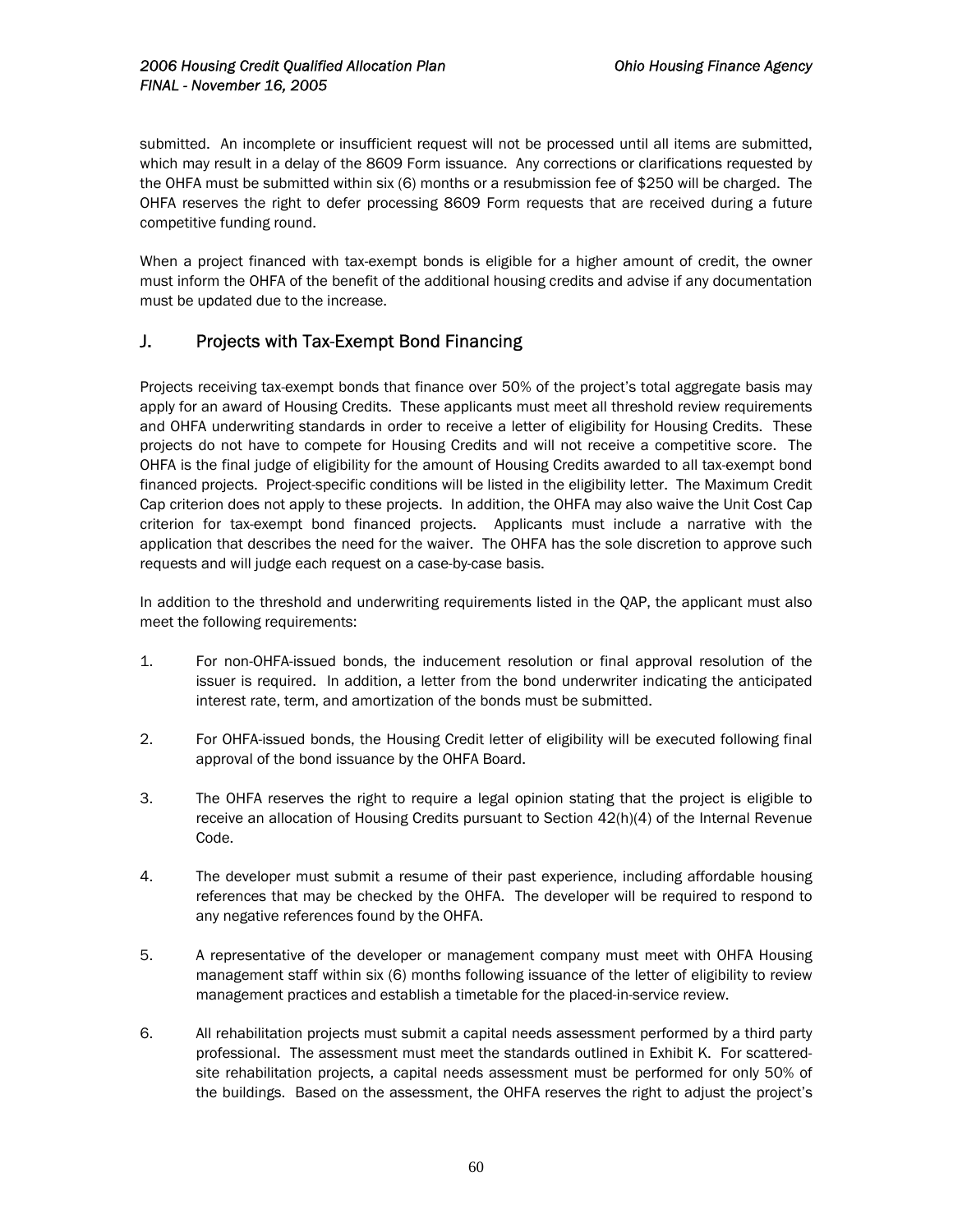total project costs and eligible basis, which may affect the OHFA's financial analysis of the project.

These projects will be underwritten using the same standards outlined in these guidelines except that the owner has the option to elect the Housing Credit rate during the month in which the bonds are issued or the month the project is placed-in-service. Please note that the rate election period is tied to the month the notice of issuance indicates. If a project closes in escrow, the rate election applies to that month, not when the final closing occurs. Furthermore, if a bond closes in escrow and does not make a rate election in that month, the credit rate utilized will be the credit rate applicable at the time and for the month in which each building is placed-in-service. Please note that the owner has up to five days following the month in which the bonds are issued to notify the OHFA of the rate election, otherwise the month the project is placed-in-service will be used.

For non-OHFA issued bonds, applicants may apply at any time during the year. If public notification requirements have been met and any threshold deficiencies have been corrected, the OHFA may take up to six (6) weeks to review an application and issue a letter of eligibility. These projects will not need a Carryover Allocation Agreement, but the owner must follow all 8609 Form request procedures outlined in the QAP (see page 40) and any conditions outlined in the letter of eligibility. Applicants must provide to the OHFA (by November 16, 2006 or date specified in the eligibility letter) the following items:

- 1. A copy of the property's recorded deed, legal description, and permanent parcel numbers.
- 2. An appraisal meeting OHFA requirements if the project is seeking acquisition credit. Those requirements include:
	- a. Preparation by a third-party appraiser licensed in the State of Ohio. Name, address, and license number must be included.
	- b. A statement of the estimated value of the property at or before the date of acquisition (the date of acquisition equals the date the deed or lease is recorded). The estimated value cannot include the value of the Housing Credit.
	- c. A statement of adherence to the Uniform Standards of Appraisal Practice. A statement to this effect must be included in the report.
	- d. Evidence that the appraisal was conducted during 2006, although the OHFA will consider earlier reports on a case-by-case basis. An appraisal submitted with the original application that meets all other requirements will be accepted.
- 3. Unless already submitted as a required by HDAP, a copy of the Phase I Environmental Review (ER) for all the sites.
	- The ER(s) must specify compliance with ASTM standard E 1527-00 (or current standard).
	- The owner must submit a narrative that addresses any issues raised in the ER(s).

## FOR OHFA ISSUED BONDS, PLEASE CONSULT THE MOST RECENT OHFA MULTIFAMILY BOND PROGRAM GUIDELINES FOR APPROPRIATE SUBMISSION DEADLINES.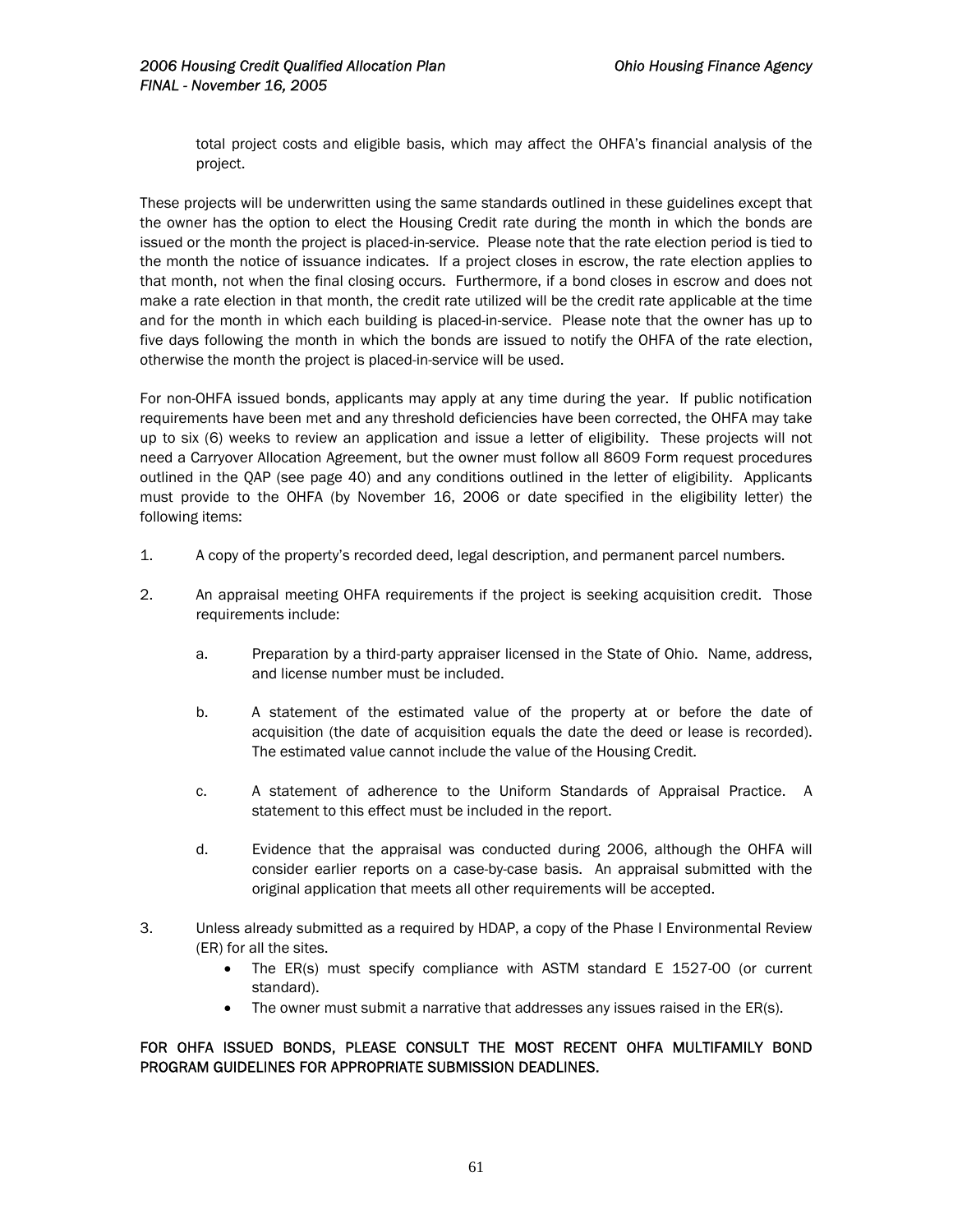# III. MONITORING

# A. Introduction

The monitoring process determines if a project is complying with requirements of the Internal Revenue Code (IRC). The Housing Credit monitoring process is outlined in IRC Section 42, IRS Regulation 1.42, the QAP, and OHFA policies.

Compliance with the requirements of the IRC is the sole responsibility of the owner of the building for which the Housing Credit was allocated.

# B. Monitoring Process

ALL Housing Credit projects are required to comply with the following:

- 1. All residents must be income qualified, adjusted for family size prior to moving into the unit. Units must be rent restricted as provided for in the IRC. All units allocated Housing Credits must be safe, decent and sanitary housing units complying with local building, health, safety, and zoning codes.
- 2. Before placing the project in service, the owner/manager must schedule a meeting with the OHFA New Properties and Training team to discuss the lease up of the tax credit project. The OHFA may elect to waive this requirement.
- 3. Prior to the placed-in-service date, the owner/agent individual(s) responsible for final approval of tenant files or the site manager/leasing consultant who processes the Tenant Income Certifications for buildings receiving 8609 Forms will be required to attend the OHFA Basic Tax Credit Compliance Training, or an approved training, within the previous six (6) months. Please contact the OHFA Office of Program Compliance or the Midwest Affordable Housing Management Association (MAHMA) regarding registration for this training.
- 4. Within 15 days of placing in service the last building in a project, the project owner must forward a letter to the OHFA New Properties and Training Manager indicating the date on which the last building was placed in service. Based on this communication, the project will be preliminarily scheduled for a lease up monitoring visit.
- 5. The owner of a Housing Credit project must keep records for each qualified low-income building in the project for each year of the compliance and extended use period. These records must include:
	- a. The total number of residential rental units in the building (including the number of bedrooms and the size in square feet of each residential rental unit);
	- b. The percentage of residential rental units in the building that are low-income units;
	- c. The rent charged on each residential rental unit in the building (including any utility allowances);
	- d. The number of occupants in each low-income unit;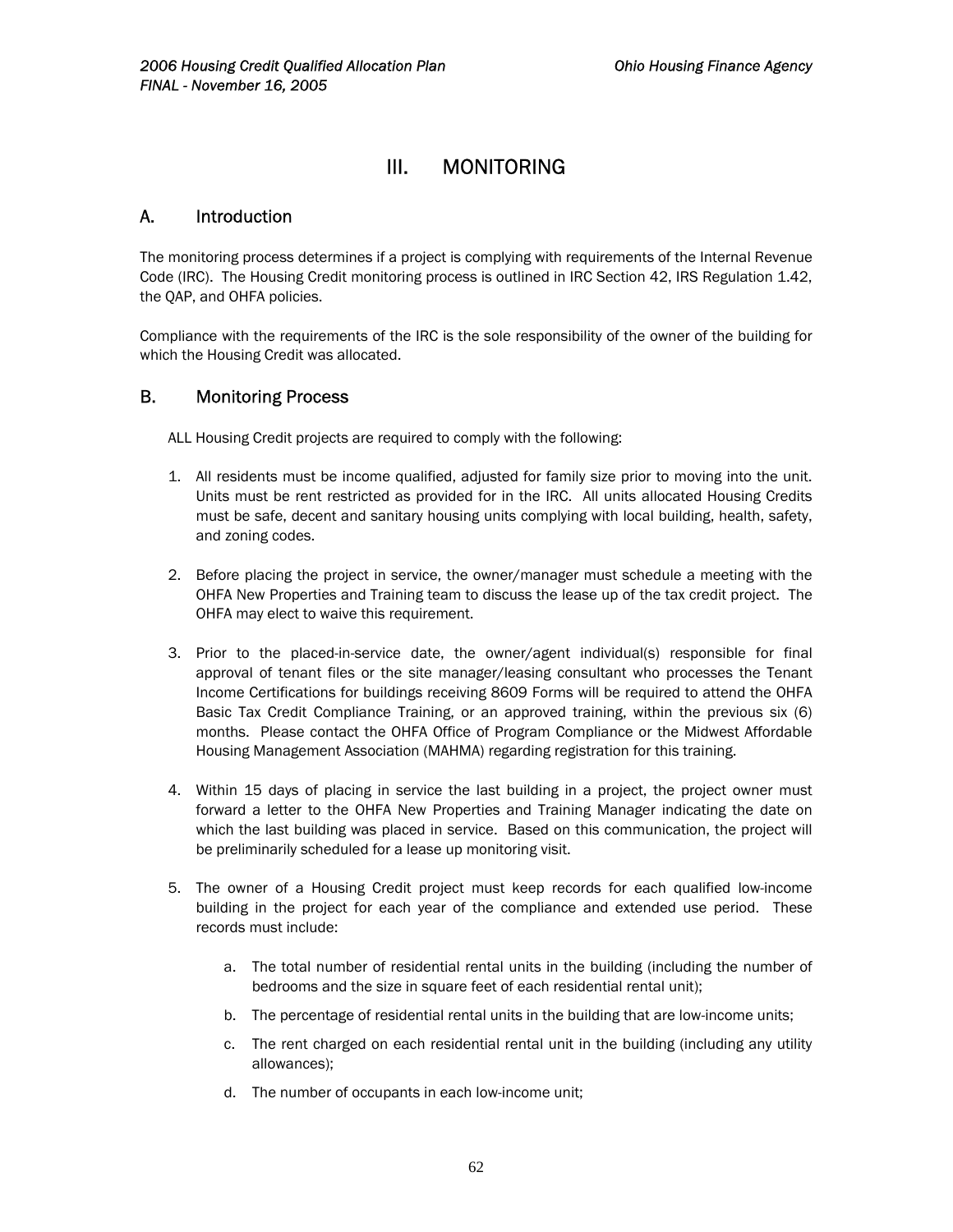- e. The unit vacancies in the building and information showing when, and to whom, the next available units were rented;
- f. The annual income certification of each low-income tenant per unit;
- g. Documentation to support each low-income tenant's income certification. Tenant income is calculated in a manner consistent with the determination of annual income under Section 8 of the United States Housing Act of 1937 ("Section 8"), not in accordance with the determination of gross income for federal income tax liability;
- h. The eligible basis and qualified basis of the building at the end of each year of the credit period, compliance and extended use periods; and
- i. The character and use of the non-residential portion of the building included in the building's eligible basis under section 42(d).
- 6. The owner of a Housing Credit project is required to retain the records described in Section 5 above for the entire period of extended use.
- 7. The owner is responsible for reporting to the OHFA annually in the form and manner that the OHFA specifies (reporting is currently composed of an owner certification and a tax credit summary report), the project's compliance with the Internal Revenue Code and restrictive covenant and for certifying under penalty of perjury that the information provided is true, accurate, and in compliance with Section 42 of the IRC. The owner certifies that for the preceding 12-month period the owner met the following requirements:
	- a. The 20-50 test under section  $42(g)(1)(A)$ , the 40-60 test under section  $42(g)(1)(B)$ , whichever minimum set-aside test was applicable to the project; and if applicable to the project, the 15-40 test under sections  $42(g)(4)$  and  $142(d)(4)(B)$  for "deep rent skewed" projects;
	- b. There was no change in the applicable fraction (as defined in section  $42(c)(1)(B)$ ) of any building in the project, or that there was a change, and a description of the change;
	- c. The owner has received an annual income certification from each low-income tenant, and documentation to support that certification; or, in the case of a tenant receiving Section 8 housing assistance payments, the statement from a public housing authority described in paragraph  $(b)(1)(vi)$  of this section;
	- d. Each low-income unit in the project was rent-restricted under section  $42(g)(2)$ ;
	- e. All units in the project were for use by the general public and used on a nontransitional basis (except for transitional housing for the homeless provided under section 42 (i)(3)(B)(iii));
	- f. Each building in the project was suitable for occupancy, taking into account local health, safety, and building codes;
	- g. There was no change in the eligible basis (as defined in section 42(d)) of any building in the project, or if there was a change, the nature of the change (e.g. a common area has become commercial space, or a fee is now charged for a tenant facility formerly provided without charge);
	- h. All tenants facilities included in the eligible basis under section 42(d) of any building in the project, such as swimming pools, other recreational facilities, and parking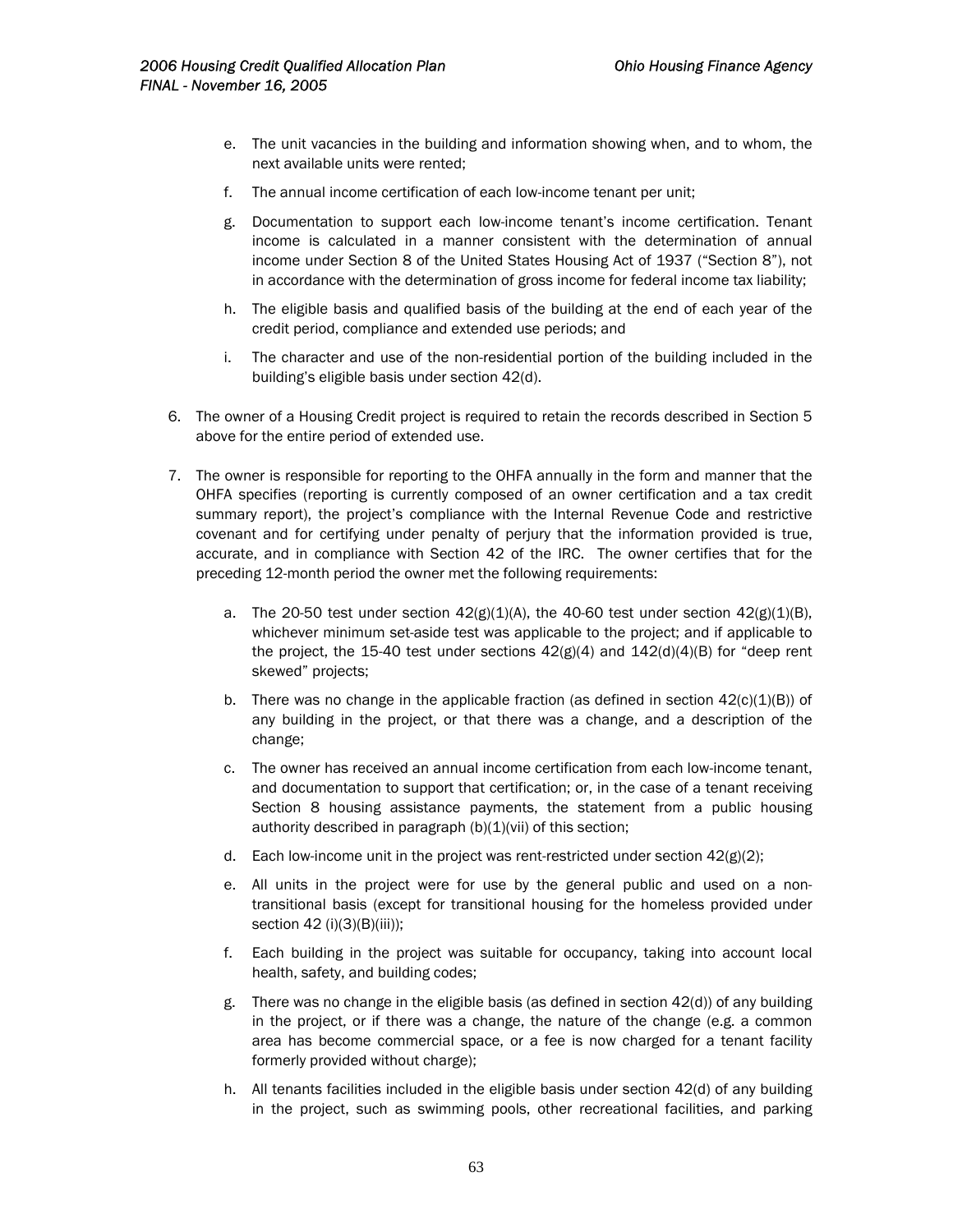areas, were provided on an comparable basis without charge to all tenants in the building;

- i. If a low-income unit in the project became vacant during the year, that reasonable attempts were or are being made to rent that unit or the next available unit of comparable or smaller size to tenants having a qualifying income before any units in the project were or will be rented to tenants not having a qualifying income;
- j. If the income of tenants of a low-income unit in the project increased above the limit allowed in section  $42(g)(2)(D)(ii)$ , the next available unit of comparable or smaller size in the building was or will be rented to tenants having a qualifying income;
- k. The owner has not refused to lease a unit in the project to a Section 8 applicant because the applicant holds a Section 8 voucher or certificate;
- l. No finding of discrimination under the Fair Housing Act has occurred for the project (a finding of discrimination includes an adverse final decision by HUD, an adverse final decision by a substantially equivalent state or local fair housing agency, or an adverse judgment from a Federal court);
- m. For the preceding 12-month period no tenants in low-income units were evicted or had their tenancies terminated other than for good cause and no gross rents were increased other than permitted under Section 42; and
- n. An extended low-income housing commitment as described in Section 42(h)(6) was in effect.
- 8. The OHFA requires that the owner of a Housing Credit project annually certify the resident's income and assets using the form(s) specified by the OHFA. This requirement is waived if an owner receives a recertification waiver as described in IRS Revenue Procedure 2004-38 and the OHFA recertification waiver policy.
- 9. The OHFA has the right to review tenant files throughout the 15-year compliance period and the 15-year extended use period. The OHFA has the right to perform on-site inspections of any low-income housing project through the end of the extended use period. Buildings receiving new allocations of credit will be inspected no later than the end of the second calendar year following the year the last building in the project is placed in service. The OHFA will provide prompt written notice to the owner of a Housing Credit project if the OHFA does not receive the required certification or discovers through inspection, review, or any other manner that the project is in non-compliance. The owner will have up to 60 days from the date of the notification to correct any non-compliance issues found and give a written response to the OHFA of corrective actions taken. The OHFA may, with good cause, extend the correction period for up to six months. During the correction period, an owner must correct any non-compliance and provide evidence to the OHFA of such corrections.
- 10. When the OHFA identifies non-compliance, it is required to file Form 8823, "Low-Income Housing Credit Agencies Report of Non-Compliance" with the IRS no later than 45 days after the end of the correction period, and no earlier than the end of the correction period, whether or not the non-compliance is corrected. The OHFA must explain on Form 8823 the nature of the non-compliance or failure to certify (reference 26 CFR Par. 2. 1.42-5 (e)(3)).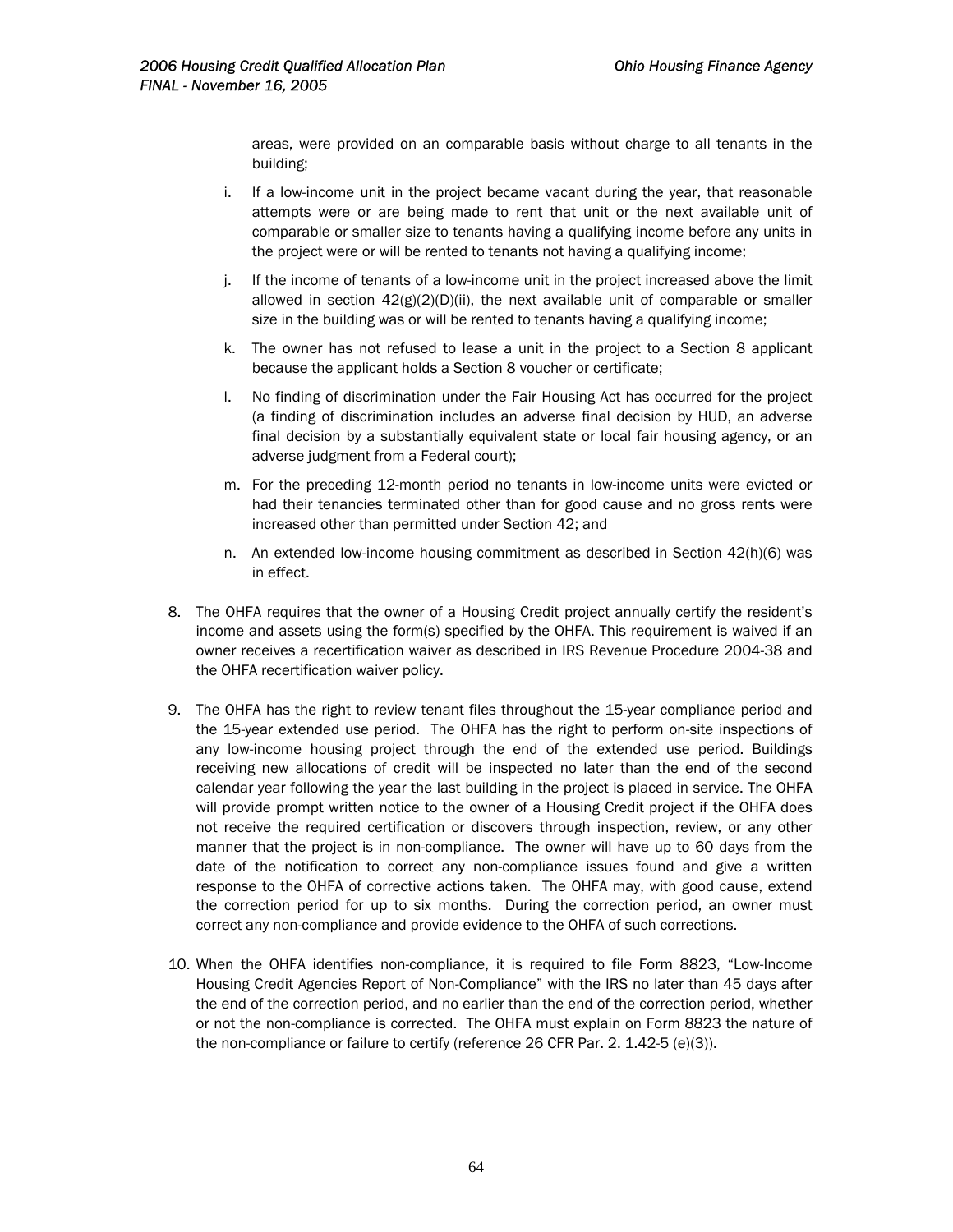- 11. Compliance with the requirements of Section 42 of the IRC is the responsibility of the owner of the building(s) for which the Housing Credit is allowable. THE OHFA's obligation to monitor for compliance does not make the OHFA liable for owner/agent non-compliance.
- 12. If the OHFA is unable to serve notice on the property owner by mail and/or telephone during the compliance and extend use periods as defined by the IRS, the OHFA will consider the property out of compliance and notify the IRS by filing Form 8823, or take other appropriate action such as designating the project and its owner and management agent as not in good standing with the Agency. Please note that the OHFA will maintain one contact person per project. The owner/agent will agree upon the contact person and notify the OHFA immediately of any change.
- 13. The OHFA requires Housing Credit owners to pay a one-time compliance monitoring fee. The fee amount for projects receiving a reservation in 2006 will be \$900 per unit.
- 14. OHFA reserves the right to charge the owner and/or management company for costs incurred as the result of compliance reviews conducted outside of the normal inspection cycle.
- 15. It is the responsibility of the owner and its agents to ensure that the property management agent has all documents and information necessary to meet all rent, income, or other requirements attached to all sources of funding used to develop the project. Such documents may include, but are not limited to, the Housing Credit restrictive covenant(s), Housing Development Assistance Program (HDAP) restrictive covenant, and the HDAP funding agreement.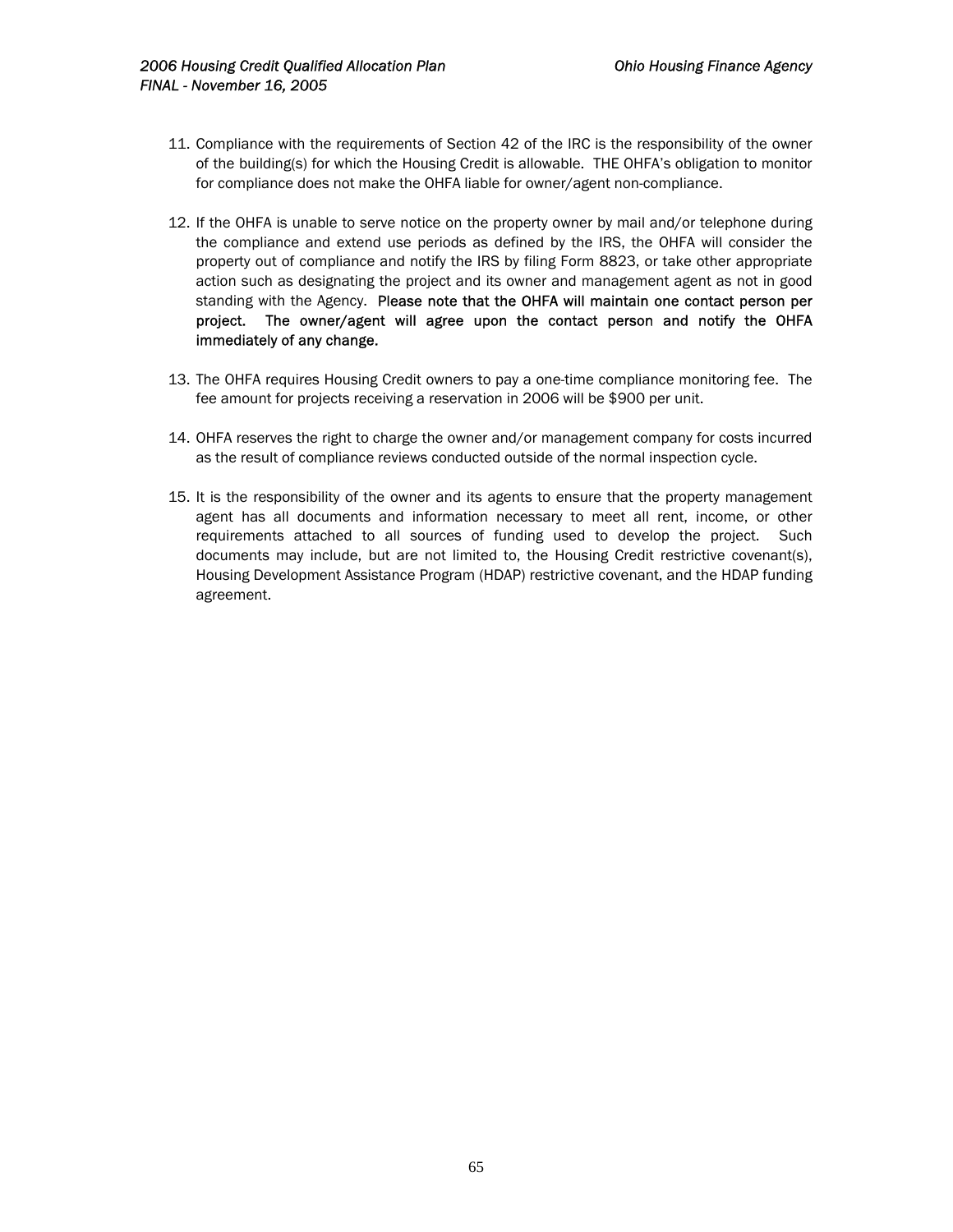# IV. MISCELLANEOUS

Project Changes. All project changes require OHFA approval, and all changes will be reviewed by the OHFA on a case-by-case basis. Any change in a project which reduces the project score, or which reduces the project score below the score of the last funded project in a particular funding round, may result in a reduction or revocation of the Housing Credit reservation or allocation. A new application, fee, and Competitive review may be required if any project characteristics change.

Failure to inform the OHFA of any changes in the applicant's situation or project structure at any time may cause the application to be rejected or the Housing Credit reservation to be revoked.

The OHFA may allow the admission of an additional general partner after Housing Credits are awarded in order to address a related-party loan issue. A letter from the owner's legal counsel that adequately explains the need for this action must be submitted. A letter signed by both the new general partner and the current controlling general partner must also be submitted to confirm the following:

- a. The new general partner will not own more than 24% of the general partner shares.
- b. The new general partner must agree to not materially participate in the project.
- c. The new general partner must gain little or no financial benefit from the project.
- d. The new general partner may not count the project toward experience points in future funding applications to the OHFA.

The OHFA will review and issue a decision for each request on a case-by-case basis. Approval of the OHFA Board may also be necessary for the HDLP and HDAP programs.

**Document Correction Fee.** The OHFA will assess a correction fee of \$250 if a Carryover Allocation Agreement, Restrictive Covenant, or 8609 Form must be re-issued due to an error on the part of the owner or applicant.

Agency Information Sources. The OHFA web site contains important, easily accessible information regarding the application process and program policies, such as Housing Credit percentages, frequently asked questions, important program dates, and downloadable files such as the QAP and Affordable Housing Funding Application. The web site address is www.ohiohome.org. It is the responsibility of applicants to regularly browse the web site to obtain current information on the Housing Credit and other OHFA programs.

Contacting the Applicant. The OHFA will only contact the person listed in the application as the project contact. The OHFA asks that other parties involved in the project communicate with the project contact prior to contacting the OHFA.

Requesting Information. At the end of each allocation round, the OHFA will make available a listing by score of all projects, along with a detailed report featuring the reserved projects of that round. Please visit the OHFA web site or contact the OHFA to obtain this information. Interested parties requesting project specific information must do so in writing according to the OHFA Freedom of Information Request procedures.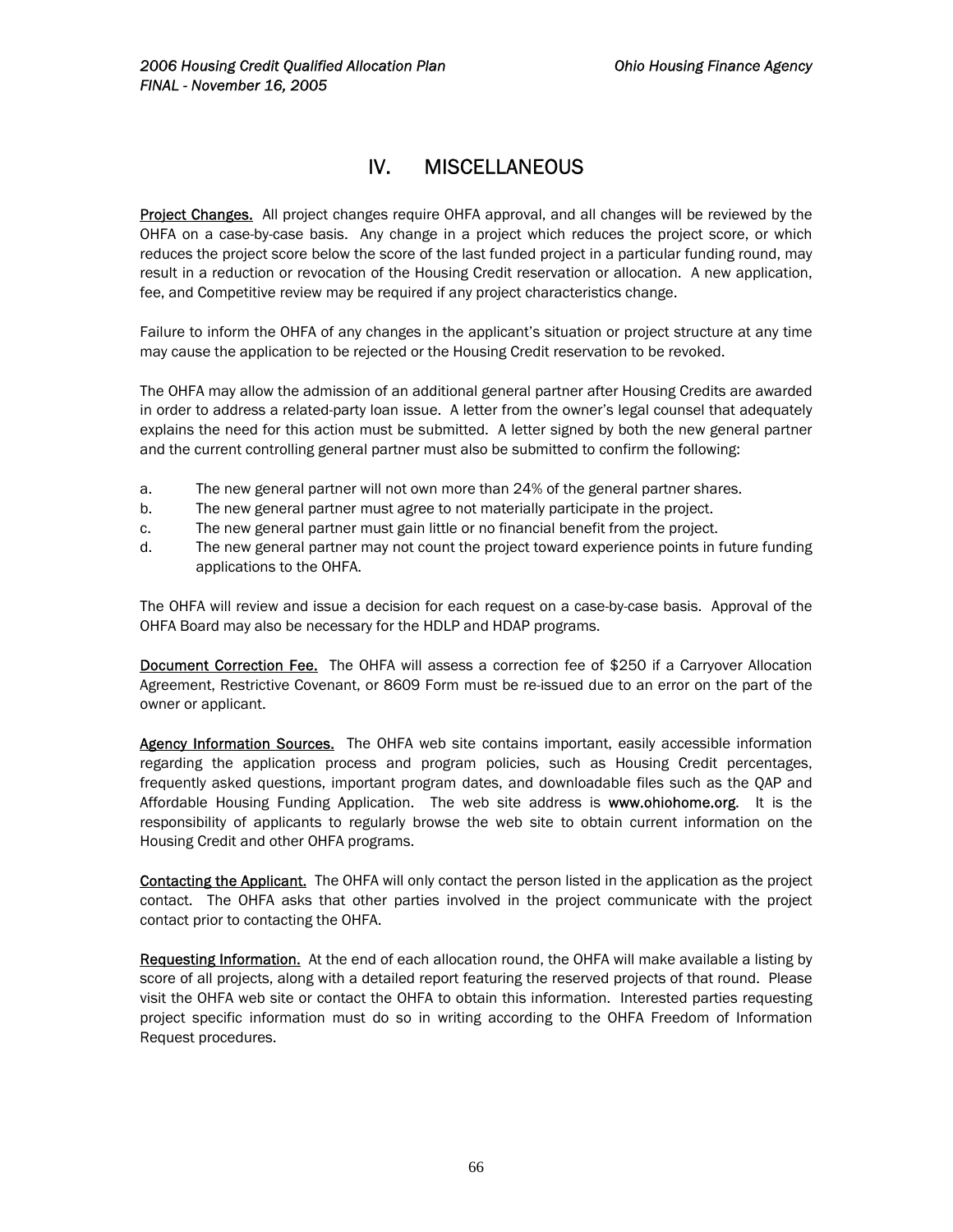# V. 2006 QAP EXHIBITS

*NOTE: The final versions of Exhibits A and B will be released in early 2006 following issuance of new Rent & Income Limits and 221(d)(3) Mortgage Limits by the U.S. Department of HUD.* 

| А. | 2005 RENT AND INCOME LIMITS                                               | 68  |
|----|---------------------------------------------------------------------------|-----|
| В. | 2005 MAXIMUM DEVELOPMENT COST PER UNIT                                    | 77  |
| C. | <b>QUALIFIED CENSUS TRACTS</b>                                            | 83  |
| D. | <b>COMMUNITIES WITH A CONSOLIDATED PLAN</b>                               | 85  |
| Е. | AREAS WITH A COMMUNITY HOUSING IMPROVEMENT<br><b>STRATEGY (CHIS)</b>      | 86  |
| F. | MODEL LANGUAGE FOR PUBLIC NOTIFICATION LETTERS                            | 87  |
| G. | <b>GEOGRAPHIC POOL AREAS</b>                                              | 89  |
| Н. | <b>MARKET STUDY INDEX</b>                                                 | 90  |
| ı. | SUPPORTIVE SERVICE PLAN INDEX & REQUIREMENTS                              | 92  |
| J. | <b>GOVERNOR'S REGIONAL ECONOMIC DEVELOPMENT</b><br><b>REPRESENTATIVES</b> | 96  |
| K. | <b>CAPITAL NEEDS ASSESSMENT STANDARDS</b>                                 | 98  |
| L. | <b>GUIDE TO FEDERAL ACCESSIBILITY REQUIREMENTS</b>                        | 99  |
| М. | <b>OPERATING EXPENSE AVERAGES</b>                                         | 102 |
| N. | <b>WATCH AREAS</b>                                                        | 103 |
| Ο. | <b>HOUSING CREDIT VACANCY RATE POINT TABLE</b>                            | 104 |
| Р. | <b>MARKET VACANCY RATE POINT TABLE</b>                                    | 107 |
| Q. | <b>PENETRATION RATE POINT TABLE</b>                                       | 109 |
| R. | <b>GROWTH RATE POINT TABLE</b>                                            | 112 |
| S. | <b>INCOME-QUALIFIED HOUSEHOLDS TABLE</b>                                  | 115 |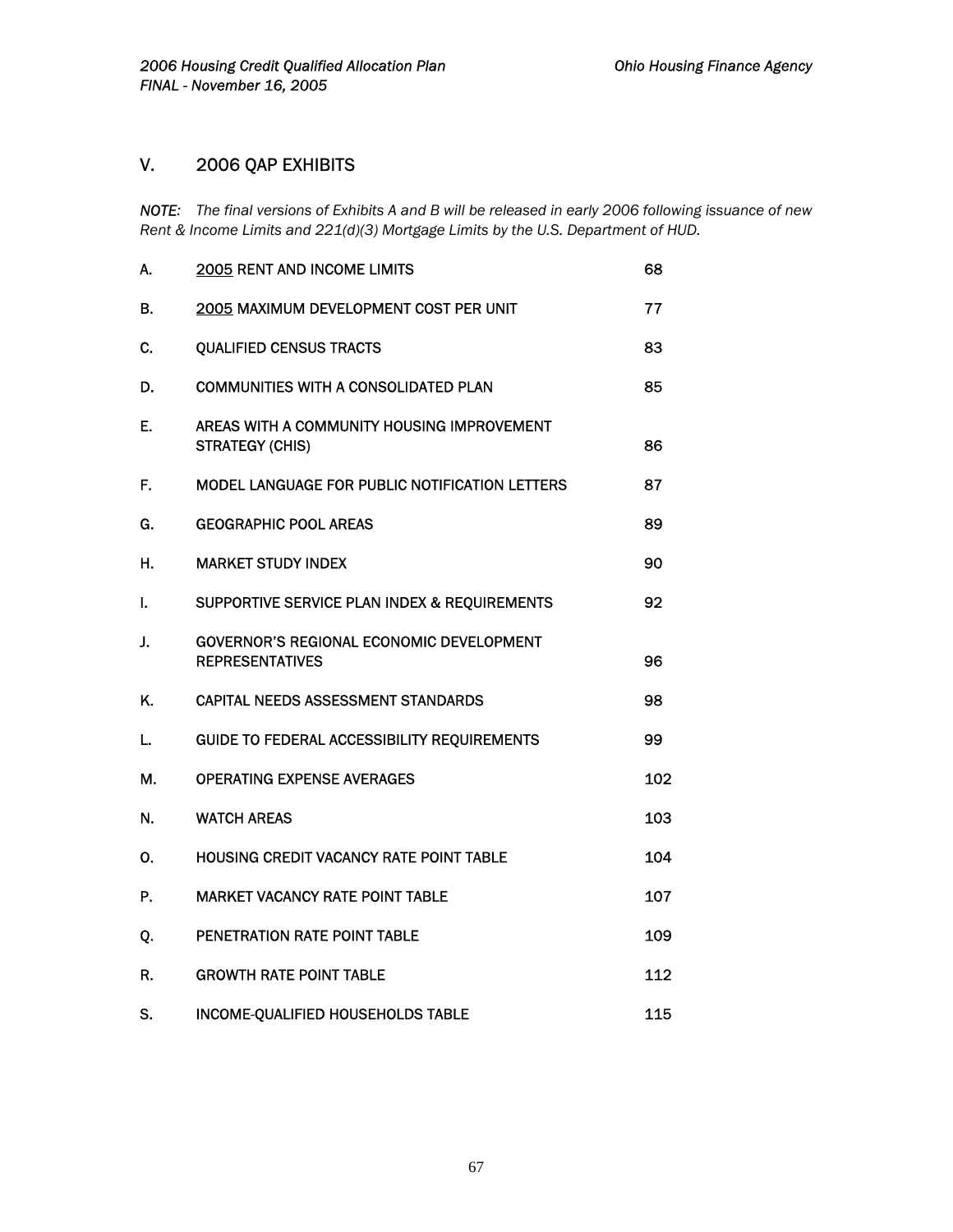# A. RENT AND INCOME LIMITS

## *Instructions*

#### **Example:**

| County | (5.) Rent: Bedrooms (Residents) Eff $(1)$ 1 $(1.5)$ 2 $(3)$ 3 $(4.5)$ 4 $(6)$ 5 $(7.5)$ 6 $(9)$ |     |       |       |       |       |       |       |       |       |
|--------|-------------------------------------------------------------------------------------------------|-----|-------|-------|-------|-------|-------|-------|-------|-------|
|        | (2.) Income: Residents                                                                          |     |       |       |       |       | 5     | 6     |       |       |
| Adams  | $(6.)$ 50% rent                                                                                 | 426 | 456   | 547   | 633   | 706   | 779   |       |       |       |
| (1.)   | $(3.)$ 50% income                                                                               |     | 17050 | 19500 | 21900 | 24350 | 26300 | 28250 | 30200 | 32150 |
|        | $(7.) 60%$ rent                                                                                 | 511 | 548   | 657   | 759   | 847   | 935   |       |       |       |
|        | $(4.)\,60\%$ income                                                                             |     | 20460 | 23400 | 26280 | 29220 | 31560 | 33900 | 36240 | 38580 |

1. Name of County.

2. The number of residents in a household, used for the 50% and 60% income figures in the table.

3. The 50% Area Median Gross Income (AMGI) for the county, adjusted for the number of residents in a household. The source of these income figures are the HUD very low-income limits, which are updated and published annually.

4. The 60% Area Median Gross Income (AMGI) for the county, adjusted for the number of residents in a household. The 60% income figures are computed using the 50% income figures as follows:  $[50\% \text{ income}] * 2 * 60\% = [60\% \text{ income}]$ 

5. The number of bedrooms in a unit, used for the 50% and 60% rent figures in the table. The number of residents in each type of unit (1 resident for SRO & efficiency units; 1.5 residents per bedroom for units with one or more bedrooms) are used to compute the rent figures in the table.

6. The 50% monthly rent figures for the county, adjusted for the number of bedrooms in a unit. The rents are computed using the 50% income figures, and the number of residents in each type of unit, as follows:

( $[50\%$  income for the number of residents]  $*$  30%) / 12 = [50% monthly rent]

7. The 60% monthly rent figures for the county, adjusted for the number of bedrooms in a unit. The rents are computed using the 60% income figures, and the number of residents in each type of unit, as follows:

( $[60\%$  income for the number of residents]  $*$  30%) / 12 =  $[60\%$  monthly rent]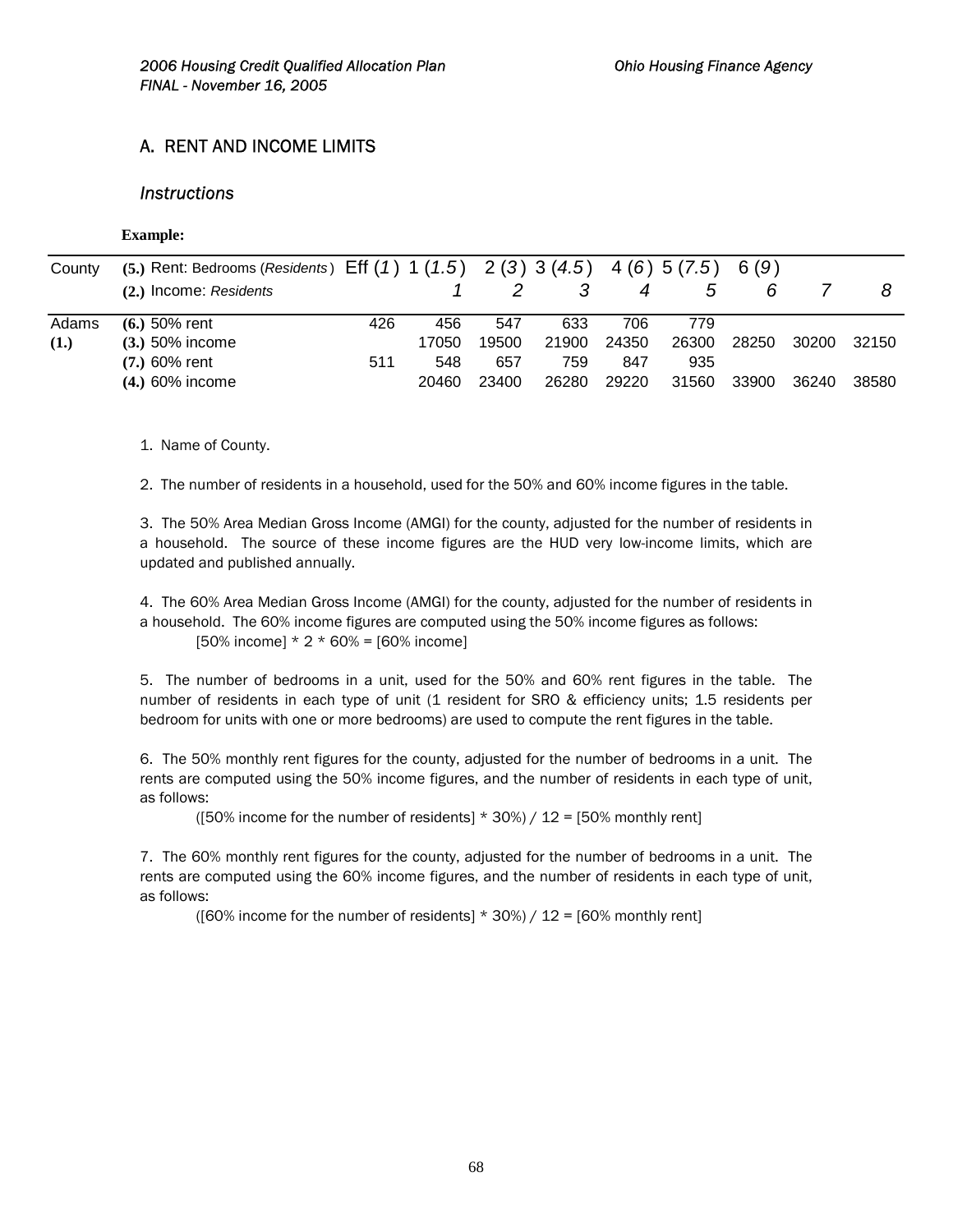# A. 2005 RENT AND INCOME LIMITS

| H.U.D. Effective Date: |                                               | February 11, 2005 |       |       |            |       |            |       |       |       |
|------------------------|-----------------------------------------------|-------------------|-------|-------|------------|-------|------------|-------|-------|-------|
| County                 | Rent: Bedrooms (Residents) $Eff(1)$ 1 $(1.5)$ |                   |       |       | 2(3)3(4.5) |       | 4(6)5(7.5) | 6(9)  |       |       |
|                        | <b>Income: Residents</b>                      |                   | 1     | 2     | 3          | 4     | 5          | 6     | 7     | 8     |
| Adams                  | 50% rent                                      | 453               | 485   | 582   | 673        | 751   | 828        |       |       |       |
|                        | 50% income                                    |                   | 18150 | 20700 | 23300      | 25900 | 27950      | 30050 | 32100 | 34200 |
|                        | 60% rent                                      | 544               | 582   | 699   | 807        | 901   | 994        |       |       |       |
|                        | 60% income                                    |                   | 21780 | 24840 | 27960      | 31080 | 33540      | 36060 | 38520 | 41040 |
| Allen                  | 50% rent                                      | 472               | 506   | 607   | 701        | 782   | 863        |       |       |       |
|                        | 50% income                                    |                   | 18900 | 21600 | 24300      | 27000 | 29150      | 31300 | 33450 | 35600 |
|                        | 60% rent                                      | 567               | 607   | 729   | 842        | 939   | 1035       |       |       |       |
|                        | 60% income                                    |                   | 22680 | 25920 | 29160      | 32400 | 34980      | 37560 | 40140 | 42720 |
| Ashland                | 50% rent                                      | 468               | 501   | 602   | 696        | 776   | 856        |       |       |       |
|                        | 50% income                                    |                   | 18750 | 21400 | 24100      | 26800 | 28900      | 31050 | 33200 | 35350 |
|                        | 60% rent                                      | 562               | 602   | 723   | 835        | 931   | 1028       |       |       |       |
|                        | 60% income                                    |                   | 22500 | 25680 | 28920      | 32160 | 34680      | 37260 | 39840 | 42420 |
| Ashtabula              | 50% rent                                      | 526               | 564   | 677   | 782        | 872   | 963        |       |       |       |
|                        | 50% income                                    |                   | 21050 | 24100 | 27100      | 30100 | 32500      | 34900 | 37300 | 39750 |
|                        | 60% rent                                      | 631               | 677   | 813   | 939        | 1047  | 1155       |       |       |       |
|                        | 60% income                                    |                   | 25260 | 28920 | 32520      | 36120 | 39000      | 41880 | 44760 | 47700 |
| Athens                 | 50% rent                                      | 453               | 485   | 582   | 673        | 751   | 828        |       |       |       |
|                        | 50% income                                    |                   | 18150 | 20700 | 23300      | 25900 | 27950      | 30050 | 32100 | 34200 |
|                        | 60% rent                                      | 544               | 582   | 699   | 807        | 901   | 994        |       |       |       |
|                        | 60% income                                    |                   | 21780 | 24840 | 27960      | 31080 | 33540      | 36060 | 38520 | 41040 |
| Auglaize               | 50% rent                                      | 472               | 506   | 607   | 701        | 782   | 863        |       |       |       |
|                        | 50% income                                    |                   | 18900 | 21600 | 24300      | 27000 | 29150      | 31300 | 33450 | 35600 |
|                        | 60% rent                                      | 567               | 607   | 729   | 842        | 939   | 1035       |       |       |       |
|                        | 60% income                                    |                   | 22680 | 25920 | 29160      | 32400 | 34980      | 37560 | 40140 | 42720 |
| <b>Belmont</b>         | 50% rent                                      | 407               | 436   | 523   | 605        | 676   | 745        |       |       |       |
|                        | 50% income                                    |                   | 16300 | 18650 | 20950      | 23300 | 25150      | 27050 | 28900 | 30750 |
|                        | 60% rent                                      | 489               | 524   | 628   | 726        | 811   | 894        |       |       |       |
|                        | 60% income                                    |                   | 19560 | 22380 | 25140      | 27960 | 30180      | 32460 | 34680 | 36900 |
| <b>Brown</b>           | 50% rent                                      | 463               | 496   | 596   | 688        | 768   | 848        |       |       |       |
|                        | 50% income                                    |                   | 18550 | 21200 | 23850      | 26500 | 28600      | 30750 | 32850 | 35000 |
|                        | 60% rent                                      | 556               | 596   | 715   | 826        | 922   | 1017       |       |       |       |
|                        | 60% income                                    |                   | 22260 | 25440 | 28620      | 31800 | 34320      | 36900 | 39420 | 42000 |
| <b>Butler</b>          | 50% rent                                      | 581               | 622   | 747   | 863        | 962   | 1061       |       |       |       |
|                        | 50% income                                    |                   | 23250 | 26550 | 29900      | 33200 | 35850      | 38500 | 41150 | 43800 |
|                        | 60% rent                                      | 697               | 747   | 897   | 1035       | 1155  | 1274       |       |       |       |
|                        | 60% income                                    |                   | 27900 | 31860 | 35880      | 39840 | 43020      | 46200 | 49380 | 52560 |
| Carroll                | 50% rent                                      | 477               | 511   | 613   | 708        | 790   | 871        |       |       |       |
|                        | 50% income                                    |                   | 19100 | 21800 | 24550      | 27250 | 29450      | 31600 | 33800 | 35950 |
|                        | 60% rent                                      | 573               | 613   | 736   | 850        | 948   | 1046       |       |       |       |
|                        | 60% income                                    |                   | 22920 | 26160 | 29460      | 32700 | 35340      | 37920 | 40560 | 43140 |
| Champaign              | 50% rent                                      | 518               | 555   | 667   | 770        | 860   | 948        |       |       |       |
|                        | 50% income                                    |                   | 20750 | 23700 | 26700      | 29650 | 32000      | 34400 | 36750 | 39150 |
|                        | 60% rent                                      | 622               | 666   | 801   | 924        | 1032  | 1138       |       |       |       |
|                        | 60% income                                    |                   | 24900 | 28440 | 32040      | 35580 | 38400      | 41280 | 44100 | 46980 |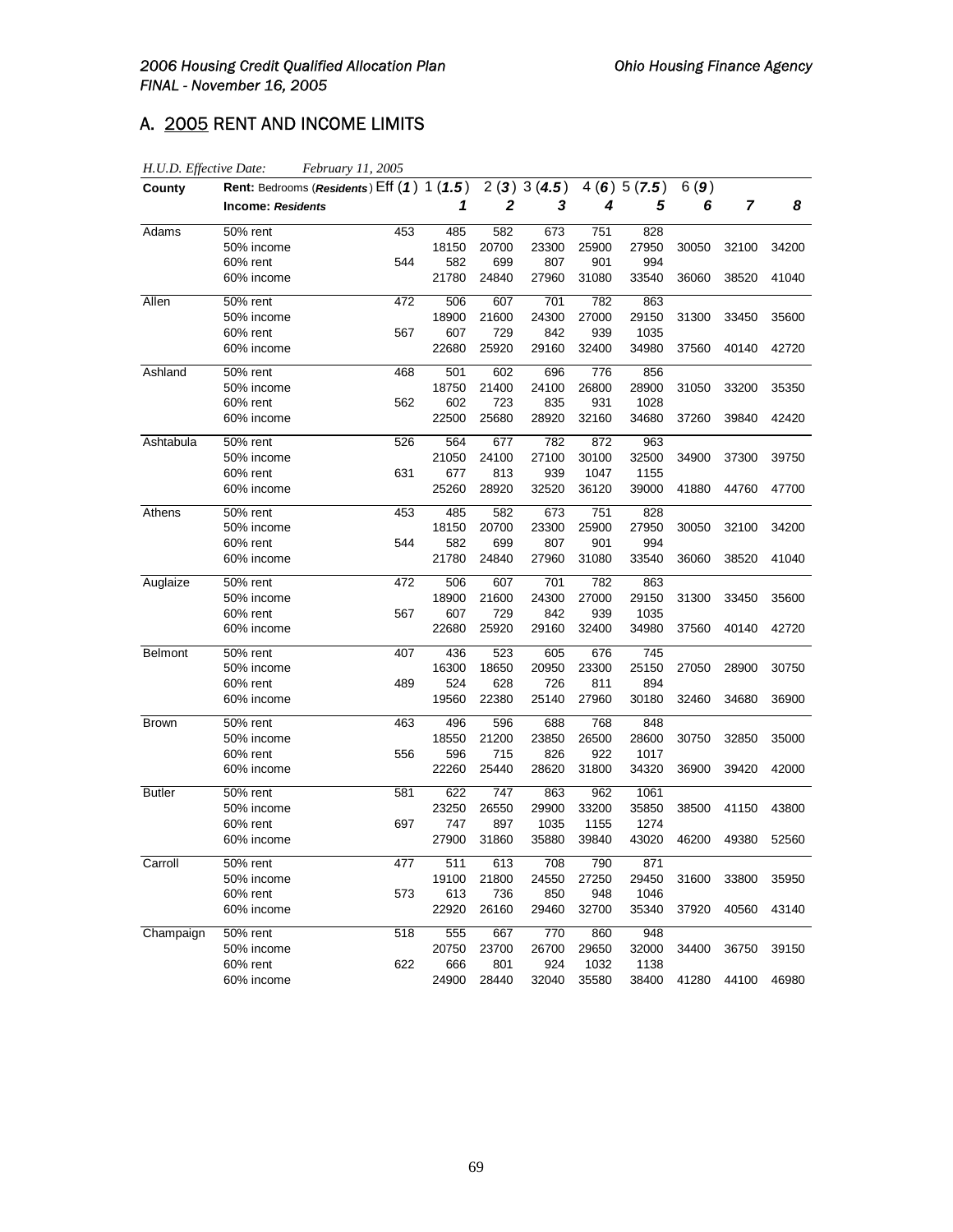| County     | Rent: Bedrooms (Residents) Eff (1) 1 (1.5) |     |       |       | 2(3)3(4.5) |       | 4(6)5(7.5) | 6(9)  |       |             |
|------------|--------------------------------------------|-----|-------|-------|------------|-------|------------|-------|-------|-------------|
|            | <b>Income: Residents</b>                   |     | 1     | 2     | 3          | 4     | 5          | 6     | 7     | 8           |
| Clark      | 50% rent                                   | 526 | 564   | 677   | 782        | 872   | 963        |       |       |             |
|            | 50% income                                 |     | 21050 | 24100 | 27100      | 30100 | 32500      | 34900 | 37300 | 39750       |
|            | 60% rent                                   | 631 | 677   | 813   | 939        | 1047  | 1155       |       |       |             |
|            | 60% income                                 |     | 25260 | 28920 | 32520      | 36120 | 39000      | 41880 | 44760 | 47700       |
| Clermont   | 50% rent                                   | 563 | 604   | 725   | 838        | 935   | 1031       |       |       |             |
|            | 50% income                                 |     | 22550 | 25800 | 29000      | 32250 | 34800      | 37400 | 39950 | 42550       |
|            | 60% rent                                   | 676 | 725   | 870   | 1005       | 1122  | 1237       |       |       |             |
|            | 60% income                                 |     | 27060 | 30960 | 34800      | 38700 | 41760      | 44880 | 47940 | 51060       |
| Clinton    | 50% rent                                   | 543 | 583   | 700   | 808        | 902   | 995        |       |       |             |
|            | 50% income                                 |     | 21750 | 24900 | 28000      | 31100 | 33600      | 36100 | 38550 | 41050       |
|            | 60% rent                                   | 652 | 699   | 840   | 970        | 1083  | 1194       |       |       |             |
|            | 60% income                                 |     | 26100 | 29880 | 33600      | 37320 | 40320      | 43320 | 46260 | 49260       |
| Columbiana | 50% rent                                   | 453 | 485   | 582   | 673        | 751   | 828        |       |       |             |
|            | 50% income                                 |     | 18150 | 20700 | 23300      | 25900 | 27950      | 30050 | 32100 | 34200       |
|            | 60% rent                                   | 544 | 582   | 699   | 807        | 901   | 994        |       |       |             |
|            | 60% income                                 |     | 21780 | 24840 | 27960      | 31080 | 33540      | 36060 | 38520 | 41040       |
| Coshocton  | 50% rent                                   | 453 | 485   | 582   | 673        | 751   | 828        |       |       |             |
|            | 50% income                                 |     | 18150 | 20700 | 23300      | 25900 | 27950      | 30050 | 32100 | 34200       |
|            | 60% rent                                   | 544 | 582   | 699   | 807        | 901   | 994        |       |       |             |
|            | 60% income                                 |     | 21780 | 24840 | 27960      | 31080 | 33540      | 36060 | 38520 | 41040       |
| Crawford   | 50% rent                                   | 453 | 485   | 582   | 673        | 751   | 828        |       |       |             |
|            | 50% income                                 |     | 18150 | 20700 | 23300      | 25900 | 27950      | 30050 | 32100 | 34200       |
|            | 60% rent                                   | 544 | 582   | 699   | 807        | 901   | 994        |       |       |             |
|            | 60% income                                 |     | 21780 | 24840 | 27960      | 31080 | 33540      | 36060 | 38520 | 41040       |
| Cuyahoga   | 50% rent                                   | 526 | 564   | 677   | 782        | 872   | 963        |       |       |             |
|            | 50% income                                 |     | 21050 | 24100 | 27100      | 30100 | 32500      | 34900 | 37300 | 39750       |
|            | 60% rent                                   | 631 | 677   | 813   | 939        | 1047  | 1155       |       |       |             |
|            | 60% income                                 |     | 25260 | 28920 | 32520      | 36120 | 39000      | 41880 | 44760 | 47700       |
| Darke      | 50% rent                                   | 463 | 496   | 596   | 688        | 768   | 848        |       |       |             |
|            | 50% income                                 |     | 18550 | 21200 | 23850      | 26500 | 28600      | 30750 | 32850 | 35000       |
|            | 60% rent                                   | 556 | 596   | 715   | 826        | 922   | 1017       |       |       |             |
|            | 60% income                                 |     | 22260 | 25440 | 28620      | 31800 | 34320      | 36900 | 39420 | 42000       |
| Defiance   | 50% rent                                   | 508 | 545   | 655   | 756        | 843   | 931        |       |       |             |
|            | 50% income                                 |     | 20350 | 23300 | 26200      | 29100 | 31450      | 33750 | 36100 | 38400       |
|            | 60% rent                                   | 610 | 654   | 786   | 908        | 1012  | 1117       |       |       |             |
|            | 60% income                                 |     | 24420 | 27960 | 31440      | 34920 | 37740      | 40500 | 43320 | 46080       |
| Delaware   | 50% rent                                   | 560 | 600   | 720   | 831        | 927   | 1024       |       |       |             |
|            | 50% income                                 |     | 22400 | 25600 | 28800      | 32000 | 34550      | 37100 | 39700 | 42250       |
|            | 60% rent                                   | 672 | 720   | 864   | 998        | 1113  | 1229       |       |       |             |
|            | 60% income                                 |     | 26880 | 30720 | 34560      | 38400 | 41460      | 44520 | 47640 | 50700       |
| Erie       | 50% rent                                   | 522 | 560   | 671   | 776        | 866   | 955        |       |       |             |
|            | 50% income                                 |     | 20900 | 23900 | 26850      | 29850 | 32250      | 34650 | 37000 | 39400       |
|            | 60% rent                                   | 627 | 672   | 805   | 931        | 1039  | 1146       |       |       |             |
|            | 60% income                                 |     | 25080 | 28680 | 32220      | 35820 | 38700      | 41580 | 44400 | 47280       |
| Fairfield  | 50% rent                                   | 560 | 600   | 720   | 831        | 927   | 1024       |       |       |             |
|            | 50% income                                 |     | 22400 | 25600 | 28800      | 32000 | 34550      | 37100 | 39700 | 42250       |
|            | 60% rent                                   | 672 | 720   | 864   | 998        | 1113  | 1229       |       |       |             |
|            | 60% income                                 |     | 26880 | 30720 | 34560      | 38400 | 41460      | 44520 |       | 47640 50700 |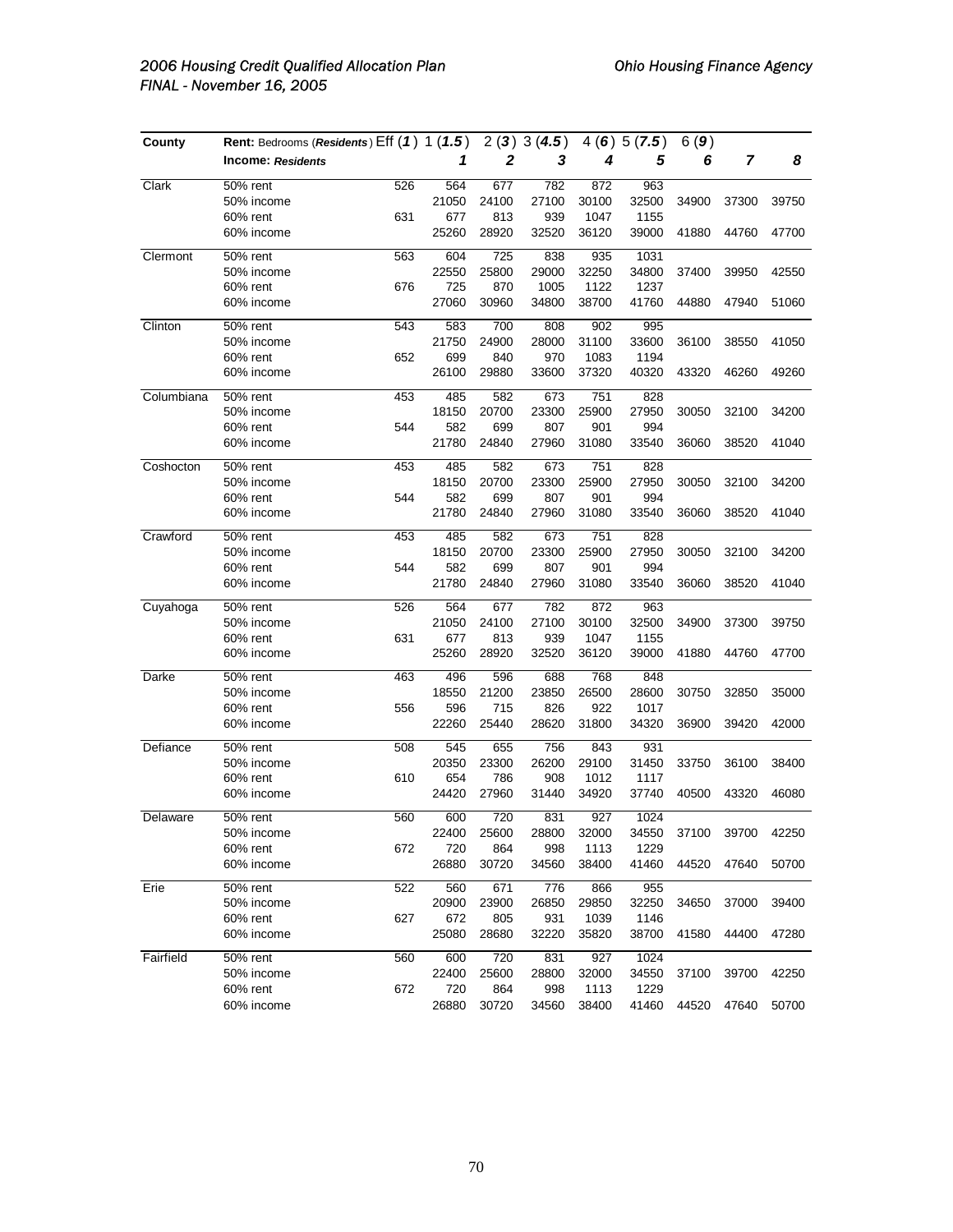| County   | Rent: Bedrooms (Residents) Eff (1) 1 (1.5) |     |       | 2(3)  | 3(4.5) |       | 4(6)5(7.5) | 6(9)  |       |       |
|----------|--------------------------------------------|-----|-------|-------|--------|-------|------------|-------|-------|-------|
|          | <b>Income: Residents</b>                   |     | 1     | 2     | 3      | 4     | 5          | 6     | 7     | 8     |
| Fayette  | 50% rent                                   | 453 | 485   | 582   | 673    | 751   | 828        |       |       |       |
|          | 50% income                                 |     | 18150 | 20700 | 23300  | 25900 | 27950      | 30050 | 32100 | 34200 |
|          | 60% rent                                   | 544 | 582   | 699   | 807    | 901   | 994        |       |       |       |
|          | 60% income                                 |     | 21780 | 24840 | 27960  | 31080 | 33540      | 36060 | 38520 | 41040 |
| Franklin | 50% rent                                   | 560 | 600   | 720   | 831    | 927   | 1024       |       |       |       |
|          | 50% income                                 |     | 22400 | 25600 | 28800  | 32000 | 34550      | 37100 | 39700 | 42250 |
|          | 60% rent                                   | 672 | 720   | 864   | 998    | 1113  | 1229       |       |       |       |
|          | 60% income                                 |     | 26880 | 30720 | 34560  | 38400 | 41460      | 44520 | 47640 | 50700 |
| Fulton   | 50% rent                                   | 508 | 545   | 655   | 756    | 843   | 931        |       |       |       |
|          | 50% income                                 |     | 20350 | 23300 | 26200  | 29100 | 31450      | 33750 | 36100 | 38400 |
|          | 60% rent                                   | 610 | 654   | 786   | 908    | 1012  | 1117       |       |       |       |
|          | 60% income                                 |     | 24420 | 27960 | 31440  | 34920 | 37740      | 40500 | 43320 | 46080 |
| Gallia   | 50% rent                                   | 453 | 485   | 582   | 673    | 751   | 828        |       |       |       |
|          | 50% income                                 |     | 18150 | 20700 | 23300  | 25900 | 27950      | 30050 | 32100 | 34200 |
|          | 60% rent                                   | 544 | 582   | 699   | 807    | 901   | 994        |       |       |       |
|          | 60% income                                 |     | 21780 | 24840 | 27960  | 31080 | 33540      | 36060 | 38520 | 41040 |
| Geauga   | 50% rent                                   | 526 | 564   | 677   | 782    | 872   | 963        |       |       |       |
|          | 50% income                                 |     | 21050 | 24100 | 27100  | 30100 | 32500      | 34900 | 37300 | 39750 |
|          | 60% rent                                   | 631 | 677   | 813   | 939    | 1047  | 1155       |       |       |       |
|          | 60% income                                 |     | 25260 | 28920 | 32520  | 36120 | 39000      | 41880 | 44760 | 47700 |
| Greene   | 50% rent                                   | 526 | 564   | 677   | 782    | 872   | 963        |       |       |       |
|          | 50% income                                 |     | 21050 | 24100 | 27100  | 30100 | 32500      | 34900 | 37300 | 39750 |
|          | 60% rent                                   | 631 | 677   | 813   | 939    | 1047  | 1155       |       |       |       |
|          | 60% income                                 |     | 25260 | 28920 | 32520  | 36120 | 39000      | 41880 | 44760 | 47700 |
| Guernsey | 50% rent                                   | 453 | 485   | 582   | 673    | 751   | 828        |       |       |       |
|          | 50% income                                 |     | 18150 | 20700 | 23300  | 25900 | 27950      | 30050 | 32100 | 34200 |
|          | 60% rent                                   | 544 | 582   | 699   | 807    | 901   | 994        |       |       |       |
|          | 60% income                                 |     | 21780 | 24840 | 27960  | 31080 | 33540      | 36060 | 38520 | 41040 |
| Hamilton | 50% rent                                   | 563 | 604   | 725   | 838    | 935   | 1031       |       |       |       |
|          | 50% income                                 |     | 22550 | 25800 | 29000  | 32250 | 34800      | 37400 | 39950 | 42550 |
|          | 60% rent                                   | 676 | 725   | 870   | 1005   | 1122  | 1237       |       |       |       |
|          | 60% income                                 |     | 27060 | 30960 | 34800  | 38700 | 41760      | 44880 | 47940 | 51060 |
| Hancock  | 50% rent                                   | 522 | 560   | 671   | 776    | 866   | 955        |       |       |       |
|          | 50% income                                 |     | 20900 | 23900 | 26850  | 29850 | 32250      | 34650 | 37000 | 39400 |
|          | 60% rent                                   | 627 | 672   | 805   | 931    | 1039  | 1146       |       |       |       |
|          | 60% income                                 |     | 25080 | 28680 | 32220  | 35820 | 38700      | 41580 | 44400 | 47280 |
| Hardin   | 50% rent                                   | 453 | 485   | 582   | 673    | 751   | 828        |       |       |       |
|          | 50% income                                 |     | 18150 | 20700 | 23300  | 25900 | 27950      | 30050 | 32100 | 34200 |
|          | 60% rent                                   | 544 | 582   | 699   | 807    | 901   | 994        |       |       |       |
|          | 60% income                                 |     | 21780 | 24840 | 27960  | 31080 | 33540      | 36060 | 38520 | 41040 |
| Harrison | 50% rent                                   | 453 | 485   | 582   | 673    | 751   | 828        |       |       |       |
|          | 50% income                                 |     | 18150 | 20700 | 23300  | 25900 | 27950      | 30050 | 32100 | 34200 |
|          | 60% rent                                   | 544 | 582   | 699   | 807    | 901   | 994        |       |       |       |
|          | 60% income                                 |     | 21780 | 24840 | 27960  | 31080 | 33540      | 36060 | 38520 | 41040 |
| Henry    | 50% rent                                   | 505 | 540   | 648   | 750    | 836   | 922        |       |       |       |
|          | 50% income                                 |     | 20200 | 23050 | 25950  | 28850 | 31150      | 33450 | 35750 | 38050 |
|          | 60% rent                                   | 606 | 648   | 778   | 900    | 1003  | 1107       |       |       |       |
|          | 60% income                                 |     | 24240 | 27660 | 31140  | 34620 | 37380      | 40140 | 42900 | 45660 |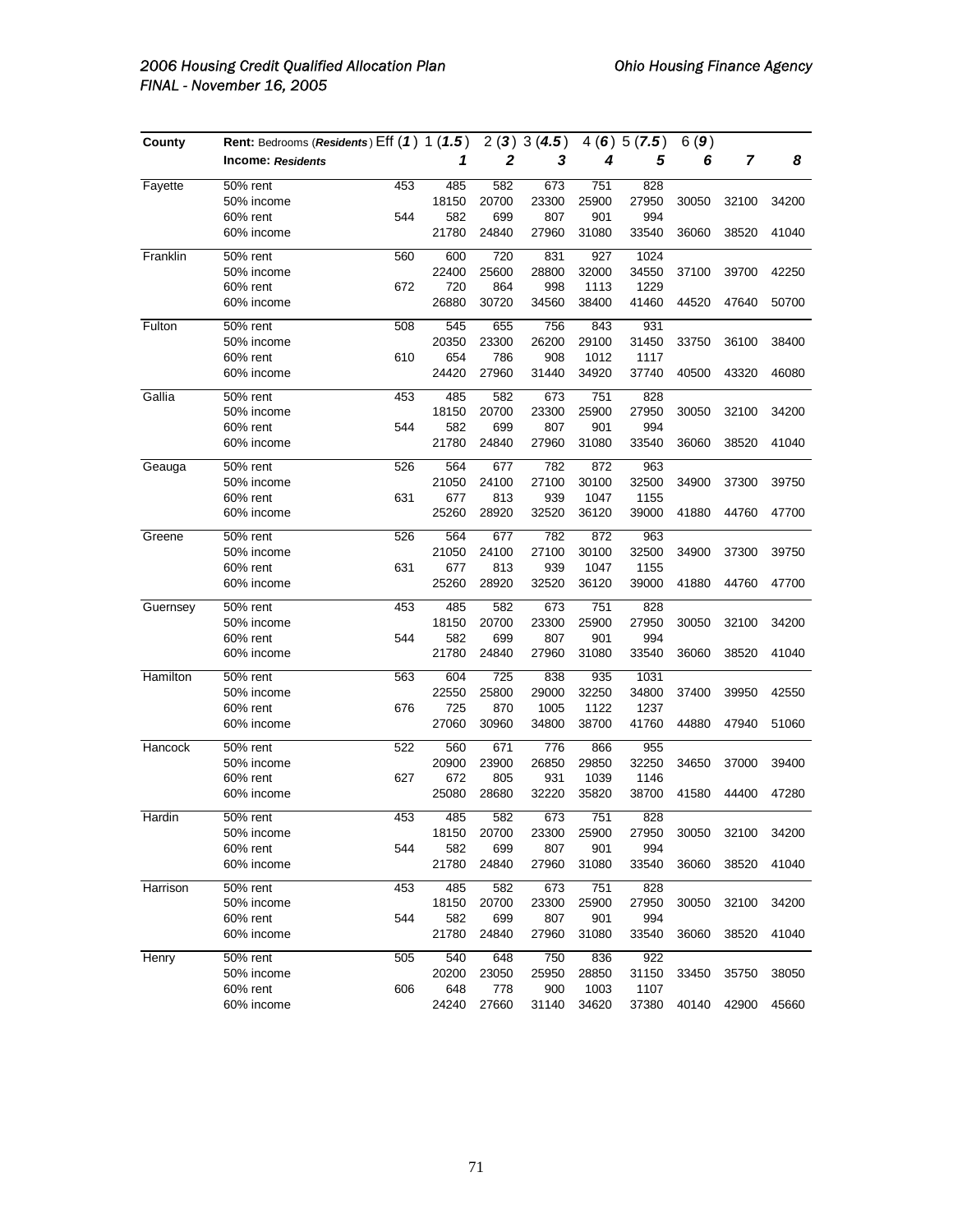| County    | Rent: Bedrooms (Residents) Eff (1) 1 (1.5) |     |       |       | 2(3)3(4.5) |       | 4(6)5(7.5) | 6(9)  |       |       |
|-----------|--------------------------------------------|-----|-------|-------|------------|-------|------------|-------|-------|-------|
|           | <b>Income: Residents</b>                   |     | 1     | 2     | 3          | 4     | 5          | 6     | 7     | 8     |
| Highland  | 50% rent                                   | 453 | 485   | 582   | 673        | 751   | 828        |       |       |       |
|           | 50% income                                 |     | 18150 | 20700 | 23300      | 25900 | 27950      | 30050 | 32100 | 34200 |
|           | 60% rent                                   | 544 | 582   | 699   | 807        | 901   | 994        |       |       |       |
|           | 60% income                                 |     | 21780 | 24840 | 27960      | 31080 | 33540      | 36060 | 38520 | 41040 |
| Hocking   | 50% rent                                   | 453 | 485   | 582   | 673        | 751   | 828        |       |       |       |
|           | 50% income                                 |     | 18150 | 20700 | 23300      | 25900 | 27950      | 30050 | 32100 | 34200 |
|           | 60% rent                                   | 544 | 582   | 699   | 807        | 901   | 994        |       |       |       |
|           | 60% income                                 |     | 21780 | 24840 | 27960      | 31080 | 33540      | 36060 | 38520 | 41040 |
| Holmes    | 50% rent                                   | 453 | 485   | 582   | 673        | 751   | 828        |       |       |       |
|           | 50% income                                 |     | 18150 | 20700 | 23300      | 25900 | 27950      | 30050 | 32100 | 34200 |
|           | 60% rent                                   | 544 | 582   | 699   | 807        | 901   | 994        |       |       |       |
|           | 60% income                                 |     | 21780 | 24840 | 27960      | 31080 | 33540      | 36060 | 38520 | 41040 |
| Huron     | 50% rent                                   | 475 | 508   | 610   | 705        | 786   | 868        |       |       |       |
|           | 50% income                                 |     | 19000 | 21700 | 24400      | 27150 | 29300      | 31450 | 33650 | 35800 |
|           | 60% rent                                   | 570 | 610   | 732   | 846        | 943   | 1041       |       |       |       |
|           | 60% income                                 |     | 22800 | 26040 | 29280      | 32580 | 35160      | 37740 | 40380 | 42960 |
| Jackson   | 50% rent                                   | 453 | 485   | 582   | 673        | 751   | 828        |       |       |       |
|           | 50% income                                 |     | 18150 | 20700 | 23300      | 25900 | 27950      | 30050 | 32100 | 34200 |
|           | 60% rent                                   | 544 | 582   | 699   | 807        | 901   | 994        |       |       |       |
|           | 60% income                                 |     | 21780 | 24840 | 27960      | 31080 | 33540      | 36060 | 38520 | 41040 |
| Jefferson | 50% rent                                   | 453 | 485   | 582   | 673        | 751   | 828        |       |       |       |
|           | 50% income                                 |     | 18150 | 20700 | 23300      | 25900 | 27950      | 30050 | 32100 | 34200 |
|           | 60% rent                                   | 544 | 582   | 699   | 807        | 901   | 994        |       |       |       |
|           | 60% income                                 |     | 21780 | 24840 | 27960      | 31080 | 33540      | 36060 | 38520 | 41040 |
| Knox      | 50% rent                                   | 460 | 492   | 591   | 682        | 761   | 840        |       |       |       |
|           | 50% income                                 |     | 18400 | 21000 | 23650      | 26250 | 28350      | 30450 | 32550 | 34650 |
|           | 60% rent                                   | 552 | 591   | 709   | 819        | 913   | 1008       |       |       |       |
|           | 60% income                                 |     | 22080 | 25200 | 28380      | 31500 | 34020      | 36540 | 39060 | 41580 |
| Lake      | 50% rent                                   | 526 | 564   | 677   | 782        | 872   | 963        |       |       |       |
|           | 50% income                                 |     | 21050 | 24100 | 27100      | 30100 | 32500      | 34900 | 37300 | 39750 |
|           | 60% rent                                   | 631 | 677   | 813   | 939        | 1047  | 1155       |       |       |       |
|           | 60% income                                 |     | 25260 | 28920 | 32520      | 36120 | 39000      | 41880 | 44760 | 47700 |
| Lawrence  | 50% rent                                   | 390 | 418   | 501   | 580        | 646   | 713        |       |       |       |
|           | 50% income                                 |     | 15600 | 17850 | 20050      | 22300 | 24100      | 25850 | 27650 | 29450 |
|           | 60% rent                                   | 468 | 501   | 601   | 696        | 775   | 856        |       |       |       |
|           | 60% income                                 |     | 18720 | 21420 | 24060      | 26760 | 28920      | 31020 | 33180 | 35340 |
| Licking   | 50% rent                                   | 560 | 600   | 720   | 831        | 927   | 1024       |       |       |       |
|           | 50% income                                 |     | 22400 | 25600 | 28800      | 32000 | 34550      | 37100 | 39700 | 42250 |
|           | 60% rent                                   | 672 | 720   | 864   | 998        | 1113  | 1229       |       |       |       |
|           | 60% income                                 |     | 26880 | 30720 | 34560      | 38400 | 41460      | 44520 | 47640 | 50700 |
| Logan     | 50% rent                                   | 521 | 558   | 670   | 775        | 863   | 953        |       |       |       |
|           | 50% income                                 |     | 20850 | 23850 | 26800      | 29800 | 32200      | 34550 | 36950 | 39350 |
|           | 60% rent                                   | 625 | 670   | 804   | 930        | 1036  | 1144       |       |       |       |
|           | 60% income                                 |     | 25020 | 28620 | 32160      | 35760 | 38640      | 41460 | 44340 | 47220 |
| Lorain    | 50% rent                                   | 526 | 564   | 677   | 782        | 872   | 963        |       |       |       |
|           | 50% income                                 |     | 21050 | 24100 | 27100      | 30100 | 32500      | 34900 | 37300 | 39750 |
|           | 60% rent                                   | 631 | 677   | 813   | 939        | 1047  | 1155       |       |       |       |
|           | 60% income                                 |     | 25260 | 28920 | 32520      | 36120 | 39000      | 41880 | 44760 | 47700 |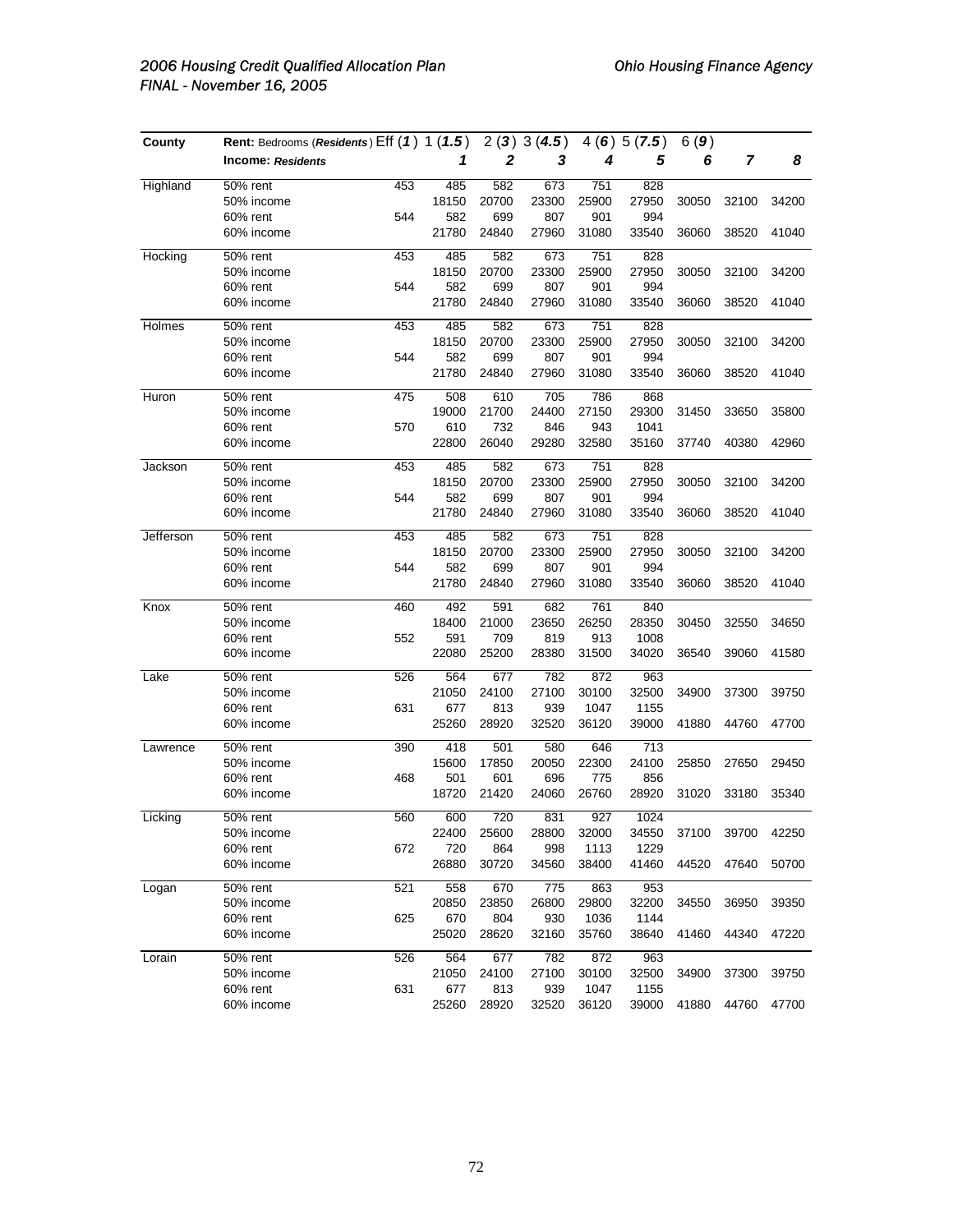| County     | Rent: Bedrooms (Residents) Eff (1) 1 (1.5) |     |              |              | 2(3)3(4.5)   |              | 4(6)5(7.5)    | 6(9)  |       |       |
|------------|--------------------------------------------|-----|--------------|--------------|--------------|--------------|---------------|-------|-------|-------|
|            | <b>Income: Residents</b>                   |     | 1            | 2            | 3            | 4            | 5             | 6     | 7     | 8     |
| Lucas      | 50% rent                                   | 508 | 545          | 655          | 756          | 843          | 931           |       |       |       |
|            | 50% income                                 |     | 20350        | 23300        | 26200        | 29100        | 31450         | 33750 | 36100 | 38400 |
|            | 60% rent                                   | 610 | 654          | 786          | 908          | 1012         | 1117          |       |       |       |
|            | 60% income                                 |     | 24420        | 27960        | 31440        | 34920        | 37740         | 40500 | 43320 | 46080 |
| Madison    | 50% rent                                   | 560 | 600          | 720          | 831          | 927          | 1024          |       |       |       |
|            | 50% income                                 |     | 22400        | 25600        | 28800        | 32000        | 34550         | 37100 | 39700 | 42250 |
|            | 60% rent                                   | 672 | 720          | 864          | 998          | 1113         | 1229          |       |       |       |
|            | 60% income                                 |     | 26880        | 30720        | 34560        | 38400        | 41460         | 44520 | 47640 | 50700 |
| Mahoning   | 50% rent                                   | 453 | 485          | 582          | 673          | 751          | 828           |       |       |       |
|            | 50% income                                 |     | 18150        | 20700        | 23300        | 25900        | 27950         | 30050 | 32100 | 34200 |
|            | 60% rent                                   | 544 | 582          | 699          | 807          | 901          | 994           |       |       |       |
|            | 60% income                                 |     | 21780        | 24840        | 27960        | 31080        | 33540         | 36060 | 38520 | 41040 |
| Marion     | 50% rent                                   | 460 | 492          | 591          | 683          | 762          | 841           |       |       |       |
|            | 50% income                                 |     | 18400        | 21000        | 23650        | 26300        | 28400         | 30500 | 32600 | 34700 |
|            | 60% rent                                   | 552 | 591          | 709          | 820          | 915          | 1009          |       |       |       |
|            | 60% income                                 |     | 22080        | 25200        | 28380        | 31560        | 34080         | 36600 | 39120 | 41640 |
| Medina     | 50% rent                                   | 526 | 564          | 677          | 782          | 872          | 963           |       |       |       |
|            | 50% income                                 |     | 21050        | 24100        | 27100        | 30100        | 32500         | 34900 | 37300 | 39750 |
|            | 60% rent                                   | 631 | 677          | 813          | 939          | 1047         | 1155          |       |       |       |
|            | 60% income                                 |     | 25260        | 28920        | 32520        | 36120        | 39000         | 41880 | 44760 | 47700 |
| Meigs      | 50% rent                                   | 453 | 485          | 582          | 673          | 751          | 828           |       |       |       |
|            | 50% income                                 |     | 18150        | 20700        | 23300        | 25900        | 27950         | 30050 | 32100 | 34200 |
|            | 60% rent                                   | 544 | 582          | 699          | 807          | 901          | 994           |       |       |       |
|            | 60% income                                 |     | 21780        | 24840        | 27960        | 31080        | 33540         | 36060 | 38520 | 41040 |
| Mercer     | 50% rent                                   | 508 | 545          | 655          | 756          | 843          | 931           |       |       |       |
|            | 50% income                                 |     | 20350        | 23300        | 26200        | 29100        | 31450         | 33750 | 36100 | 38400 |
|            | 60% rent                                   | 610 | 654          | 786          | 908          | 1012         | 1117          |       |       |       |
|            | 60% income                                 |     | 24420        | 27960        | 31440        | 34920        | 37740         | 40500 | 43320 | 46080 |
| Miami      | 50% rent                                   | 526 | 564          | 677          | 782          | 872          | 963           |       |       |       |
|            | 50% income                                 |     | 21050        | 24100        | 27100        | 30100        | 32500         | 34900 | 37300 | 39750 |
|            | 60% rent                                   | 631 | 677          | 813          | 939          | 1047         | 1155          |       |       |       |
|            | 60% income                                 |     | 25260        | 28920        | 32520        | 36120        | 39000         | 41880 | 44760 | 47700 |
| Monroe     | 50% rent                                   | 453 | 485          | 582          | 673          | 751          | 828           |       |       |       |
|            | 50% income                                 |     | 18150        | 20700        | 23300        | 25900        | 27950         | 30050 | 32100 | 34200 |
|            | 60% rent                                   | 544 | 582          | 699          | 807          | 901          | 994           |       |       |       |
|            | 60% income                                 |     | 21780        | 24840        | 27960        | 31080        | 33540         | 36060 | 38520 | 41040 |
| Montgomery | 50% rent                                   | 526 | 564          | 677          | 782          | 872          | 963           |       |       |       |
|            | 50% income                                 |     | 21050        | 24100        | 27100        | 30100        | 32500         | 34900 | 37300 | 39750 |
|            | 60% rent                                   | 631 | 677          | 813          | 939          | 1047         | 1155          |       |       |       |
|            | 60% income                                 |     | 25260        | 28920        | 32520        | 36120        | 39000         | 41880 | 44760 | 47700 |
| Morgan     | 50% rent                                   | 453 | 485          | 582          | 673          | 751          | 828           |       |       |       |
|            | 50% income                                 |     | 18150        | 20700        | 23300        | 25900        | 27950         | 30050 | 32100 | 34200 |
|            | 60% rent                                   | 544 | 582          | 699          | 807          | 901          | 994           |       |       |       |
|            | 60% income                                 |     | 21780        | 24840        | 27960        | 31080        | 33540         | 36060 | 38520 | 41040 |
| Morrow     | 50% rent                                   | 461 | 494          | 593          | 686          | 765          | 843           |       |       |       |
|            | 50% income                                 |     | 18450        | 21100        | 23750        | 26400        | 28500         | 30600 | 32700 | 34800 |
|            | 60% rent<br>60% income                     | 553 | 593<br>22140 | 712<br>25320 | 823<br>28500 | 918<br>31680 | 1012<br>34200 | 36720 | 39240 | 41760 |
|            |                                            |     |              |              |              |              |               |       |       |       |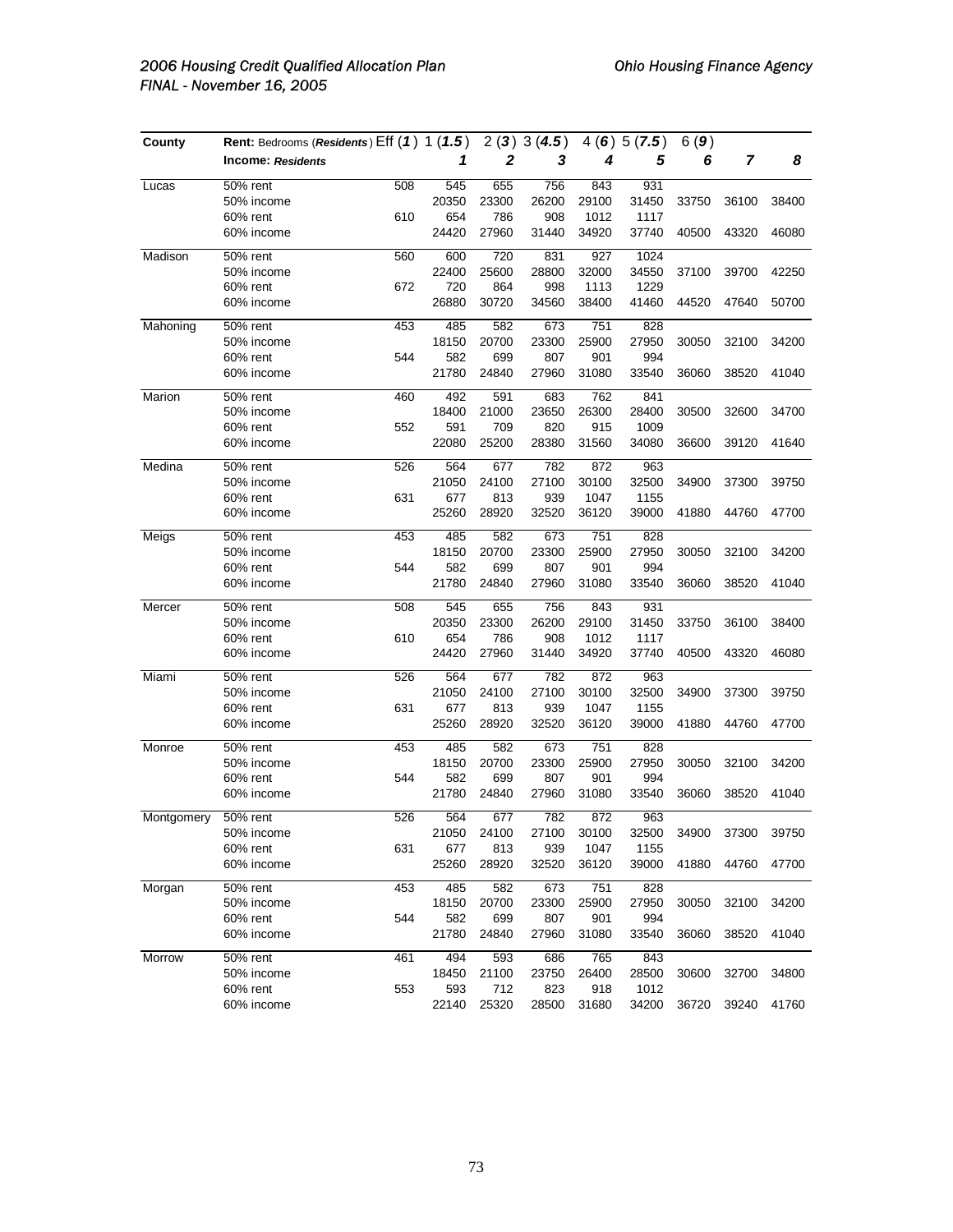| County    | Rent: Bedrooms (Residents) Eff (1) 1 (1.5) |     |       |       | 2(3)3(4.5) |       | 4(6)5(7.5) | 6(9)  |       |       |
|-----------|--------------------------------------------|-----|-------|-------|------------|-------|------------|-------|-------|-------|
|           | <b>Income: Residents</b>                   |     | 1     | 2     | 3          | 4     | 5          | 6     | 7     | 8     |
| Muskingum | 50% rent                                   | 453 | 485   | 582   | 673        | 751   | 828        |       |       |       |
|           | 50% income                                 |     | 18150 | 20700 | 23300      | 25900 | 27950      | 30050 | 32100 | 34200 |
|           | 60% rent                                   | 544 | 582   | 699   | 807        | 901   | 994        |       |       |       |
|           | 60% income                                 |     | 21780 | 24840 | 27960      | 31080 | 33540      | 36060 | 38520 | 41040 |
| Noble     | 50% rent                                   | 453 | 485   | 582   | 673        | 751   | 828        |       |       |       |
|           | 50% income                                 |     | 18150 | 20700 | 23300      | 25900 | 27950      | 30050 | 32100 | 34200 |
|           | 60% rent                                   | 544 | 582   | 699   | 807        | 901   | 994        |       |       |       |
|           | 60% income                                 |     | 21780 | 24840 | 27960      | 31080 | 33540      | 36060 | 38520 | 41040 |
| Ottawa    | 50% rent                                   | 525 | 562   | 675   | 779        | 868   | 958        |       |       |       |
|           | 50% income                                 |     | 21000 | 24000 | 27000      | 30000 | 32350      | 34750 | 37150 | 39550 |
|           | 60% rent                                   | 630 | 675   | 810   | 935        | 1042  | 1150       |       |       |       |
|           | 60% income                                 |     | 25200 | 28800 | 32400      | 36000 | 38820      | 41700 | 44580 | 47460 |
| Paulding  | 50% rent                                   | 462 | 495   | 595   | 687        | 767   | 846        |       |       |       |
|           | 50% income                                 |     | 18500 | 21150 | 23800      | 26450 | 28550      | 30700 | 32800 | 34900 |
|           | 60% rent                                   | 555 | 594   | 714   | 825        | 921   | 1015       |       |       |       |
|           | 60% income                                 |     | 22200 | 25380 | 28560      | 31740 | 34260      | 36840 | 39360 | 41880 |
| Perry     | 50% rent                                   | 453 | 485   | 582   | 673        | 751   | 828        |       |       |       |
|           | 50% income                                 |     | 18150 | 20700 | 23300      | 25900 | 27950      | 30050 | 32100 | 34200 |
|           | 60% rent                                   | 544 | 582   | 699   | 807        | 901   | 994        |       |       |       |
|           | 60% income                                 |     | 21780 | 24840 | 27960      | 31080 | 33540      | 36060 | 38520 | 41040 |
| Pickaway  | 50% rent                                   | 560 | 600   | 720   | 831        | 927   | 1024       |       |       |       |
|           | 50% income                                 |     | 22400 | 25600 | 28800      | 32000 | 34550      | 37100 | 39700 | 42250 |
|           | 60% rent                                   | 672 | 720   | 864   | 998        | 1113  | 1229       |       |       |       |
|           | 60% income                                 |     | 26880 | 30720 | 34560      | 38400 | 41460      | 44520 | 47640 | 50700 |
| Pike      | 50% rent                                   | 453 | 485   | 582   | 673        | 751   | 828        |       |       |       |
|           | 50% income                                 |     | 18150 | 20700 | 23300      | 25900 | 27950      | 30050 | 32100 | 34200 |
|           | 60% rent                                   | 544 | 582   | 699   | 807        | 901   | 994        |       |       |       |
|           | 60% income                                 |     | 21780 | 24840 | 27960      | 31080 | 33540      | 36060 | 38520 | 41040 |
| Portage   | 50% rent                                   | 531 | 569   | 682   | 789        | 880   | 971        |       |       |       |
|           | 50% income                                 |     | 21250 | 24300 | 27300      | 30350 | 32800      | 35200 | 37650 | 40050 |
|           | 60% rent                                   | 637 | 683   | 819   | 947        | 1056  | 1165       |       |       |       |
|           | 60% income                                 |     | 25500 | 29160 | 32760      | 36420 | 39360      | 42240 | 45180 | 48060 |
| Preble    | 50% rent                                   | 485 | 520   | 623   | 721        | 803   | 887        |       |       |       |
|           | 50% income                                 |     | 19400 | 22200 | 24950      | 27750 | 29950      | 32150 | 34400 | 36600 |
|           | 60% rent                                   | 582 | 624   | 748   | 865        | 964   | 1065       |       |       |       |
|           | 60% income                                 |     | 23280 | 26640 | 29940      | 33300 | 35940      | 38580 | 41280 | 43920 |
| Putnam    | 50% rent                                   | 536 | 574   | 688   | 796        | 888   | 980        |       |       |       |
|           | 50% income                                 |     | 21450 | 24500 | 27550      | 30650 | 33100      | 35550 | 38000 | 40450 |
|           | 60% rent                                   | 643 | 689   | 826   | 956        | 1066  | 1176       |       |       |       |
|           | 60% income                                 |     | 25740 | 29400 | 33060      | 36780 | 39720      | 42660 | 45600 | 48540 |
| Richland  | 50% rent                                   | 453 | 485   | 582   | 673        | 751   | 828        |       |       |       |
|           | 50% income                                 |     | 18150 | 20700 | 23300      | 25900 | 27950      | 30050 | 32100 | 34200 |
|           | 60% rent                                   | 544 | 582   | 699   | 807        | 901   | 994        |       |       |       |
|           | 60% income                                 |     | 21780 | 24840 | 27960      | 31080 | 33540      | 36060 | 38520 | 41040 |
| Ross      | 50% rent                                   | 453 | 485   | 582   | 673        | 751   | 828        |       |       |       |
|           | 50% income                                 |     | 18150 | 20700 | 23300      | 25900 | 27950      | 30050 | 32100 | 34200 |
|           | 60% rent                                   | 544 | 582   | 699   | 807        | 901   | 994        |       |       |       |
|           | 60% income                                 |     | 21780 | 24840 | 27960      | 31080 | 33540      | 36060 | 38520 | 41040 |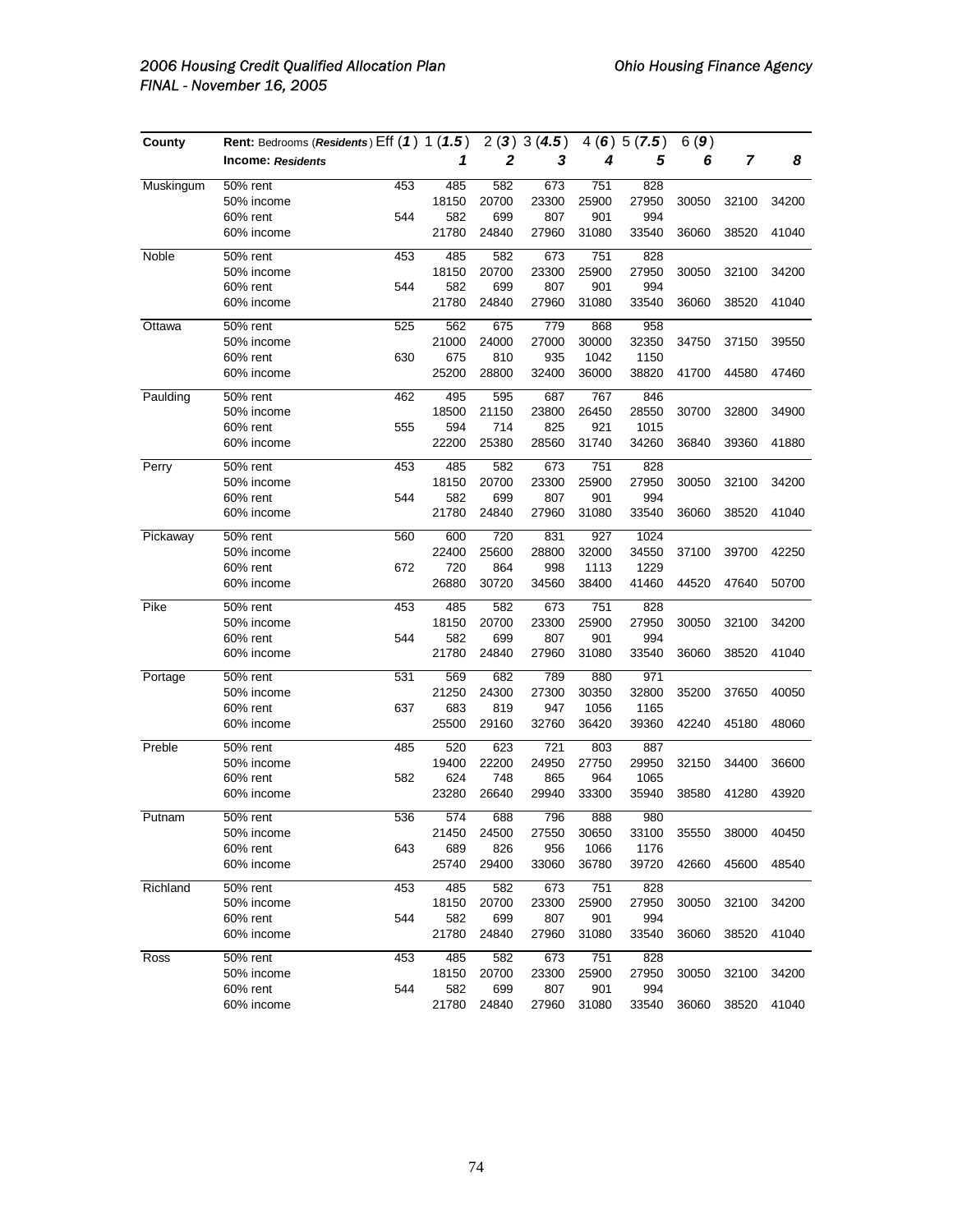| County       | Rent: Bedrooms (Residents) Eff (1) 1 (1.5) |     |       |       | 2(3)3(4.5) |       | 4(6)5(7.5) | 6(9)  |       |       |
|--------------|--------------------------------------------|-----|-------|-------|------------|-------|------------|-------|-------|-------|
|              | <b>Income: Residents</b>                   |     | 1     | 2     | 3          | 4     | 5          | 6     | 7     | 8     |
| Sandusky     | 50% rent                                   | 481 | 515   | 618   | 715        | 797   | 880        |       |       |       |
|              | 50% income                                 |     | 19250 | 22000 | 24750      | 27500 | 29700      | 31900 | 34100 | 36300 |
|              | 60% rent                                   | 577 | 618   | 742   | 858        | 957   | 1056       |       |       |       |
|              | 60% income                                 |     | 23100 | 26400 | 29700      | 33000 | 35640      | 38280 | 40920 | 43560 |
| Scioto       | 50% rent                                   | 453 | 485   | 582   | 673        | 751   | 828        |       |       |       |
|              | 50% income                                 |     | 18150 | 20700 | 23300      | 25900 | 27950      | 30050 | 32100 | 34200 |
|              | 60% rent                                   | 544 | 582   | 699   | 807        | 901   | 994        |       |       |       |
|              | 60% income                                 |     | 21780 | 24840 | 27960      | 31080 | 33540      | 36060 | 38520 | 41040 |
| Seneca       | 50% rent                                   | 453 | 485   | 582   | 673        | 751   | 828        |       |       |       |
|              | 50% income                                 |     | 18150 | 20700 | 23300      | 25900 | 27950      | 30050 | 32100 | 34200 |
|              | 60% rent                                   | 544 | 582   | 699   | 807        | 901   | 994        |       |       |       |
|              | 60% income                                 |     | 21780 | 24840 | 27960      | 31080 | 33540      | 36060 | 38520 | 41040 |
| Shelby       | 50% rent                                   | 523 | 561   | 673   | 778        | 868   | 958        |       |       |       |
|              | 50% income                                 |     | 20950 | 23950 | 26950      | 29950 | 32350      | 34750 | 37150 | 39550 |
|              | 60% rent                                   | 628 | 673   | 808   | 934        | 1042  | 1150       |       |       |       |
|              | 60% income                                 |     | 25140 | 28740 | 32340      | 35940 | 38820      | 41700 | 44580 | 47460 |
| <b>Stark</b> | 50% rent                                   | 477 | 511   | 613   | 708        | 790   | 871        |       |       |       |
|              | 50% income                                 |     | 19100 | 21800 | 24550      | 27250 | 29450      | 31600 | 33800 | 35950 |
|              | 60% rent                                   | 573 | 613   | 736   | 850        | 948   | 1046       |       |       |       |
|              | 60% income                                 |     | 22920 | 26160 | 29460      | 32700 | 35340      | 37920 | 40560 | 43140 |
| Summit       | 50% rent                                   | 531 | 569   | 682   | 789        | 880   | 971        |       |       |       |
|              | 50% income                                 |     | 21250 | 24300 | 27300      | 30350 | 32800      | 35200 | 37650 | 40050 |
|              | 60% rent                                   | 637 | 683   | 819   | 947        | 1056  | 1165       |       |       |       |
|              | 60% income                                 |     | 25500 | 29160 | 32760      | 36420 | 39360      | 42240 | 45180 | 48060 |
| Trumbull     | 50% rent                                   | 453 | 485   | 582   | 673        | 751   | 828        |       |       |       |
|              | 50% income                                 |     | 18150 | 20700 | 23300      | 25900 | 27950      | 30050 | 32100 | 34200 |
|              | 60% rent                                   | 544 | 582   | 699   | 807        | 901   | 994        |       |       |       |
|              | 60% income                                 |     | 21780 | 24840 | 27960      | 31080 | 33540      | 36060 | 38520 | 41040 |
| Tuscarawas   | 50% rent                                   | 453 | 485   | 582   | 673        | 751   | 828        |       |       |       |
|              | 50% income                                 |     | 18150 | 20700 | 23300      | 25900 | 27950      | 30050 | 32100 | 34200 |
|              | 60% rent                                   | 544 | 582   | 699   | 807        | 901   | 994        |       |       |       |
|              | 60% income                                 |     | 21780 | 24840 | 27960      | 31080 | 33540      | 36060 | 38520 | 41040 |
| Union        | 50% rent                                   | 598 | 641   | 770   | 889        | 991   | 1094       |       |       |       |
|              | 50% income                                 |     | 23950 | 27350 | 30800      | 34200 | 36950      | 39650 | 42400 | 45150 |
|              | 60% rent                                   | 718 | 769   | 924   | 1067       | 1189  | 1313       |       |       |       |
|              | 60% income                                 |     | 28740 | 32820 | 36960      | 41040 | 44340      | 47580 | 50880 | 54180 |
| Van Wert     | 50% rent                                   | 465 | 498   | 597   | 690        | 770   | 849        |       |       |       |
|              | 50% income                                 |     | 18600 | 21250 | 23900      | 26550 | 28650      | 30800 | 32900 | 35050 |
|              | 60% rent                                   | 558 | 597   | 717   | 828        | 924   | 1019       |       |       |       |
|              | 60% income                                 |     | 22320 | 25500 | 28680      | 31860 | 34380      | 36960 | 39480 | 42060 |
| Vinton       | 50% rent                                   | 453 | 485   | 582   | 673        | 751   | 828        |       |       |       |
|              | 50% income                                 |     | 18150 | 20700 | 23300      | 25900 | 27950      | 30050 | 32100 | 34200 |
|              | 60% rent                                   | 544 | 582   | 699   | 807        | 901   | 994        |       |       |       |
|              | 60% income                                 |     | 21780 | 24840 | 27960      | 31080 | 33540      | 36060 | 38520 | 41040 |
| Warren       | 50% rent                                   | 563 | 604   | 725   | 838        | 935   | 1031       |       |       |       |
|              | 50% income                                 |     | 22550 | 25800 | 29000      | 32250 | 34800      | 37400 | 39950 | 42550 |
|              | 60% rent                                   | 676 | 725   | 870   | 1005       | 1122  | 1237       |       |       |       |
|              | 60% income                                 |     | 27060 | 30960 | 34800      | 38700 | 41760      | 44880 | 47940 | 51060 |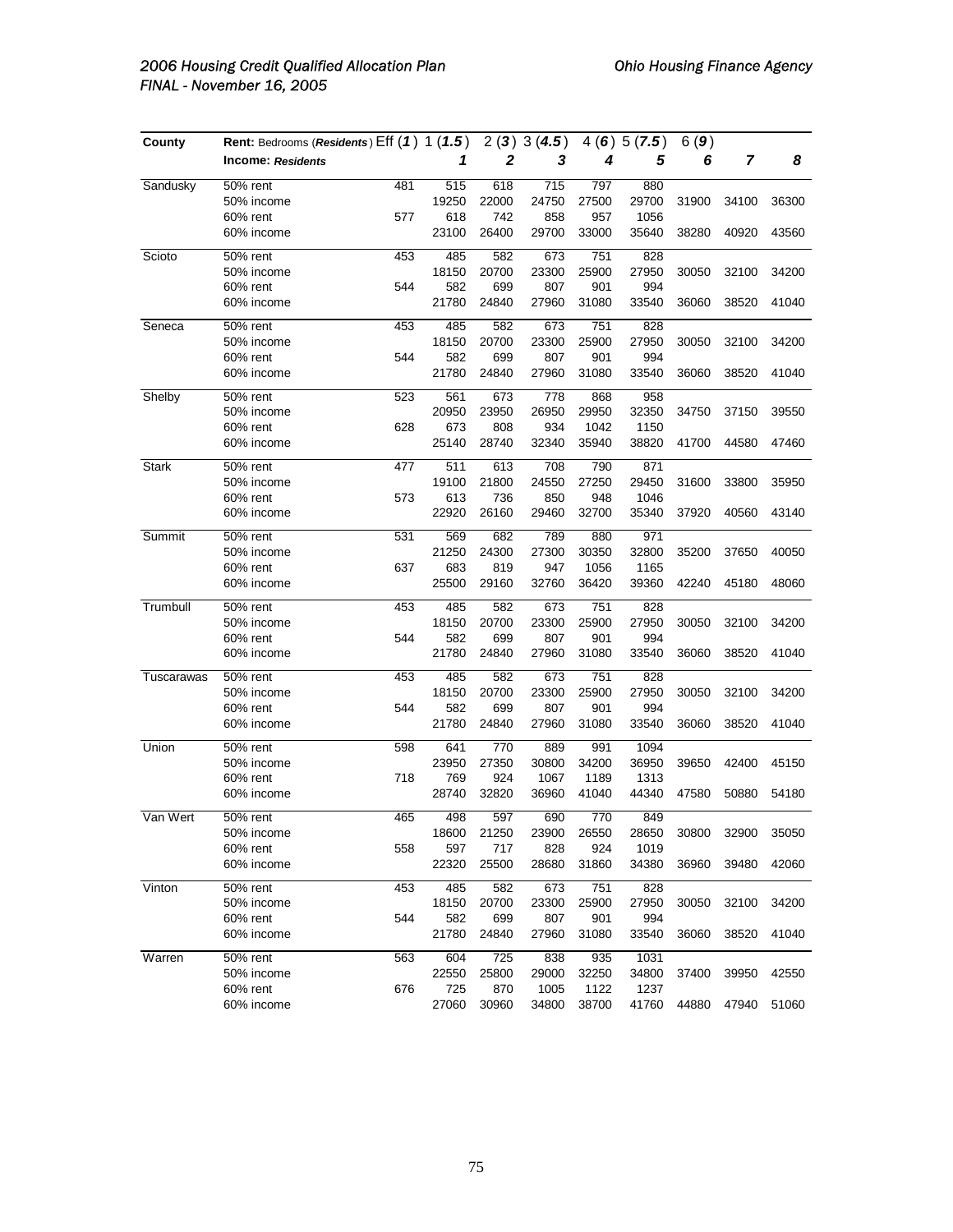| County     | Rent: Bedrooms ( <i>Residents</i> ) $Eff (1) 1 (1.5)$ |     |       |       | 2(3)3(4.5) |       | 4(6)5(7.5) | 6(9)  |       |       |
|------------|-------------------------------------------------------|-----|-------|-------|------------|-------|------------|-------|-------|-------|
|            | <b>Income: Residents</b>                              |     | 1     | 2     | 3          | 4     | 5          | 6     | 7     | 8     |
| Washington | 50% rent                                              | 427 | 458   | 550   | 635        | 708   | 781        |       |       |       |
|            | 50% income                                            |     | 17100 | 19550 | 22000      | 24450 | 26400      | 28350 | 30300 | 32250 |
|            | 60% rent                                              | 513 | 549   | 660   | 762        | 850   | 938        |       |       |       |
|            | 60% income                                            |     | 20520 | 23460 | 26400      | 29340 | 31680      | 34020 | 36360 | 38700 |
| Wayne      | 50% rent                                              | 488 | 523   | 628   | 726        | 810   | 893        |       |       |       |
|            | 50% income                                            |     | 19550 | 22350 | 25150      | 27950 | 30150      | 32400 | 34650 | 36850 |
|            | 60% rent                                              | 586 | 628   | 754   | 871        | 972   | 1072       |       |       |       |
|            | 60% income                                            |     | 23460 | 26820 | 30180      | 33540 | 36180      | 38880 | 41580 | 44220 |
| Williams   | 50% rent                                              | 481 | 515   | 618   | 715        | 797   | 880        |       |       |       |
|            | 50% income                                            |     | 19250 | 22000 | 24750      | 27500 | 29700      | 31900 | 34100 | 36300 |
|            | 60% rent                                              | 577 | 618   | 742   | 858        | 957   | 1056       |       |       |       |
|            | 60% income                                            |     | 23100 | 26400 | 29700      | 33000 | 35640      | 38280 | 40920 | 43560 |
| Wood       | 50% rent                                              | 508 | 545   | 655   | 756        | 843   | 931        |       |       |       |
|            | 50% income                                            |     | 20350 | 23300 | 26200      | 29100 | 31450      | 33750 | 36100 | 38400 |
|            | 60% rent                                              | 610 | 654   | 786   | 908        | 1012  | 1117       |       |       |       |
|            | 60% income                                            |     | 24420 | 27960 | 31440      | 34920 | 37740      | 40500 | 43320 | 46080 |
| Wyandot    | 50% rent                                              | 463 | 496   | 596   | 688        | 768   | 848        |       |       |       |
|            | 50% income                                            |     | 18550 | 21200 | 23850      | 26500 | 28600      | 30750 | 32850 | 35000 |
|            | 60% rent                                              | 556 | 596   | 715   | 826        | 922   | 1017       |       |       |       |
|            | 60% income                                            |     | 22260 | 25440 | 28620      | 31800 | 34320      | 36900 | 39420 | 42000 |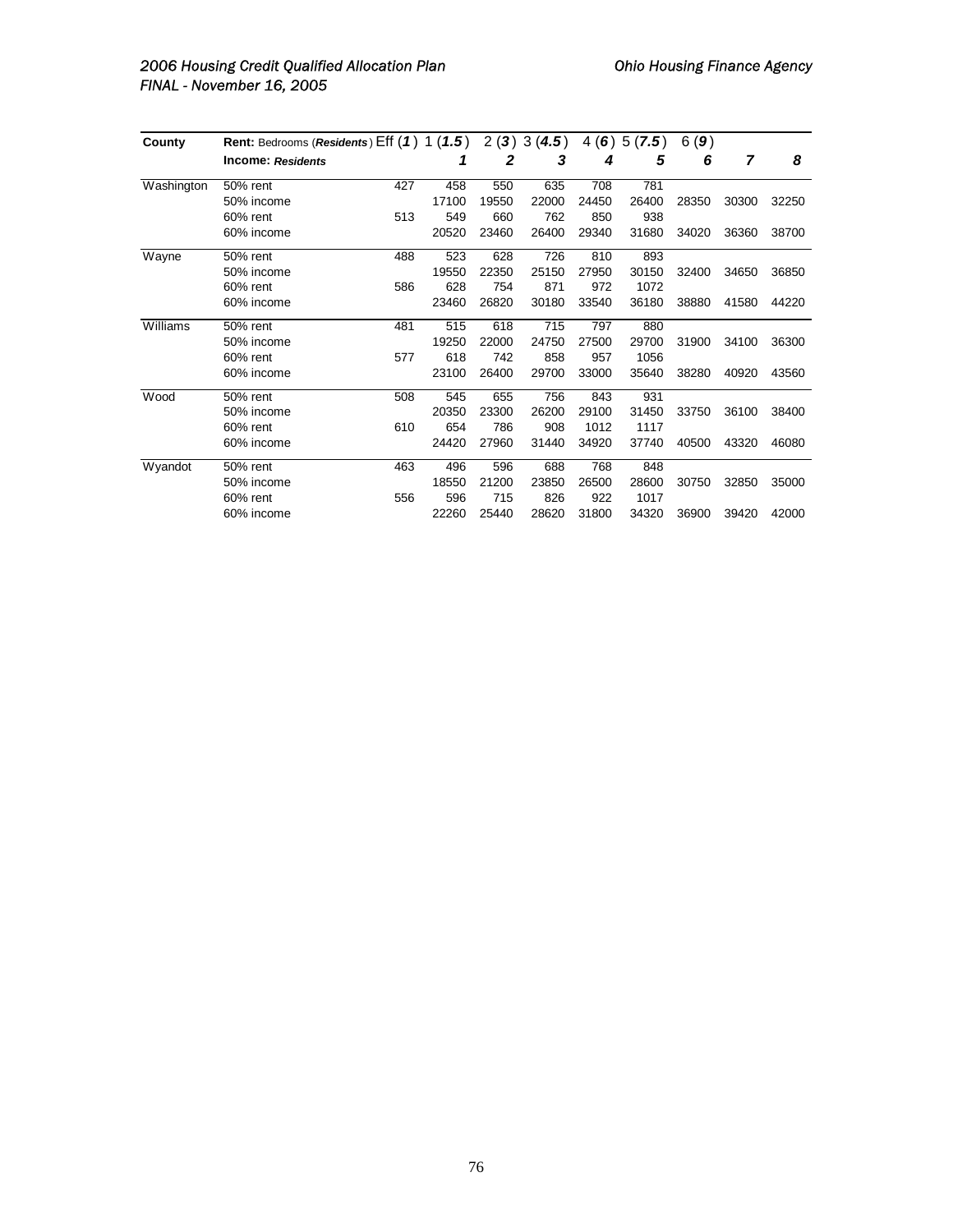# B. 2005 MAXIMUM DEVELOPMENT COST PER UNIT

## *H.U.D. Effective Date: January 1, 2005*

| County         | <b>Non-Elevator</b><br><b>Elevator</b> | <b>Bedrooms</b> |           |                |                         |           |
|----------------|----------------------------------------|-----------------|-----------|----------------|-------------------------|-----------|
|                |                                        | Eff(0)          | 1         | $\overline{2}$ | $\overline{\mathbf{3}}$ | 4         |
| Adams          | Non-Elevator                           | \$86,169        | \$99,354  | \$119,823      | \$153,374               | \$170,865 |
|                | Elevator                               | \$90,683        | \$103,951 | \$126,404      | \$163,523               | \$179,499 |
| Allen          | Non-Elevator                           | \$85,290        | \$98,341  | \$118,600      | \$151,809               | \$169,121 |
|                | Elevator                               | \$89,758        | \$102,890 | \$125,114      | \$161,854               | \$177,667 |
| Ashland        | Non-Elevator                           | \$96,281        | \$111,013 | \$133,883      | \$171,372               | \$190,915 |
|                | Elevator                               | \$101,325       | \$116,149 | \$141,237      | \$182,712               | \$200,562 |
| Ashtabula      | Non-Elevator                           | \$96,281        | \$111,013 | \$133,883      | \$171,372               | \$190,915 |
|                | Elevator                               | \$101,325       | \$116,149 | \$141,237      | \$182,712               | \$200,562 |
| Athens         | Non-Elevator                           | \$85,290        | \$98,341  | \$118,600      | \$151,809               | \$169,121 |
|                | Elevator                               | \$89,758        | \$102,890 | \$125,114      | \$161,854               | \$177,667 |
| Auglaize       | Non-Elevator                           | \$85,290        | \$98,341  | \$118,600      | \$151,809               | \$169,121 |
|                | Elevator                               | \$89,758        | \$102,890 | \$125,114      | \$161,854               | \$177,667 |
| <b>Belmont</b> | Non-Elevator                           | \$85,290        | \$98,341  | \$118,600      | \$151,809               | \$169,121 |
|                | Elevator                               | \$89,758        | \$102,890 | \$125,114      | \$161,854               | \$177,667 |
| <b>Brown</b>   | Non-Elevator                           | \$86,169        | \$99,354  | \$119,823      | \$153,374               | \$170,865 |
|                | Elevator                               | \$90,683        | \$103,951 | \$126,404      | \$163,523               | \$179,499 |
| <b>Butler</b>  | Non-Elevator                           | \$86,169        | \$99,354  | \$119,823      | \$153,374               | \$170,865 |
|                | Elevator                               | \$90,683        | \$103,951 | \$126,404      | \$163,523               | \$179,499 |
| Carroll        | Non-Elevator                           | \$96,281        | \$111,013 | \$133,883      | \$171,372               | \$190,915 |
|                | Elevator                               | \$101,325       | \$116,149 | \$141,237      | \$182,712               | \$200,562 |
| Champaign      | Non-Elevator                           | \$85,290        | \$98,341  | \$118,600      | \$151,809               | \$169,121 |
|                | Elevator                               | \$89,758        | \$102,890 | \$125,114      | \$161,854               | \$177,667 |
| Clark          | Non-Elevator                           | \$85,290        | \$98,341  | \$118,600      | \$151,809               | \$169,121 |
|                | Elevator                               | \$89,758        | \$102,890 | \$125,114      | \$161,854               | \$177,667 |
| Clermont       | Non-Elevator                           | \$86,169        | \$99,354  | \$119,823      | \$153,374               | \$170,865 |
|                | Elevator                               | \$90,683        | \$103,951 | \$126,404      | \$163,523               | \$179,499 |
| Clinton        | Non-Elevator                           | \$86,169        | \$99,354  | \$119,823      | \$153,374               | \$170,865 |
|                | Elevator                               | \$90,683        | \$103,951 | \$126,404      | \$163,523               | \$179,499 |
| Columbiana     | Non-Elevator                           | \$96,281        | \$111,013 | \$133,883      | \$171,372               | \$190,915 |
|                | Elevator                               | \$101,325       | \$116,149 | \$141,237      | \$182,712               | \$200,562 |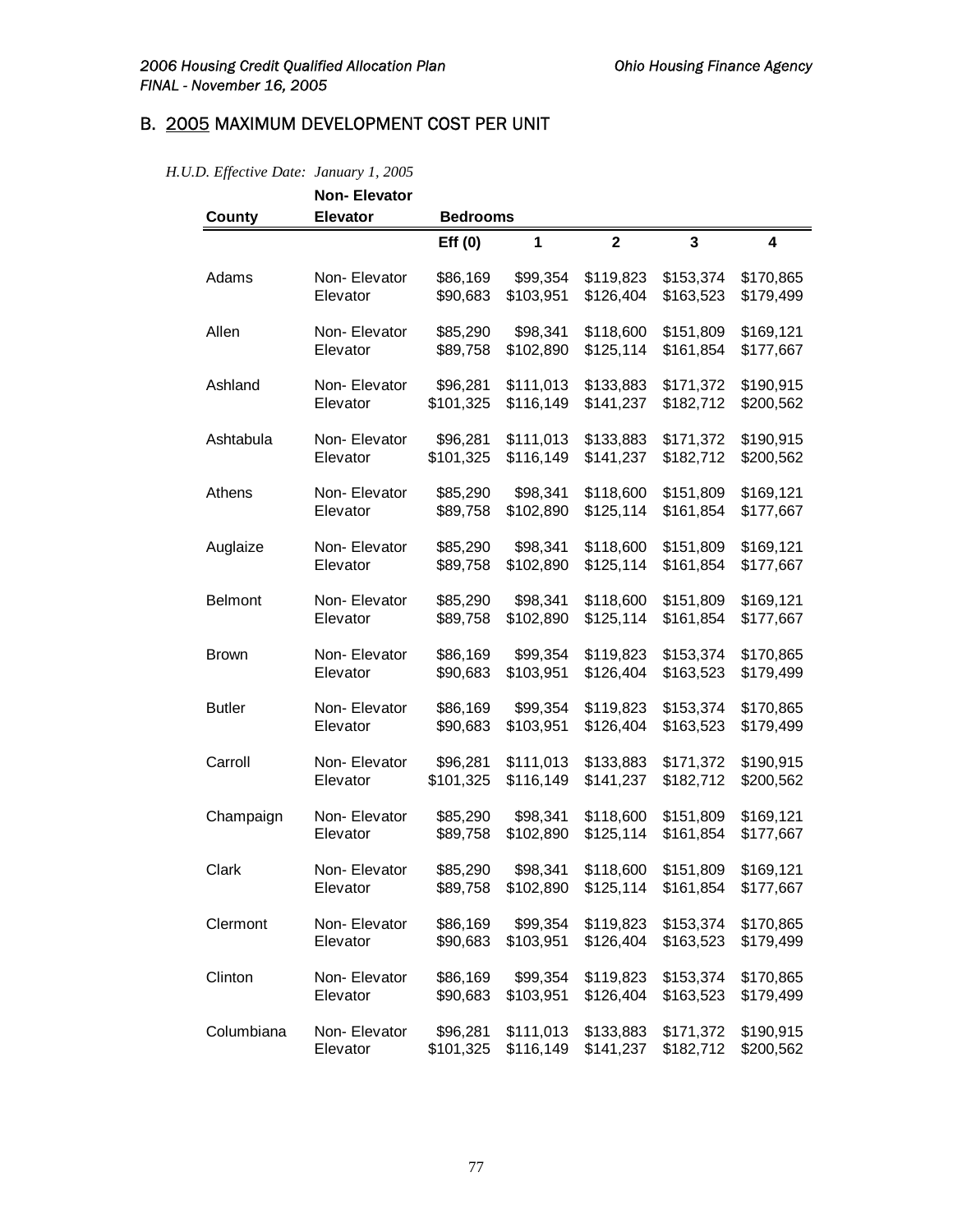| <b>County</b> | <b>Non-Elevator</b><br><b>Elevator</b> | <b>Bedrooms</b> |           |                         |                         |                         |
|---------------|----------------------------------------|-----------------|-----------|-------------------------|-------------------------|-------------------------|
|               |                                        | Eff(0)          | 1         | $\overline{\mathbf{2}}$ | $\overline{\mathbf{3}}$ | $\overline{\mathbf{4}}$ |
| Coshocton     | Non-Elevator                           | \$85,290        | \$98,341  | \$118,600               | \$151,809               | \$169,121               |
|               | Elevator                               | \$89,758        | \$102,890 | \$125,114               | \$161,854               | \$177,667               |
| Crawford      | Non-Elevator                           | \$96,281        | \$111,013 | \$133,883               | \$171,372               | \$190,915               |
|               | Elevator                               | \$101,325       | \$116,149 | \$141,237               | \$182,712               | \$200,562               |
| Cuyahoga      | Non-Elevator                           | \$96,281        | \$111,013 | \$133,883               | \$171,372               | \$190,915               |
|               | Elevator                               | \$101,325       | \$116,149 | \$141,237               | \$182,712               | \$200,562               |
| Darke         | Non-Elevator                           | \$86,169        | \$99,354  | \$119,823               | \$153,374               | \$170,865               |
|               | Elevator                               | \$90,683        | \$103,951 | \$126,404               | \$163,523               | \$179,499               |
| Defiance      | Non-Elevator                           | \$96,281        | \$111,013 | \$133,883               | \$171,372               | \$190,915               |
|               | Elevator                               | \$101,325       | \$116,149 | \$141,237               | \$182,712               | \$200,562               |
| Delaware      | Non-Elevator                           | \$85,290        | \$98,341  | \$118,600               | \$151,809               | \$169,121               |
|               | Elevator                               | \$89,758        | \$102,890 | \$125,114               | \$161,854               | \$177,667               |
| Erie          | Non-Elevator                           | \$96,281        | \$111,013 | \$133,883               | \$171,372               | \$190,915               |
|               | Elevator                               | \$101,325       | \$116,149 | \$141,237               | \$182,712               | \$200,562               |
| Fairfield     | Non-Elevator                           | \$85,290        | \$98,341  | \$118,600               | \$151,809               | \$169,121               |
|               | Elevator                               | \$89,758        | \$102,890 | \$125,114               | \$161,854               | \$177,667               |
| Fayette       | Non-Elevator                           | \$85,290        | \$98,341  | \$118,600               | \$151,809               | \$169,121               |
|               | Elevator                               | \$89,758        | \$102,890 | \$125,114               | \$161,854               | \$177,667               |
| Franklin      | Non-Elevator                           | \$85,290        | \$98,341  | \$118,600               | \$151,809               | \$169,121               |
|               | Elevator                               | \$89,758        | \$102,890 | \$125,114               | \$161,854               | \$177,667               |
| Fulton        | Non-Elevator                           | \$96,281        | \$111,013 | \$133,883               | \$171,372               | \$190,915               |
|               | Elevator                               | \$101,325       | \$116,149 | \$141,237               | \$182,712               | \$200,562               |
| Gallia        | Non-Elevator                           | \$85,290        | \$98,341  | \$118,600               | \$151,809               | \$169,121               |
|               | Elevator                               | \$89,758        | \$102,890 | \$125,114               | \$161,854               | \$177,667               |
| Geauga        | Non-Elevator                           | \$96,281        | \$111,013 | \$133,883               | \$171,372               | \$190,915               |
|               | Elevator                               | \$101,325       | \$116,149 | \$141,237               | \$182,712               | \$200,562               |
| Greene        | Non-Elevator                           | \$86,169        | \$99,354  | \$119,823               | \$153,374               | \$170,865               |
|               | Elevator                               | \$90,683        | \$103,951 | \$126,404               | \$163,523               | \$179,499               |
| Guernsey      | Non-Elevator                           | \$85,290        | \$98,341  | \$118,600               | \$151,809               | \$169,121               |
|               | Elevator                               | \$89,758        | \$102,890 | \$125,114               | \$161,854               | \$177,667               |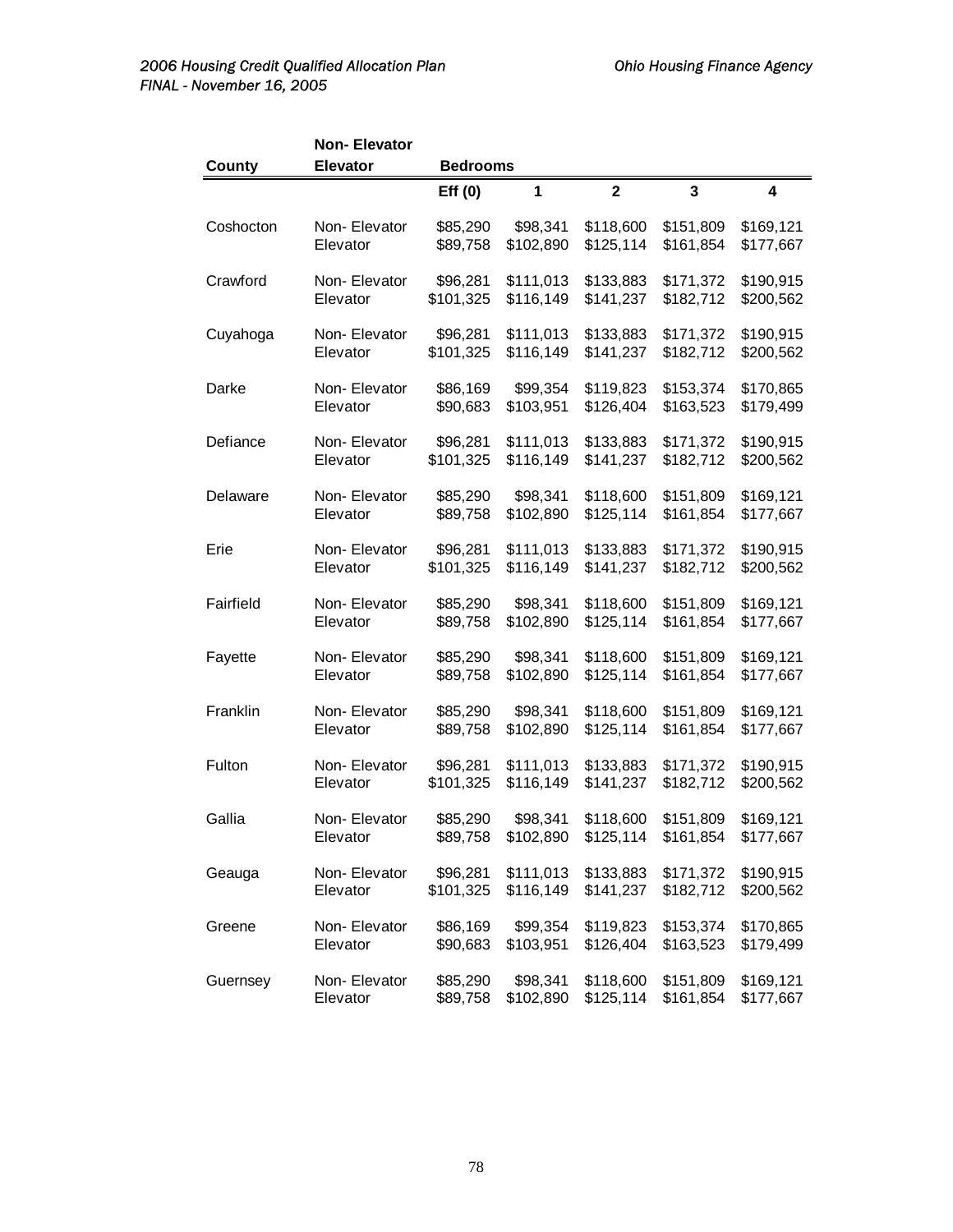| County    | Non-Elevator<br><b>Elevator</b> | <b>Bedrooms</b> |           |                         |                         |                         |
|-----------|---------------------------------|-----------------|-----------|-------------------------|-------------------------|-------------------------|
|           |                                 | Eff(0)          | 1         | $\overline{\mathbf{2}}$ | $\overline{\mathbf{3}}$ | $\overline{\mathbf{4}}$ |
| Hamilton  | Non-Elevator                    | \$86,169        | \$99,354  | \$119,823               | \$153,374               | \$170,865               |
|           | Elevator                        | \$90,683        | \$103,951 | \$126,404               | \$163,523               | \$179,499               |
| Hancock   | Non-Elevator                    | \$96,281        | \$111,013 | \$133,883               | \$171,372               | \$190,915               |
|           | Elevator                        | \$101,325       | \$116,149 | \$141,237               | \$182,712               | \$200,562               |
| Hardin    | Non-Elevator                    | \$85,290        | \$98,341  | \$118,600               | \$151,809               | \$169,121               |
|           | Elevator                        | \$89,758        | \$102,890 | \$125,114               | \$161,854               | \$177,667               |
| Harrison  | Non-Elevator                    | \$96,281        | \$111,013 | \$133,883               | \$171,372               | \$190,915               |
|           | Elevator                        | \$101,325       | \$116,149 | \$141,237               | \$182,712               | \$200,562               |
| Henry     | Non-Elevator                    | \$96,281        | \$111,013 | \$133,883               | \$171,372               | \$190,915               |
|           | Elevator                        | \$101,325       | \$116,149 | \$141,237               | \$182,712               | \$200,562               |
| Highland  | Non-Elevator                    | \$86,169        | \$99,354  | \$119,823               | \$153,374               | \$170,865               |
|           | Elevator                        | \$90,683        | \$103,951 | \$126,404               | \$163,523               | \$179,499               |
| Hocking   | Non-Elevator                    | \$85,290        | \$98,341  | \$118,600               | \$151,809               | \$169,121               |
|           | Elevator                        | \$89,758        | \$102,890 | \$125,114               | \$161,854               | \$177,667               |
| Holmes    | Non-Elevator                    | \$96,281        | \$111,013 | \$133,883               | \$171,372               | \$190,915               |
|           | Elevator                        | \$101,325       | \$116,149 | \$141,237               | \$182,712               | \$200,562               |
| Huron     | Non-Elevator                    | \$96,281        | \$111,013 | \$133,883               | \$171,372               | \$190,915               |
|           | Elevator                        | \$101,325       | \$116,149 | \$141,237               | \$182,712               | \$200,562               |
| Jackson   | Non-Elevator                    | \$85,290        | \$98,341  | \$118,600               | \$151,809               | \$169,121               |
|           | Elevator                        | \$89,758        | \$102,890 | \$125,114               | \$161,854               | \$177,667               |
| Jefferson | Non-Elevator                    | \$96,281        | \$111,013 | \$133,883               | \$171,372               | \$190,915               |
|           | Elevator                        | \$101,325       | \$116,149 | \$141,237               | \$182,712               | \$200,562               |
| Knox      | Non-Elevator                    | \$85,290        | \$98,341  | \$118,600               | \$151,809               | \$169,121               |
|           | Elevator                        | \$89,758        | \$102,890 | \$125,114               | \$161,854               | \$177,667               |
| Lake      | Non-Elevator                    | \$96,281        | \$111,013 | \$133,883               | \$171,372               | \$190,915               |
|           | Elevator                        | \$101,325       | \$116,149 | \$141,237               | \$182,712               | \$200,562               |
| Lawrence  | Non-Elevator                    | \$85,290        | \$98,341  | \$118,600               | \$151,809               | \$169,121               |
|           | Elevator                        | \$89,758        | \$102,890 | \$125,114               | \$161,854               | \$177,667               |
| Licking   | Non-Elevator                    | \$85,290        | \$98,341  | \$118,600               | \$151,809               | \$169,121               |
|           | Elevator                        | \$89,758        | \$102,890 | \$125,114               | \$161,854               | \$177,667               |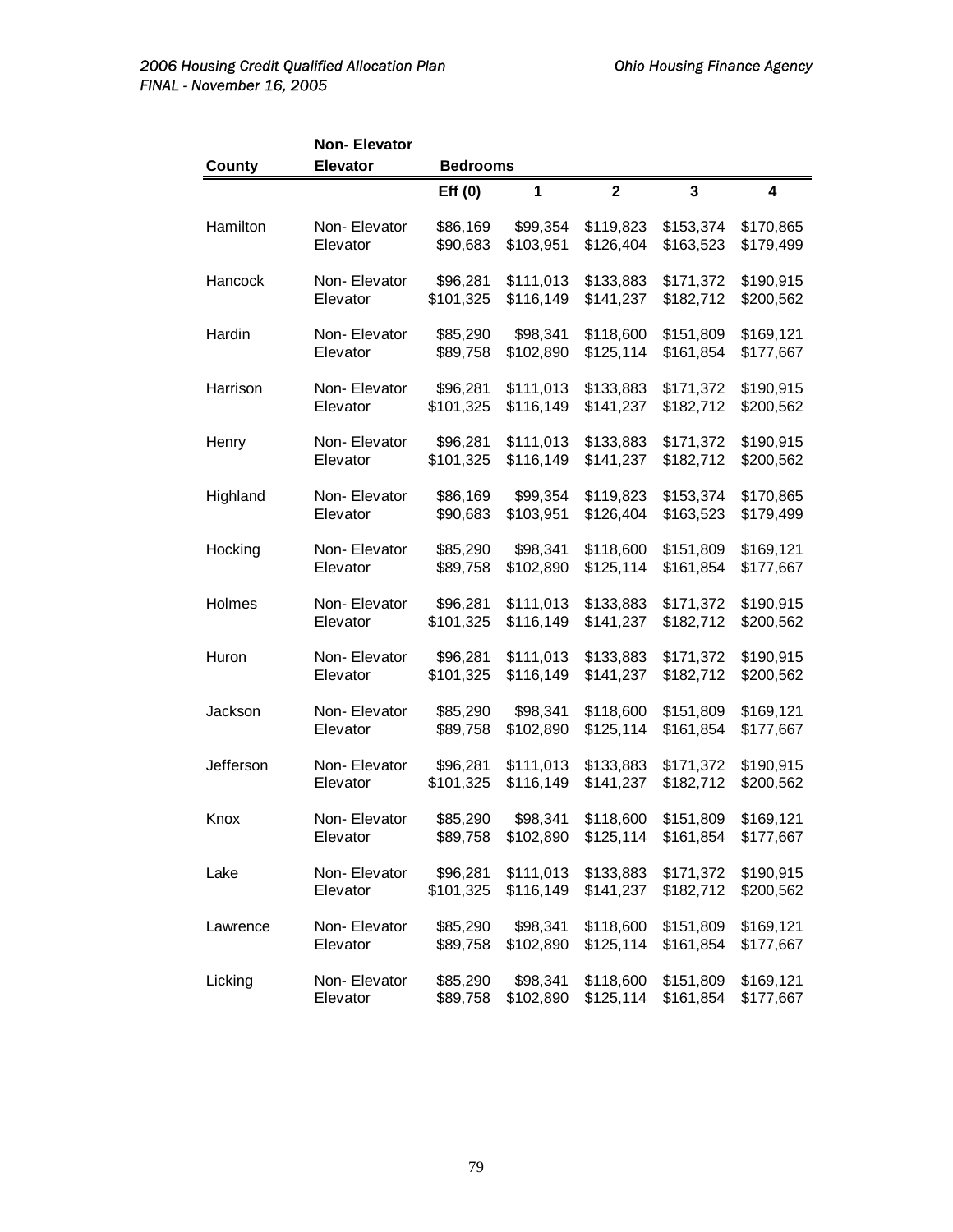| <b>County</b> | Non-Elevator<br><b>Elevator</b> | <b>Bedrooms</b> |           |              |              |           |
|---------------|---------------------------------|-----------------|-----------|--------------|--------------|-----------|
|               |                                 | Eff(0)          | 1         | $\mathbf{2}$ | $\mathbf{3}$ | 4         |
| Logan         | Non-Elevator                    | \$85,290        | \$98,341  | \$118,600    | \$151,809    | \$169,121 |
|               | Elevator                        | \$89,758        | \$102,890 | \$125,114    | \$161,854    | \$177,667 |
| Lorain        | Non-Elevator                    | \$96,281        | \$111,013 | \$133,883    | \$171,372    | \$190,915 |
|               | Elevator                        | \$101,325       | \$116,149 | \$141,237    | \$182,712    | \$200,562 |
| Lucas         | Non-Elevator                    | \$96,281        | \$111,013 | \$133,883    | \$171,372    | \$190,915 |
|               | Elevator                        | \$101,325       | \$116,149 | \$141,237    | \$182,712    | \$200,562 |
| Madison       | Non-Elevator                    | \$85,290        | \$98,341  | \$118,600    | \$151,809    | \$169,121 |
|               | Elevator                        | \$89,758        | \$102,890 | \$125,114    | \$161,854    | \$177,667 |
| Mahoning      | Non-Elevator                    | \$96,281        | \$111,013 | \$133,883    | \$171,372    | \$190,915 |
|               | Elevator                        | \$101,325       | \$116,149 | \$141,237    | \$182,712    | \$200,562 |
| Marion        | Non-Elevator                    | \$85,290        | \$98,341  | \$118,600    | \$151,809    | \$169,121 |
|               | Elevator                        | \$89,758        | \$102,890 | \$125,114    | \$161,854    | \$177,667 |
| Medina        | Non-Elevator                    | \$96,281        | \$111,013 | \$133,883    | \$171,372    | \$190,915 |
|               | Elevator                        | \$101,325       | \$116,149 | \$141,237    | \$182,712    | \$200,562 |
| Meigs         | Non-Elevator                    | \$85,290        | \$98,341  | \$118,600    | \$151,809    | \$169,121 |
|               | Elevator                        | \$89,758        | \$102,890 | \$125,114    | \$161,854    | \$177,667 |
| Mercer        | Non-Elevator                    | \$85,290        | \$98,341  | \$118,600    | \$151,809    | \$169,121 |
|               | Elevator                        | \$89,758        | \$102,890 | \$125,114    | \$161,854    | \$177,667 |
| Miami         | Non-Elevator                    | \$86,169        | \$99,354  | \$119,823    | \$153,374    | \$170,865 |
|               | Elevator                        | \$90,683        | \$103,951 | \$126,404    | \$163,523    | \$179,499 |
| Monroe        | Non-Elevator                    | \$85,290        | \$98,341  | \$118,600    | \$151,809    | \$169,121 |
|               | Elevator                        | \$89,758        | \$102,890 | \$125,114    | \$161,854    | \$177,667 |
| Montgomery    | Non-Elevator                    | \$86,169        | \$99,354  | \$119,823    | \$153,374    | \$170,865 |
|               | Elevator                        | \$90,683        | \$103,951 | \$126,404    | \$163,523    | \$179,499 |
| Morgan        | Non-Elevator                    | \$85,290        | \$98,341  | \$118,600    | \$151,809    | \$169,121 |
|               | Elevator                        | \$89,758        | \$102,890 | \$125,114    | \$161,854    | \$177,667 |
| Morrow        | Non-Elevator                    | \$85,290        | \$98,341  | \$118,600    | \$151,809    | \$169,121 |
|               | Elevator                        | \$89,758        | \$102,890 | \$125,114    | \$161,854    | \$177,667 |
| Muskingum     | Non-Elevator                    | \$85,290        | \$98,341  | \$118,600    | \$151,809    | \$169,121 |
|               | Elevator                        | \$89,758        | \$102,890 | \$125,114    | \$161,854    | \$177,667 |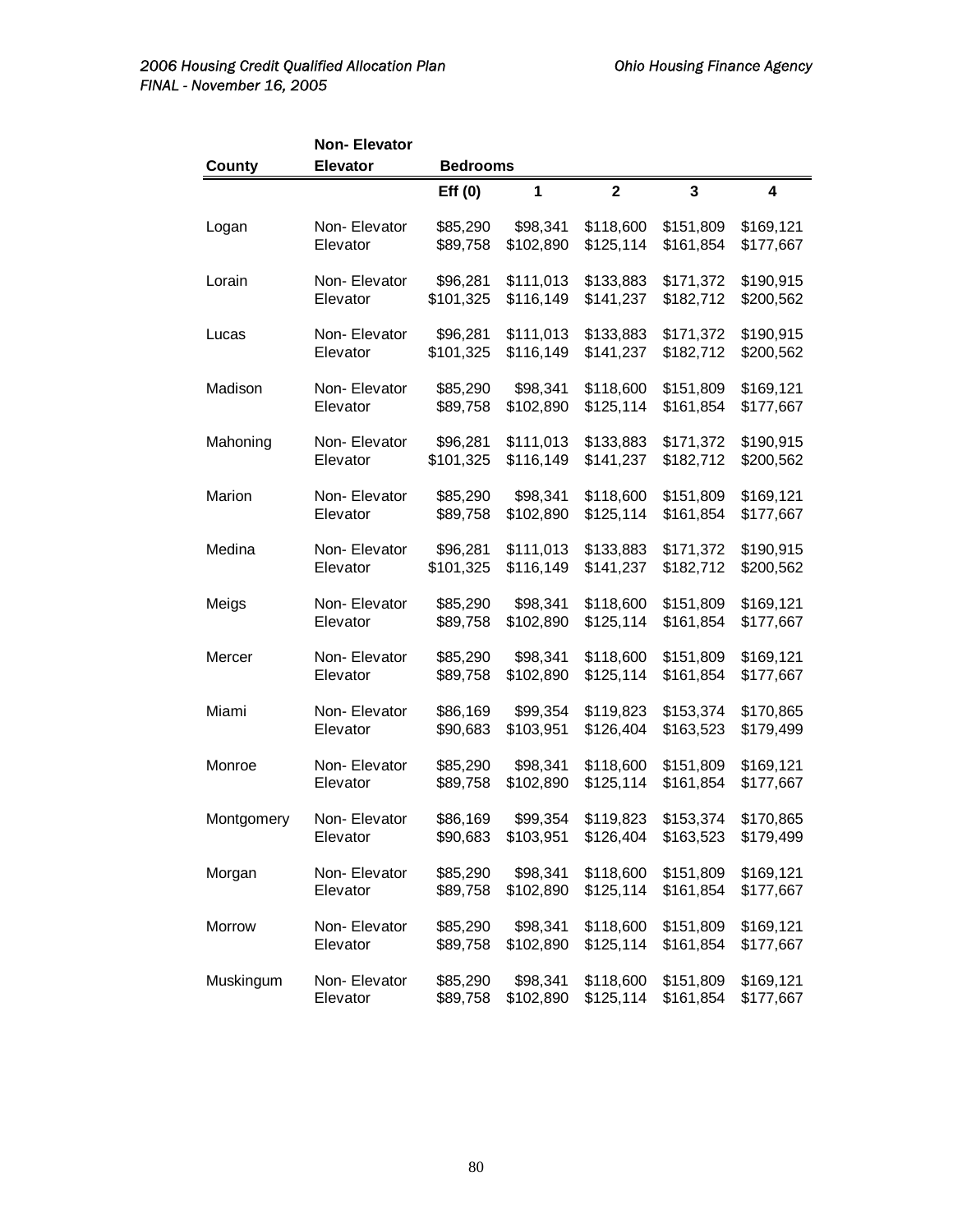| <b>County</b> | <b>Non-Elevator</b><br><b>Elevator</b> | <b>Bedrooms</b> |           |                |                         |                         |
|---------------|----------------------------------------|-----------------|-----------|----------------|-------------------------|-------------------------|
|               |                                        | Eff(0)          | 1         | $\overline{2}$ | $\overline{\mathbf{3}}$ | $\overline{\mathbf{4}}$ |
| Noble         | Non-Elevator                           | \$85,290        | \$98,341  | \$118,600      | \$151,809               | \$169,121               |
|               | Elevator                               | \$89,758        | \$102,890 | \$125,114      | \$161,854               | \$177,667               |
| Ottawa        | Non-Elevator                           | \$96,281        | \$111,013 | \$133,883      | \$171,372               | \$190,915               |
|               | Elevator                               | \$101,325       | \$116,149 | \$141,237      | \$182,712               | \$200,562               |
| Paulding      | Non-Elevator                           | \$96,281        | \$111,013 | \$133,883      | \$171,372               | \$190,915               |
|               | Elevator                               | \$101,325       | \$116,149 | \$141,237      | \$182,712               | \$200,562               |
| Perry         | Non-Elevator                           | \$85,290        | \$98,341  | \$118,600      | \$151,809               | \$169,121               |
|               | Elevator                               | \$89,758        | \$102,890 | \$125,114      | \$161,854               | \$177,667               |
| Pickaway      | Non-Elevator                           | \$85,290        | \$98,341  | \$118,600      | \$151,809               | \$169,121               |
|               | Elevator                               | \$89,758        | \$102,890 | \$125,114      | \$161,854               | \$177,667               |
| Pike          | Non-Elevator                           | \$85,290        | \$98,341  | \$118,600      | \$151,809               | \$169,121               |
|               | Elevator                               | \$89,758        | \$102,890 | \$125,114      | \$161,854               | \$177,667               |
| Portage       | Non-Elevator                           | \$96,281        | \$111,013 | \$133,883      | \$171,372               | \$190,915               |
|               | Elevator                               | \$101,325       | \$116,149 | \$141,237      | \$182,712               | \$200,562               |
| Preble        | Non-Elevator                           | \$86,169        | \$99,354  | \$119,823      | \$153,374               | \$170,865               |
|               | Elevator                               | \$90,683        | \$103,951 | \$126,404      | \$163,523               | \$179,499               |
| Putnam        | Non-Elevator                           | \$85,290        | \$98,341  | \$118,600      | \$151,809               | \$169,121               |
|               | Elevator                               | \$89,758        | \$102,890 | \$125,114      | \$161,854               | \$177,667               |
| Richland      | Non-Elevator                           | \$96,281        | \$111,013 | \$133,883      | \$171,372               | \$190,915               |
|               | Elevator                               | \$101,325       | \$116,149 | \$141,237      | \$182,712               | \$200,562               |
| Ross          | Non-Elevator                           | \$85,290        | \$98,341  | \$118,600      | \$151,809               | \$169,121               |
|               | Elevator                               | \$89,758        | \$102,890 | \$125,114      | \$161,854               | \$177,667               |
| Sandusky      | Non-Elevator                           | \$96,281        | \$111,013 | \$133,883      | \$171,372               | \$190,915               |
|               | Elevator                               | \$101,325       | \$116,149 | \$141,237      | \$182,712               | \$200,562               |
| Scioto        | Non-Elevator                           | \$85,290        | \$98,341  | \$118,600      | \$151,809               | \$169,121               |
|               | Elevator                               | \$89,758        | \$102,890 | \$125,114      | \$161,854               | \$177,667               |
| Seneca        | Non-Elevator                           | \$96,281        | \$111,013 | \$133,883      | \$171,372               | \$190,915               |
|               | Elevator                               | \$101,325       | \$116,149 | \$141,237      | \$182,712               | \$200,562               |
| Shelby        | Non-Elevator                           | \$85,290        | \$98,341  | \$118,600      | \$151,809               | \$169,121               |
|               | Elevator                               | \$89,758        | \$102,890 | \$125,114      | \$161,854               | \$177,667               |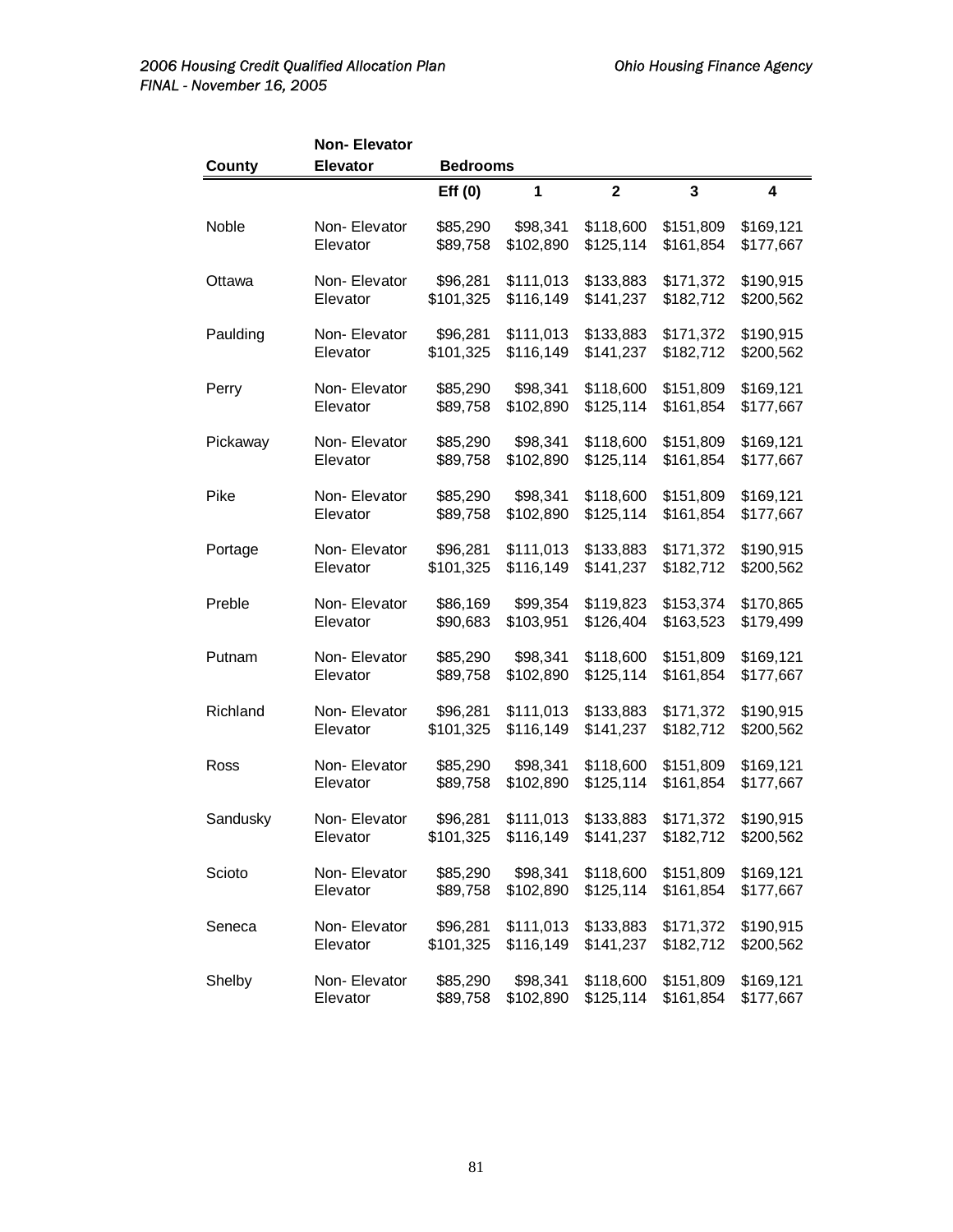|              | <b>Non-Elevator</b> |                 |              |                |                         |                         |
|--------------|---------------------|-----------------|--------------|----------------|-------------------------|-------------------------|
| County       | <b>Elevator</b>     | <b>Bedrooms</b> |              |                |                         |                         |
|              |                     | Eff(0)          | $\mathbf{1}$ | $\overline{2}$ | $\overline{\mathbf{3}}$ | $\overline{\mathbf{4}}$ |
| <b>Stark</b> | Non-Elevator        | \$96,281        | \$111,013    | \$133,883      | \$171,372               | \$190,915               |
|              | Elevator            | \$101,325       | \$116,149    | \$141,237      | \$182,712               | \$200,562               |
| Summit       | Non-Elevator        | \$96,281        | \$111,013    | \$133,883      | \$171,372               | \$190,915               |
|              | Elevator            | \$101,325       | \$116,149    | \$141,237      | \$182,712               | \$200,562               |
| Trumbull     | Non-Elevator        | \$96,281        | \$111,013    | \$133,883      | \$171,372               | \$190,915               |
|              | Elevator            | \$101,325       | \$116,149    | \$141,237      | \$182,712               | \$200,562               |
| Tuscarawas   | Non-Elevator        | \$96,281        | \$111,013    | \$133,883      | \$171,372               | \$190,915               |
|              | Elevator            | \$101,325       | \$116,149    | \$141,237      | \$182,712               | \$200,562               |
| Union        | Non-Elevator        | \$85,290        | \$98,341     | \$118,600      | \$151,809               | \$169,121               |
|              | Elevator            | \$89,758        | \$102,890    | \$125,114      | \$161,854               | \$177,667               |
| VanWert      | Non-Elevator        | \$85,290        | \$98,341     | \$118,600      | \$151,809               | \$169,121               |
|              | Elevator            | \$89,758        | \$102,890    | \$125,114      | \$161,854               | \$177,667               |
| Vinton       | Non-Elevator        | \$85,290        | \$98,341     | \$118,600      | \$151,809               | \$169,121               |
|              | Elevator            | \$89,758        | \$102,890    | \$125,114      | \$161,854               | \$177,667               |
| Warren       | Non-Elevator        | \$86,169        | \$99,354     | \$119,823      | \$153,374               | \$170,865               |
|              | Elevator            | \$90,683        | \$103,951    | \$126,404      | \$163,523               | \$179,499               |
| Washington   | Non-Elevator        | \$85,290        | \$98,341     | \$118,600      | \$151,809               | \$169,121               |
|              | Elevator            | \$89,758        | \$102,890    | \$125,114      | \$161,854               | \$177,667               |
| Wayne        | Non-Elevator        | \$96,281        | \$111,013    | \$133,883      | \$171,372               | \$190,915               |
|              | Elevator            | \$101,325       | \$116,149    | \$141,237      | \$182,712               | \$200,562               |
| Williams     | Non-Elevator        | \$96,281        | \$111,013    | \$133,883      | \$171,372               | \$190,915               |
|              | Elevator            | \$101,325       | \$116,149    | \$141,237      | \$182,712               | \$200,562               |
| Wood         | Non-Elevator        | \$96,281        | \$111,013    | \$133,883      | \$171,372               | \$190,915               |
|              | Elevator            | \$101,325       | \$116,149    | \$141,237      | \$182,712               | \$200,562               |
| Wyandot      | Non-Elevator        | \$96,281        | \$111,013    | \$133,883      | \$171,372               | \$190,915               |
|              | Elevator            | \$101,325       | \$116,149    | \$141,237      | \$182,712               | \$200,562               |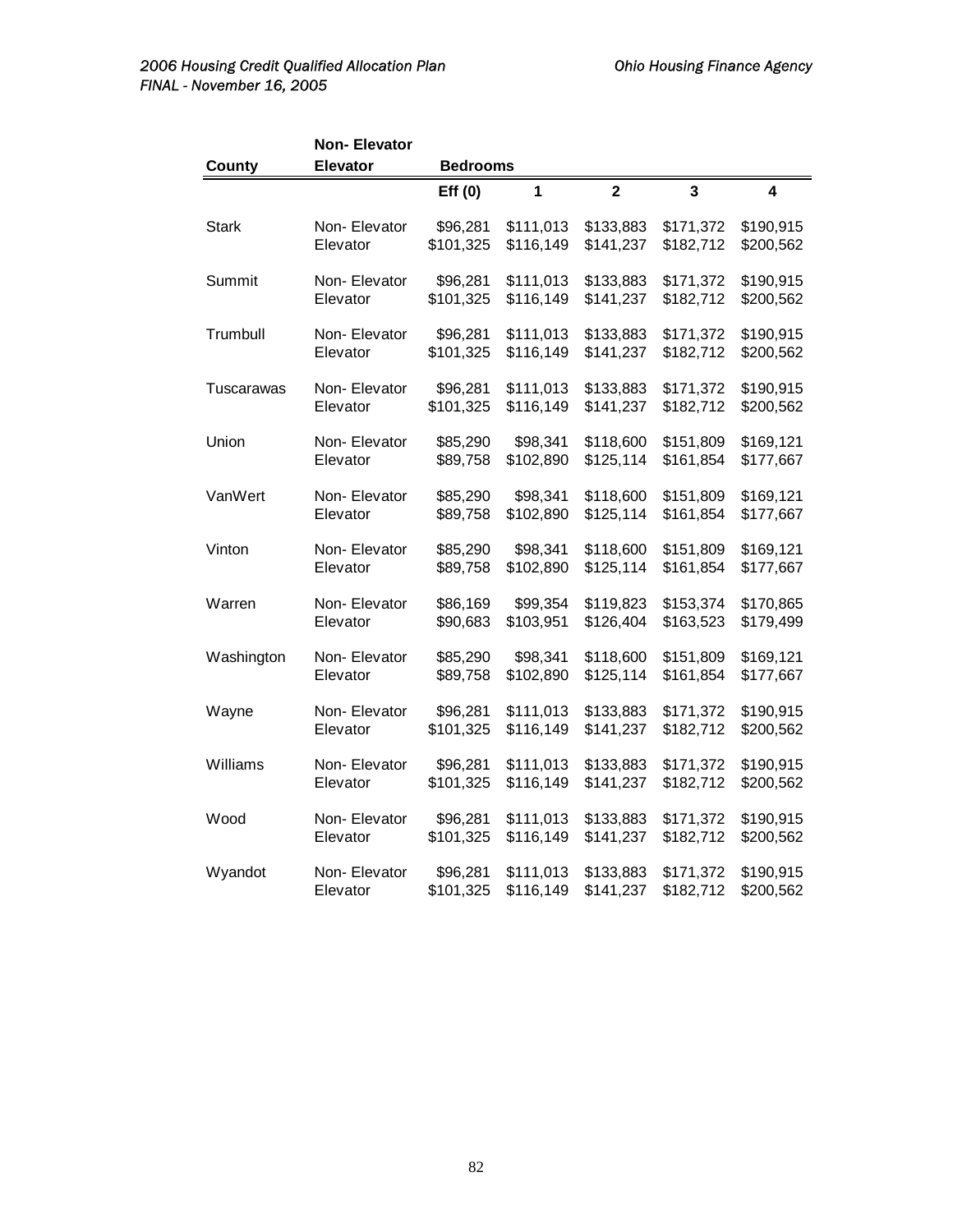## C. QUALIFIED CENSUS TRACTS (QCT)

The web site of the U.S. Census Bureau (www.census.gov/main/www/cen2000.html) may be used to determine in what census tract a property is located. This information should then be compared to the list below to determine whether such property is located in a QCT.

*H.U.D. Effective Date: January 1, 2003 County Tracts* **Allen** 125.00 127.00 128.00 133.00 134.00 136.00 137.00 138.00 **Ashtabula** 7.01 7.03 **Athens** 9726.00 9727.00 9728.00 9729.00 9730.00 9731.01 9731.02 9731.03 **Belmont** 115.00 116.00 121.00 **Butler** 3.00 4.00 6.00 7.01 7.02 8.00 101.01 101.03 101.04 128.00 129.00 130.00 131.00 140.00 **Clark** 1.00 2.00 3.00 7.00 9.01 12.00 **Columbiana** 9521.00 9523.00 **Cuyahoga** 1011.01 1012.00 1013.00 1015.00 1017.00 1018.00 1019.00 1024.02 1025.00 1026.00 1027.00 1028.00 1029.00 1032.00 1033.00 1034.00 1035.00 1037.00 1038.00 1039.00 1041.00 1043.00 1044.00 1045.00 1046.00 1047.01 1047.02 1048.00 1049.00 1051.00 1052.00 1056.01 1056.02 1072.00 1073.00 1075.00 1077.00 1078.00 1079.00 1082.00 1083.00 1084.00 1085.00 1086.00 1087.00 1088.00 1089.00 1093.00 1096.00 1097.00 1098.00 1104.00 1105.00 1106.00 1108.00 1109.00 1111.00 1112.00 1113.00 1114.01 1114.02 1115.00 1116.00 1117.00 1118.00 1119.02 1121.00 1122.00 1123.00 1124.00 1126.00 1127.00 1128.00 1129.00 1131.00 1132.00 1133.00 1134.00 1135.00 1136.00 1137.00 1138.00 1139.00 1141.00 1142.00 1143.00 1144.00 1145.00 1146.00 1147.00 1148.00 1149.00 1151.00 1152.00 1153.00 1154.00 1155.00 1161.00 1162.00 1164.00 1165.00 1166.00 1167.00 1168.00 1169.00 1171.02 1172.01 1173.00 1175.00 1178.00 1179.00 1181.00 1182.00 1188.00 1184.00 1185.00 1186.01 1186.02 1187.00 1189.00 1191.00 1192.01 1192.02 1193.00 1194.02 1195.02 1196.00 1197.02 1198.00 1199.00 1201.00 1202.00 1204.00 1205.00 1206.00 1207.01 1211.00 1212.00 1213.00 1214.01 1216.00 1233.00 1238.00 1244.00 1275.00 1501.00 1503.00 1504.00 1511.00 1512.00 1513.00 1514.00 1515.00 1516.00 1517.00 1518.00 1527.01 1618.00 1915.00 **Erie** 408.00 **Fairfield** 317.00 **Franklin** 7.20 7.30 9.10 9.20 10.00 11.10 11.20 12.00 13.00 14.00 15.00 16.00 17.00 18.10 22.00 23.00 25.20 26.00 27.10 28.00 29.00 30.00 36.00 37.00 40.00 42.00 47.00 48.20 50.00 51.00 53.00 54.10 54.20 55.00 56.10 60.00 61.00 68.30 74.10 75.11 75.20 75.32 75.34 75.40 78.20 82.30 82.41 83.50 87.20 87.30 93.31 **Gallia** 9537.00 **Greene** 2001.02 **Guernsey** 9776.00 **Hamilton** 1.00 2.00 3.01 3.02 4.00 7.00 8.00 9.00 10.00 11.00 14.00 15.00 16.00 17.00 19.00 21.00 22.00 23.00 25.00 26.00 28.00 29.00 30.00 32.00 33.00 34.00 35.00 36.00 37.00 38.00 39.00 47.02 63.00 66.00 67.00 68.00 69.00 74.00 77.00 80.00 85.02 86.01 87.00 88.00 89.00 91.00 92.00 93.00 94.00 95.00 100.02 227.00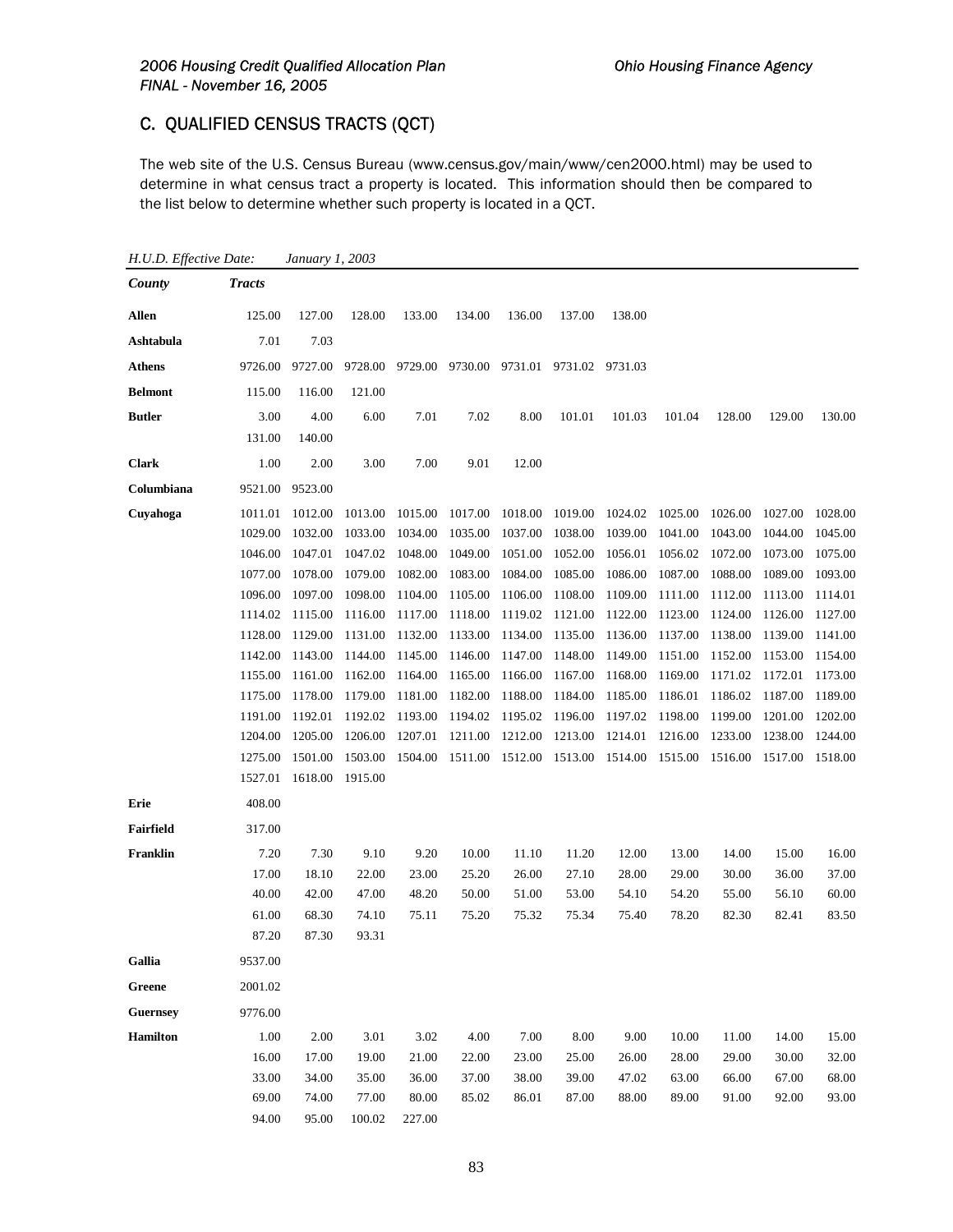| County            | <b>Tracts</b> |         |         |         |         |         |         |         |         |         |         |         |
|-------------------|---------------|---------|---------|---------|---------|---------|---------|---------|---------|---------|---------|---------|
| <b>Jefferson</b>  | 2.00          | 4.00    | 8.00    | 9.00    |         |         |         |         |         |         |         |         |
| Lawrence          | 503.00        | 504.00  | 506.00  |         |         |         |         |         |         |         |         |         |
| Licking           | 7501.00       | 7504.00 | 7525.00 |         |         |         |         |         |         |         |         |         |
| Lorain            | 223.00        | 228.00  | 229.00  | 231.00  | 238.00  | 708.00  | 709.01  |         |         |         |         |         |
| Lucas             | 8.00          | 9.00    | 12.02   | 13.02   | 13.04   | 14.00   | 15.00   | 16.00   | 17.00   | 18.00   | 19.00   | 20.00   |
|                   | 21.00         | 22.00   | 23.00   | 24.02   | 25.00   | 26.00   | 27.00   | 28.00   | 29.00   | 30.00   | 31.00   | 32.00   |
|                   | 33.00         | 34.00   | 35.00   | 36.00   | 37.00   | 38.00   | 40.00   | 41.00   | 42.00   | 43.01   | 47.01   | 48.00   |
|                   | 51.00         | 53.00   | 54.00   | 68.00   | 73.03   |         |         |         |         |         |         |         |
| <b>Mahoning</b>   | 8002.00       | 8004.00 | 8005.00 | 8006.00 | 8007.00 | 8009.00 | 8010.00 | 8016.00 | 8017.00 | 8019.00 | 8020.00 | 8021.00 |
|                   | 8022.00       | 8023.00 | 8024.00 | 8025.00 | 8031.00 | 8034.00 | 8035.00 | 8037.00 | 8040.00 | 8041.00 | 8043.00 | 8044.00 |
|                   | 8103.00       |         |         |         |         |         |         |         |         |         |         |         |
| <b>Meigs</b>      | 9644.00       |         |         |         |         |         |         |         |         |         |         |         |
| <b>Montgomery</b> | 3.00          | 7.00    | 9.00    | 10.00   | 12.00   | 13.00   | 14.00   | 15.00   | 17.00   | 18.00   | 19.00   | 20.00   |
|                   | 21.00         | 22.00   | 23.00   | 34.00   | 35.00   | 36.00   | 37.00   | 38.00   | 39.00   | 40.00   | 41.00   | 42.00   |
|                   | 43.00         | 44.00   | 45.00   | 602.00  | 702.01  | 702.02  | 703.00  | 805.00  |         |         |         |         |
| <b>Muskingum</b>  | 9814.00       | 9821.00 |         |         |         |         |         |         |         |         |         |         |
| Pickaway          | 201.00        | 204.00  |         |         |         |         |         |         |         |         |         |         |
| <b>Pike</b>       | 9527.00       |         |         |         |         |         |         |         |         |         |         |         |
| Portage           | 6015.01       | 6015.02 | 6015.03 |         |         |         |         |         |         |         |         |         |
| <b>Richland</b>   | 1.00          | 2.00    | 3.00    | 6.00    | 7.00    |         |         |         |         |         |         |         |
| <b>Scioto</b>     | 9932.00       | 9934.00 | 9935.00 | 9936.00 |         |         |         |         |         |         |         |         |
| <b>Stark</b>      | 7001.00       | 7015.00 | 7017.00 | 7018.00 | 7021.00 | 7023.00 | 7102.00 | 7104.00 | 7105.00 | 7138.00 | 7142.00 |         |
| Summit            | 5011.00       | 5012.00 | 5013.01 | 5013.02 | 5017.00 | 5018.00 | 5019.00 | 5021.01 | 5024.00 | 5025.00 | 5032.00 | 5034.00 |
|                   | 5038.00       | 5041.00 | 5042.00 | 5046.00 | 5044.00 | 5051.00 | 5053.00 | 5056.00 | 5063.04 | 5065.00 | 5066.00 | 5067.00 |
|                   | 5068.00       | 5069.00 | 5074.00 | 5075.00 | 5101.00 | 5103.01 |         |         |         |         |         |         |
| <b>Trumbull</b>   | 9201.00       | 9205.00 | 9206.00 | 9208.00 | 9212.00 | 9324.00 |         |         |         |         |         |         |
| Wayne             | 15.00         |         |         |         |         |         |         |         |         |         |         |         |
| Wood              | 217.01        | 217.02  | 218.00  |         |         |         |         |         |         |         |         |         |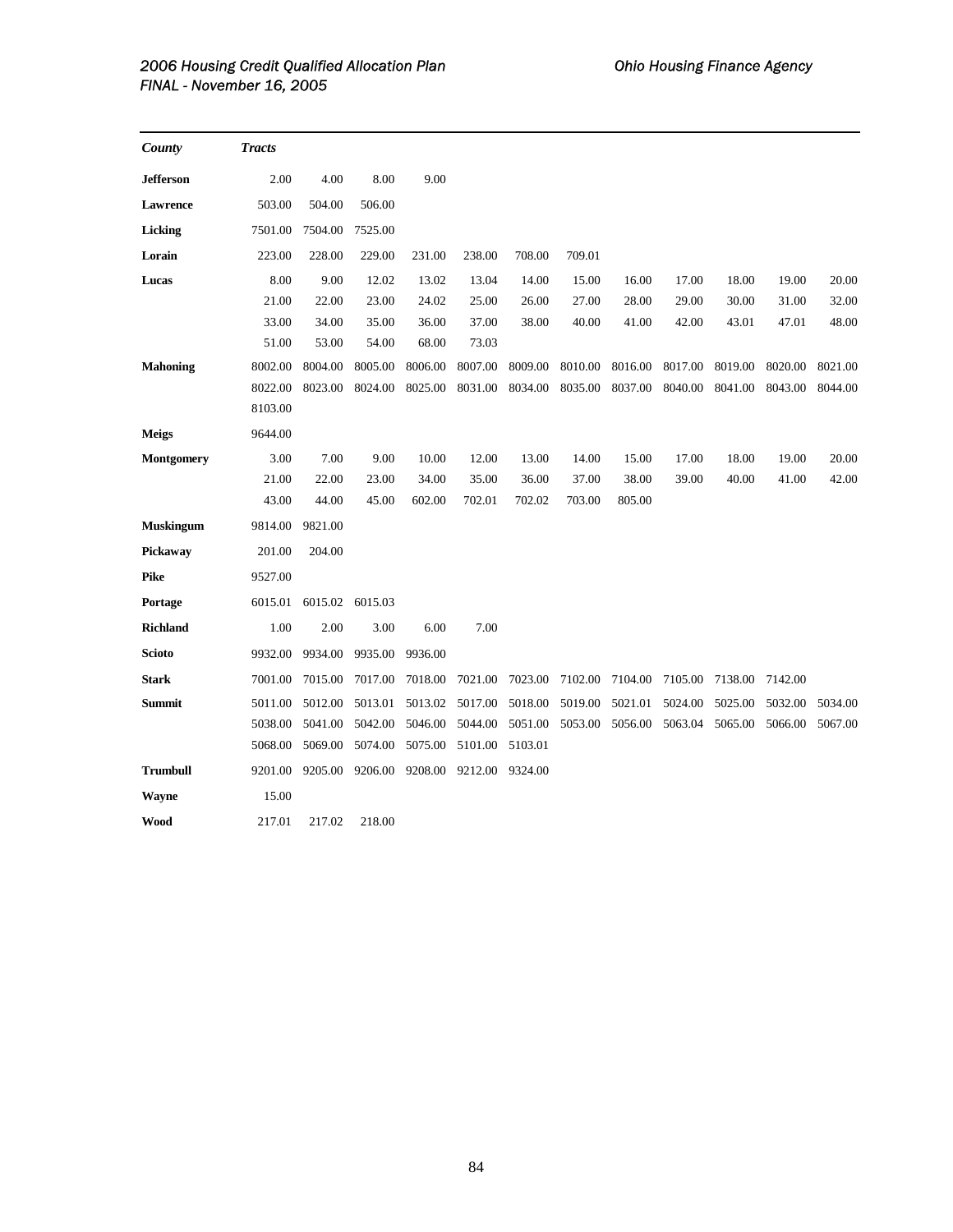# D. COMMUNITIES WITH A CONSOLIDATED PLAN

## 1. HUD Entitlement Cities

| Akron                    | Elyria    | Marietta      |
|--------------------------|-----------|---------------|
| Alliance                 | Euclid    | Massillon     |
| <b>Barberton</b>         | Fairborn  | Mentor        |
| <b>Bowling Green</b>     | Hamilton  | Middletown    |
| Canton                   | Kent      | <b>Newark</b> |
| Cincinnati               | Kettering | Parma         |
| Cleveland                | Lakewood  | Springfield   |
| <b>Cleveland Heights</b> | Lancaster | Steubenville  |
| Columbus                 | Lima      | Toledo        |
| Dayton                   | Lorain    | Warren**      |
| East Cleveland           | Mansfield | Youngstown    |

*\*\*includes Trumbull County* 

# 2. HUD Eligible Urban Counties

Butler Cuyahoga Franklin Hamilton Lake Montgomery **Stark** Summit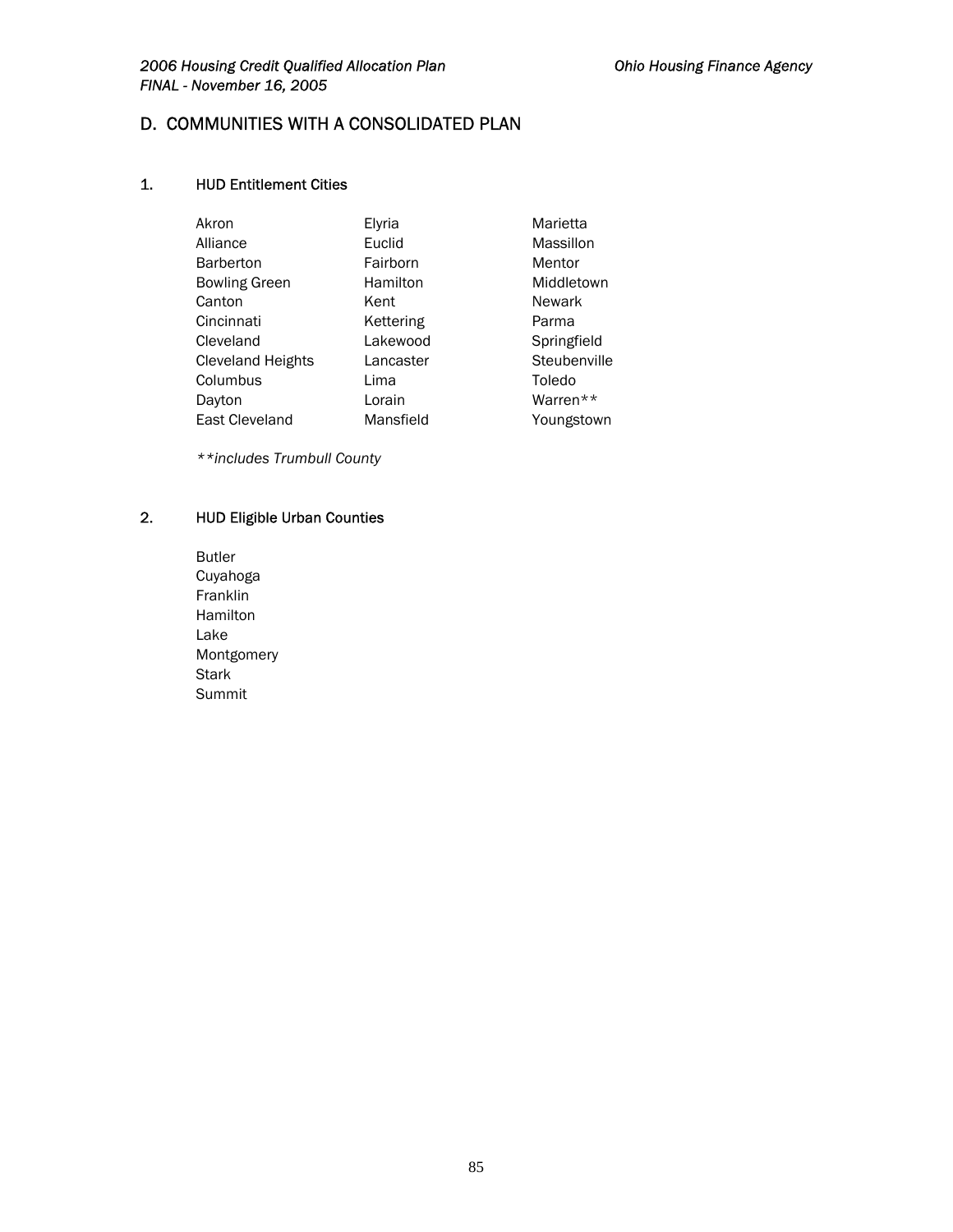# E. AREAS WITH A COMMUNITY HOUSING IMPROVEMENT STRATEGY (CHIS)

# *1. Counties*

| Adams          | Fairfield | Logan     | Portage    |
|----------------|-----------|-----------|------------|
| Allen          | Fayette   | Lorain    | Preble     |
| Ashland        | Fulton    | Lucas     | Putnam     |
| Ashtabula      | Gallia    | Madison   | Richland   |
| Athens         | Geauga    | Mahoning  | Ross       |
| Auglaize       | Greene    | Medina    | Sandusky   |
| <b>Belmont</b> | Guernsey  | Meigs     | Scioto     |
| <b>Brown</b>   | Hancock   | Mercer    | Seneca     |
| <b>Butler</b>  | Harrison  | Miami     | Shelby     |
| Carroll        | Henry     | Monroe    | Tuscarawas |
| Champaign      | Highland  | Morgan    | Union      |
| Clinton        | Hocking   | Morrow    | Van Wert   |
| Columbiana     | Holmes    | Muskingum | Vinton     |
| Coshocton      | Huron     | Noble     | Warren     |
| Crawford       | Jackson   | Ottawa    | Washington |
| Darke          | Jefferson | Paulding  | Wayne      |
| Defiance       | Knox      | Perry     | Williams   |
| Delaware       | Lawrence  | Pickaway  | Wood       |
| Erie           | Licking   | Pike      | Wyandot    |

## *2. Cities*

| Amherst              | East Liverpool       | Mount Vernon     | Sheffield Lake        |
|----------------------|----------------------|------------------|-----------------------|
| Ashland              | Fairborn             | Napoleon         | Shelby                |
| Ashtabula            | Findlay              | New Philadelphia | Sidney                |
| Athens               | Fostoria             | <b>Niles</b>     | St. Clairsville       |
| <b>Bellaire</b>      | Fremont              | North Ridgeville | Tiffin                |
| <b>Bellefontaine</b> | Galion               | Northwood        | Toronto               |
| Cambridge            | Girard               | Norwalk          | Uhrichsville          |
| Campbell             | Greenfield           | Oberlin          | <b>Upper Sandusky</b> |
| Celina               | Hillsboro            | Oregon           | Urbana                |
| Chillicothe          | Ironton              | Oxford           | Van Wert              |
| Circleville          | Jackson              | Pigua            | Wadsworth             |
| Conneaut             | Logan                | Portsmouth       | Washington C.H.       |
| Coshocton            | London               | Ravenna          | Wellston              |
| Defiance             | Marion               | Rossford         | Wooster               |
| Delaware             | <b>Martins Ferry</b> | Salem            | Xenia                 |
| Dover                | Maumee               | Sandusky         | Zanesville            |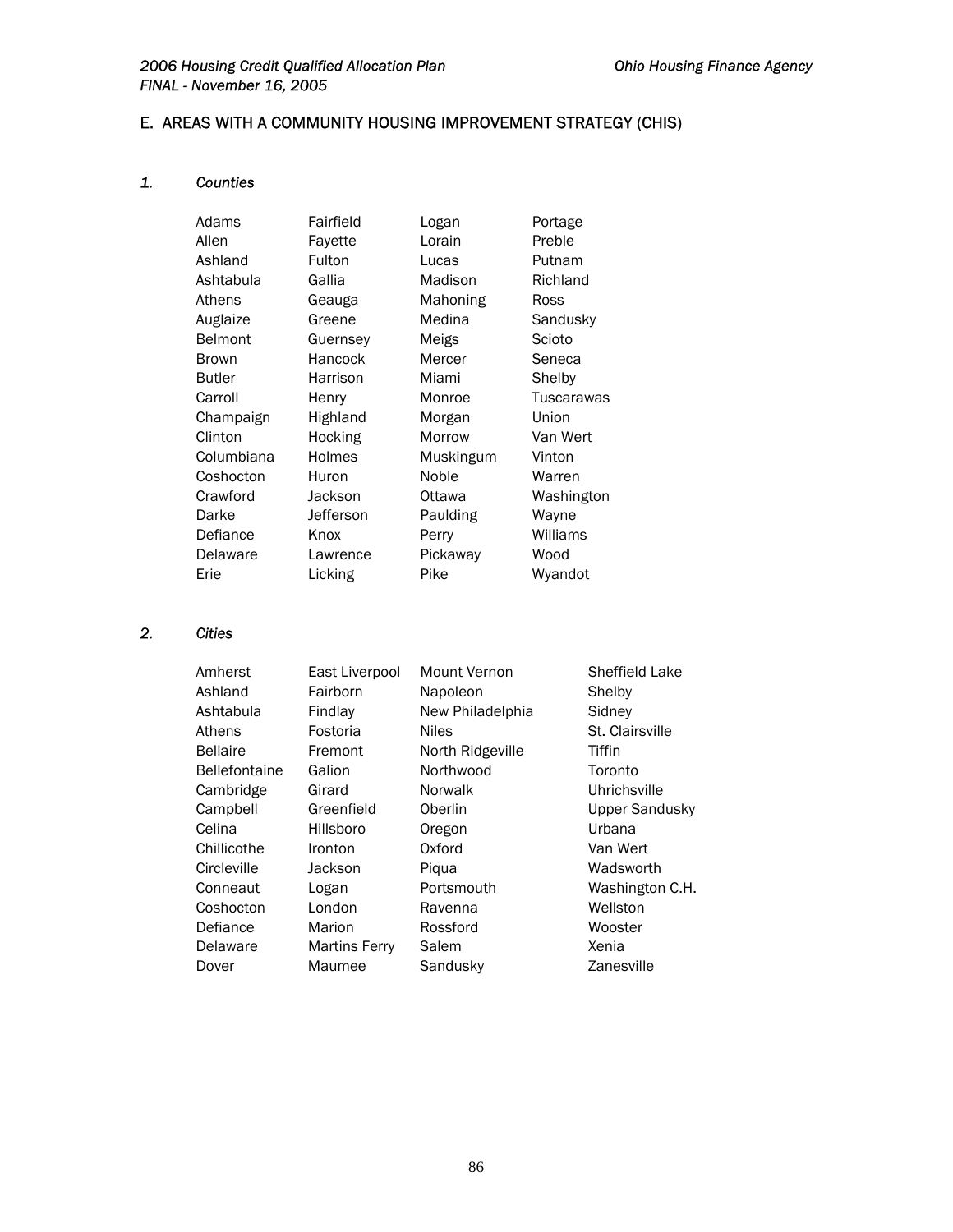# F. MODEL LANGUAGE FOR PUBLIC NOTIFICATION LETTERS

[DATE]

CERTIFIED MAIL RETURN RECEIPT REQUESTED (attach copies)

[Applicable Person] [Title] [Name of Political Jurisdiction] [Address] [City, State, Zip]

RE: [Name of Project]

Dear [Applicable Person]:

The purpose of this letter is to apprise your office that [Name of General Partner, Managing Member, etc.] will be the [general partner, managing member, etc.] of a multifamily residential development located in or within one-half mile of your political jurisdiction. The following describes this development and the multifamily funding programs of the Ohio Housing Finance Agency (OHFA) that will be utilized for the development and notifies you of your right to submit written comments to the OHFA.

| Project Address:                       | [Be as specific as possible; note the city or township location as well as the<br>county location.]                                                                                                                                                                                                                                                                                                                                                                                                               |
|----------------------------------------|-------------------------------------------------------------------------------------------------------------------------------------------------------------------------------------------------------------------------------------------------------------------------------------------------------------------------------------------------------------------------------------------------------------------------------------------------------------------------------------------------------------------|
| Number of Units:                       | [Total number of units; you may wish to breakdown by unit type, i.e. 1BR,<br>2BR, 3BR, etc.]                                                                                                                                                                                                                                                                                                                                                                                                                      |
| Nature of Project:                     | [Such as new construction, acquisition & rehabilitation, substantial<br>rehabilitation, adaptive reuse. Note any other distinguishing characteristics.                                                                                                                                                                                                                                                                                                                                                            |
| Program(s) Utilized<br>in the Project: | Indicate that the project will utilize funding from the Housing Credit<br>Program, Housing Development Assistance Program, Housing Development<br>Loan Program and/or Multifamily Bond Program.]                                                                                                                                                                                                                                                                                                                  |
| <b>Right to Submit</b>                 |                                                                                                                                                                                                                                                                                                                                                                                                                                                                                                                   |
| Comments:                              | You have the right to submit comments to the OHFA regarding the<br>development's impact on the community. If you intend to submit a<br>statement of disapproval or objection, you must submit a written statement<br>that is signed by a majority of the voting members of the legislative body<br>governing your jurisdiction. This written statement must be forwarded<br>separately to the Chairman and to the Executive Director of the OHFA and be<br>delivered by certified mail, return receipt requested. |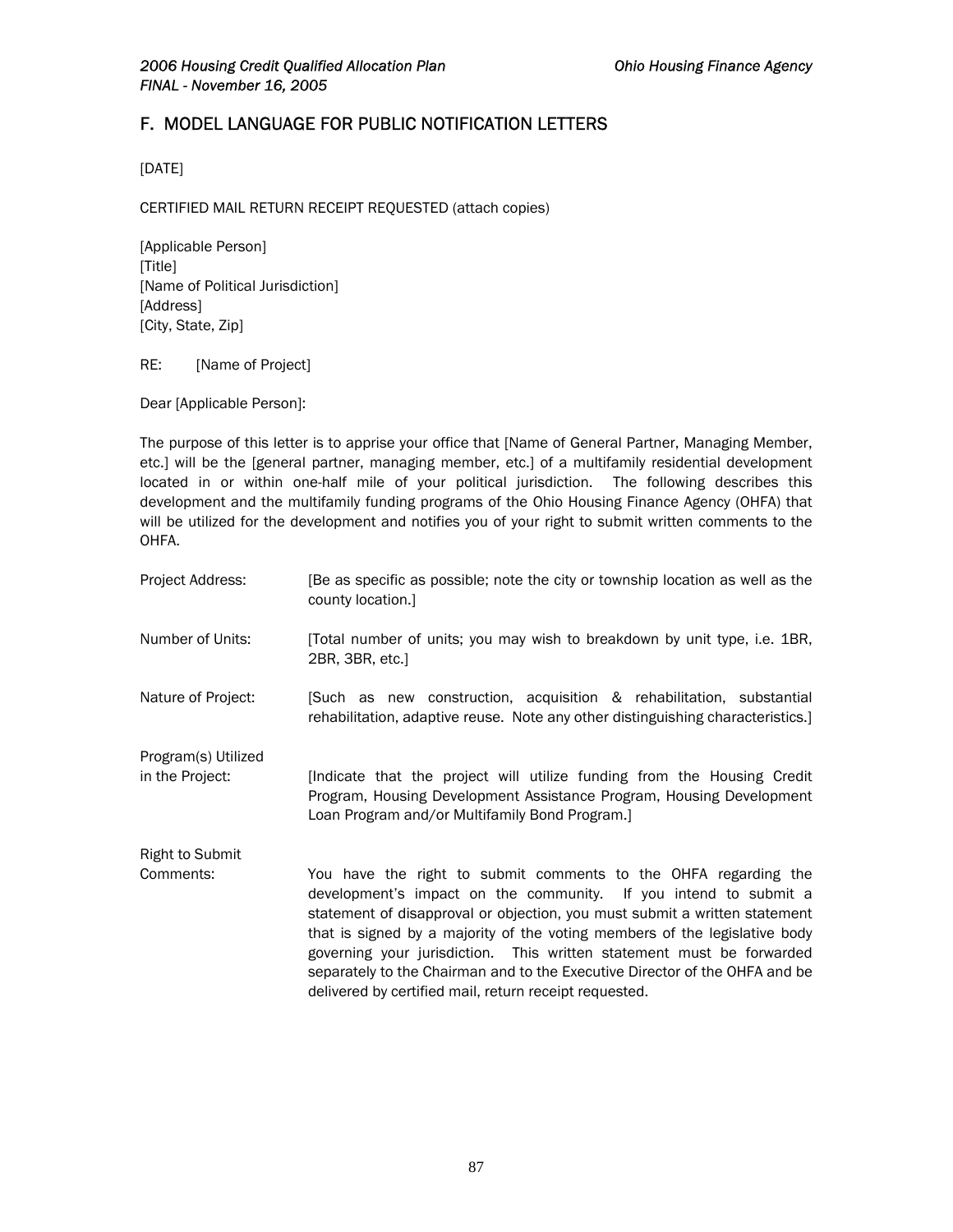The person to be notified at the OHFA and their address is:

Mr. Douglas A. Garver, Executive Director Ohio Housing Finance Agency 57 E. Main Street Columbus, OH 43215

A written statement of disapproval or objection must be submitted within 30 days of your receipt of this notice, and must be received by the OHFA within 45 days of the date of this letter.

The OHFA is required to respond to any written statement submitted under the terms outlined above.

Sincerely,

Name Title of Writer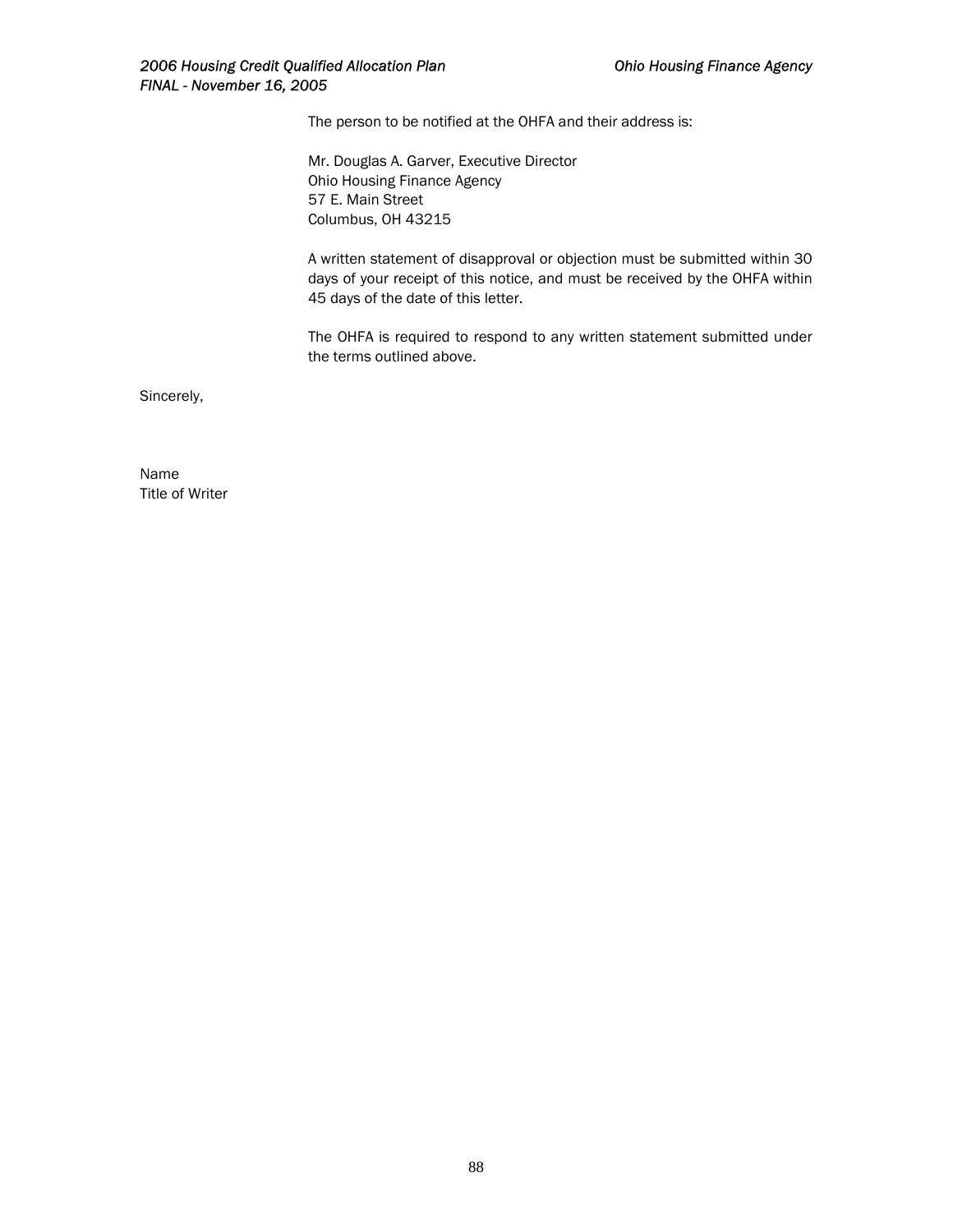# G. GEOGRAPHIC POOL AREAS

| <u>Category A</u> | <b>Category B</b> |           | <b>Category C</b> |        | <b>Category C</b> |
|-------------------|-------------------|-----------|-------------------|--------|-------------------|
|                   |                   |           |                   |        | (continued)       |
| Akron             | Allen             |           | Adams             |        | Lawrence          |
| Canton            | <b>Butler</b>     |           | Ashland           |        | Logan             |
| Cincinnati        | Clark             |           | Ashtabula         |        | Madison           |
| Cleveland         | Clermont          |           | Athens            |        | Marion            |
| Columbus          | Cuyahoga          |           | Auglaize          |        | Meigs             |
| Dayton            | Delaware          |           | Belmont           |        | Mercer            |
| Toledo            | Fairfield         |           | <b>Brown</b>      |        | Monroe            |
| Youngstown        | Franklin          |           | Carroll           |        | Morgan            |
|                   | Geauga            | Champaign |                   | Morrow |                   |
|                   | Greene            |           | Clinton           |        | Muskingum         |
|                   | Hamilton          |           | Columbiana        |        | Noble             |
|                   | Jefferson         |           | Coshocton         |        | Ottawa            |
|                   | Lake              |           | Crawford          |        | Paulding          |
|                   | Licking           |           | Darke             |        | Perry             |
|                   | Lorain            |           | Defiance          |        | Pike              |
|                   | Lucas             |           | Erie              |        | Preble            |
|                   | Mahoning          |           | Fayette           |        | Putnam            |
|                   | Medina            |           | Fulton            |        | Ross              |
|                   | Miami             |           | Gallia            |        | Sandusky          |
|                   | Montgomery        |           | Guernsey          |        | Seneca            |
|                   | Pickaway          |           | Hancock           |        | Scioto            |
|                   | Portage           | Hardin    |                   | Shelby |                   |
|                   | Richland          |           | Harrison          |        | <b>Tuscarawas</b> |
|                   | <b>Stark</b>      |           | Henry             |        | Union             |
|                   | Summit            |           | Highland          |        | Van Wert          |
|                   | Trumbull          |           | Hocking           |        | Vinton            |
|                   | Warren            |           | Holmes            |        | Wayne             |
|                   | Washington        |           | Huron             |        | Williams          |
|                   | Wood              |           | Jackson           |        | Wyandot           |
|                   |                   |           | Knox              |        |                   |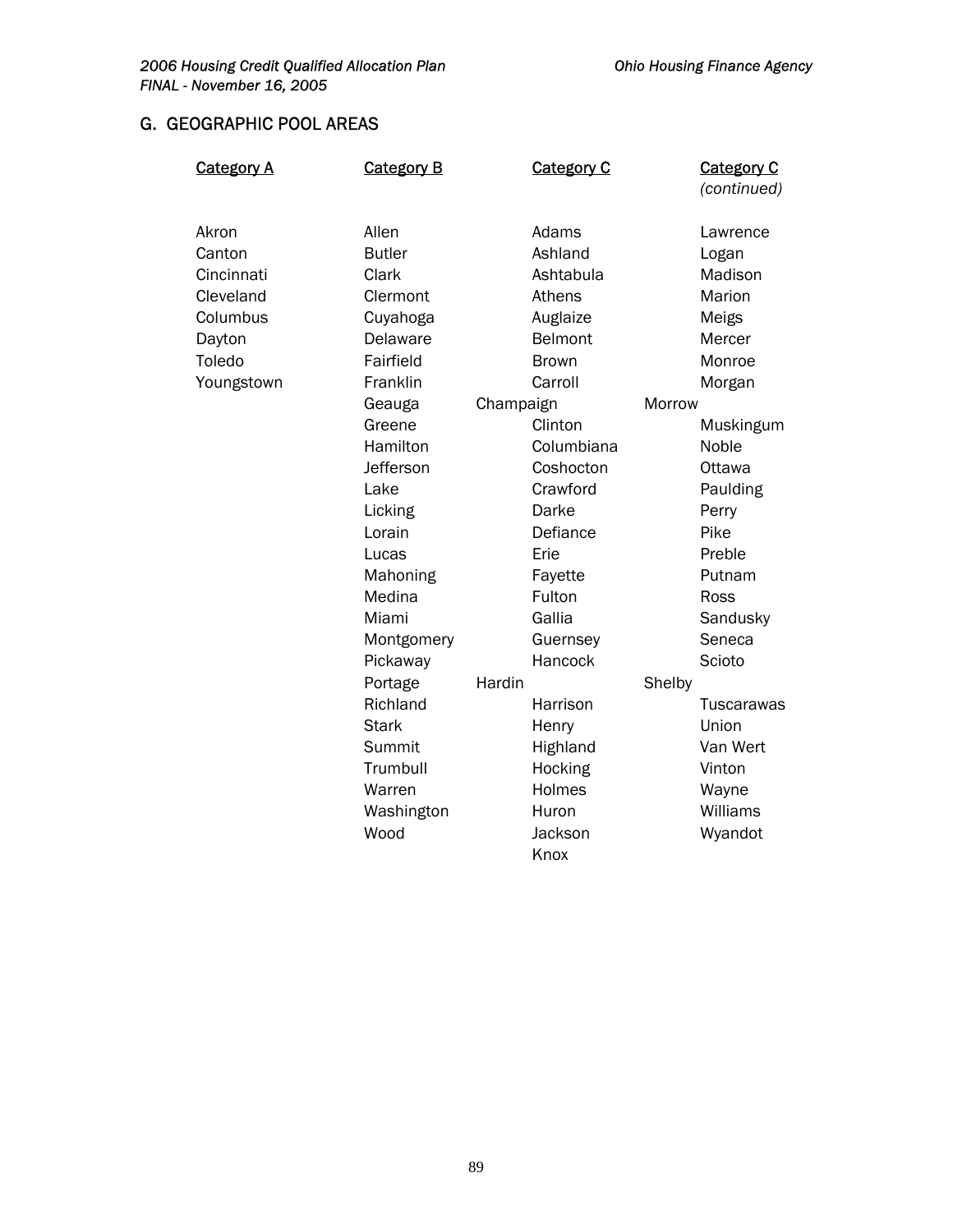# H. MARKET STUDY INDEX

The following information must be included in a market study. The market study author must organize the information using this index or provide the corresponding page number(s) for each item. Please refer to Pages 13 - 15 of the QAP for more details.

- I. Executive summary
	- A. Statement that a market exists for the proposed project
	- **B.** Recommendations or suggested modifications to the proposed project
	- C. Estimated stable year vacancy rate for the proposed project
		- 1. Explanation if greater than 7%
	- D. Estimated lease-up time for the proposed project
		- 1. Explanation if greater than one year
- II. Description of the proposed project including location; project design; number of units, bedrooms and baths; amenities; rents and utility allowances; population served; review of site and floor plans; etc.
- III. Description of the primary market area (PMA) for the project
	- A. Map of the PMA
	- **B.** Methodology used to determine boundaries
	- C. Explanation if areas outside of five-mile radius included
	- D. Health of the overall rental housing market
- IV. Rent comparison
	- A. Rents for the proposed project
	- B. Market rents and methodology for calculation of market rents
- V. Number of income-eligible renter households in the PMA
	- A. Percentage required to fully lease-up the project
		- 1. Explanation if greater than 10%
- VI. Description, evaluation and map of services (including approximate distance to project)
	- A. Public services
	- B. Infrastructure
	- C. Community services
	- D. Employers
- VII. Number of income-eligible special needs households in the PMA
	- A. Percentage required to meet the special needs set-aside
		- B. Source of information
- VIII. Federally subsidized and Housing Credit projects (including projects under construction) in the PMA
	- A. Brief description of each project including number of units, rents, amenities, unit and bedroom sizes, population served, etc.
	- **B.** Current vacancy rate for each project
	- C. Contact name and method of contact for each project
	- D. Ratio of all subsidized and Housing Credit units to the number of income-eligible renter households in the primary market area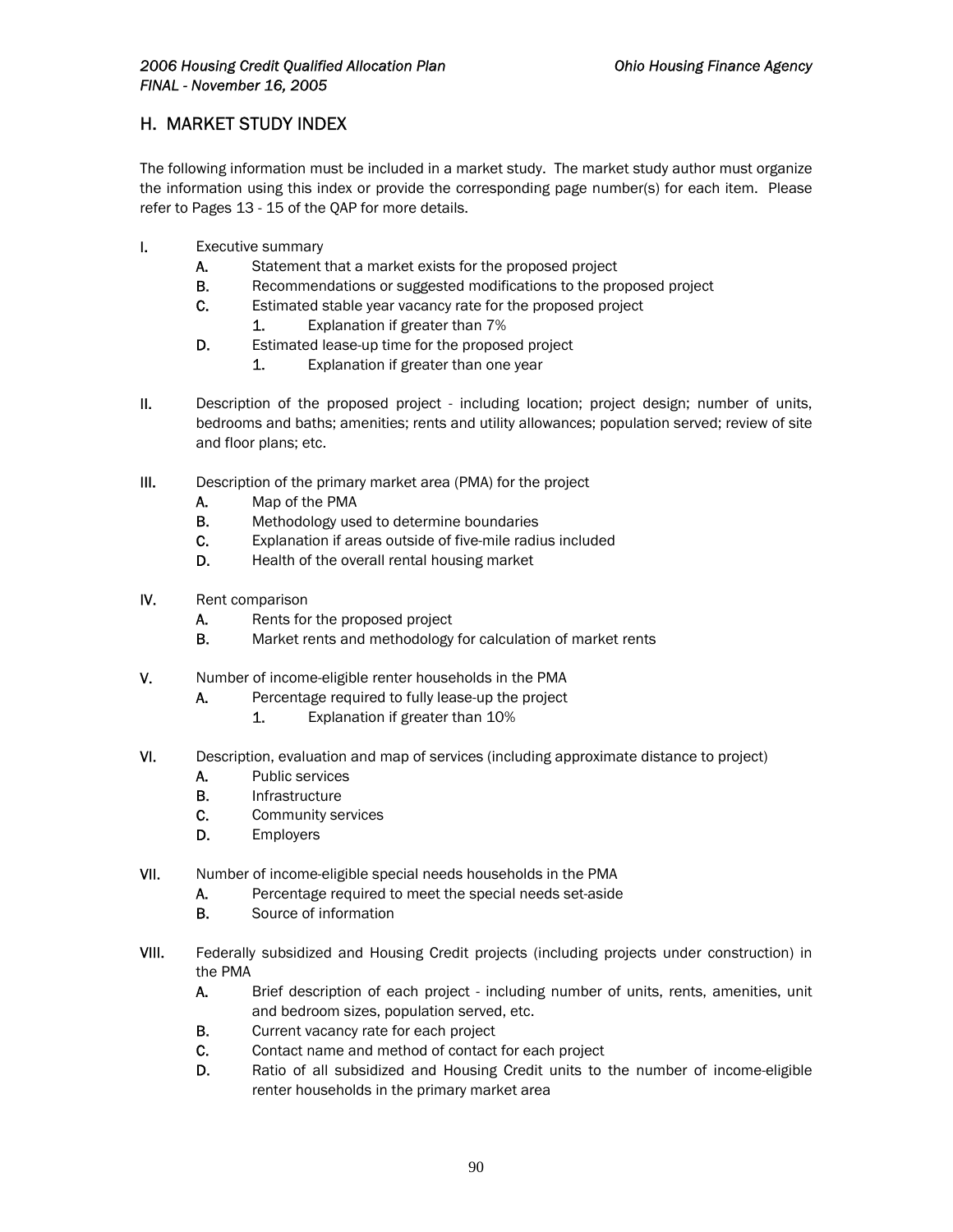- E. Estimated vacancy rate for each Housing Credit project (except those under construction) during the first stabilized year of the proposed project
	- 1. Explanation for estimated vacancy rates greater than 10%
- IX. List of comparable market rate developments in the primary market area
	- A. Brief description of each project including number of units, rents, amenities, unit and bedroom sizes, population served, etc.
	- B. Current vacancy rate for each project
	- C. Contact name and method of contact for each project
- X. Watch Area Information (*if applicable*)
	- A. Demonstrate that the project will be successful
	- B. Demonstrate that other affordable housing will not be negatively impacted
- XI. Analysis of Public Housing Authority (PHA) concerns and issues
	- A. Copy of letter and certified mail receipt or details of interview
	- B. Copy of response(s) from PHA or transcript of interview
	- C. Narrative that evaluates and addresses any issues or concerns raised by the PHA
- XII. Original signed copy of OHFA Form 003 Market Study Certification
- XIII. Listing of all data sources used in the study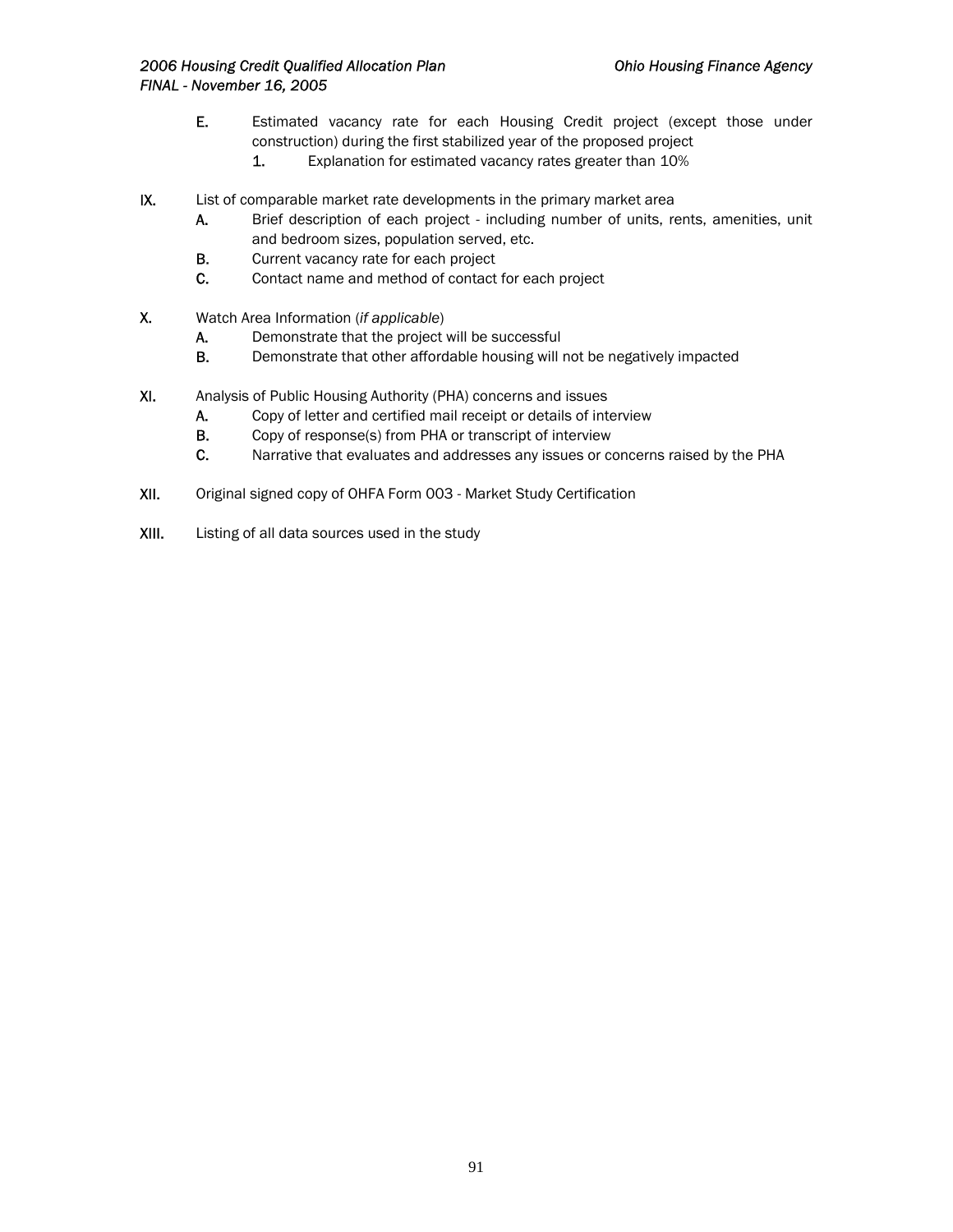## I. SUPPORTIVE SERVICE PLAN INDEX & REQUIREMENTS

Applicants for projects designed to serve a special needs population must submit a supportive services plan in order to qualify for competitive points. The supportive service plan must include the following elements in the order listed:

I. Population Served - Describe the population to be served and indicate the number of units to be set-aside for this population.

II. Service Coordinator - Describe the role of the supportive service coordinator. Include a copy of the coordinator's resume or if the coordinator is not known at application, a copy the coordinator's job description. List the experience in providing supportive services, including trainings that the coordinator may have attended. Identify the budget line item for the service coordinator's salary or document in-kind assistance with commitment letters per section VI. Detail the number of hours that the coordinator will spend at the site and working with residents from the project.

III. Annual Budget - List in detail the estimated annual costs of providing services including the coordinator's salary and equipment.

IV. Description of Services - Provide specific descriptions of the following services and explain how they will be made available to residents (see below for required services for each population).

V. Support Letters - (see below for required support letters for each population).

VI. Commitment Letters - Attach signed letters from agencies/organizations that have committed to provide or refer services to residents. Also, where services have been contracted, provide a signed letter from an agency/organization providing contracted service coordination. Commitment letters should contain a brief description and history of the agency/organization, a description of the services to be provided, and details of any funding to be provided to the project for services. Commitment letters must be provided for all agencies/organizations referred to in IV. Description of Services.

The supportive service plan must be specific to the proposed project. All requirements, including all population specific service requirements, must be listed in the plan. The descriptions of services must include enough details and information so that the OHFA can determine what services are being provided, how are the services being provided, and who is providing the services.

### Population Specific Requirements

### A. Persons Age 55 Years and Older

### **Requirements**

- 1. Minimum set-aside of 100% of the total units.
- 2. All buildings must contain only one story unless an elevator is provided.
- 3. Units may contain no more than two bedrooms.
- 4. All units and buildings must contain at least 20 universal design features as described on OHFA Form 001, in addition to installation of grab bar blocking in the bathrooms (in the shower and around the toilet area).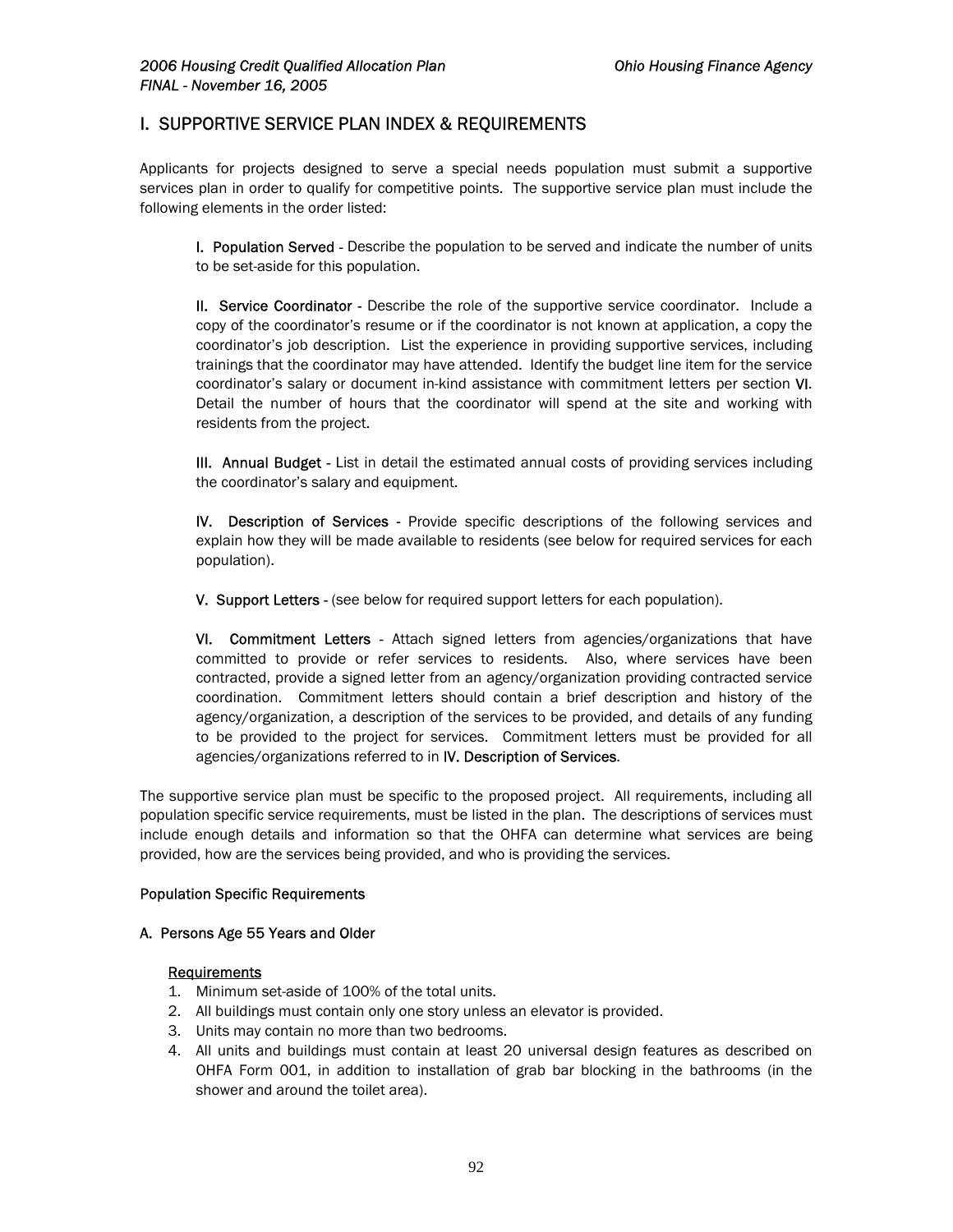- 5. The project must contain common space equal to the lesser of 5% of the total residential square footage for the entire project or 20 square feet per number of units in entire project.
- 6. Project must annually set-aside at least \$100 per unit for service coordination.

### Description of Services

- 1. Make at least one meal per day available at or accessible to housing facility.
- 2. Make light housekeeping services available.
- 3. Ensure the availability to adequate transportation services for residents.
- 4. Provide information and referral to home health services.
- 5. Provide evidence of regularly scheduled activity programs reflecting the cultural, social, recreational, and health and wellness aspects of resident lives.
- 6. Provide accommodations for and support of a Resident Association.

## **Support Letters**

1. Submit a letter of support from local Area Agency on Aging (AAA). If a letter of support is unavailable from the AAA provide an explanation as to why, and then provide letters of support from local senior citizens centers, the public housing authority, or the Department of Aging.

### B. Persons with Severe and Persistent Mental Illness

### Requirements

- 1. The OHFA requires a maximum target set-aside of 20% of the total units for this population in order to work toward the goal of integration. The final set-aside determined in collaboration with local ADAMHS or Mental Health Board must be greater than or equal to 5% of the total units. However, the OHFA recognizes that circumstances may require projects to exceed the 20% target. In such instances, exceeding the 20% target set-aside will not be considered a non-compliance issue.
- 2. Acceptance of services should not be a condition of occupancy.

## Description of Services

- 1. The local ADAMHS or Mental Health Board must approve the level of services and service coordination to be provided. Projects targeting persons with severe and persistent mental illness have the option not to provide on-site services and service coordination if a local case management and community support services system are already in place. A service coordinator would not be required in these circumstances.
- 2. Demonstration of input from people with mental illness in the Housing Credit application and design and development of the project.
- 3. Residents must have control over the assistance they receive and who provides that assistance. Service coordinators must work directly with the local county board case management system.
- 4. Residents may choose to seek mental health services through public or private mental health providers. (All local mental health systems are required to have 24-hour mobile case management and crisis intervention services available and accessible to all people with mental illness; such services need not be housing project based).

### **Support Letters**

1. Letters of support from local Alliance for the Mentally Ill (AMI) and/or qualified consumer groups including their mission statement, agency goals, and a *specific* statement of support for the proposed project.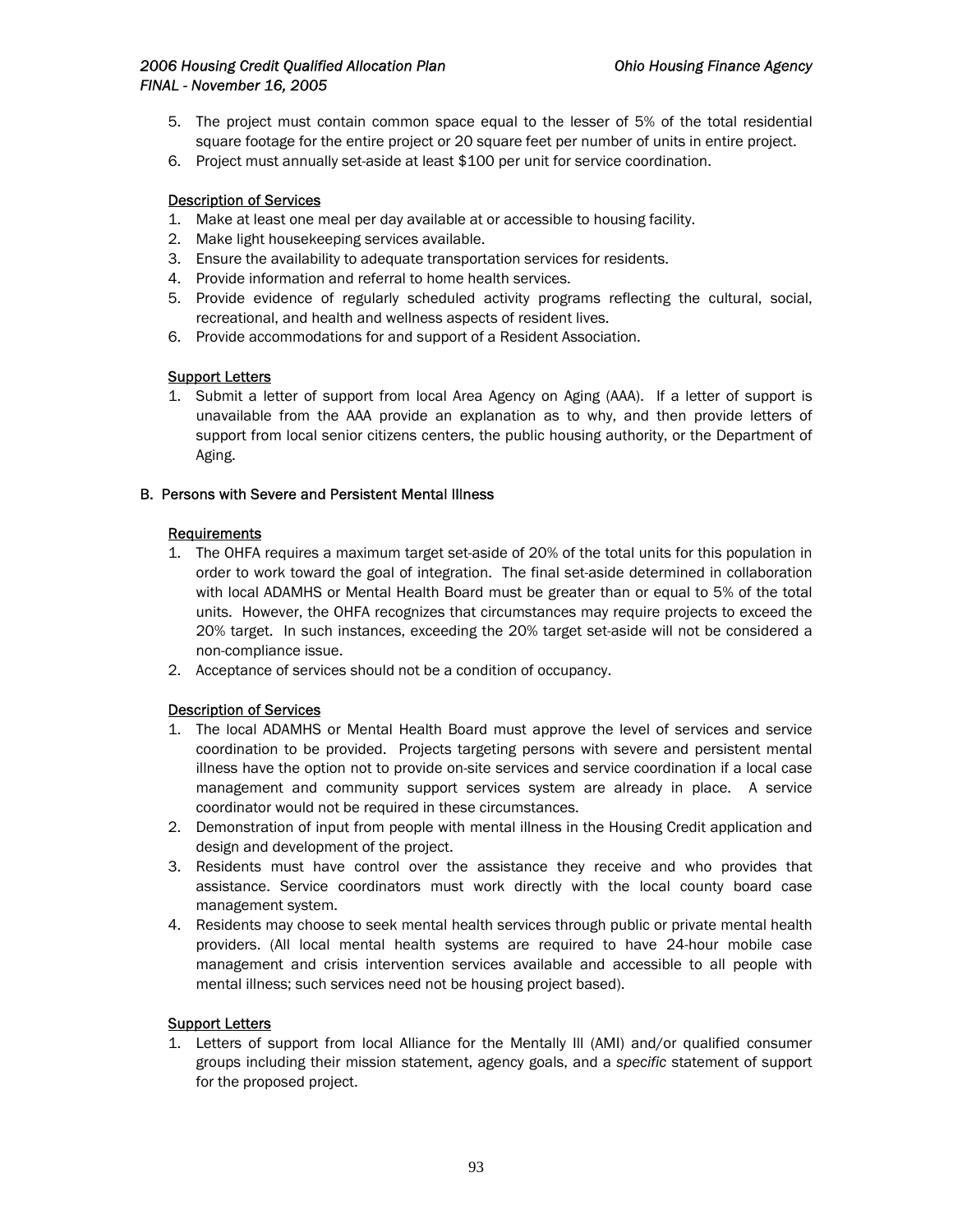- 2. Written support from the Executive Director of the local ADAMHS or Mental Health Board. The support letter must describe how the number of set-aside units was determined and how this set-aside will benefit the special needs population.
- 3. A copy of a letter from the applicant to the local ADAMHS or Mental Health Board stating that up to 20% of the units can be set-aside for persons with severe or persistent mental illness. The local ADAMHS or Mental Health Board will determine the exact set-aside. A copy of the certified mail receipt must be included.

## C. Persons with Mental Retardation/Developmental Disabilities

## **Requirements**

1. The percentage of units set-aside must be established in collaboration with the local MR/DD agency but cannot exceed 20% of the total units. The final set-aside determined in collaboration with local MR/DD agency must be greater than or equal to 5% of the total units. However, the OHFA recognizes that circumstances may require projects to exceed the 20% target. In such instances, exceeding the 20% target set-aside will not be considered a noncompliance issue.

## Description of Services

- 1. The level of services and service coordination to be provided must be approved by the local MR/DD agency. Projects targeting persons with mental retardation/developmental disabilities have the option to not provide on-site services and service coordination if a local case management and community support services system are already in place. A service coordinator would not be required in these circumstances.
- 2. Ensure adequate education and awareness of community resources, intervention and support for residents experiencing a crisis, referral to resources and services in the community, development and support for resident participation with management.
- 3. Assistance to residents in identifying and accessing local resources and services.
- 4. Development and support of resident participation in the development of services, programs and activities.
- 5. Crisis intervention and short-term support or referral to outside resources.
- 6. Longer-term support for residents pursuing goals related to social and/or economic selfsufficiency.
- 7. Intervention and prevention of problems related to substance abuse, criminal activity, destruction of property or other issues harmful to residents.
- 8. A continually updated notebook or bulletin board of neighborhood and community programs and resources.

## Support Letters

- 1. Letter from the local MR/DD agency indicating *specific* support and evidencing collaboration with the project related to the projected percentage of set-aside units for this population. The support letter must describe how the number of set-aside units was determined and how this set-aside will benefit the special needs population.
- 2. A copy of a certified letter from the applicant to the local MR/DD agency stating that up to 20% of the units can be set-aside for persons with severe or persistent mental illness. The exact set-aside will be determined by the local MR/DD agency. A copy of the certified mail receipt must be included.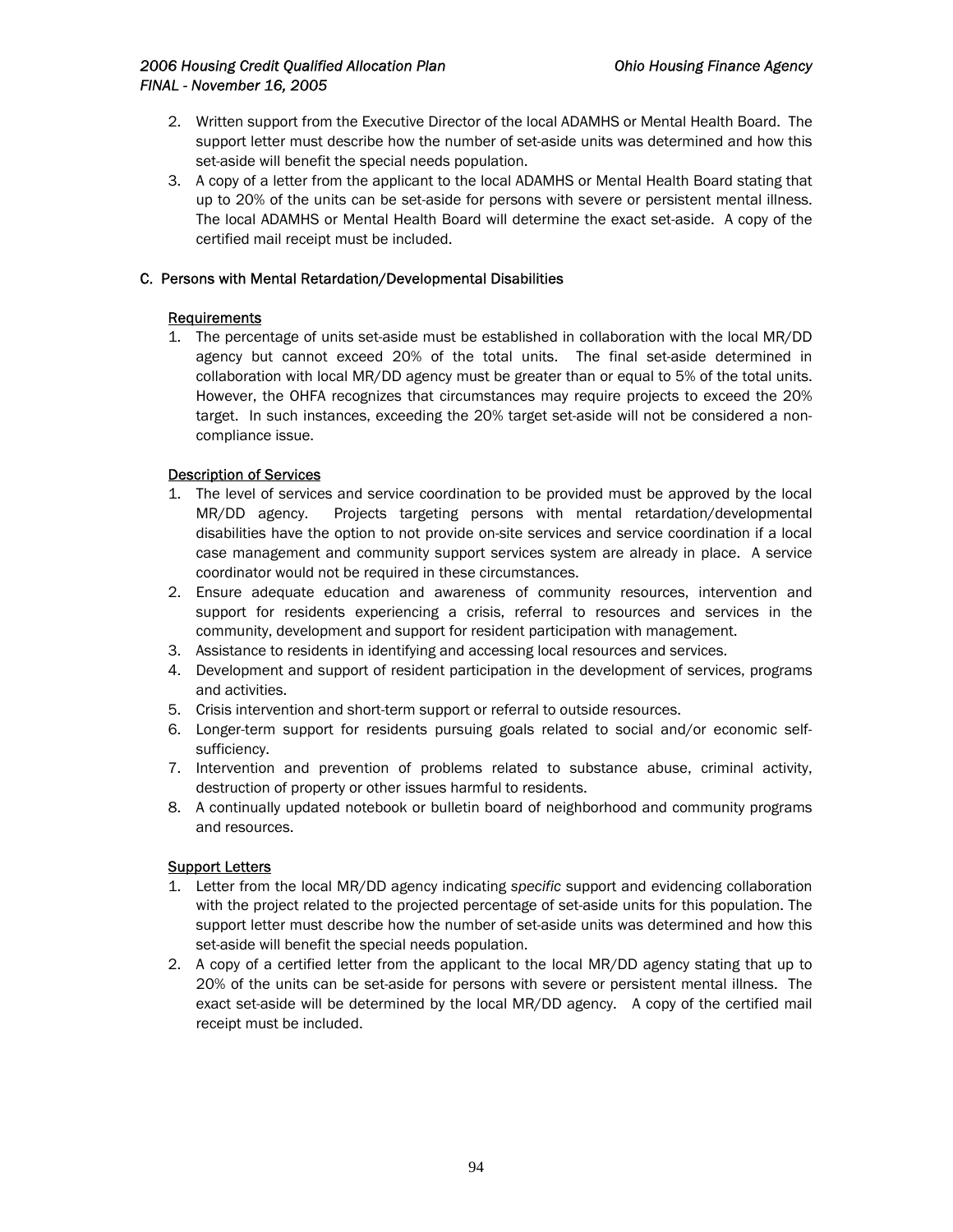### D. Permanent Supportive Housing for the Homeless

#### Requirements

- 1. Minimum set-aside of 50% of the total units.
- 2. A comprehensive service plan that identifies the services to be provided, the anticipated sources of funding for such services, the physical space that will be used to provide such services, and the previous experience of the supportive services provider.
- 3. Provide a commitment for rental subsidy for at least 50% of the total units. Sources may include project-based vouchers or other assistance from the local PHA, McKinney-Vento Homelessness grant, or other federal, state or local government source.
- 4. Acceptance of services should not be a condition of occupancy.

### Description of Services

- 1. Services available on-site or through coordinated relationships with community-based providers shall be consistent with the population being served in the project (i.e. mental health services shall be available if the project targets persons with mental illness).
- 2. Residents must have control over the services they receive and who provides these services, and may choose to seek assistance through public or private community-based service providers.

## **Support Letters**

- 1. Letter of support from the primary funder and/or coordinator of homeless services, including a specific statement of support for the proposed project.
- 2. Letter of support from the chair of the local Continuum of Care committee (or the state Continuum of Care if there is no local committee), including a statement indicating that the project is consistent with the consolidated plan.
- 3. Letter of support from the local government jurisdiction (city, village or township) in which the project is located.

### E. Family Supportive Services

### Description of Services

- 1. Credit counseling.
- 2. Personal finance training/planning.
- 3. Continuing education/Job training opportunities/job referrals.
- 4. Life Skills Training.
- 5. Healthcare Prevention and Community Outreach (i.e. drug/alcohol prevention, stress/anger management, AIDS awareness, etc.).
- 6. Day care / after school program referrals

### Support Letters

1. Letter of support from a local qualified social services group including their mission statement, agency goals, and a specific statement of support for the proposed project. The organization's existence shall be evidenced by incorporation within Ohio or authorization to do business in Ohio and can verified by the office of the Ohio Secretary of State. THE OHFA may waive this requirement on a case-by-case basis.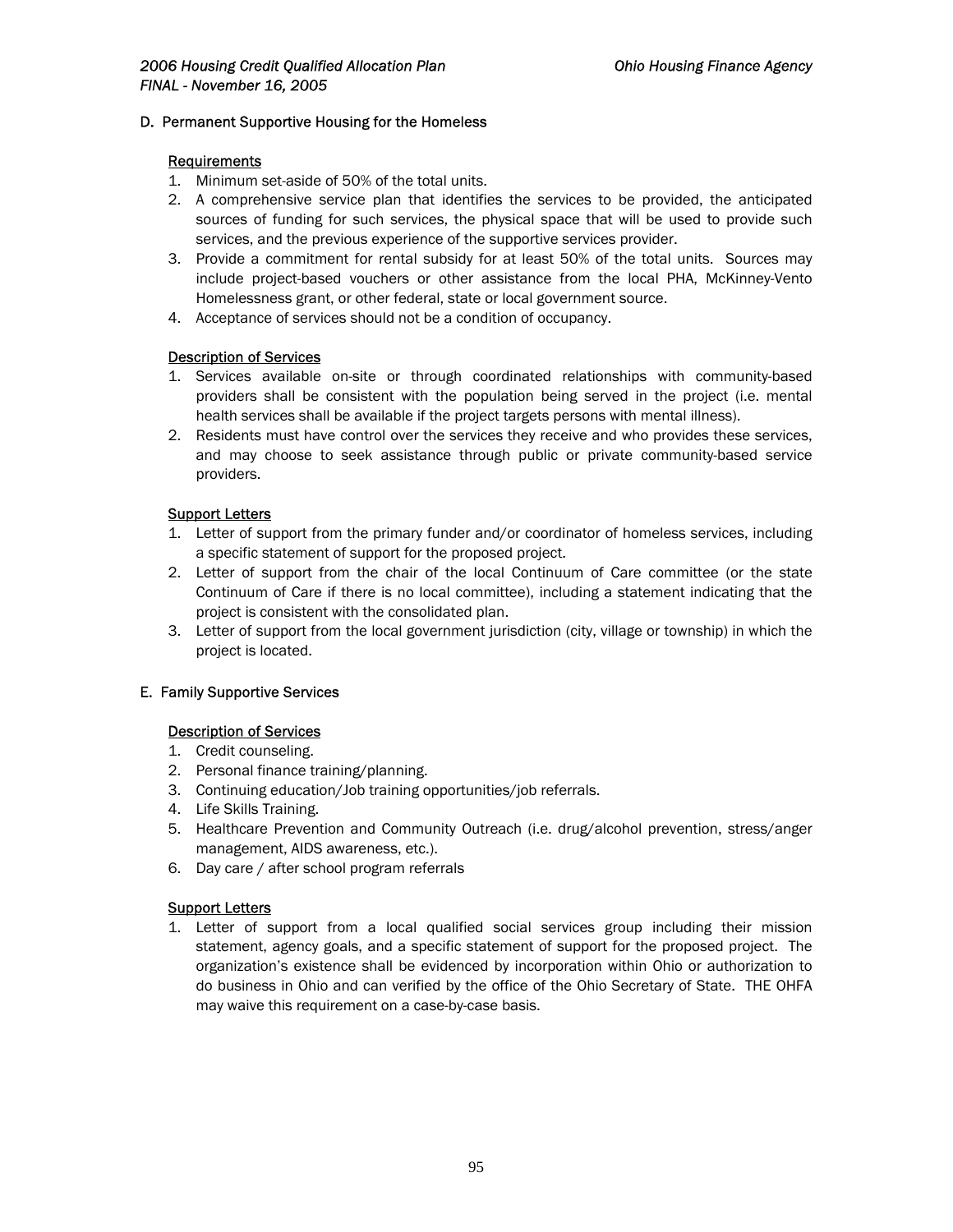## J. GOVERNOR'S REGIONAL ECONOMIC DEVELOPMENT REPRESENTATIVES

Dawn Larzelere, Manager Governor's Regional Offices Phone: 614-995-1895 Fax: 614-644-0108 Riffe Center 77 S. High Street, 29th Floor Columbus, OH 43215

Region 1 - Columbus Tonya L. Barnett Phone: 614-466-9627 Fax: 614-752-4858 Riffe Center 77 S. High Street, 29th Floor Columbus, OH 43215 Counties Represented: Delaware, Fairfield, Fayette, Franklin, Licking, Logan, Madison, Pickaway and Union

Region 2 - Toledo Wesley R. Fahrbach Phone: 419-245-2445 Fax: 419-245-2448 One Government Center, Suite 1520 Toledo, OH 43604-2205 Counties Represented: Defiance, Erie, Fulton, Henry, Lucas, Ottawa, Sandusky, Williams and Wood

Region 3 - Lima Judith M. Cowan Phone: 419-229-5320 Fax: 419-229-5424 Perry Building 545 W. Market Street, Suite 305 Lima, OH 45801-4717 Counties Represented: Allen, Auglaize, Hancock, Hardin, Mercer, Paulding, Putnam and Van Wert

Region 4 - Dayton Stephen P. Lake Phone: 937-285-6185 Fax: 937-223-3584 One Dayton Centre 1 S. Main Street, Suite 2060 Dayton, OH 45402-2016 Counties Represented: Champaign, Clark, Clinton, Darke, Greene, Miami, Montgomery, Preble and Shelby

Region 5 - Cincinnati Chris Smith Phone: 513-852-2826 Fax: 513-852-2840 One W. Fourth Street, Suite 425 Cincinnati, OH 45202 Counties Represented: Butler, Clermont, Hamilton and Warren

Region 6 - Mansfield David L. Williamson Phone: 419-522-2029 Fax: 419-522-2203 Walnut Building 24 W. Third Street, Suite 301 Mansfield, OH 44902-1235 Counties Represented: Ashland, Crawford, Huron, Knox, Marion, Morrow, Richland, Seneca and Wyandot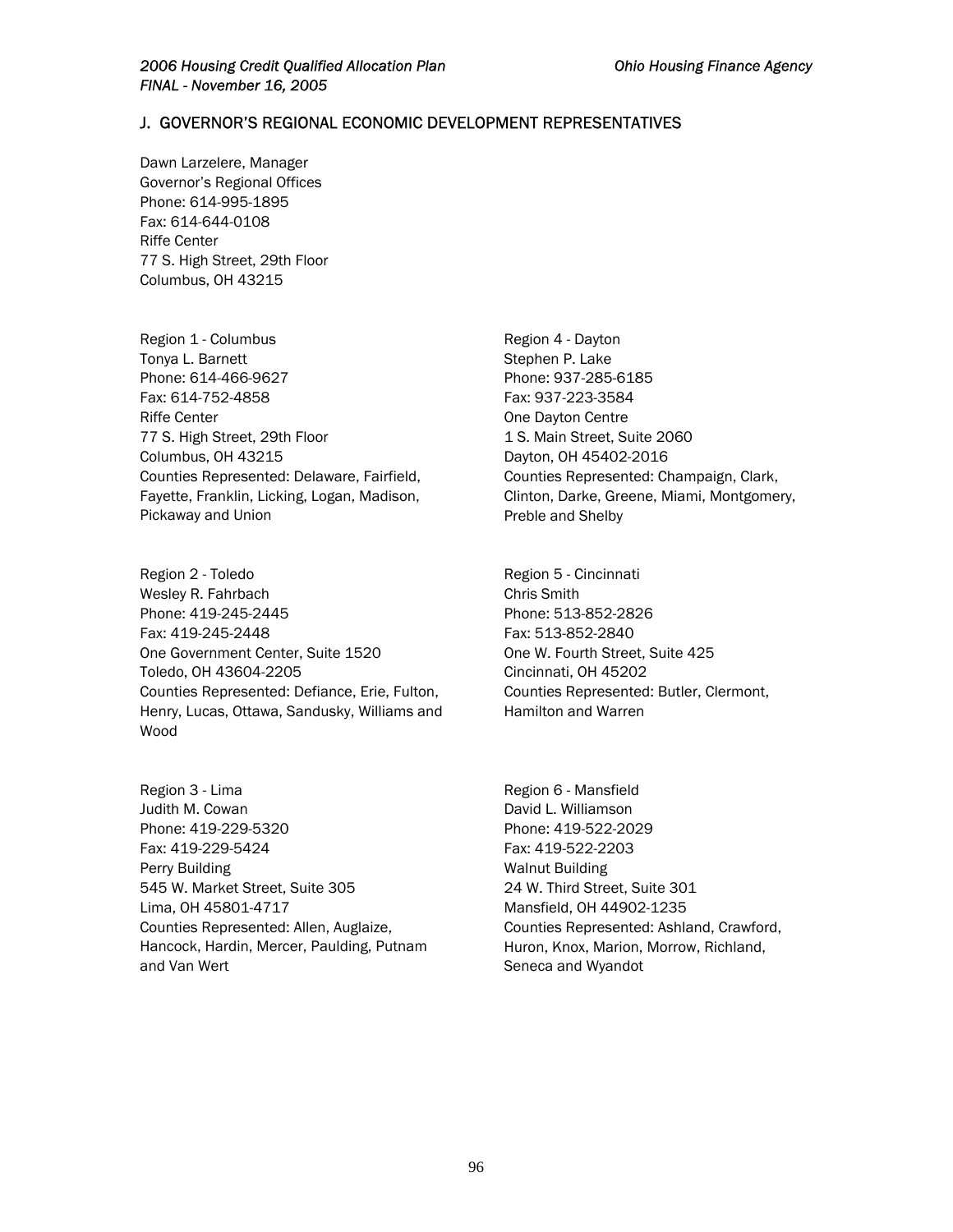Region 7 - Chillicothe Kara Willis Phone: 740-775-0612 Fax: 740-775-0604 15 N. Paint Street, Suite 102 Chillicothe, OH 45601-3116 Counties Represented: Adams, Brown, Gallia, Highland, Jackson, Lawrence, Pike, Ross, Scioto and Vinton

Region 8 - Cleveland Fran Migliorino Phone: 216-787-3240 Fax: 216-787-3244 615 W. Superior Avenue, 12th Floor Cleveland, OH 44113 Counties Represented: Cuyahoga, Geauga, Lake and Lorain

Region 9 - Akron Daryl L. Revoldt Phone: 330-643-3392 Fax: 330-643-3391 Ocasek Government Office Building 161 S. High Street, Room 404 Akron, OH 44308-1615 Counties Represented: Medina, Portage, Stark, Summit and Wayne

Region 10 - Cambridge William Gotschall Phone: 740-439-2263 Fax: 740-439-1524 2146 Southgate Parkway Cambridge, OH 43725-3082 Counties Represented: Belmont, Carroll, Columbiana, Coshocton, Guernsey, Harrison, Holmes, Jefferson, Muskingum and **Tuscarawas** 

Region 11 - Marietta Darlene Lukshin Phone: 740-373-5150 Fax: 740-373-2984 308 Front Street Marietta, OH 45750 Counties Represented: Athens, Hocking, Meigs, Monroe, Morgan, Noble, Perry and Washington

Region 12 - Youngstown Julie Michael-Smith Phone: 330-797-6301 Fax: 330-744-1822 George V. Voinovich Government Center 242 Federal Plaza West, Suite 401 Youngstown, OH 44503 Counties Represented: Ashtabula, Mahoning and Trumbull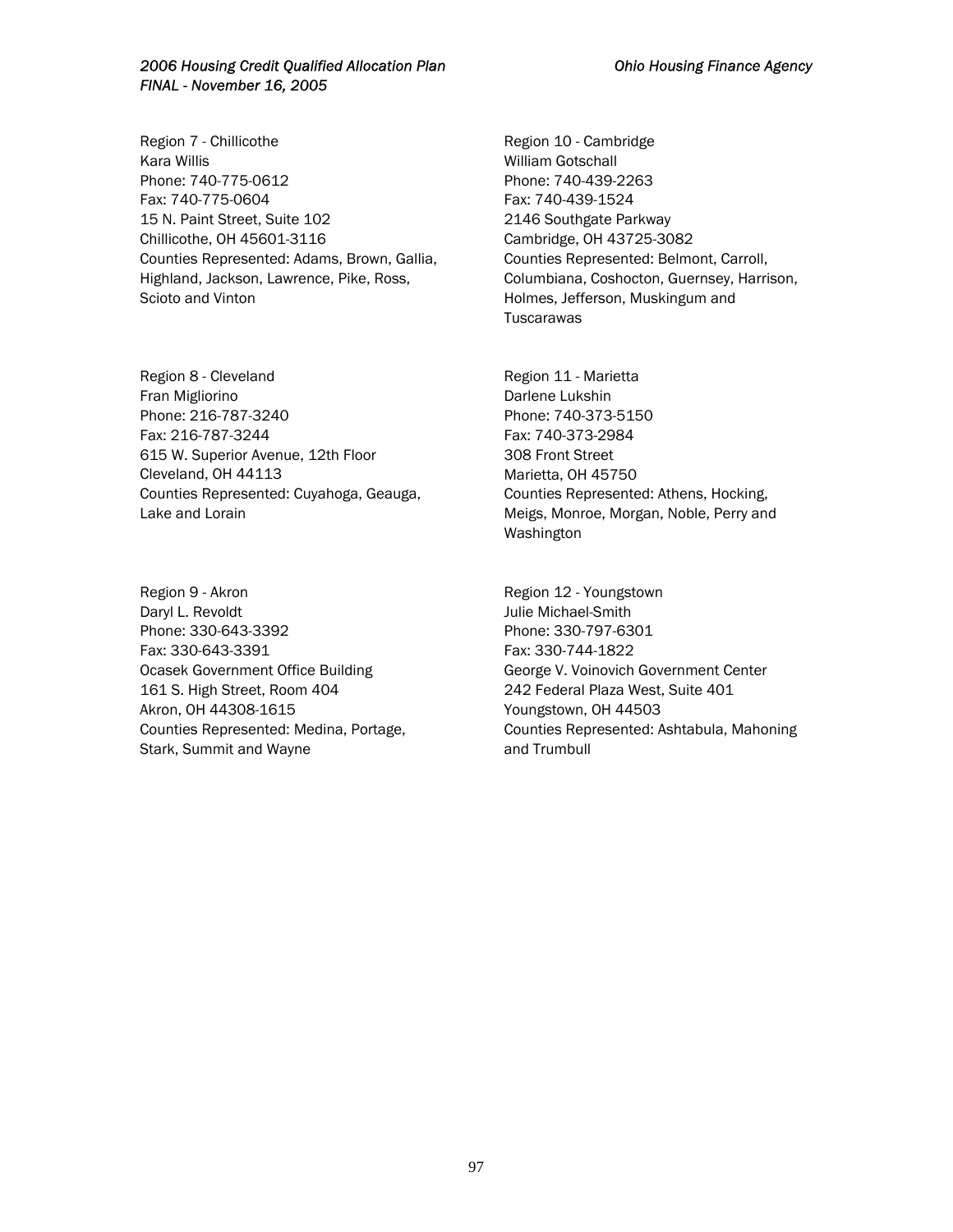# K. CAPITAL NEEDS ASSESSMENT STANDARDS

#### Purpose

A capital needs assessment represents a qualified professional's opinion of a property's current overall physical condition and identifies significant deferred maintenance, existing deficiencies, and material building code violations that affect the property's use and its structural and mechanical integrity. The assessment should include an opinion as to the proposed budget for recommended improvements and should identify critical building systems or components that have reached or exceeded their expected useful lives.

The assessment should include a projection of recurring probable expenditures for significant systems and components impacting use and tenancy, which are not considered operation or maintenance expenses, in order to determine the appropriate replacement reserve deposits on a per unit per year basis.

#### **Process**

- 1. Conduct site visit and physical inspection of interior and exterior of units and structures
- 2. Interview available on-site property management and maintenance personnel and inquire about past repairs/improvements, pending repairs and existing or chronic physical deficiencies

#### **Components**

Components which should be examined and analyzed in order to prepare a comprehensive property condition report or capital needs assessment for rehabilitation projects:

#### Site, including:

- Topography and drainage
- Pavement, curbing, sidewalks and parking
- Landscaping and amenities
- Water, sewer, storm drainage, gas and electric utilities and lines

Structural system, both substructure and superstructure, including:

- **Exterior walls and balconies**
- Exterior doors and windows
- Roofing system and drainage

#### Interiors, including:

- Unit and common area finishes (carpeting, vinyl tile, plaster walls, paint condition)
- Unit kitchen finishes and appliances
- Unit bathroom finishes and fixtures
- Common area lobbies and corridors

Mechanical systems, including:

- Plumbing and domestic hot water
- HVAC
- Electrical and fire protection
- **Elevators**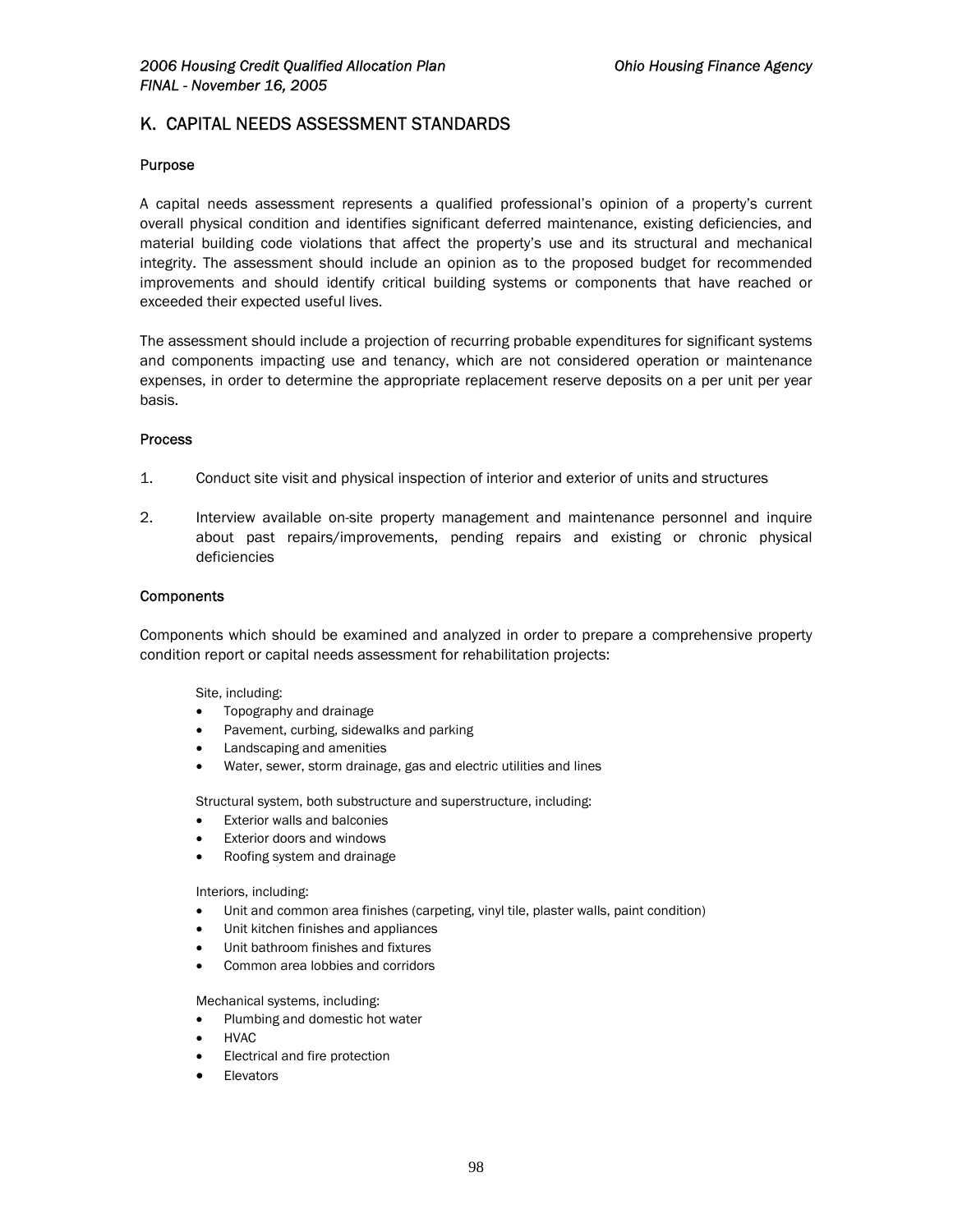# L. GUIDE TO FEDERAL ACCESSIBILITY REQUIREMENTS

The following is a checklist of design and construction requirements of the Fair Housing Act. This checklist represents many, but not all, of the requirements to the Act. This checklist is not intended to be exhaustive, but rather is a helpful guide in determining if the major requirements of the Act have been met in designing and constructing a particular multifamily development. Projects may also be required to meet additional requirements included in Section 504 of the Rehabilitation Act of 1973, the Americans With Disabilities Act as well as any state and local Civil Rights legislation along with any required related codes and laws.

## General Requirements

- Affected projects are developments with buildings containing four (4) or more units that were designed and constructed for first occupancy on or after March 13, 1991.
- If it is an elevator building, all units are "covered units."
	- All units in buildings with elevators must have features required by the Act.
- If it is a non-elevator building, all ground-floor units are "covered units."
	- All ground-floor units in buildings without elevators must have features required by the Act.

NOTE: There is a narrow exception that provides that a non-elevator building in a development need not meet all of the Act's requirements if it is impractical to have an accessible entrance to the nonelevator building because of hilly terrain or other unusual characteristics of the site.

## *FEATURES REQUIRED BY THE FAIR HOUSING ACT*

- 1. ACCESSIBLE BUILDING ENTRANCE ON AN ACCESSIBLE ROUTE
- The accessible route is a continuous, unobstructed path (no stairs) through the development that connects all buildings containing covered units and all other amenities.
- The accessible route also connects to parking lots, public streets, public sidewalks, and to public transportation stops.
- All slopes are no steeper than 8.33%.
- All slopes between 5% and 8.33% have handrails.
- Covered units have at least one entrance on an accessible route.
- There are sufficient curb cuts for a person using a wheelchair to reach every building in the development.
- 2. COMMON AND PUBLIC USE AREAS
- At least two percent (2%) of all parking spaces are designated as handicapped parking.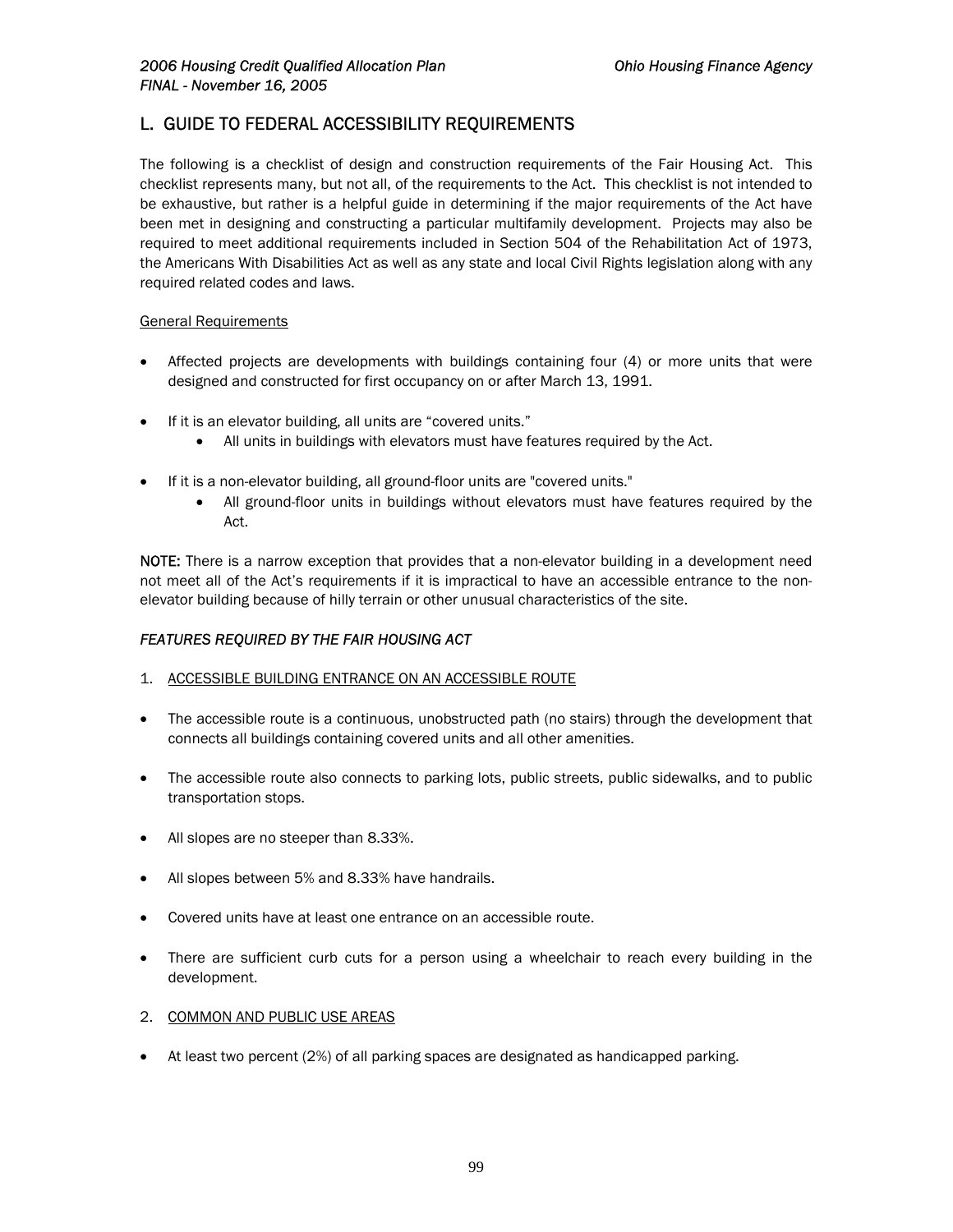- At least one (1) parking space at each common and public use amenity is designated as handicapped parking.
- All handicapped parking spaces are properly marked.
- All handicapped parking spaces are at least 96 inches wide with a 60-inch wide access aisle that can be shared between two spaces.
- The accessible aisle connects to a curb ramp and the accessible route.
- The rental or sales office is readily accessible and usable by persons with disabilities.
- All mailboxes, swimming pools, tennis courts, clubhouses, rest rooms, showers, laundry facilities, trash facilities, drinking fountains, public telephones, and other common and public use amenities offered by the development are readily accessible and usable by persons with disabilities.
- 3. USABLE DOORS
- All doors into and through covered units and common use facilities provide a clear opening of at least 32 inches nominal width.
- All doors leading into common use facilities have lever door handles that do not require grasping and twisting.
- Thresholds at doors to common use facilities are no greater than one-half  $(1/2)$  inch.
- All primary entrance doors to covered units have lever door handles that do not require grasping and twisting.
- Thresholds at primary entrance doors to covered units are no greater than three-quarter (3/4) inches and beveled.
- 4. ACCESSIBLE ROUTE INTO AND THROUGH THE COVERED UNIT
- All routes through the covered units are no less than 36 inches wide.
- 5. ACCESSIBLE ENVIORMENTAL CONTROLS
- All light switches, electrical outlets, thermostats, and other environmental controls must be no less than 15 inches and no greater than 48 inches from the floor.
- 6. REINFORCED BATHROOM WALLS FOR GRAB BARS
- Reinforcements are built into the bathroom walls surrounding toilets, showers, and bathtubs for the later installation of grab bars.
- 7. USABLE KITCHENS AND BATHROOMS
- At least 30" x 48" of clear floor space at each kitchen fixture and appliance.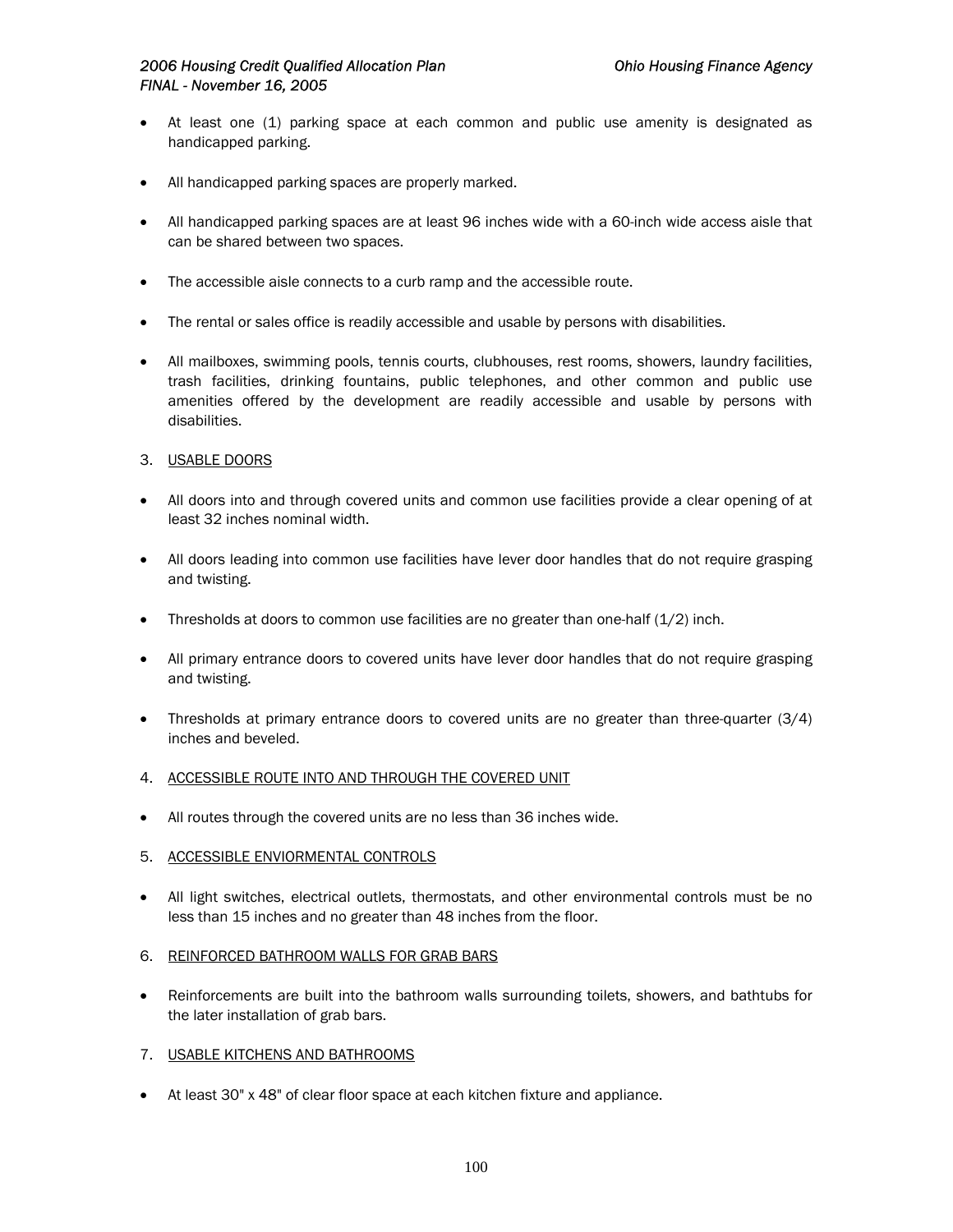- At least 40 inches between opposing cabinets and appliances.
- At least a 60-inch diameter turning circle in U-shaped kitchens unless the cooktop or sink at end of U-shaped kitchen has removable cabinets beneath for knee space.
- In bathroom, at least 30" x 48" of clear floor space outside swing of bathroom door.
- Sufficient clear floor space in front of and around sink, toilet, and bathtub for use by persons using wheelchairs.

### *For additional information, please visit the following web sites:*

- Accessible Home Page http://www.homemods.org
- Access Board http://www.access-board.gov
- ADA http://www.usdoj.gov/crt/ada/adahom1.htm
- Center for Universal Design http://www.ncsu.edu/ncsu/design/cud
- HUD information http://www.hud.goc/fhe/fheacss.html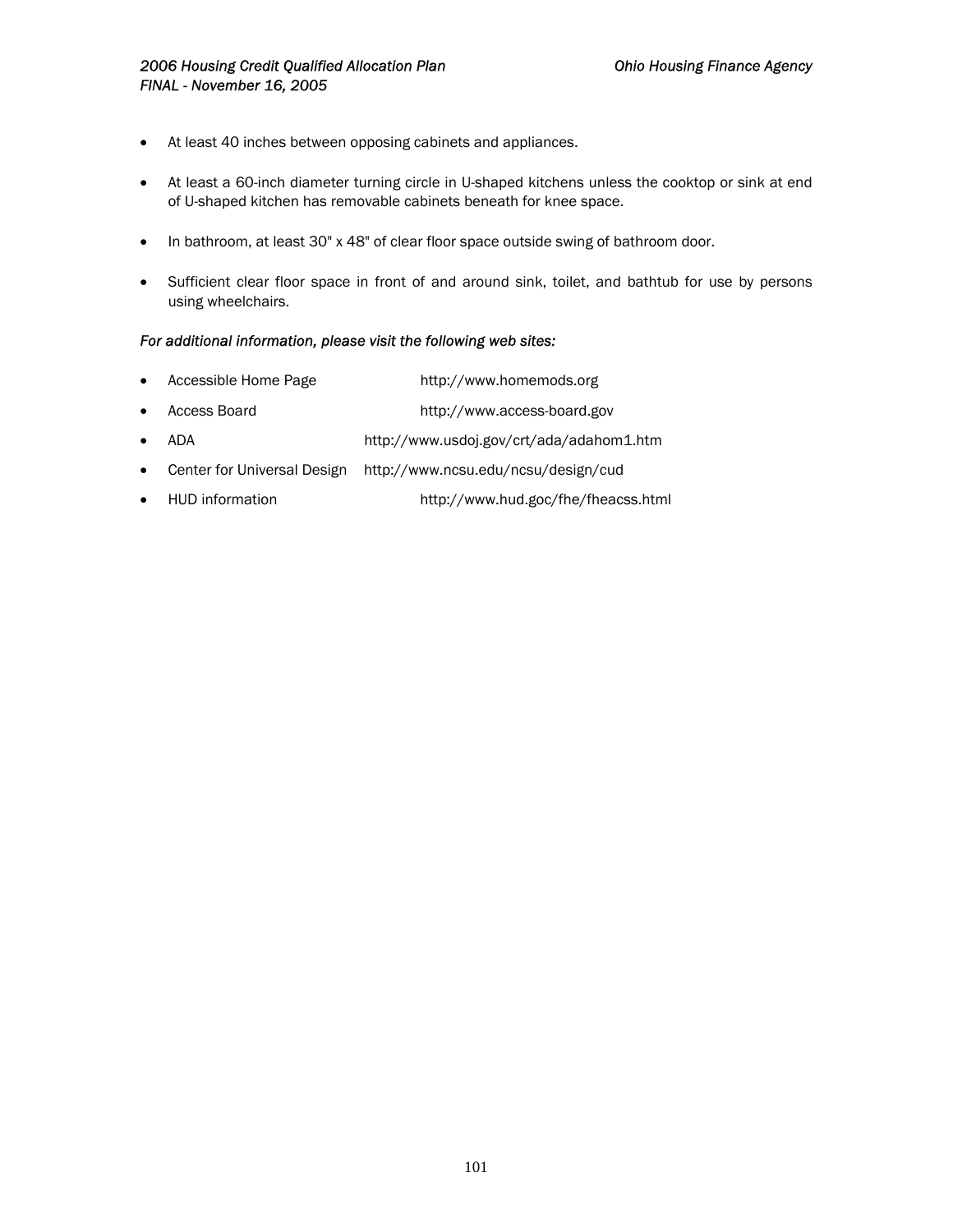## M. OPERATING EXPENSE AVERAGES

| <b>Region</b> | <b>AVERAGE OPERATING COSTS PER UNIT</b> |
|---------------|-----------------------------------------|
| 1             | \$4,100                                 |
| $\mathbf{2}$  | \$3,700                                 |
| 3             | \$2,800                                 |
| 4             | \$3,900                                 |
| 5             | \$4,300                                 |
| 6             | \$3,100                                 |
| 7             | \$3,000                                 |
| 8             | \$4,800                                 |
| 9             | \$4,500                                 |
| 10            | \$3,300                                 |
| 11            | \$3,000                                 |
| 12            | \$3,400                                 |

#### \* - Costs include all operating expenses, insurance, taxes, and reserves.

#### Region 1 - Columbus

Counties Represented: Delaware, Fairfield, Fayette, Franklin, Licking, Logan, Madison, Pickaway, Union.

# Region 2 - Toledo

Counties Represented: Defiance, Erie, Fulton, Henry, Lucas, Ottawa, Sandusky, Williams, Wood.

#### Region 3 - Lima

Counties Represented: Allen, Auglaize, Hancock, Hardin, Mercer, Paulding, Putnam, Van Wert.

#### Region 4 - Dayton

Counties Represented: Champaign, Clark, Clinton, Darke, Greene, Miami, Montgomery, Preble, Shelby.

#### Region 5 - Cincinnati

Counties Represented: Butler, Clermont, Hamilton, Warren.

#### Region 6 - Mansfield

Counties Represented: Ashland, Crawford, Huron, Knox, Marion, Morrow, Richland, Seneca, Wyandot.

Region 7 - Chillicothe

Counties Represented: Adams, Brown, Gallia, Highland, Jackson, Lawrence, Pike, Ross, Scioto, Vinton.

#### Region 8 - Cleveland

Counties Represented: Cuyahoga, Geauga, Lake, Lorain.

#### Region 9 - Akron

Counties Represented: Medina, Portage, Stark, Summit, Wayne.

#### Region 10 - Cambridge

Counties Represented: Belmont, Carroll, Columbiana, Coshocton, Guernsey, Harrison, Holmes, Jefferson, Muskingum, Tuscarawas.

#### Region 11 - Marietta

Counties Represented: Athens, Hocking, Meigs, Monroe, Morgan, Noble, Perry, Washington.

#### Region 12 - Youngstown

Counties Represented: Ashtabula, Mahoning, Trumbull.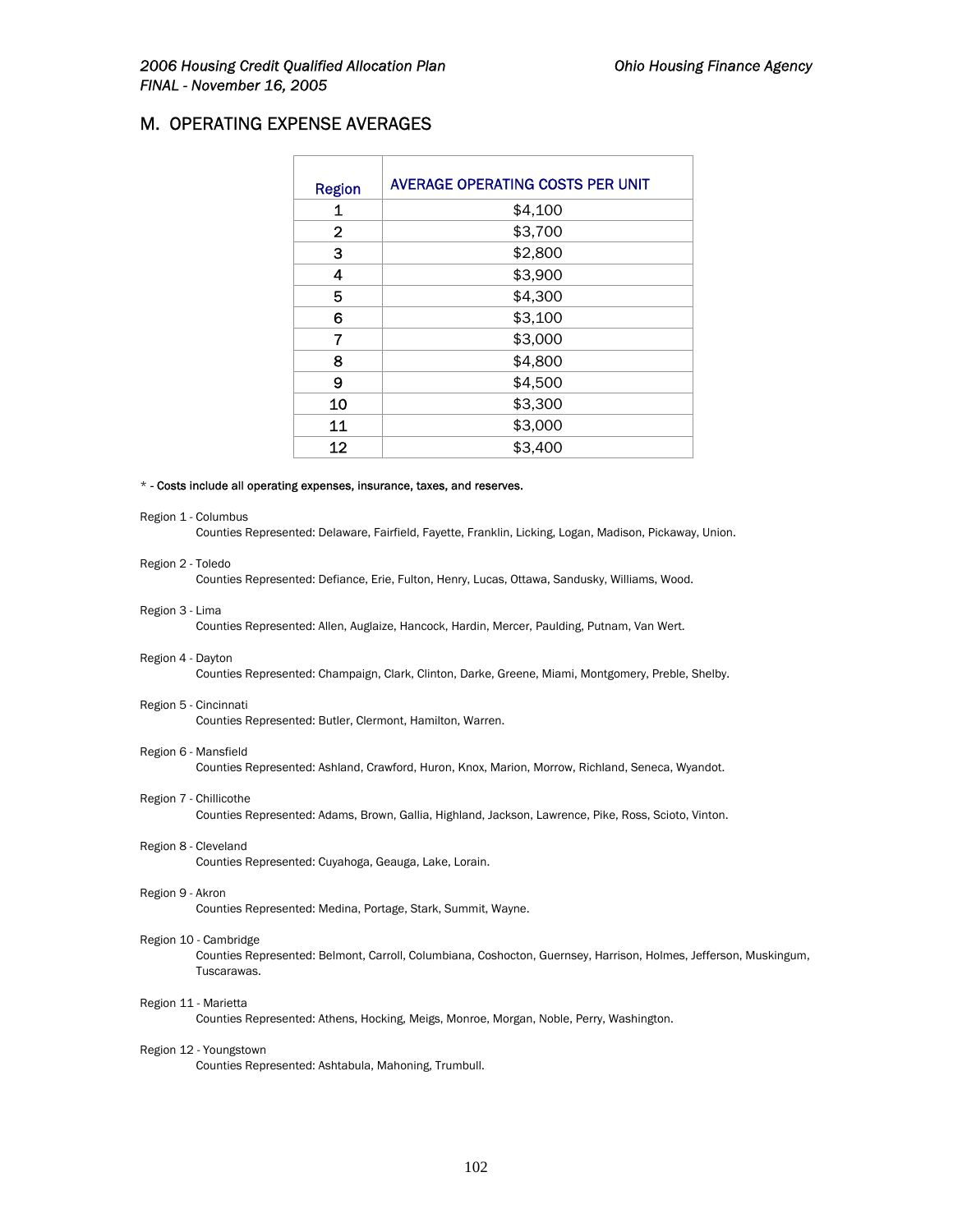## N. WATCH AREAS

|               | <b>Counties</b> | Counties     |
|---------------|-----------------|--------------|
| Allen         | Lorain          | Allen        |
| Auglaize      | Madison         | Ashtabula    |
| <b>Brown</b>  | Medina          | Auglaize     |
| <b>Butler</b> | Mercer          | <b>Brown</b> |
| Champaign     | Miami           | Columbiana   |
| Clermont      | Morrow          | Greene       |
| Clinton       | Muskingum       | Hancock      |
| Darke         | Paulding        | Hardin       |
| Defiance      | Perry           | Harrison     |
| Delaware      | Pickaway        | Jackson      |
| Fairfield     | Pike            | Jefferson    |
| Fayette       | Portage         | Madison      |
| Fulton        | Preble          | Meigs        |
| Gallia        | Putnam          | Paulding     |
| Greene        | Richland        | Perry        |
| Guernsey      | Ross            | Pike         |
| Hancock       | Sandusky        | Putnam       |
| Hardin        | Shelby          | Sandusky     |
| Harrison      | Trumbull        | Seneca       |
| Hocking       | Union           | Shelby       |
| Jackson       | Van Wert        | Tuscarawas   |
| Jefferson     | Vinton          | Wyandot      |
| Lawrence      | Warren          |              |
| Logan         | Wyandot         |              |

Cincinnati Near East Dayton Northwest | Dayton East Cincinnati North Central Dayton Southeast | Dayton Northwest Cincinnati Southwest Dayton Southwest | Toledo Downtown Cleveland Downtown Toledo Downtown | Youngstown Northwest Cleveland South Central Toledo Southwest Cleveland West **Toledo** West

Akron Central **Columbus Northeast** Akron South Akron Northwest Columbus Northwest Cleveland Downtown Akron West Columbus Southeast | Cleveland East Canton Central Columbus Southwest Columbus Central Cincinnati Central Dayton Huber Heights | Columbus Northwest Columbus Central Youngstown Northeast Columbus East Youngstown Northwest

#### Family Projects **Family Projects** Senior (55+) Projects

**Counties** Ashtabula Auglaize Harrison **Jefferson** Madison Paulding Putnam Sandusky Seneca **Tuscarawas** Wyandot

#### Submarkets Submarkets

\* - For a definition of Submarkets, please refer to the OHFA web site: [www.ohiohome.org](http://www.homebuyerohio.com/)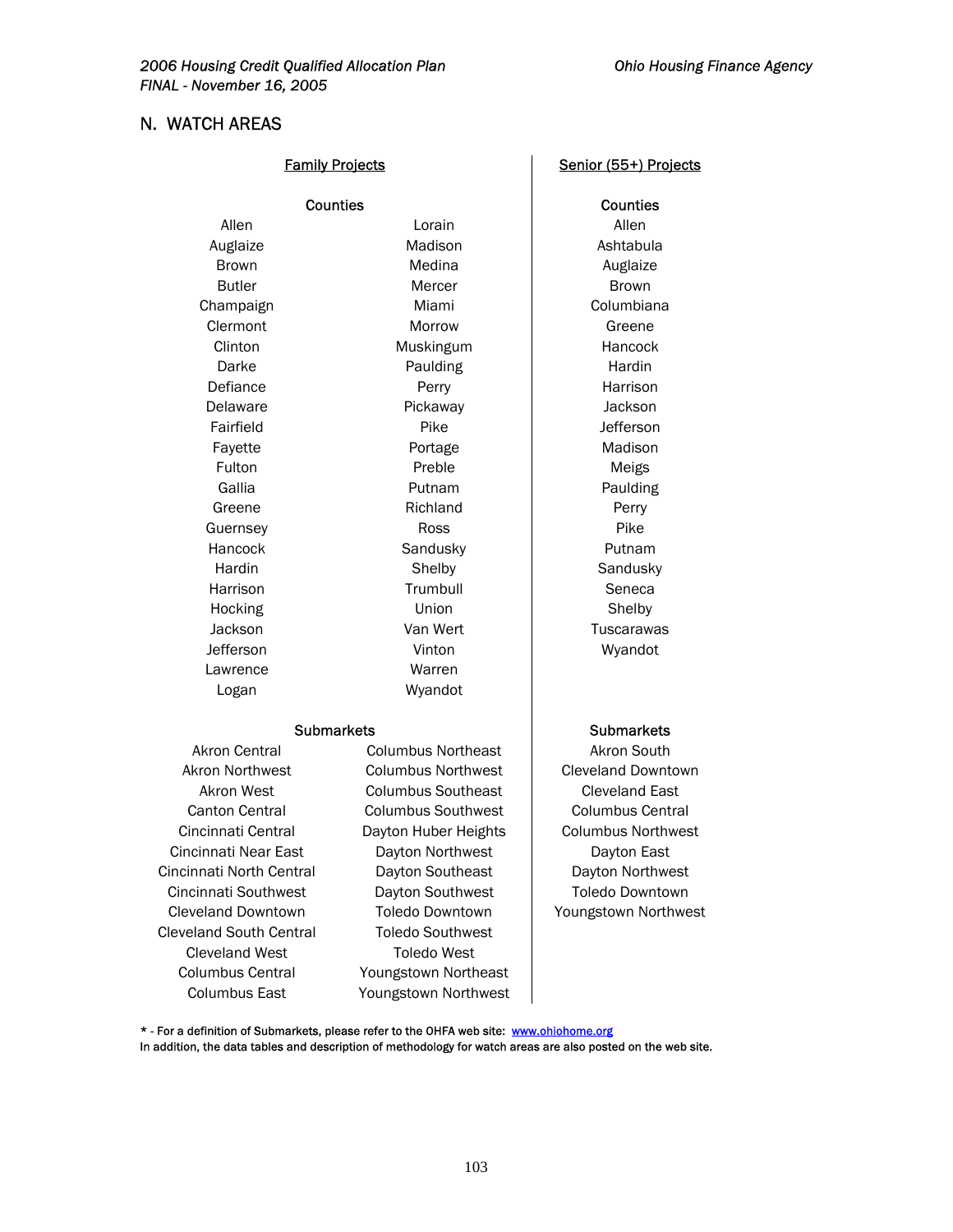## O. HOUSING CREDIT VACANCY RATE POINT TABLE

Yes = project is eligible for 2 points; Yes \* = indicates there is insufficient data in the area and project is eligible for 2 points but also must score all points in competitive criterion #25 to be eligible for vacancy rate points; Single Family = single-family detached structures; Multifamily = all other structures; Senior = projects targeting households age 55 years and older and qualifying for senior points (competitive criterion # 4).

In order to qualify for points, the average vacancy rate as determined in the OHFA's analysis, must be less than the state average of 11.0% for single family or multifamily and 5.8% for senior. The data tables, description of methodology for the housing credit vacancy rates, and definition for Submarkets are posted on the OHFA web site: [www.ohiohome.org](http://www.homebuyerohio.com/)

| <b>County Name</b> | <b>Single Family</b> | <b>Multifamily</b> | Senior |
|--------------------|----------------------|--------------------|--------|
| Adams              | Yes*                 | Yes                | Yes    |
| Allen              | Yes*                 | Yes                |        |
| Ashland            | Yes*                 | Yes                |        |
| Ashtabula          | Yes*                 | Yes*               | Yes    |
| Athens             | Yes*                 | Yes                | Yes*   |
| Auglaize           | Yes*                 | Yes                |        |
| Belmont            | Yes*                 | Yes                | Yes    |
| Brown              | Yes*                 | Yes                | Yes    |
| <b>Butler</b>      | Yes*                 | Yes                |        |
| Carroll            |                      | Yes*               | Yes    |
| Champaign          | Yes*                 |                    |        |
| Clark              | Yes                  | Yes                | Yes    |
| Clermont           | Yes*                 | Yes                | Yes*   |
| Clinton            | Yes*                 | Yes                | Yes    |
| Columbiana         | Yes*                 | Yes                |        |
| Coshocton          | Yes*                 | Yes*               |        |
| Crawford           | Yes*                 | Yes                |        |
| Darke              | Yes*                 | Yes                | Yes*   |
| Defiance           | Yes*                 | Yes                | Yes*   |
| Delaware           | Yes*                 |                    | Yes*   |
| Erie               | Yes*                 | Yes*               | Yes*   |
| Fairfield          | Yes*                 | Yes                | Yes    |
| Fayette            | Yes                  | Yes                | Yes*   |
| Fulton             | Yes*                 | Yes                | Yes*   |
| Gallia             | Yes*                 | Yes                | Yes*   |
| Geauga             | Yes*                 | Yes*               | Yes    |
| Greene             | Yes*                 |                    |        |
| Guernsey           | Yes*                 | Yes                | Yes*   |
| Hancock            | Yes*                 | Yes                |        |
| Hardin             | Yes*                 | Yes                | Yes    |
| Harrison           |                      | Yes                | Yes    |
| Henry              | Yes*                 | Yes                | Yes*   |
| Highland           |                      | Yes                | Yes    |
| Hocking            | Yes*                 | Yes                | Yes*   |
| Holmes             | Yes*                 | Yes*               | Yes*   |
| Huron              | Yes*                 |                    | Yes*   |
| Jackson            | Yes                  | Yes                | Yes    |
| Jefferson          |                      | Yes*               | Yes    |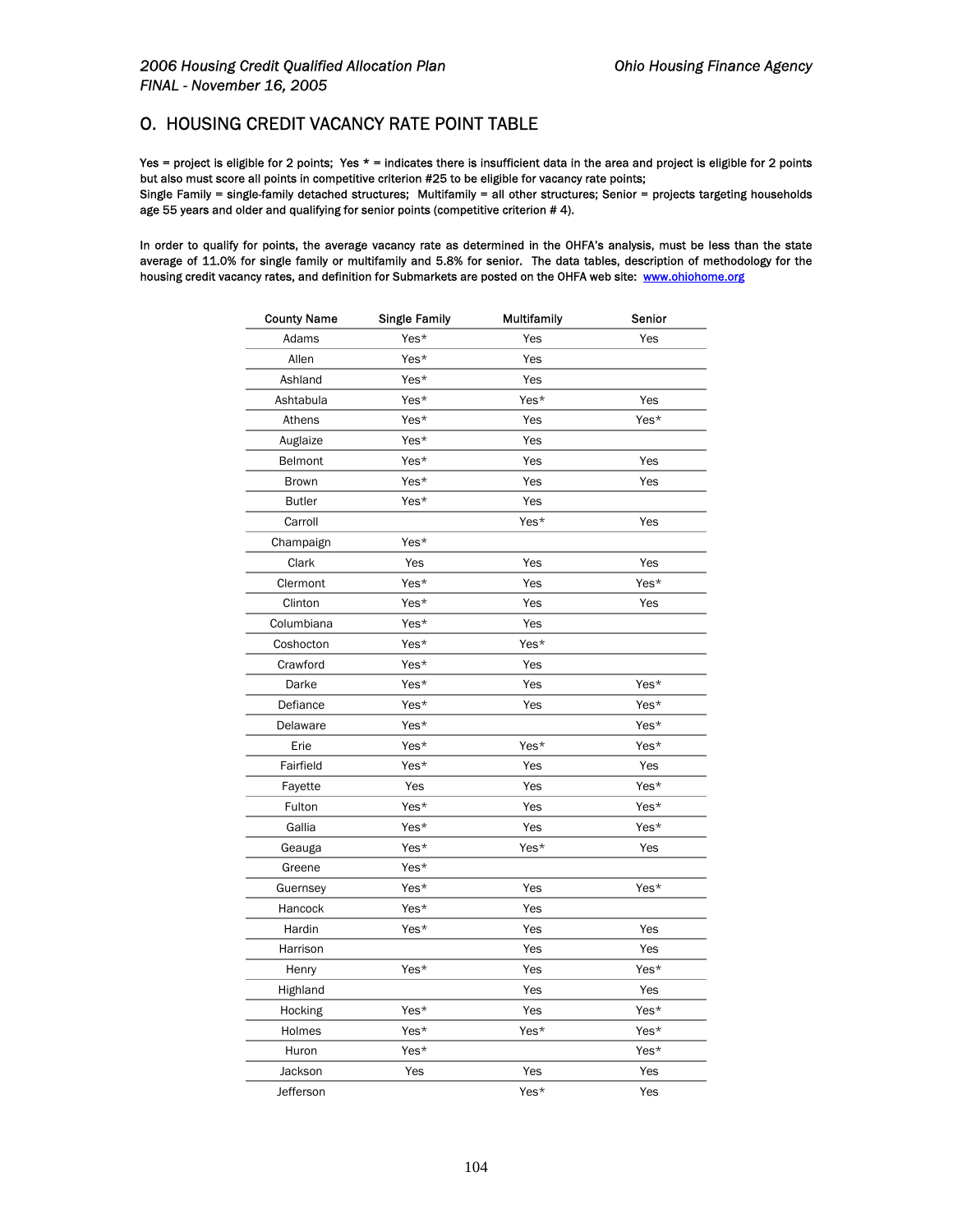| <b>County Name</b> | <b>Single Family</b> | <b>Multifamily</b> | Senior |
|--------------------|----------------------|--------------------|--------|
| Knox               | Yes*                 | Yes                | Yes    |
| Lake               | Yes*                 | Yes                | Yes    |
| Lawrence           | Yes*                 |                    |        |
| Licking            | Yes*                 | Yes                | Yes    |
| Logan              | Yes*                 | Yes                | Yes*   |
| Lorain             | Yes                  | Yes                | Yes*   |
| Madison            | Yes*                 | Yes                |        |
| Marion             | Yes*                 | Yes                |        |
| Medina             | Yes*                 |                    | Yes*   |
| Meigs              | Yes*                 | Yes                | Yes    |
| Mercer             | Yes*                 | Yes                | Yes*   |
| Miami              | Yes*                 | Yes                | Yes    |
| Monroe             | Yes*                 | Yes*               | Yes*   |
| Morgan             | Yes*                 | Yes*               | Yes*   |
| Morrow             | Yes*                 |                    | Yes*   |
| Muskingum          | Yes*                 |                    | Yes*   |
| Noble              | Yes*                 | Yes                | Yes*   |
| Ottawa             | Yes*                 | Yes*               | Yes    |
| Paulding           | Yes*                 |                    | Yes*   |
| Perry              | Yes*                 |                    |        |
| Pickaway           | Yes*                 | Yes                | Yes*   |
| Pike               | Yes*                 | Yes                | Yes    |
| Portage            | Yes                  |                    | Yes    |
| Preble             | Yes*                 |                    | Yes    |
| Putnam             | Yes*                 |                    | Yes    |
| Richland           | Yes                  | Yes                | Yes*   |
| Ross               | Yes*                 |                    |        |
| Sandusky           | Yes                  | Yes                | Yes    |
| Scioto             | Yes*                 | Yes                | Yes    |
| Seneca             | Yes*                 | Yes                |        |
| Shelby             | Yes*                 | Yes                | Yes    |
| Trumbull           |                      | Yes*               | Yes    |
| <b>Tuscarawas</b>  | Yes*                 |                    |        |
| Union              | Yes*                 |                    | Yes*   |
| Van Wert           | Yes*                 | Yes                | Yes*   |
| Vinton             | Yes*                 | Yes                | Yes*   |
| Warren             | Yes*                 | Yes                | Yes    |
| Washington         | Yes*                 | Yes                |        |
| Wayne              | Yes*                 | Yes                | Yes    |
| Williams           | Yes*                 | Yes                | Yes*   |
| Wood               | Yes*                 | Yes                | Yes*   |
| Wyandot            | Yes*                 | Yes                |        |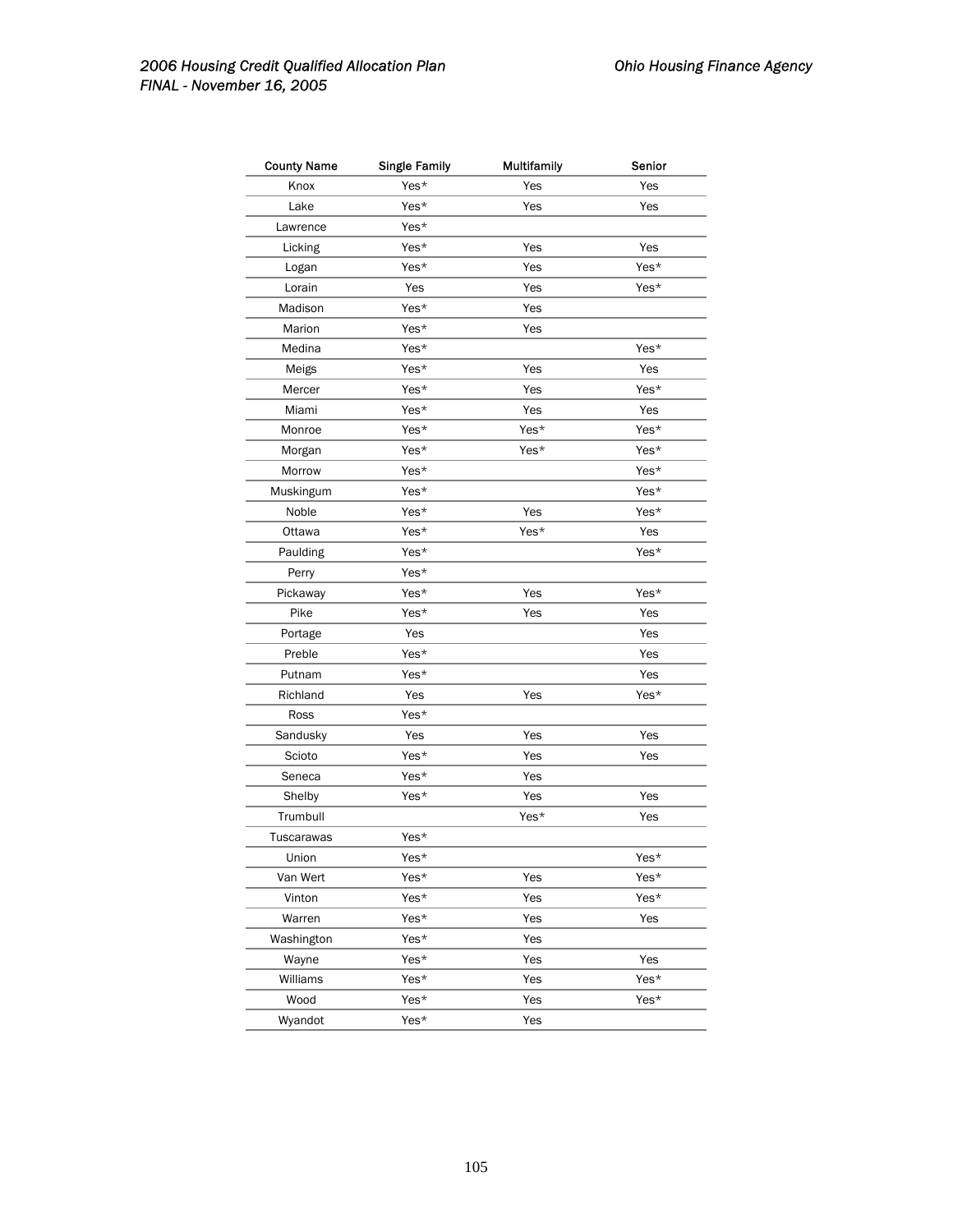| <b>Submarket Name</b>          | <b>Single Family</b> | Multifamily | Senior |
|--------------------------------|----------------------|-------------|--------|
| Akron Central                  | Yes                  | Yes         | Yes    |
| Akron East                     | Yes                  | Yes*        | Yes    |
| Akron North                    | Yes*                 | Yes*        | Yes*   |
| Akron Northwest                | Yes*                 |             | Yes*   |
| Akron South                    | Yes                  |             |        |
| Akron West                     | Yes                  | Yes         | Yes*   |
| Canton Central                 | Yes                  | Yes         | Yes*   |
| <b>Canton East</b>             | Yes                  | Yes         | Yes*   |
| Canton North                   | Yes*                 | Yes*        | Yes*   |
| <b>Canton West</b>             | Yes*                 | Yes*        | Yes    |
| Cincinnati Central             | Yes*                 |             |        |
| Cincinnati Near East           | Yes*                 |             |        |
| Cincinnati North Central       | Yes*                 | Yes         | Yes    |
| Cincinnati Northeast           | Yes*                 | Yes*        | Yes*   |
| Cincinnati Northeast Central   | Yes*                 | Yes*        | Yes*   |
| Cincinnati Northwest           | Yes*                 | Yes         | Yes*   |
| Cincinnati Southeast           | Yes*                 | Yes*        | Yes*   |
| Cincinnati Southwest           | Yes*                 |             | Yes*   |
| Cleveland Downtown             | Yes                  |             |        |
| <b>Cleveland East</b>          | Yes                  |             |        |
| <b>Cleveland South</b>         | Yes*                 | Yes*        | Yes*   |
| <b>Cleveland South Central</b> | Yes                  | Yes         |        |
| <b>Cleveland Southeast</b>     | Yes*                 | Yes*        | Yes*   |
| <b>Cleveland Southwest</b>     | Yes*                 | Yes*        | Yes*   |
| <b>Cleveland West</b>          | Yes*                 |             | Yes    |
| Columbus Central               | Yes*                 | Yes         |        |
| Columbus East                  | Yes                  | Yes         |        |
| <b>Columbus North Central</b>  | Yes*                 | Yes         | Yes*   |
| <b>Columbus Northeast</b>      | Yes                  |             | Yes    |
| <b>Columbus Northwest</b>      | Yes*                 |             | Yes*   |
| <b>Columbus Southeast</b>      | Yes*                 | Yes         | Yes*   |
| <b>Columbus Southwest</b>      |                      |             | Yes    |
| Dayton East                    | Yes                  | Yes         |        |
| Dayton Huber Heights           | Yes*                 | Yes         | Yes*   |
| Dayton Northwest               | Yes*                 |             | Yes    |
| Dayton Southeast               | Yes                  | Yes         | Yes    |
| Dayton Southwest               | Yes*                 | Yes         | Yes*   |
| Dayton Vandalia                | Yes*                 | Yes         | Yes*   |
| <b>Toledo Downtown</b>         | Yes                  |             | Yes    |
| Toledo North                   | Yes*                 | Yes*        | Yes*   |
| Toledo Oregon                  | Yes*                 | Yes*        | Yes    |
| <b>Toledo South Central</b>    | Yes                  | Yes         | Yes    |
| <b>Toledo Southwest</b>        | Yes*                 | Yes*        | Yes*   |
| <b>Toledo West</b>             | Yes                  |             | Yes    |
| Youngstown Northeast           | Yes                  |             | Yes    |
| Youngstown Northwest           | Yes*                 | Yes*        | Yes*   |
| Youngstown Southeast           | Yes*                 | Yes*        | Yes    |
| Youngstown Southwest           | Yes*                 | Yes*        | Yes    |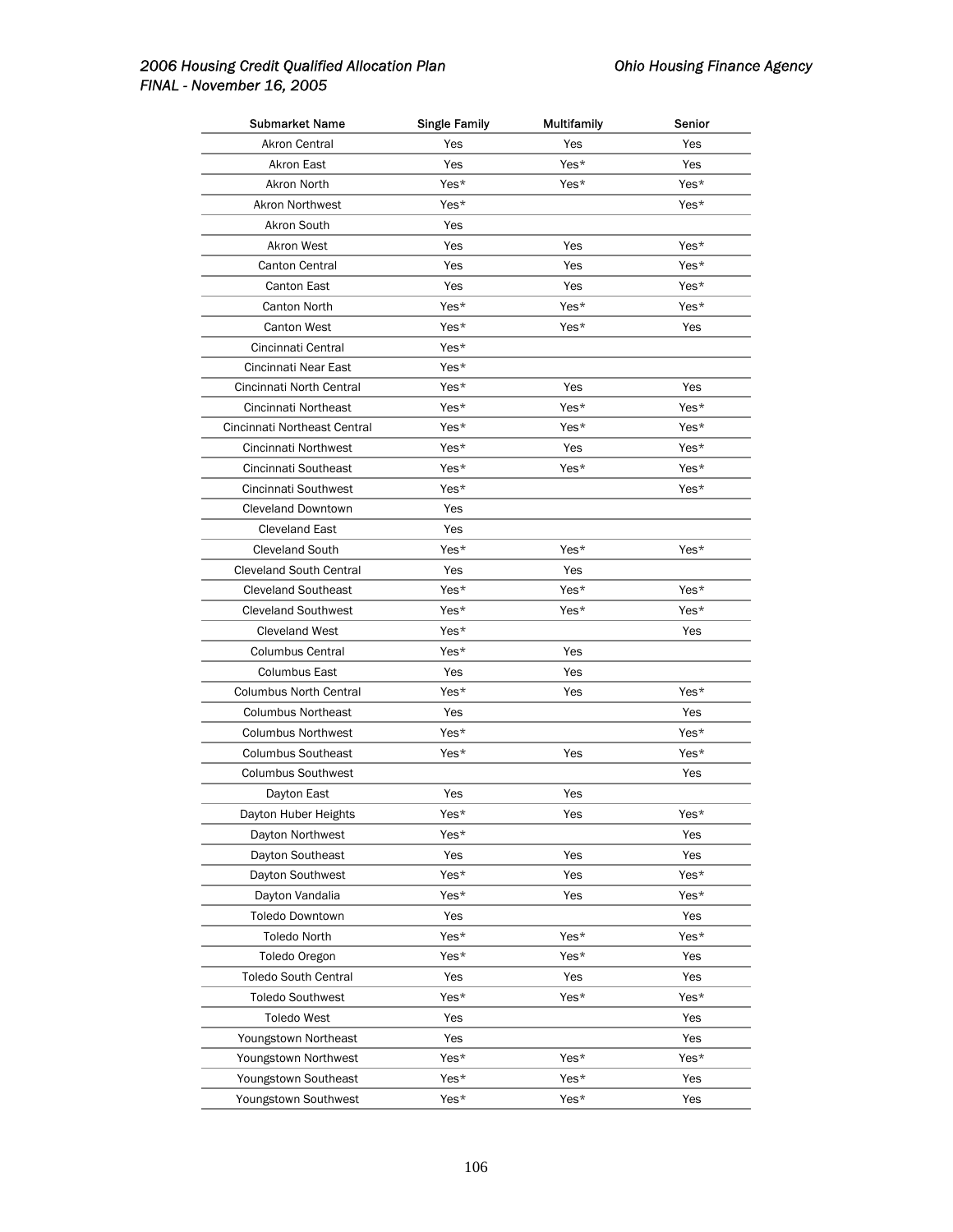## P. MARKET VACANCY RATE POINT TABLE

Yes = project is eligible for 1 point ; Yes \* = indicates there is insufficient data in the area and project is eligible for 1 point but also must score all points in competitive criterion #25 to be eligible for vacancy rate points

In order to qualify for points, the average market vacancy rate as determined in the OHFA 2004 Statewide Rental Housing Analysis, must be less than the state average of 6.3%. The data tables, description of methodology for the market vacancy rates, and definition for Submarkets are posted on the OHFA web site: [www.ohiohome.org](http://www.homebuyerohio.com/)

| county name   | market vacancy - All |
|---------------|----------------------|
| Adams         | Yes*                 |
| Allen         |                      |
| Ashland       | Yes                  |
| Ashtabula     | Yes                  |
| Athens        |                      |
| Auglaize      |                      |
| Belmont       | Yes                  |
| <b>Brown</b>  |                      |
| <b>Butler</b> |                      |
| Carroll       | Yes*                 |
| Champaign     | Yes                  |
| Clark         | Yes                  |
| Clermont      |                      |
| Clinton       | Yes                  |
| Columbiana    | Yes                  |
| Coshocton     | Yes                  |
| Crawford      | Yes                  |
| Darke         | Yes                  |
| Defiance      | Yes                  |
| Delaware      | Yes                  |
| Erie          | Yes                  |
| Fairfield     |                      |
| Fayette       | Yes                  |
| Fulton        | Yes                  |
| Gallia        | Yes                  |
| Geauga        | Yes                  |
| Greene        | Yes                  |
| Guernsey      | Yes                  |
| Hancock       | Yes                  |
| Hardin        | Yes*                 |
| Harrison      | Yes                  |
| Henry         | Yes                  |
| Highland      | Yes                  |
| Hocking       | Yes*                 |
| Holmes        | Yes*                 |
| Huron         | Yes                  |
| Jackson       |                      |
| Jefferson     | Yes                  |

| <b>County Name</b> | Market Vacancy - All | <b>County Name</b> | Market Vacancy - All |
|--------------------|----------------------|--------------------|----------------------|
| Adams              | Yes*                 | Knox               | Yes*                 |
| Allen              |                      | Lake               | Yes                  |
| Ashland            | Yes                  | Lawrence           | Yes                  |
| Ashtabula          | Yes                  | Licking            | Yes                  |
| Athens             |                      | Logan              | Yes                  |
| Auglaize           |                      | Lorain             | Yes                  |
| Belmont            | Yes                  | Madison            | Yes                  |
| <b>Brown</b>       |                      | Marion             | Yes                  |
| <b>Butler</b>      |                      | Medina             | Yes                  |
| Carroll            | Yes*                 | Meigs              | Yes*                 |
| Champaign          | Yes                  | Mercer             | Yes*                 |
| Clark              | Yes                  | Miami              | Yes                  |
| Clermont           |                      | Monroe             | Yes*                 |
| Clinton            | Yes                  | Morgan             | Yes*                 |
| Columbiana         | Yes                  | Morrow             |                      |
| Coshocton          | Yes                  | Muskingum          | Yes                  |
| Crawford           | Yes                  | Noble              | Yes*                 |
| Darke              | Yes                  | Ottawa             |                      |
| Defiance           | Yes                  | Paulding           |                      |
| Delaware           | Yes                  | Perry              | Yes                  |
| Erie               | Yes                  | Pickaway           |                      |
| Fairfield          |                      | Pike               |                      |
| Fayette            | Yes                  | Portage            | Yes                  |
| Fulton             | Yes                  | Preble             |                      |
| Gallia             | Yes                  | Putnam             |                      |
| Geauga             | Yes                  | Richland           |                      |
| Greene             | Yes                  | Ross               | Yes                  |
| Guernsey           | Yes                  | Sandusky           |                      |
| Hancock            | Yes                  | Scioto             | Yes                  |
| Hardin             | Yes*                 | Seneca             |                      |
| Harrison           | Yes                  | Shelby             | Yes                  |
| Henry              | Yes                  | Trumbull           | Yes                  |
| Highland           | Yes                  | Tuscarawas         |                      |
| Hocking            | Yes*                 | Union              |                      |
| Holmes             | Yes*                 | Van Wert           |                      |
| Huron              | Yes                  | Vinton             | Yes*                 |
| Jackson            |                      | Warren             |                      |
| Jefferson          | Yes                  | Washington         | Yes                  |
|                    |                      | Wayne              |                      |
|                    |                      | Williams           | Yes                  |
|                    |                      | Wood               | Yes                  |
|                    |                      | Wyandot            | Yes*                 |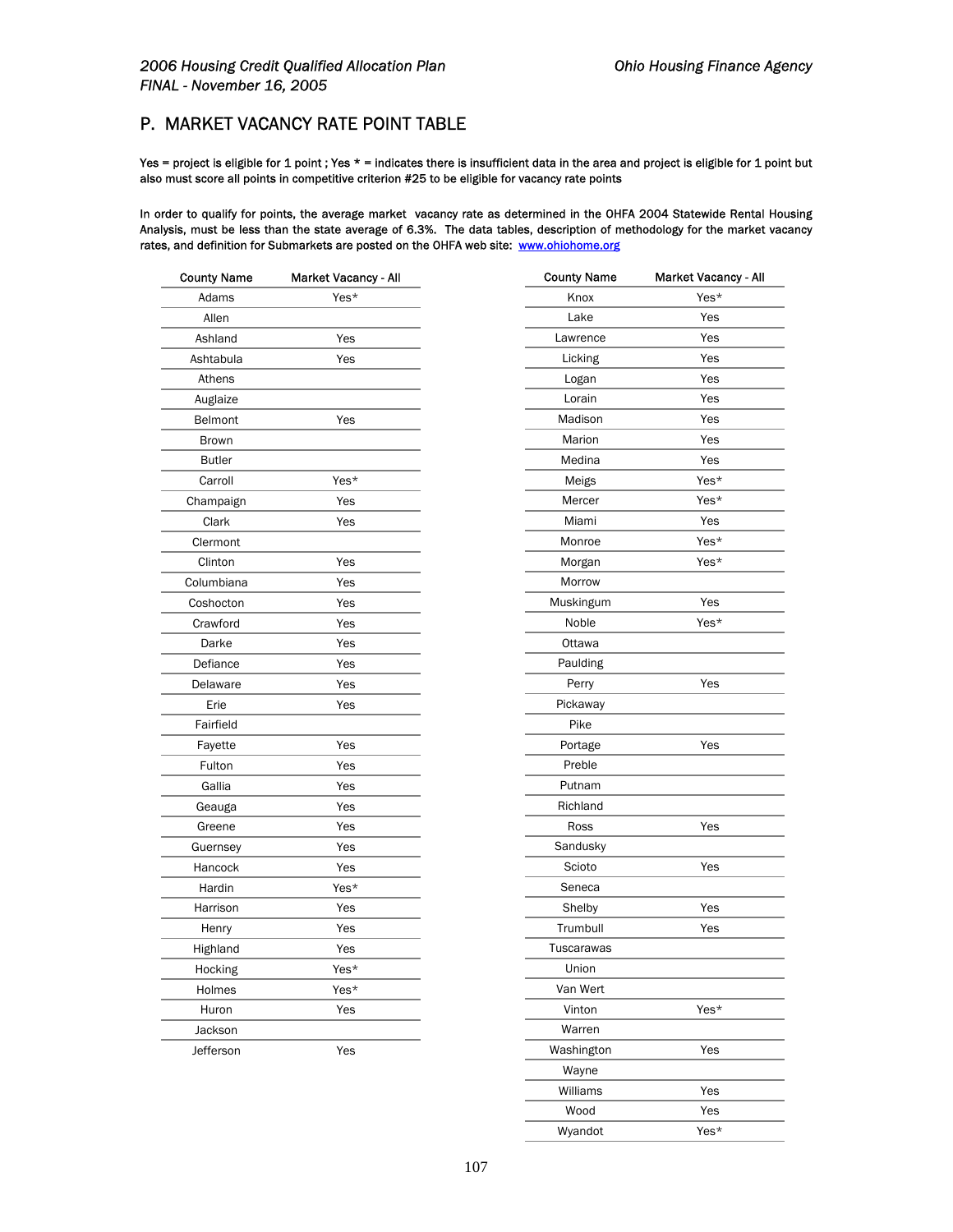| <b>Submarket Name</b>          | <b>Market Vacancy - All</b> |
|--------------------------------|-----------------------------|
| Akron Central                  | Yes                         |
| Akron East                     | Yes                         |
| Akron North                    |                             |
| <b>Akron Northwest</b>         |                             |
| Akron South                    | Yes                         |
| <b>Akron West</b>              | Yes                         |
| <b>Canton Central</b>          |                             |
| <b>Canton East</b>             |                             |
| <b>Canton North</b>            | Yes                         |
| <b>Canton West</b>             | Yes                         |
| Cincinnati Central             | Yes                         |
| Cincinnati Near East           | Yes                         |
| Cincinnati North Central       |                             |
| Cincinnati Northeast           | Yes                         |
| Cincinnati Northeast Central   |                             |
| Cincinnati Northwest           | Yes                         |
| Cincinnati Southeast           |                             |
| Cincinnati Southwest           |                             |
| <b>Cleveland Downtown</b>      |                             |
| <b>Cleveland East</b>          | Yes                         |
| <b>Cleveland South</b>         | Yes                         |
| <b>Cleveland South Central</b> | Yes                         |
| <b>Cleveland Southeast</b>     | Yes                         |
| <b>Cleveland Southwest</b>     |                             |
| <b>Cleveland West</b>          | Yes                         |
| <b>Columbus Central</b>        | Yes                         |
| Columbus East                  |                             |
| <b>Columbus North Central</b>  | Yes                         |
| <b>Columbus Northeast</b>      |                             |
| <b>Columbus Northwest</b>      |                             |
| <b>Columbus Southeast</b>      |                             |
| <b>Columbus Southwest</b>      |                             |
| Dayton East                    | Yes                         |
| Dayton Huber Heights           |                             |
| Dayton Northwest               | Yes                         |
| Dayton Southeast               | Yes                         |
| Dayton Southwest               | Yes                         |
| Dayton Vandalia                | Yes                         |
| <b>Toledo Downtown</b>         |                             |
| <b>Toledo North</b>            | Yes                         |
| Toledo Oregon                  | Yes                         |
| <b>Toledo South Central</b>    |                             |
| <b>Toledo Southwest</b>        | Yes                         |
| <b>Toledo West</b>             | Yes                         |
| Youngstown Northeast           | Yes                         |
| Youngstown Northwest           |                             |
| Youngstown Southeast           |                             |
| Youngstown Southwest           |                             |
|                                |                             |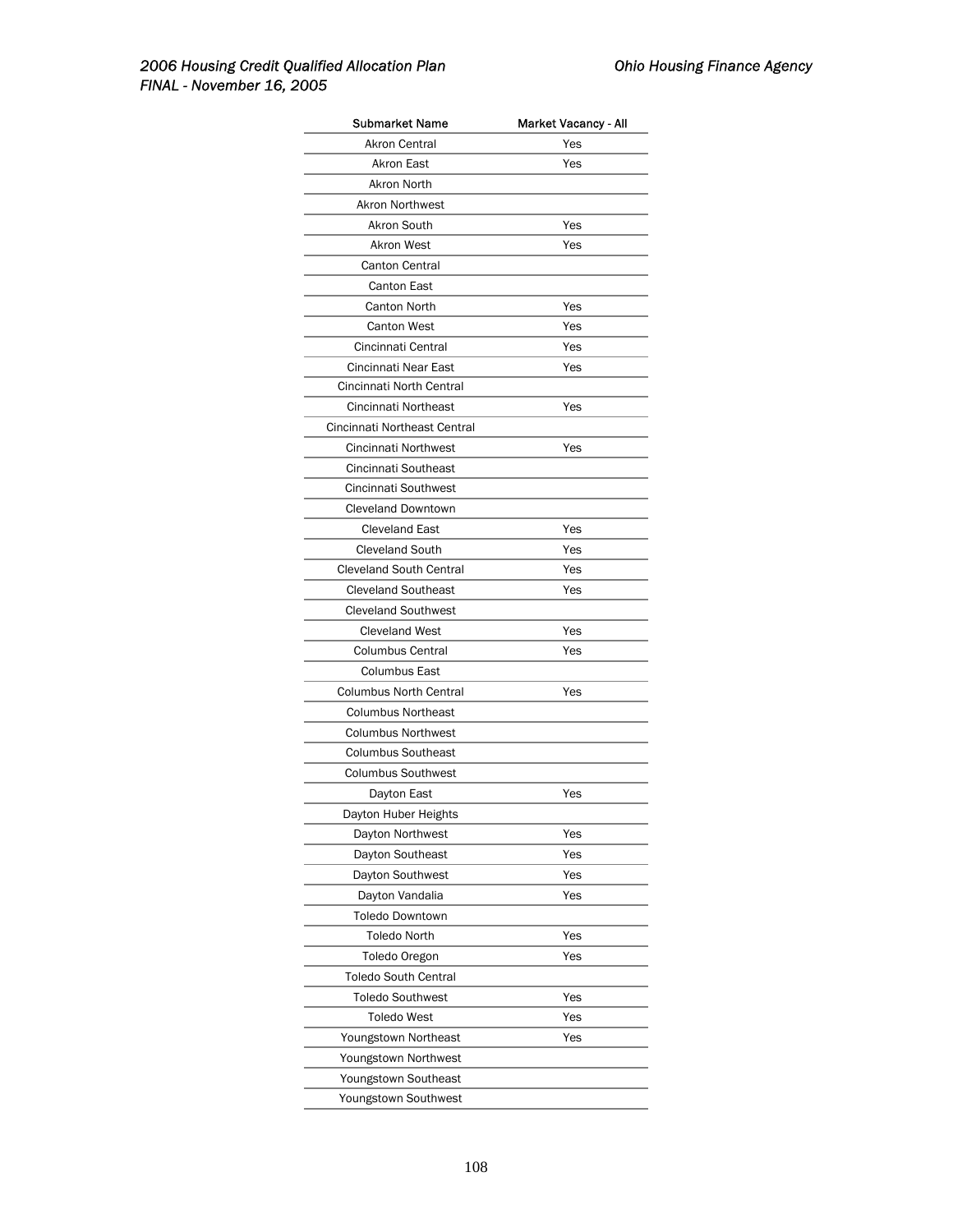# Q. PENETRATION RATE POINT TABLE

Yes = project is eligible for 2 points; 40-60 PR = 2005 Penetration Rate for households with incomes between 40% AMGI and 60% AMGI; Family = project open to all households; Senior = projects targeting households age 55 years and older and qualifying for senior points (competitive criterion # 4).

In order to qualify for points, the average 40-60 penetration rate as determined in the OHFA's analysis, must be less than the state average of 26.2% for family and 18.9% for senior. The data tables, description of methodology for the 40-60 penetration rates, and definition for Submarkets are posted on the OHFA web site: [www.ohiohome.org](http://www.homebuyerohio.com/)

| <b>County Name</b> | 40-60 PR Fam | 40-60 PR Sen |
|--------------------|--------------|--------------|
| Adams              | Yes          |              |
| Allen              |              | Yes          |
| Ashland            | Yes          | Yes          |
| Ashtabula          | Yes          |              |
| Athens             | Yes          | Yes          |
| Auglaize           |              |              |
| Belmont            | Yes          | Yes          |
| <b>Brown</b>       |              |              |
| <b>Butler</b>      |              | Yes          |
| Carroll            | Yes          |              |
| Champaign          |              |              |
| Clark              | Yes          | Yes          |
| Clermont           |              | Yes          |
| Clinton            |              | Yes          |
| Columbiana         | Yes          |              |
| Coshocton          | Yes          | Yes          |
| Crawford           | Yes          |              |
| Darke              | Yes          | Yes          |
| Defiance           | Yes          |              |
| Delaware           |              | Yes          |
| Erie               | Yes          | Yes          |
| Fairfield          | Yes          |              |
| Fayette            |              |              |
| Fulton             |              | Yes          |
| Gallia             | Yes          | Yes          |
| Geauga             | Yes          |              |
| Greene             |              |              |
| Guernsey           |              | Yes          |
| Hancock            |              |              |
| Hardin             |              |              |
| Harrison           |              |              |
| Henry              | Yes          | Yes          |
| Highland           | Yes          |              |
| Hocking            |              | Yes          |
| Holmes             | Yes          | Yes          |
| Huron              | Yes          |              |
| Jackson            |              |              |
| Jefferson          | Yes          |              |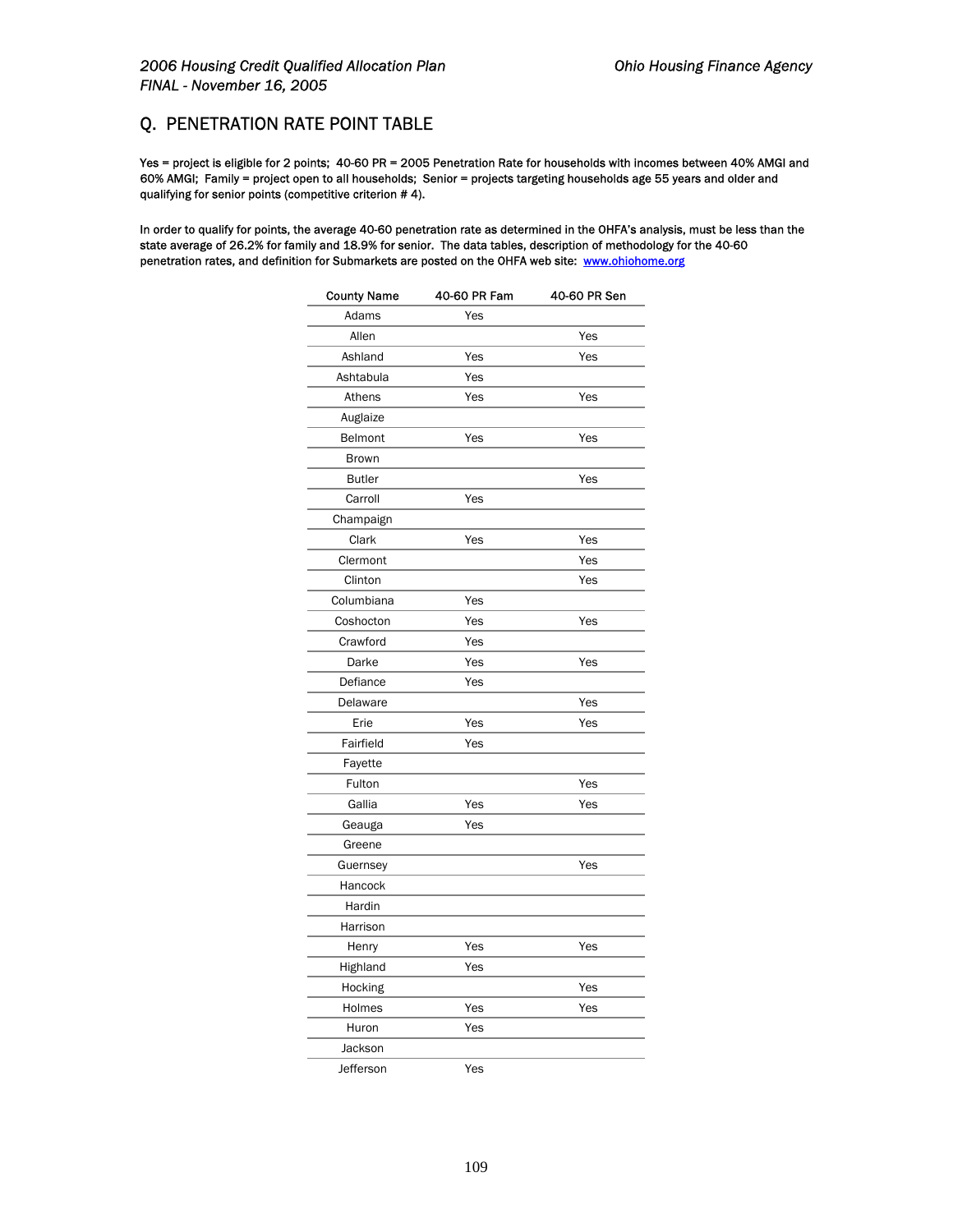|     | 40-60 PR Sen               |
|-----|----------------------------|
| Yes | Yes                        |
| Yes | Yes                        |
| Yes | Yes                        |
| Yes |                            |
| Yes | Yes                        |
| Yes | Yes                        |
| Yes |                            |
| Yes | Yes                        |
| Yes | Yes                        |
| Yes |                            |
|     | Yes                        |
|     |                            |
| Yes | Yes                        |
| Yes | Yes                        |
|     | Yes                        |
| Yes | Yes                        |
|     | Yes                        |
| Yes | Yes                        |
|     |                            |
|     |                            |
| Yes | Yes                        |
|     |                            |
|     | Yes                        |
|     |                            |
| Yes |                            |
|     | Yes                        |
|     |                            |
|     |                            |
| Yes | Yes                        |
| Yes |                            |
| Yes |                            |
| Yes | Yes                        |
| Yes | Yes                        |
|     | Yes                        |
|     | Yes                        |
|     | Yes                        |
|     | Yes                        |
| Yes | Yes                        |
| Yes | Yes                        |
|     | Yes                        |
|     |                            |
| Yes | Yes                        |
|     | 40-60 PR Fam<br>Yes<br>Yes |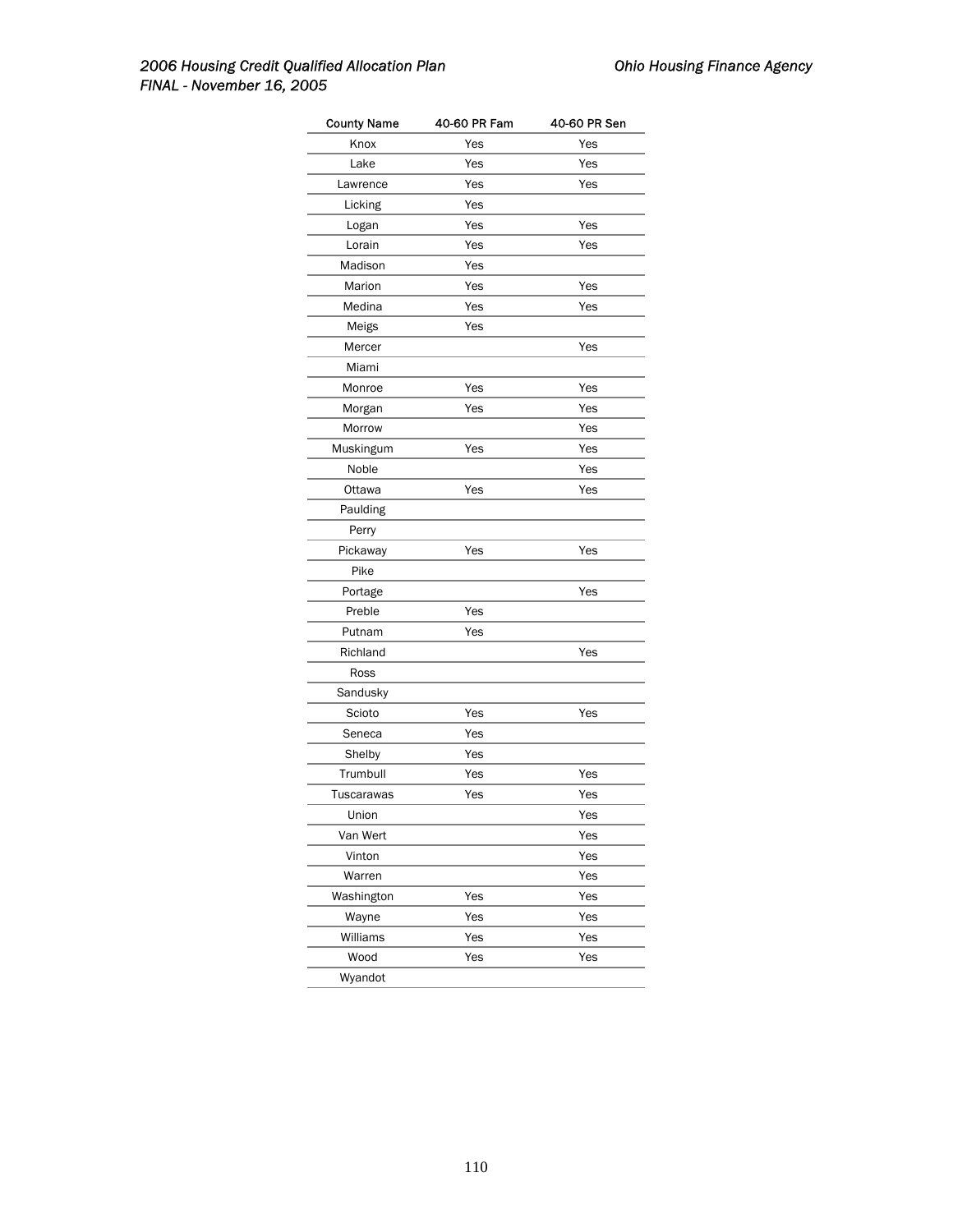| <b>Submarket Name</b>          | 40-60 PR Fam | 40-60 PR Sen |
|--------------------------------|--------------|--------------|
| Akron Central                  |              | Yes          |
| <b>Akron East</b>              | Yes          | Yes          |
| Akron North                    | Yes          | Yes          |
| Akron Northwest                |              | Yes          |
| Akron South                    | Yes          |              |
| <b>Akron West</b>              | Yes          |              |
| Canton Central                 | Yes          | Yes          |
| Canton East                    | Yes          | Yes          |
| Canton North                   | Yes          | Yes          |
| <b>Canton West</b>             | Yes          | Yes          |
| Cincinnati Central             |              |              |
| Cincinnati Near East           | Yes          | Yes          |
| Cincinnati North Central       | Yes          |              |
| Cincinnati Northeast           | Yes          | Yes          |
| Cincinnati Northeast Central   | Yes          | Yes          |
| Cincinnati Northwest           | Yes          | Yes          |
| Cincinnati Southeast           | Yes          | Yes          |
| Cincinnati Southwest           | Yes          | Yes          |
| <b>Cleveland Downtown</b>      |              |              |
| <b>Cleveland East</b>          |              |              |
| <b>Cleveland South</b>         | Yes          | Yes          |
| <b>Cleveland South Central</b> |              | Yes          |
| <b>Cleveland Southeast</b>     | Yes          | Yes          |
| <b>Cleveland Southwest</b>     | Yes          | Yes          |
| <b>Cleveland West</b>          | Yes          | Yes          |
| <b>Columbus Central</b>        |              | Yes          |
| Columbus East                  |              |              |
| <b>Columbus North Central</b>  | Yes          | Yes          |
| <b>Columbus Northeast</b>      |              |              |
| <b>Columbus Northwest</b>      |              |              |
| <b>Columbus Southeast</b>      |              | Yes          |
| <b>Columbus Southwest</b>      |              |              |
| Dayton East                    | Yes          |              |
| Dayton Huber Heights           |              | Yes          |
| Dayton Northwest               |              |              |
| Dayton Southeast               |              | Yes          |
| Dayton Southwest               |              | Yes          |
| Dayton Vandalia                | Yes          |              |
| <b>Toledo Downtown</b>         |              |              |
| Toledo North                   | Yes          | Yes          |
| Toledo Oregon                  | Yes          |              |
| <b>Toledo South Central</b>    | Yes          | Yes          |
| <b>Toledo Southwest</b>        |              | Yes          |
| <b>Toledo West</b>             | Yes          | Yes          |
| Youngstown Northeast           |              | Yes          |
| Youngstown Northwest           | Yes          |              |
| Youngstown Southeast           | Yes          | Yes          |
| Youngstown Southwest           | Yes          | Yes          |
|                                |              |              |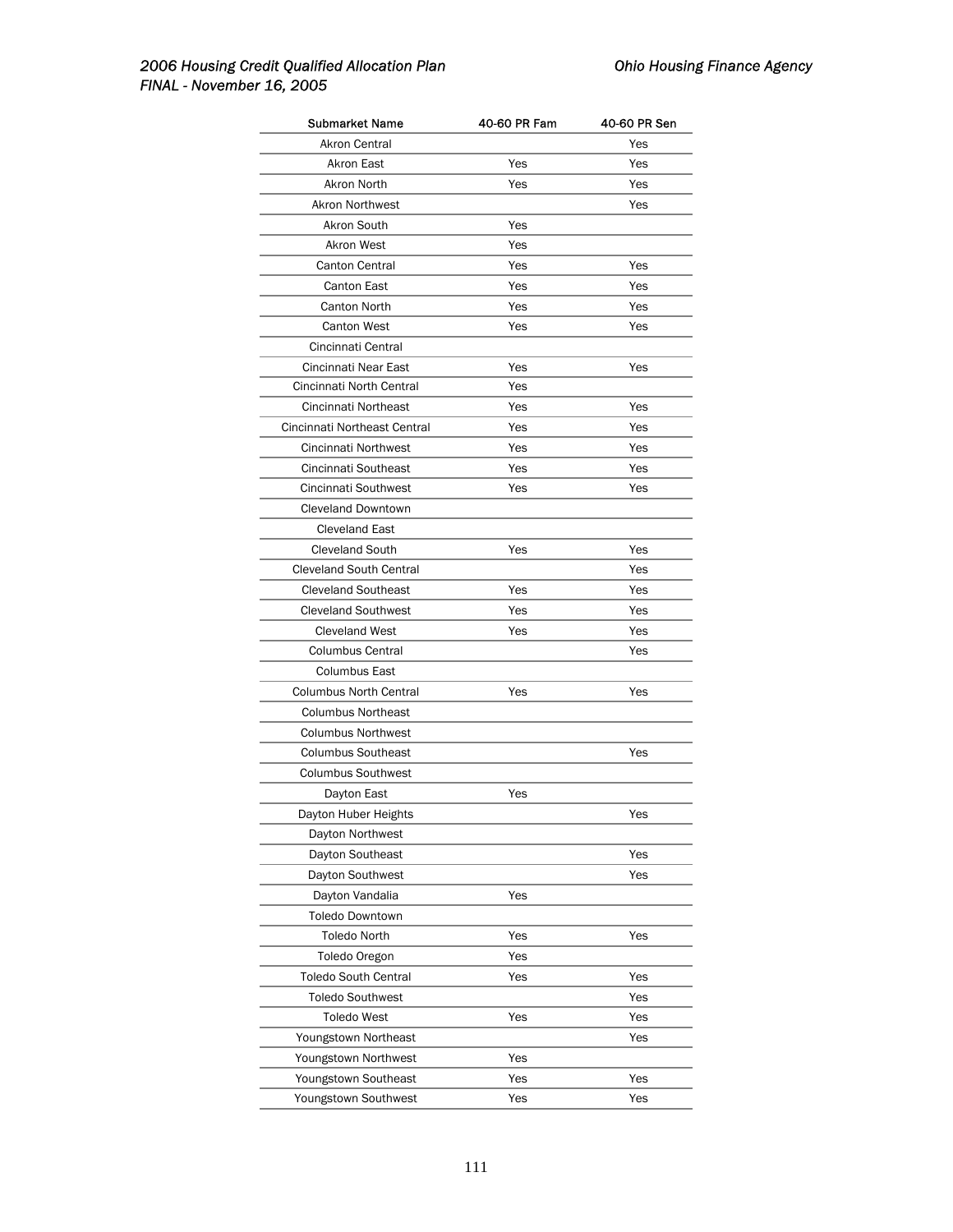## R. GROWTH RATE POINT TABLE

Yes = project is eligible for 1 point; Growth Rate 0-60 = Projected Growth Rate (2005 to 2010) for households with incomes between 0% AMGI and 60% AMGI; Family = project open to all households; Senior = projects targeting households age 55 years and older and qualifying for senior points (competitive criterion # 4).

In order to qualify for points, the average 0-60 growth rate as determined in the OHFA's analysis, must be greater than 0.0%. The data tables, description of methodology for the 0-60 growth rates, and definition for Submarkets are posted on the OHFA web site: [www.ohiohome.org](http://www.homebuyerohio.com/)

| <b>County Name</b> | Growth Rate 0-60 - Fam | Growth Rate 0-60 - Sen |
|--------------------|------------------------|------------------------|
| Adams              | Yes                    | Yes                    |
| Allen              |                        | Yes                    |
| Ashland            | Yes                    | Yes                    |
| Ashtabula          |                        | Yes                    |
| Athens             | Yes                    | Yes                    |
| Auglaize           |                        | Yes                    |
| Belmont            |                        | Yes                    |
| <b>Brown</b>       | Yes                    | Yes                    |
| <b>Butler</b>      | Yes                    | Yes                    |
| Carroll            |                        | Yes                    |
| Champaign          |                        | Yes                    |
| Clark              |                        | Yes                    |
| Clermont           |                        | Yes                    |
| Clinton            |                        | Yes                    |
| Columbiana         |                        | Yes                    |
| Coshocton          | Yes                    | Yes                    |
| Crawford           |                        | Yes                    |
| Darke              |                        | Yes                    |
| Defiance           |                        | Yes                    |
| Delaware           | Yes                    | Yes                    |
| Erie               |                        | Yes                    |
| Fairfield          | Yes                    | Yes                    |
| Fayette            |                        | Yes                    |
| Fulton             |                        | Yes                    |
| Gallia             |                        |                        |
| Geauga             |                        | Yes                    |
| Greene             |                        | Yes                    |
| Guernsey           |                        | Yes                    |
| Hancock            | Yes                    | Yes                    |
| Hardin             |                        | Yes                    |
| Harrison           | Yes                    | Yes                    |
| Henry              | Yes                    | Yes                    |
| Highland           | Yes                    | Yes                    |
| Hocking            |                        | Yes                    |
| Holmes             | Yes                    |                        |
| Huron              | Yes                    | Yes                    |
| Jackson            | Yes                    | Yes                    |
| Jefferson          |                        | Yes                    |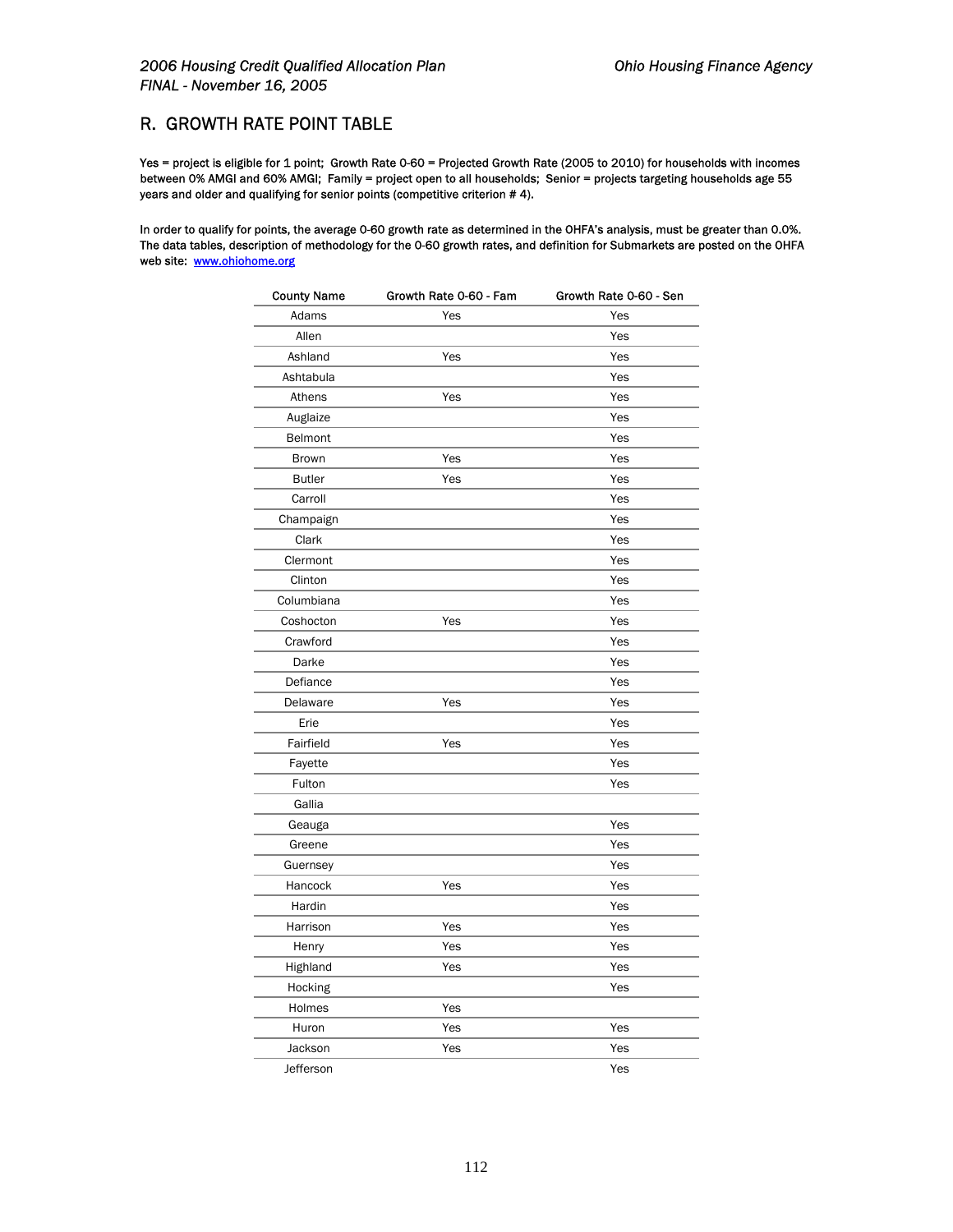| <b>County Name</b> | Growth Rate 0-60 - Fam | Growth Rate 0-60 - Sen |
|--------------------|------------------------|------------------------|
| Knox               |                        |                        |
| Lake               |                        | Yes                    |
| Lawrence           | Yes                    | Yes                    |
| Licking            |                        | Yes                    |
| Logan              |                        | Yes                    |
| Lorain             |                        | Yes                    |
| Madison            |                        | Yes                    |
| Marion             |                        | Yes                    |
| Medina             |                        | Yes                    |
| Meigs              | Yes                    | Yes                    |
| Mercer             | Yes                    | Yes                    |
| Miami              |                        | Yes                    |
| Monroe             |                        | Yes                    |
| Morgan             |                        |                        |
| Morrow             | Yes                    | Yes                    |
| Muskingum          |                        | Yes                    |
| Noble              |                        |                        |
| Ottawa             | Yes                    | Yes                    |
| Paulding           |                        |                        |
| Perry              | Yes                    | Yes                    |
| Pickaway           |                        |                        |
| Pike               | Yes                    | Yes                    |
| Portage            | Yes                    | Yes                    |
| Preble             |                        | Yes                    |
| Putnam             | Yes                    | Yes                    |
| Richland           |                        | Yes                    |
| Ross               | Yes                    | Yes                    |
| Sandusky           | Yes                    | Yes                    |
| Scioto             | Yes                    | Yes                    |
| Seneca             |                        | Yes                    |
| Shelby             |                        | Yes                    |
| Trumbull           |                        | Yes                    |
| Tuscarawas         |                        | Yes                    |
| Union              |                        | Yes                    |
| Van Wert           |                        | Yes                    |
| Vinton             | Yes                    | Yes                    |
| Warren             | Yes                    | Yes                    |
| Washington         |                        | Yes                    |
| Wayne              | Yes                    | Yes                    |
| Williams           |                        | Yes                    |
| Wood               |                        | Yes                    |
| Wyandot            |                        |                        |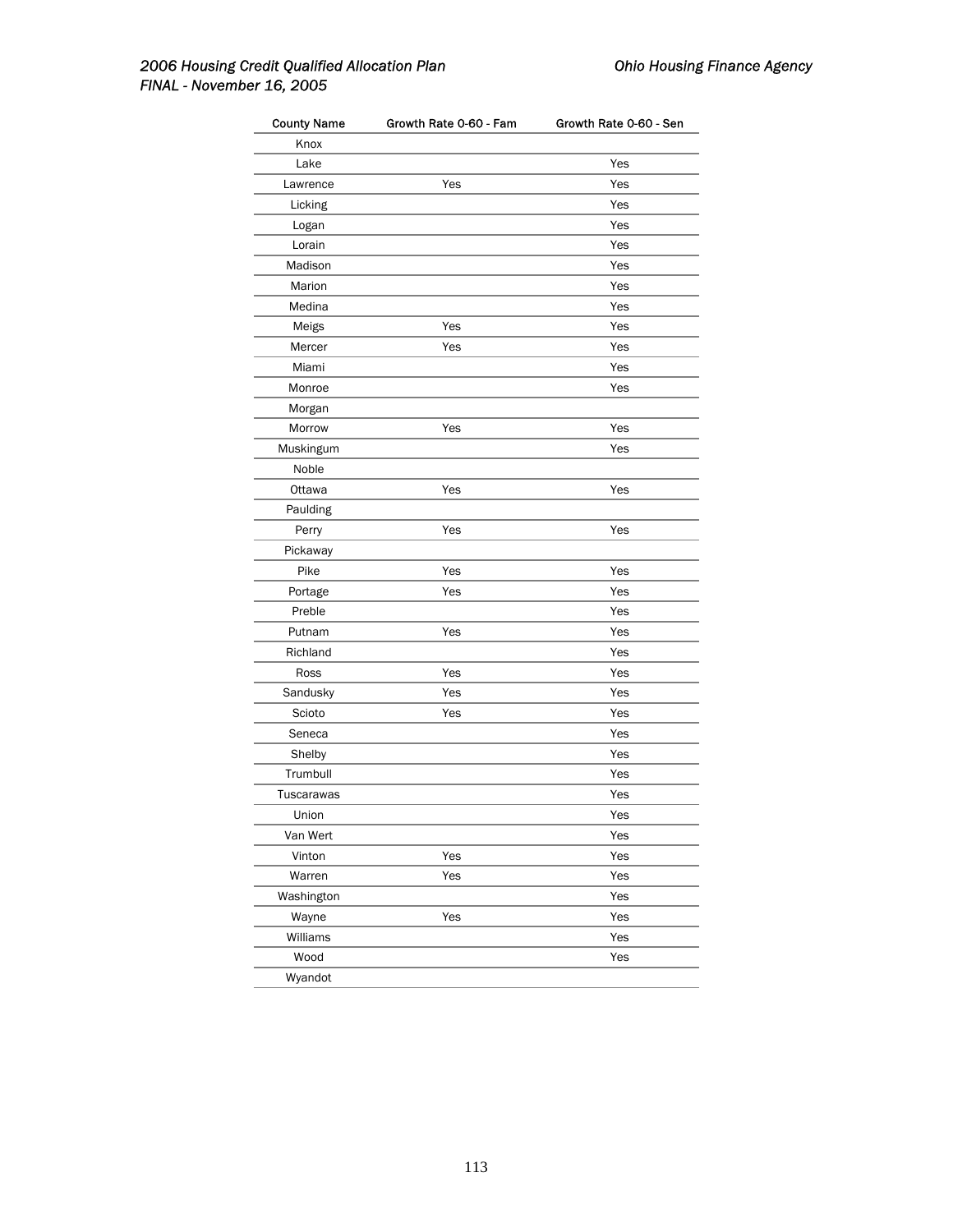| Submarket Name                                         | Growth Rate 0-60 - Fam | Growth Rate 0-60 - Sen |
|--------------------------------------------------------|------------------------|------------------------|
| <b>Akron Central</b>                                   |                        | Yes                    |
| <b>Akron East</b>                                      | Yes                    | Yes                    |
| Akron North                                            |                        | Yes                    |
| <b>Akron Northwest</b>                                 | Yes                    | Yes                    |
| Akron South                                            | Yes                    | Yes                    |
| Akron West                                             |                        | Yes                    |
| Canton Central                                         |                        | Yes                    |
| Canton East                                            |                        | Yes                    |
| Canton North                                           |                        | Yes                    |
| <b>Canton West</b>                                     |                        | Yes                    |
| Cincinnati Central                                     |                        | Yes                    |
| Cincinnati Near East                                   |                        | Yes                    |
| Cincinnati North Central                               |                        | Yes                    |
| Cincinnati Northeast                                   |                        | Yes                    |
| Cincinnati Northeast Central                           |                        | Yes                    |
| Cincinnati Northwest                                   |                        | Yes                    |
| Cincinnati Southeast                                   |                        | Yes                    |
| Cincinnati Southwest                                   |                        | Yes                    |
| <b>Cleveland Downtown</b>                              |                        | Yes                    |
| <b>Cleveland East</b>                                  | Yes                    | Yes                    |
| <b>Cleveland South</b>                                 |                        | Yes                    |
| <b>Cleveland South Central</b>                         |                        | Yes                    |
| <b>Cleveland Southeast</b>                             |                        | Yes                    |
| <b>Cleveland Southwest</b>                             |                        | Yes                    |
| <b>Cleveland West</b>                                  |                        | Yes                    |
| <b>Columbus Central</b>                                |                        | Yes                    |
| <b>Columbus East</b>                                   |                        | Yes                    |
| Columbus North Central                                 | Yes                    | Yes                    |
| <b>Columbus Northeast</b>                              | Yes                    | Yes                    |
|                                                        |                        |                        |
| <b>Columbus Northwest</b><br><b>Columbus Southeast</b> |                        | Yes                    |
|                                                        |                        | Yes                    |
| <b>Columbus Southwest</b>                              |                        | Yes                    |
| Dayton East                                            |                        | Yes                    |
| Dayton Huber Heights                                   |                        | Yes                    |
| Dayton Northwest                                       |                        | Yes                    |
| Dayton Southeast                                       |                        | Yes                    |
| Dayton Southwest                                       |                        |                        |
| Dayton Vandalia                                        |                        | Yes                    |
| <b>Toledo Downtown</b>                                 |                        | Yes                    |
| <b>Toledo North</b>                                    |                        | Yes                    |
| Toledo Oregon                                          |                        | Yes                    |
| <b>Toledo South Central</b>                            |                        | Yes                    |
| <b>Toledo Southwest</b>                                |                        | Yes                    |
| <b>Toledo West</b>                                     |                        | Yes                    |
| Youngstown Northeast                                   |                        | Yes                    |
| Youngstown Northwest                                   |                        | Yes                    |
| Youngstown Southeast                                   |                        | Yes                    |
| Youngstown Southwest                                   |                        | Yes                    |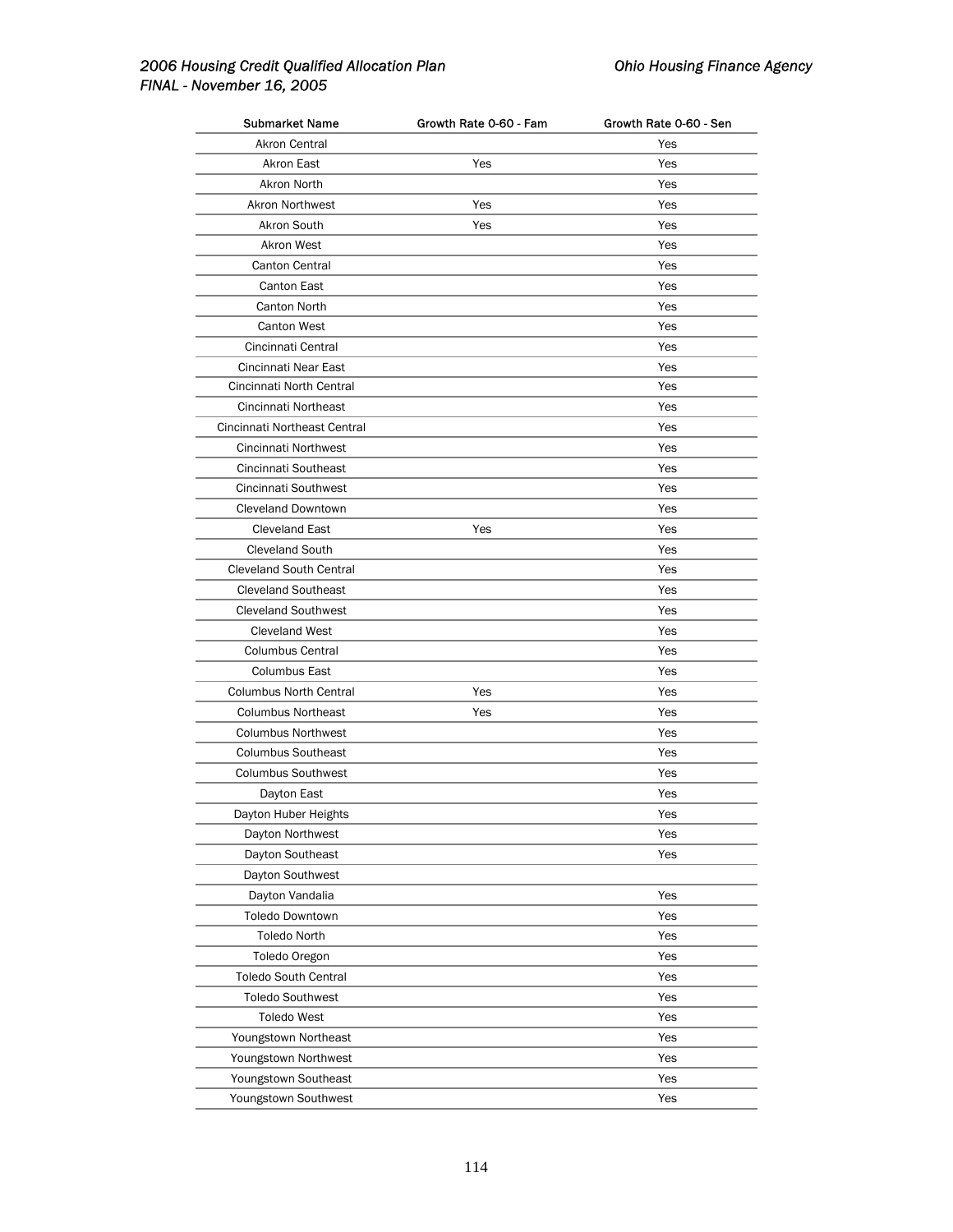#### S. INCOME-QUALIFIED HOUSEHOLDS TABLE

40-60 Households = Households with incomes between 40% AMGI and 60% AMGI; Family = project open to all households; Senior = projects targeting households age 55 years and older and qualifying for senior points (competitive criterion # 4).

In order to qualify for 1 point, the total number of units proposed must be equal to or less than 2% of the 40-60 income qualified households as listed by county and submarket below. The data tables, description of methodology for the 40-60 income qualified households, and definition for Submarkets are posted on the OHFA web site: [www.ohiohome.org](http://www.homebuyerohio.com/)

| County        | 40-60 HH - Family | 2% of Family HH | 40-60 HH - Senior | 2% of Senior HH           |
|---------------|-------------------|-----------------|-------------------|---------------------------|
| Adams         | 525               | 11              | 182               | 4                         |
| Allen         | 1858              | 37              | 701               | 14                        |
| Ashland       | 830               | 17              | 298               | 6                         |
| Ashtabula     | 2044              | 41              | 747               | 15                        |
| Athens        | 1937              | 39              | 251               | 5                         |
| Auglaize      | 559               | 11              | 292               | 6                         |
| Belmont       | 1105              | 22              | 845               | 17                        |
| Brown         | 576               | 12              | 200               | $\overline{4}$            |
| <b>Butler</b> | 6767              | 135             | 1708              | 34                        |
| Carroll       | 381               | 8               | 183               | $\overline{4}$            |
| Champaign     | 596               | 12              | 226               | 5                         |
| Clark         | 2740              | 55              | 1077              | 22                        |
| Clermont      | 2893              | 58              | 841               | 17                        |
| Clinton       | 928               | 19              | 312               | 6                         |
| Columbiana    | 1708              | 34              | 847               | 17                        |
| Coshocton     | 519               | 10              | 357               | $\overline{7}$            |
| Crawford      | 819               | 16              | 327               | $\overline{7}$            |
| Darke         | 697               | 14              | 362               | $\overline{7}$            |
| Defiance      | 493               | 10              | 167               | 3                         |
| Delaware      | 1649              | 33              | 351               | $\overline{7}$            |
| Erie          | 1531              | 31              | 593               | 12                        |
| Fairfield     | 2319              | 46              | 766               | 15                        |
| Fayette       | 447               | 9               | 218               | $\overline{4}$            |
| Fulton        | 522               | 10              | 197               | $\overline{4}$            |
| Gallia        | 566               | 11              | 228               | 5                         |
| Geauga        | 518               | 10              | 277               | 6                         |
| Greene        | 2980              | 60              | 674               | 13                        |
| Guernsey      | 777               | 16              | 315               | 6                         |
| Hancock       | 1489              | 30              | 452               | 9                         |
| Hardin        | 585               | 12              | 197               | $\overline{4}$            |
| Harrison      | 240               | 5               | 113               | $\overline{c}$            |
| Henry         | 384               | 8               | 135               | 3                         |
| Highland      | 623               | 12              | 258               | 5                         |
| Hocking       | 479               | 10              | 170               | 3                         |
| Holmes        | 430               | 9               | 139               | $\ensuremath{\mathsf{3}}$ |
| Huron         | 1039              | 21              | 369               | $\overline{7}$            |
| Jackson       | 584               | 12              | 195               | 4                         |
| Jefferson     | 1133              | 23              | 616               | 12                        |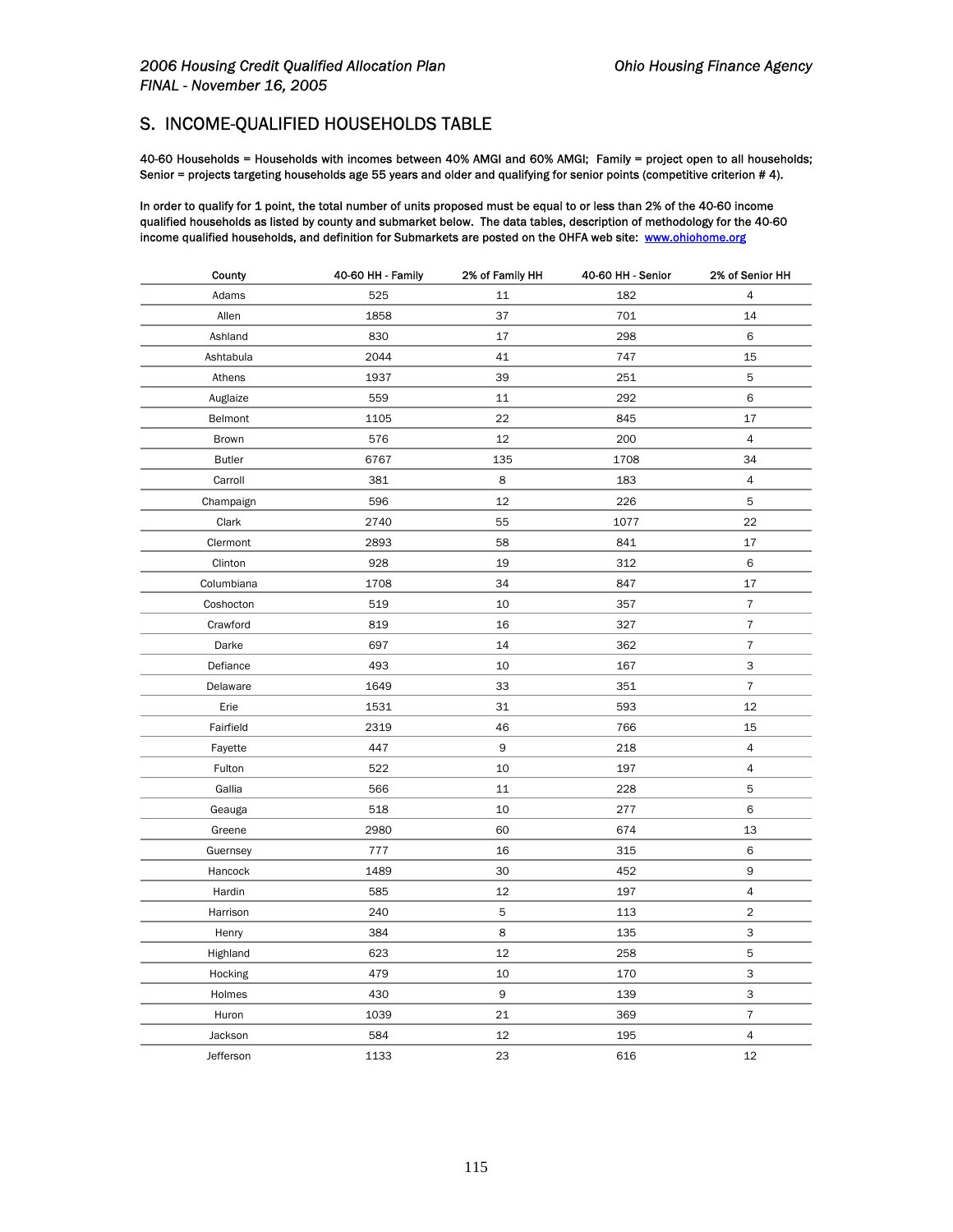| County     | 40-60 HH - Family | 2% of Family HH | 40-60 HH - Senior | 2% of Senior HH |
|------------|-------------------|-----------------|-------------------|-----------------|
| Knox       | 908               | 18              | 306               | 6               |
| Lake       | 2724              | 54              | 1473              | 29              |
| Lawrence   | 1164              | 23              | 444               | 9               |
| Licking    | 2701              | 54              | 913               | 18              |
| Logan      | 780               | 16              | 267               | 5               |
| Lorain     | 4835              | 97              | 1546              | 31              |
| Madison    | 599               | 12              | 184               | 4               |
| Marion     | 1043              | 21              | 488               | 10              |
| Medina     | 1773              | 35              | 672               | 13              |
| Meigs      | 302               | 6               | 162               | 3               |
| Mercer     | 425               | 9               | 222               | $\overline{4}$  |
| Miami      | 1900              | 38              | 664               | 13              |
| Monroe     | 212               | $\sqrt{4}$      | 101               | $\overline{c}$  |
| Morgan     | 274               | 5               | 77                | $\overline{c}$  |
| Morrow     | 320               | 6               | 148               | 3               |
| Muskingum  | 1329              | 27              | 614               | 12              |
| Noble      | 181               | 4               | 76                | $\overline{c}$  |
| Ottawa     | 462               | 9               | 249               | 5               |
| Paulding   | 182               | $\sqrt{4}$      | 65                | $\mathbf 1$     |
| Perry      | 421               | 8               | 161               | 3               |
| Pickaway   | 686               | 14              | 350               | $\overline{7}$  |
| Pike       | 543               | 11              | 218               | 4               |
| Portage    | 2986              | 60              | 765               | 15              |
| Preble     | 543               | 11              | 237               | 5               |
| Putnam     | 314               | 6               | 142               | 3               |
| Richland   | 2221              | 44              | 1048              | 21              |
| Ross       | 1115              | 22              | 397               | 8               |
| Sandusky   | 890               | 18              | 399               | 8               |
| Scioto     | 1389              | 28              | 687               | 14              |
| Seneca     | 905               | 18              | 350               | $\overline{7}$  |
| Shelby     | 772               | 15              | 250               | 5               |
| Trumbull   | 3388              | 68              | 1777              | 36              |
| Tuscawaras | 1386              | 28              | 718               | 14              |
| Union      | 683               | 14              | 201               | $\overline{4}$  |
| Van Wert   | 367               | $\overline{7}$  | 113               | $\overline{2}$  |
| Vinton     | 193               | 4               | 73                | $\mathbf{1}$    |
| Warren     | 2081              | 42              | 841               | 17              |
| Washington | 971               | 19              | 448               | 9               |
| Wayne      | 1878              | 38              | 725               | 15              |
| Williams   | 577               | 12              | 236               | 5               |
| Wood       | 2423              | 48              | 623               | 12              |
| Wyandot    | 347               | $\overline{7}$  | 129               | 3               |